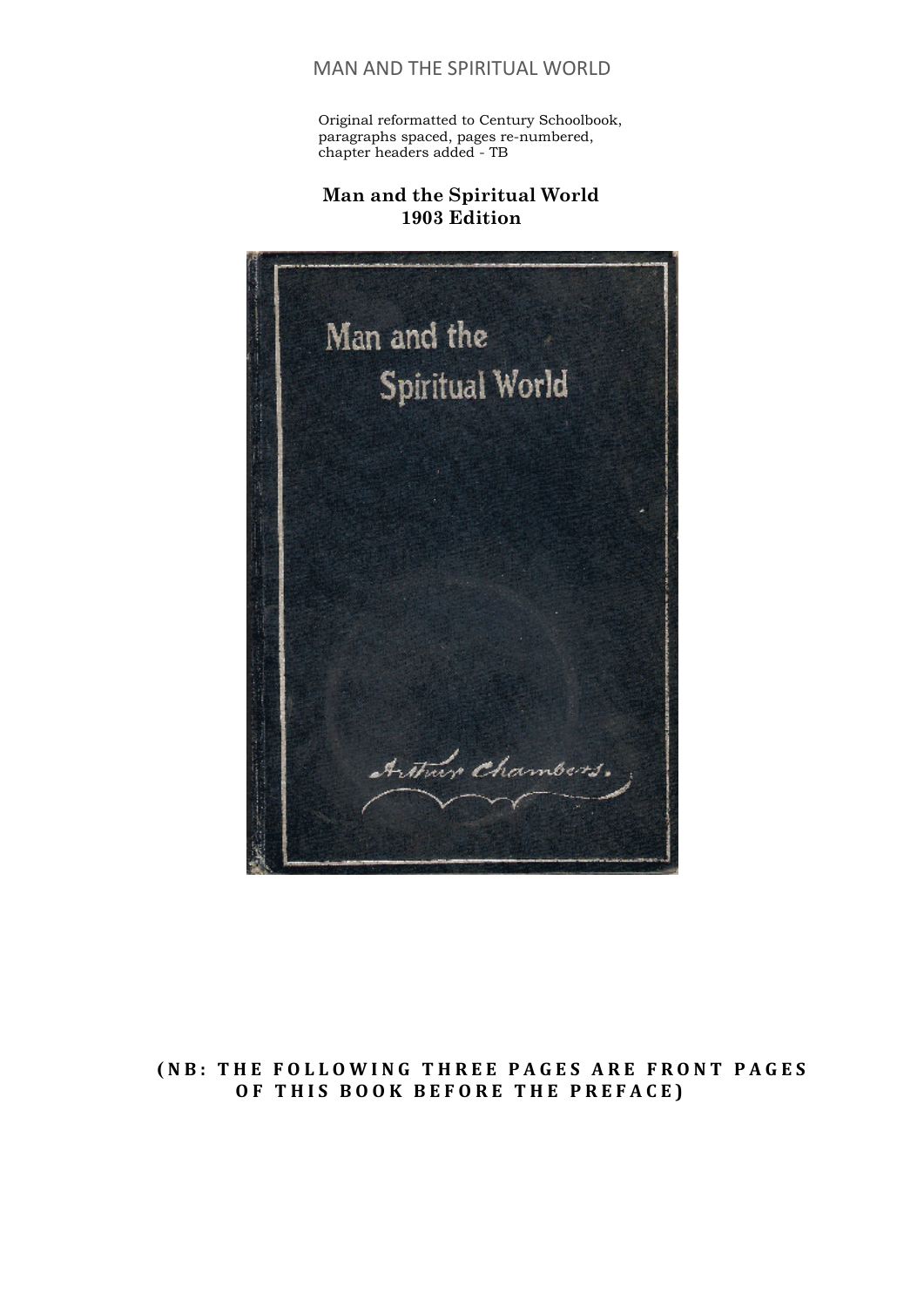#### **BY THE SAME AUTHOR**

## "OUR LIFEAFTER DEATH **(Being a Companion Work of " Man and the Spiritual World ") 72nd EDITION**

**Canon Hammond** writes :—**"I** shall be thankful if any words of mine can procure for this book a calm and dispassionate consideration."

**Another dignitary of the Church** writes :—"This is the clearest, most Scriptural and most fascinating book on the subject which has as yet appeared."

#### **Some Press Reviews of " Our Life After Death "**

**Family Churchman.**—"Something more tangible is needed than the worn-out phrases which are daily doled out to solace those whose hearts are bleeding over the forms of the beloved dead. . . . None will read the pages of this book without intense interest, and none will lay it down without great profit. The Rev. Arthur Chambers has gained a reputation that is rapidly becoming worldwide in its extent."

**Great Thoughts.**—"The special value of the book arises from the fact that the author sustains his position by an amount of Biblical evidence which will surprise his readers, if, indeed, it does not thrill them with devout thankfulness."

**Chronicle, Philadelphia.**—"There are books that make—or mark epochs; this is one of them. ... A thinker has been 'let loose' in the person of the Rev. Arthur Chambers."

**Daily Mail and Empire, Toronto, Canada.**—"This work has had a most phenomenal success. . . . We do not wonder that this is the thirty-fourth edition."

**Sunday Companion.**—" It is certainly one of the most admirable books on the subject."

**Banner of Faith.**—(Extract from a letter from S.P.G. Missionary at Port de Grave, Newfoundland). "Now and then comes a bundle of illustrated newspapers and some charming books, such as 'Our Life After Death,' by Chambers."

**CHAS. TAYLOR, Brooke House, 22 & 23 Warwick Lane, London, B.C.**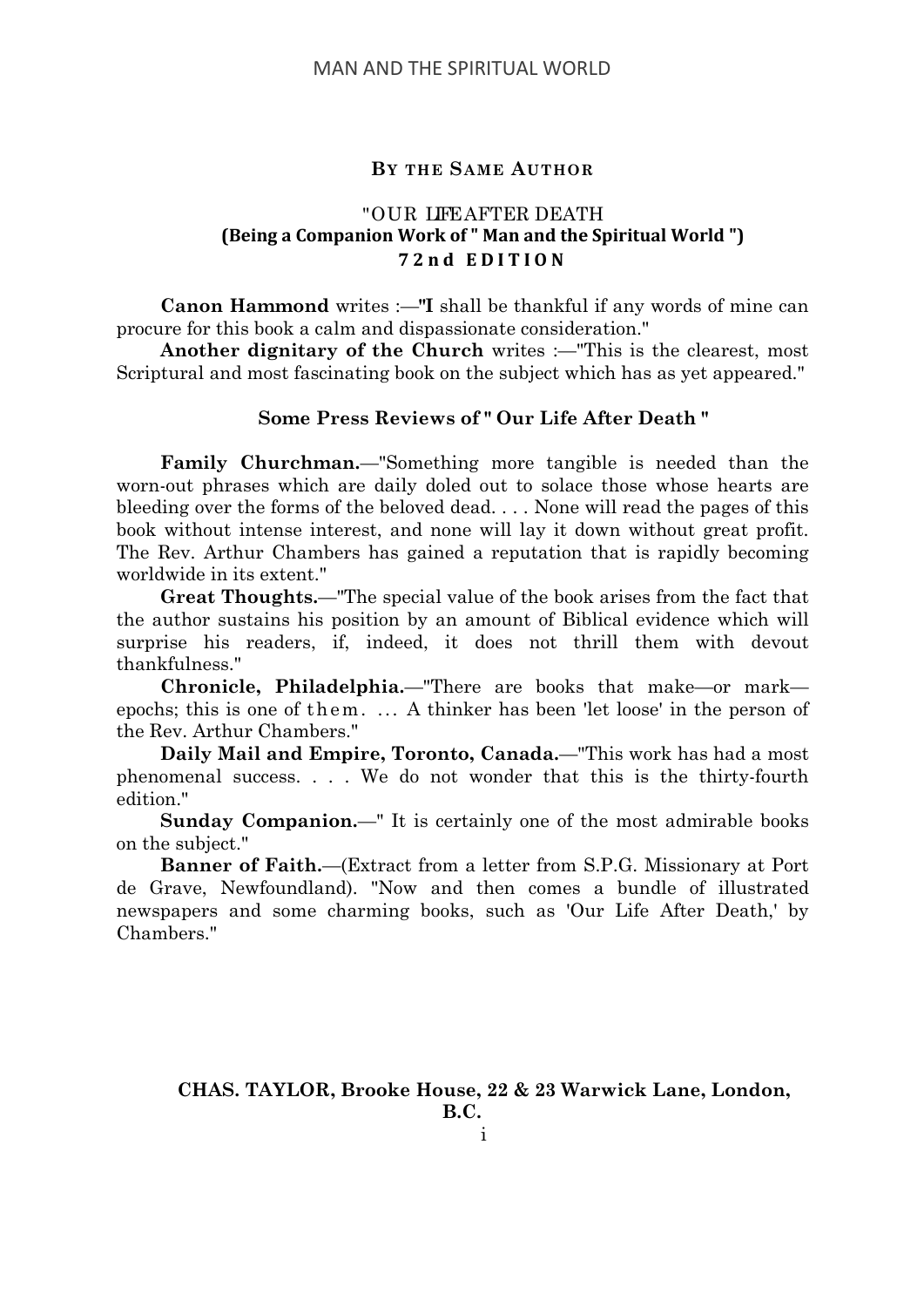#### Mr Charles Taylor's Popular Publications

**Illustrated Church News**.—" The clergyman whose name appears as the headline of this article, has won for himself considerable fame as an author. His book, 'Our Life After Death,'is destined to find an abiding place in many a Christian home. . . . The subject is very admirably discussed, and the volume will, doubtless, come as a relief to many dubious minds. . . . The style is earnest and convincing, and the reader who takes the book up will not rest content until he has mastered the whole of the contents. . . . The *Whitehall Review* said of Mr Chambers: 'It is not too much to say that the subject of our notice is one of the men who have striven—and striven successfully—to maintain the hold of the Church over the minds and consciences of the people of this country.'"

**Christian World**.—"This little volume will come as a relief to many dubious minds, and as a comfort to many mourning hearts."

**Whitehall Review**.—"He wrote 'Our Life After Death.' To many who have speculated on the solemn problems opened up by this remarkable work, no finer testimony could be given to the subject of our portrait. ... In our opinion, this book should find a place in the domestic sanctuary of everyone who is really entitled to the designation of Christian."

**Church Times.—"**Is an admirable discussion upon the state in Paradise. It would form an excellent gift to mourners."

**Gravesend and Northfleet Standard**. — " This is an able, persuasive, luminous and logical explanation, illustration and enforcement of the Scriptural doctrine of life after death. . . . It is as clear as a sunbeam, strong as granite, and fervid as a homily."

**New Church Review (Boston)**.—"This work must be regarded as an exceedingly interesting contribution to the study of the subject which it discusses."

**Sun**.—"We can confidently recommend Mr Chambers' book to the public, whose appreciation, indeed, is amply evidenced by the fact that this edition is the forty-second. A better gift to a mourner it would be impossible to find."

**Bristol Times**.—"This little volume will be welcomed."

**Chronicle, Manayunk, Philadelphia**.—"After reading it, the Christian feels his heart burn within him, as if fresh from a personal interview with the living, loving Christ. The book has come like the preaching of a new Gospel to the laity of the Episcopal Church in this town."

**Derbyshire Times**.—'' The Treatise cannot fail to be a rich blessing to all who shall fortunately possess and study it."

#### **CHAS. TAYLOR, Brooke House, 22 & 23 Warwick Lane, London,**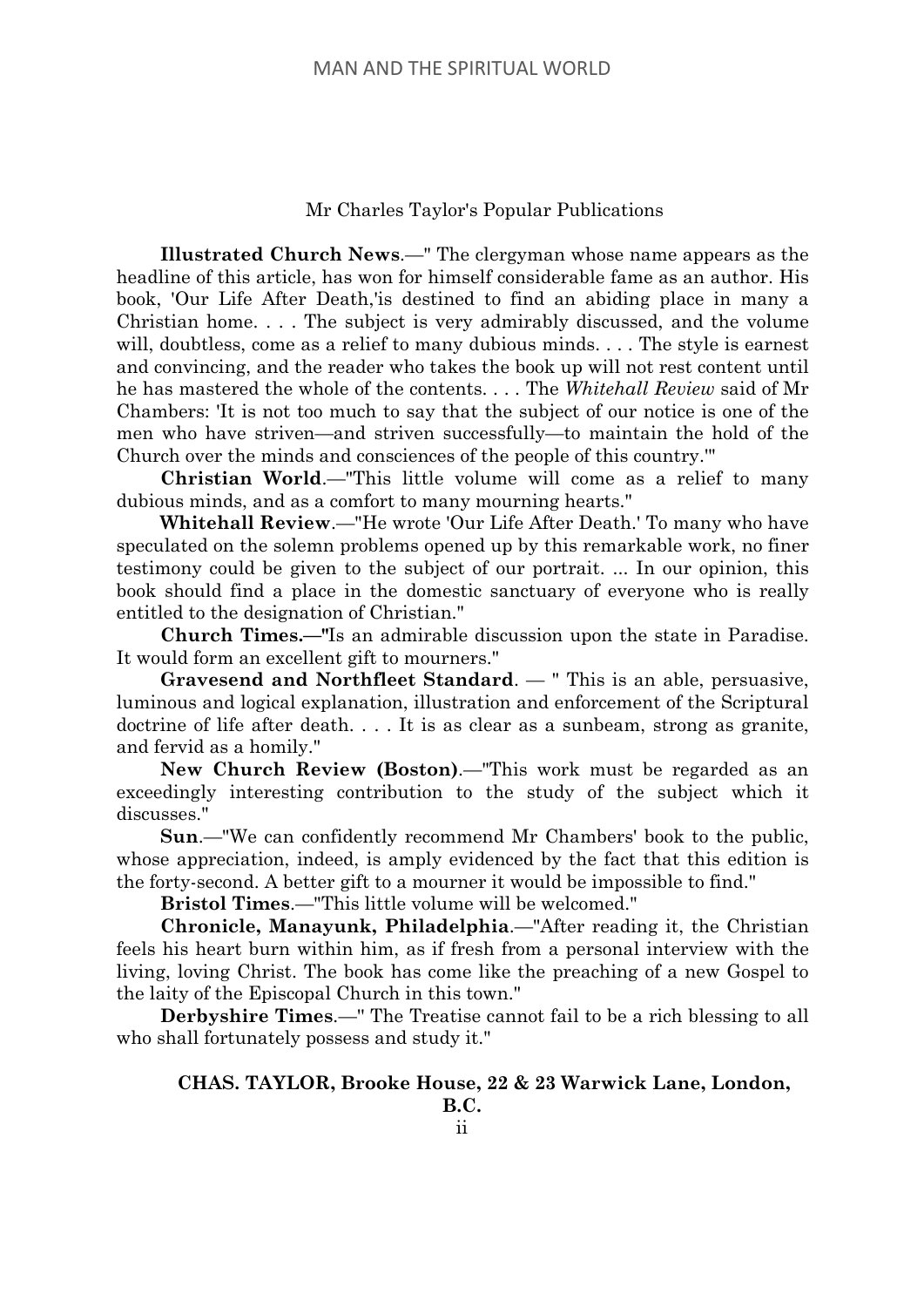## Mr Charles Taylor's Popular Publications

**West London Church Chronicle.—"** The study of Eschatology has been opened up for us by such writers as Archdeacon Farrar, Dr Pusey, Canon Luckock and Edward White. Their influence, however, has been limited; they have appealed rather to the learned and the cultured, than to ordinary individuals. It has been reserved for the Rev. Arthur Chambers to make this subject at all popular—to catch the ear of the ' common people.' "

**Church Review**.—"To those suffering from bereavement it must be most consoling."

**Christian Union**.—"It is a work that should be read by every Christian minister."

**Liverpool Mercury**.—" There is much food for thought in these pages."

**Rev. W. P. Lewis, D.D.** (Diocese of Pennsylvania), in his work " The Life to Come."—" Now, let me speak of the last work on the subject, which is, in some respects, the most remarkable of all— ' Our Life After Death.' . . . There is in the book that union of simplicity of style and depth of thought, which is so uncommon. He has opened up the meaning of familiar texts, in a way which largely fulfils Bishop Butler's prediction (pp. 58 and 59). Bishop Butler, with his calm sagacity, said 150 years ago;—'And, as it is owned that the whole scheme of Scripture is not yet understood, so if it ever comes to be understood before the restitution of all things, it must be by the continual progress of learning and of liberty, and by *particular persons attending to*, *comparing and pursuing intimations scattered up and down in it, which are overlooked and disregarded by the generality of the world'"* (P- 25).

**Weekly Despatch**.—"The volume has reached its forty-third edition, but it will not stop there. It has a much longer lease of life."

**Gentleman's Journal**.—" This neatly-got-up volume has already ran through forty-seven editions, and it is very likely to run through many more. It is simple, popular, Biblical, and yet it is scholarly, competent and profound. It goes to the very heart of things, and yet the least instructed among us can follow every line of it. It is comprehensive, but never scrappy; and though fervid, it is never rhetorical. It is just the thing for either old or young of either sex. It is thorough, but never dry; and while able, it is of never-flagging interest. The demand for it cannot but extend, and wherever it is read it must do good."

**The German Edition of this work is published by Mr Paul Spindler, Leipzig; and the American Editions of this work and " Man and the Spiritual World," by Messrs G. W. Jacobs & Co., 103-105 South-Fifteenth Street, Philadelphia.**

#### **CHAS. TAYLOR, Brooke House, 22 & 23 Warwick Lane, London,**

**B.C.** iii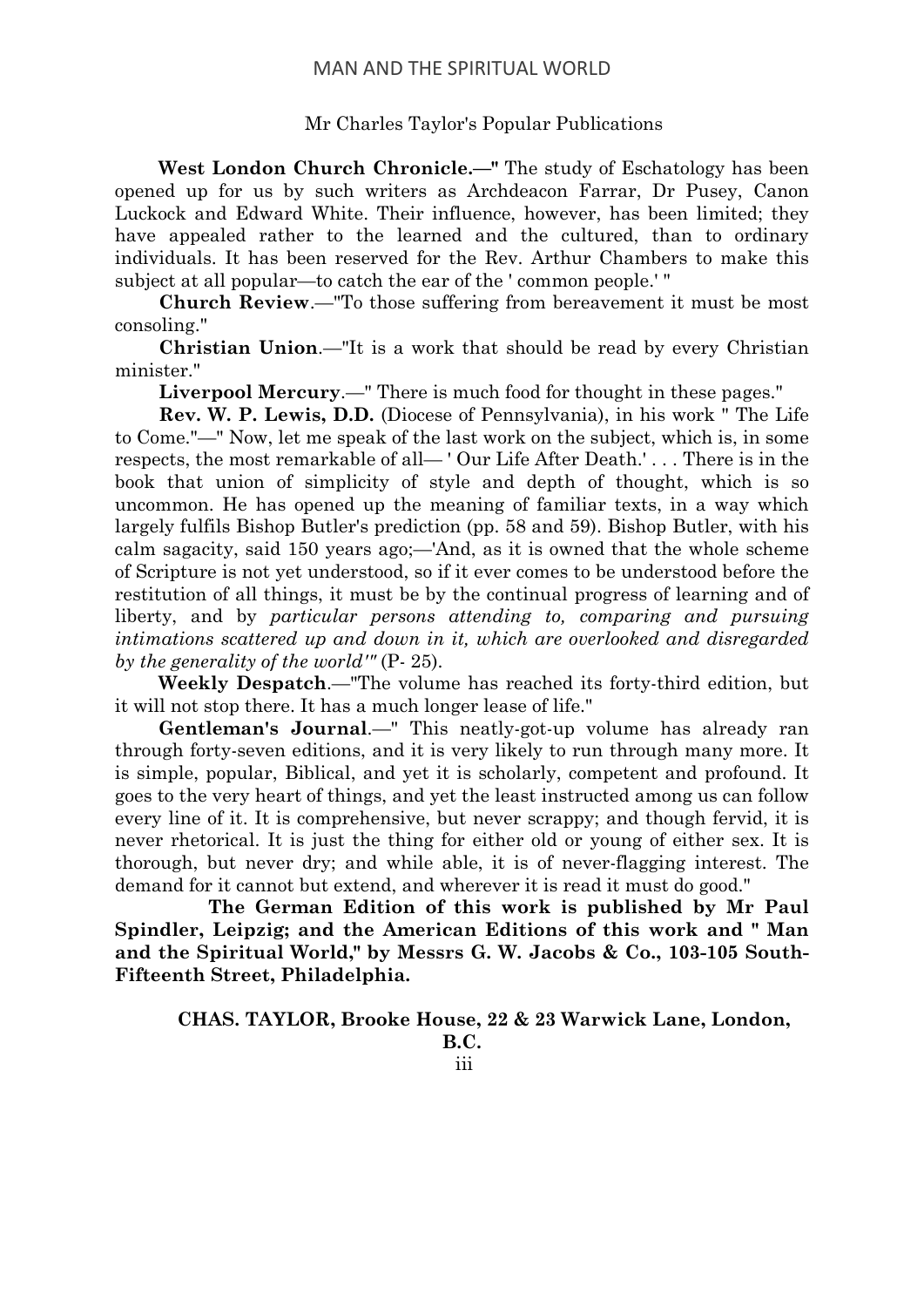## MAN AND THE SPIRITUAL WORLD

## BY THE

## REVEREND ARTHUR CHAMBERS

*Associate of King's College, London, Vicar of Brockenhurst, Hants.*



## AUTHOR OF AUTHOR OF "OUR LIFE AFTER DEATH"

(*Seventy-third Edition*).

ELEVENTH EDITION *Price— Three Shillings and Sixpence, nett.*

## LONDON

# CHARLES TAYLOR

BROOKE HOUSE, 22 AND 23 WARWICK LANE, E.C. 1903

[*'All Rights reserved.'*]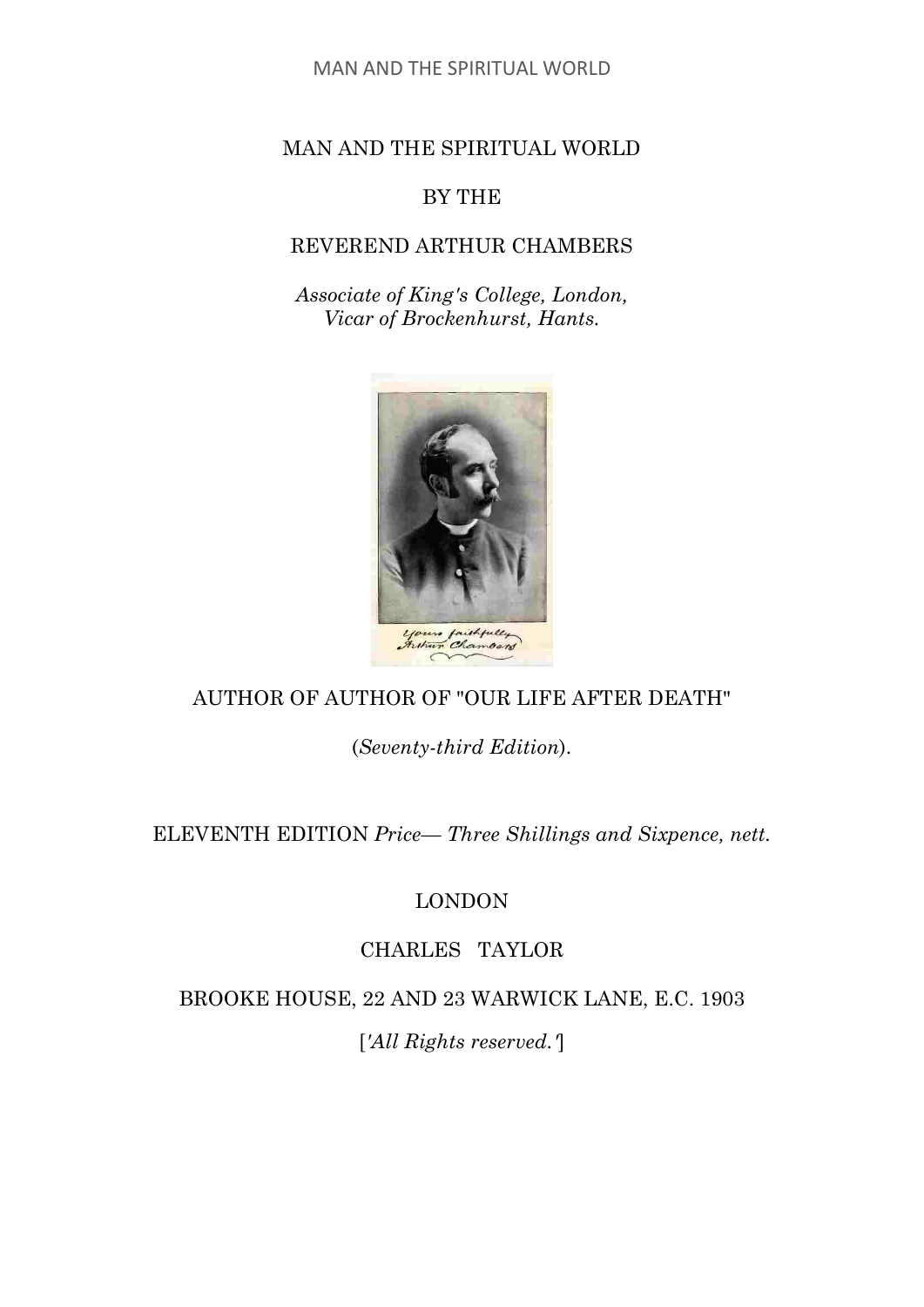TO MY FRIEND, THE REVEREND HERMITAGE CHARLES DAY, M.A., WHOSE ENCOURAGING WORDS PROMPTED ME TO PEN THESE PAGES, AND TO THOSE HUNDREDS OF EARNEST ONES IN ALL PARTS OF THE WORLD WHO HAVE WRITTEN TO ME CONCERNING 'OUR LIFE AFTER DEATH,' I GRATEFULLY DEDICATE THIS VOLUME.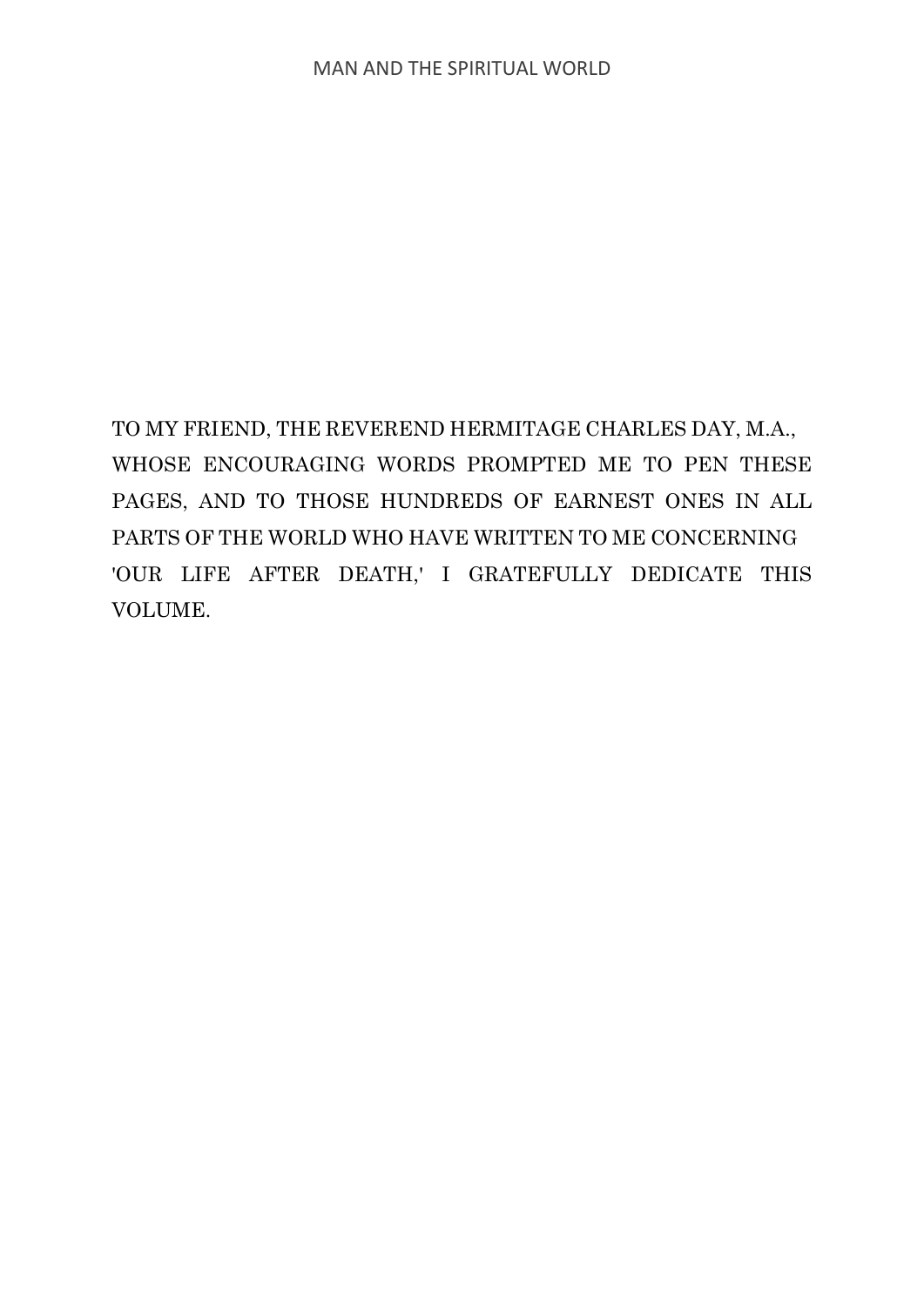#### PREFACE

A very few words will express the purpose of this book, and at the same time explain to the reader how it came to be written.

Six years ago, after very careful thought and prayer, I wrote a little work entitled, 'Our Life after Death,' and sent it forth to the world, hoping that it might, perhaps, enable a few to better understand certain great truths that I could not help thinking had been overlooked in much of the teaching in the past.

There were some who thought it an act of high presumption that I should dare to think on any lines that had not been laid down by the fathers, the schoolmen, and the divines of bygone centuries, as the only permanent way along which it is proper for Christian thought to run.

But the Christian public thought otherwise. My little book was greeted with a welcome that astonished me, and filled me with profound gratitude. Edition after edition of it was called for, and within twelve months it had found its way into thousands of Christian homes in England, America, on the Continent, in all parts of the world, and even in the far-away mission stations of India and Japan.

Nor is this all. Since its publication more than seventeen hundred letters concerning it have been sent to me from persons of all ranks and conditions in life; all telling me that by the blessing of God the little work has brought comfort and hope to mourning and desolate hearts, has strengthened faith, has flung a light upon difficulties that have perplexed and troubled earnest souls, and has scared away some of those dark and horrible shadows that long ago settled themselves upon Western theology, and linger still.

In some of those letters (particularly those received from brother clergymen and other Christian teachers), I was asked questions as to points concerning the Spiritual World, and the character of the life of those who had passed into it. What were my ideas on the subject? Did I think the Bible gave us a sufficient revelation to make it possible to formulate a complete and coherent statement as to Life Beyond?

These questions set me thinking. I began to see that many phases of revealed truth concerning the Spiritual had not been dealt with by me in 'Our Life after Death.'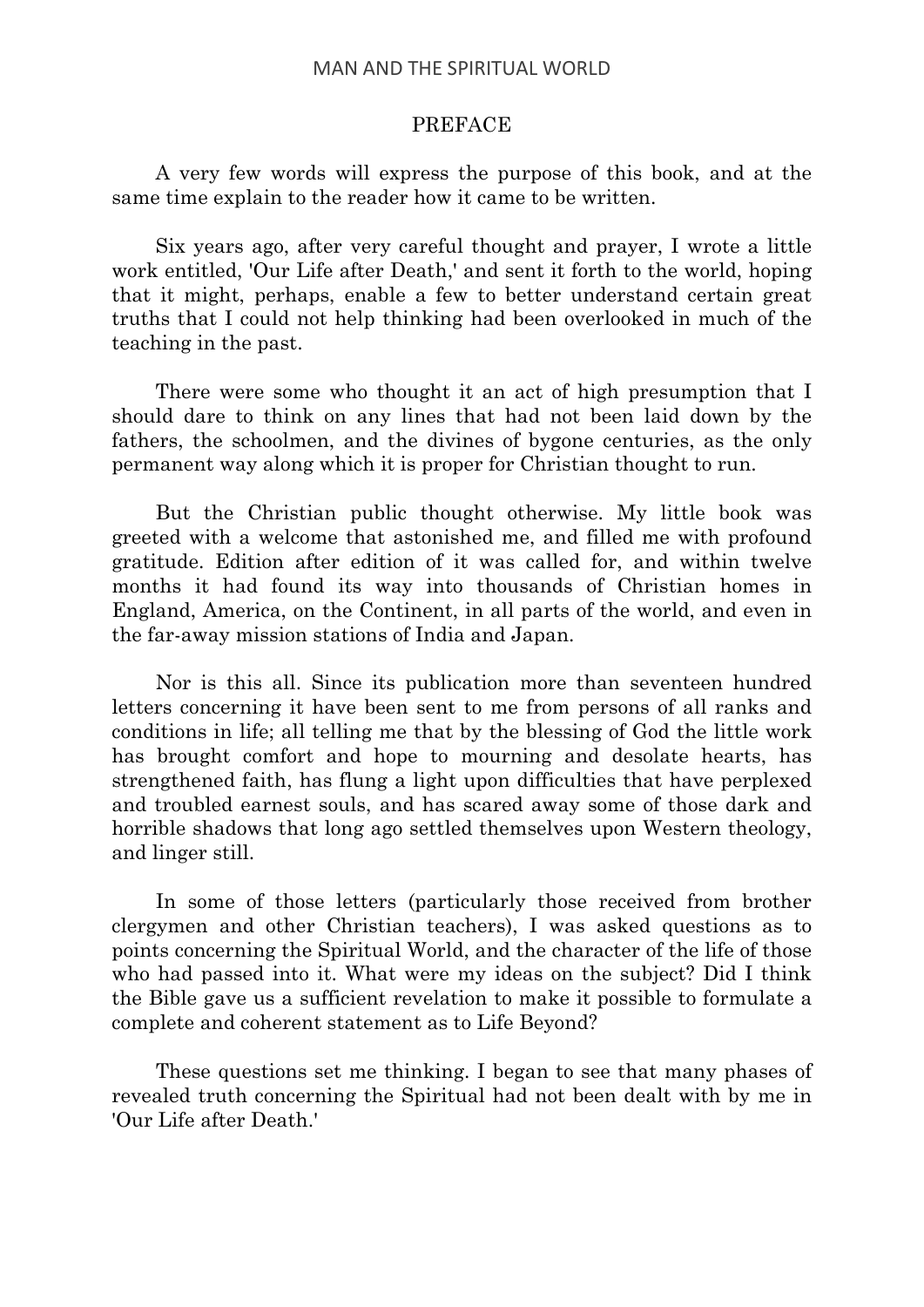#### PREFACE

Could I remedy this? Could I complete the subject on which I had already written? Could I do anything to stem the ever-increasing tide of emigration of men and women, in England and America, from the ranks of Christianity to a Modern Spiritualism and Theosophy without Christ, by showing to them that there is no need for them to go to those systems for the knowledge of the Spiritual for which they crave; that the truth, however dimly perceived in the past, *is all in the Bible*, and that neither Modern Spiritualism nor Theosophy can tell us more about that truth than the Scripture does.

I felt I could do this. I felt that a Power from without (God's Power, I think) was drawing me on to try and do this.

I have tried, and this volume is the result. It is intended to be a companion - book to 'Our Life after Death,' and I have purposely so constructed it that those who have not read the sister-volume may yet be able to intelligently follow the line of thought pursued in both works.

One word more. This book is not written to amuse idlers and novelty seekers, but to try and make great truths plainer to earnest and inquiring souls. To these latter I say, Do not read these pages cursorily and carelessly, as if you were reading a three-volume novel. Do not condemn the work unread because you happen to catch sight of a word or two that upsets your preconceived ideas. But read all that has been written after much thought and care, and then honestly ask yourself, Is this author right? In the light of Divine revelation, as it shines upon us through the pages of Scripture, are these things so?

ARTHUR CHAMBERS.

The Vicarage, Brockenhurst, Hants, *June* 1900.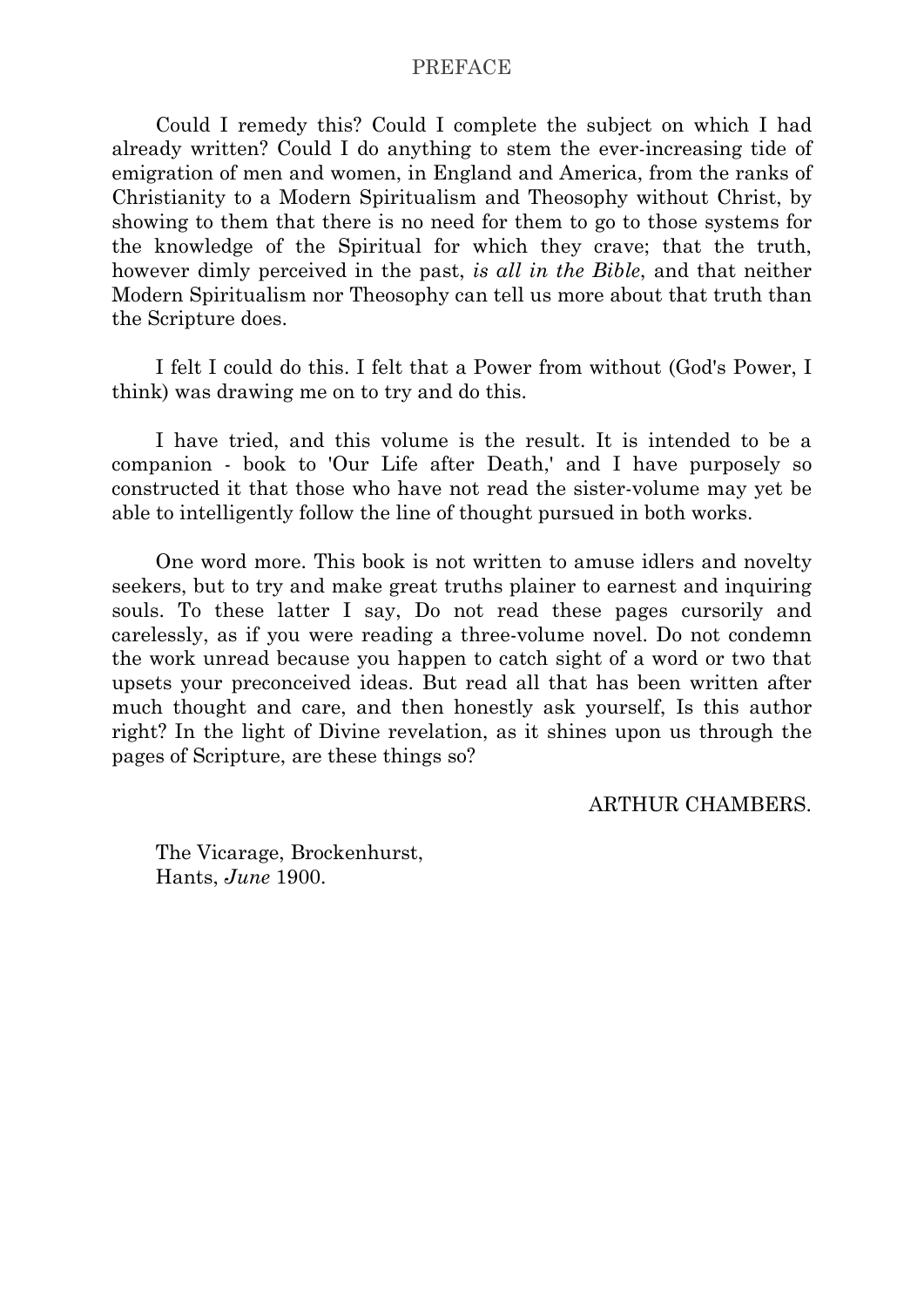# **CONTENTS**

# **PART I**

| An Important Question.                                                                                                                                                                                        | Page 1       |
|---------------------------------------------------------------------------------------------------------------------------------------------------------------------------------------------------------------|--------------|
| WHAT WILL BECOME OF US WHEN WE DIE?                                                                                                                                                                           |              |
| The Question answered in different ways                                                                                                                                                                       |              |
| ANSWERS THAT ARE WHOLLY INCORRECT<br>Ι.                                                                                                                                                                       | Page 4       |
| (a) That of the Materialist                                                                                                                                                                                   |              |
| (b) That of the Agnostic<br>(c) That of the Christian-Materialist                                                                                                                                             |              |
| ANSWERS THAT FALL SHORT OF THE TRUTH<br>$\prod$ .                                                                                                                                                             | $$ Page $12$ |
| (a) The general one given by the religions of the world<br>(b) That of Christians who deny an Intermediate Life<br>(c) That of those who acknowledge an Intermediate Life,<br>but have no definite idea of it |              |
| The Bible a source to which we may look for a true<br>answer                                                                                                                                                  | $$ Page 16   |
| <u>How we are to deal with the testimony of the Bible</u>                                                                                                                                                     | $$ Page 18   |
| <b>PART II</b>                                                                                                                                                                                                |              |
| <b>What is Man? - The Bible's Testimony</b>                                                                                                                                                                   | Page 23      |
| MAN IS MORE THAN A PHYSICAL BEING<br>I.                                                                                                                                                                       | Page 26      |
| <b>MAN, AFTER DEATH, IS IN BODILY FORM</b><br>II.                                                                                                                                                             | Page 27      |
| III. MAN, WHILE IN THE EARTH LIFE, POSSESSES                                                                                                                                                                  | $$ Page $32$ |
| <b>FACULTIES-CLAIRVOYANCE AND</b><br><b>CERTAIN</b><br>CLAIRAUDIENCE—THAT POINT TO AN INTERIOR                                                                                                                |              |
| SPIRITUAL ORGANISATION                                                                                                                                                                                        |              |
| What may be deduced from these three Propositions                                                                                                                                                             | Page 44      |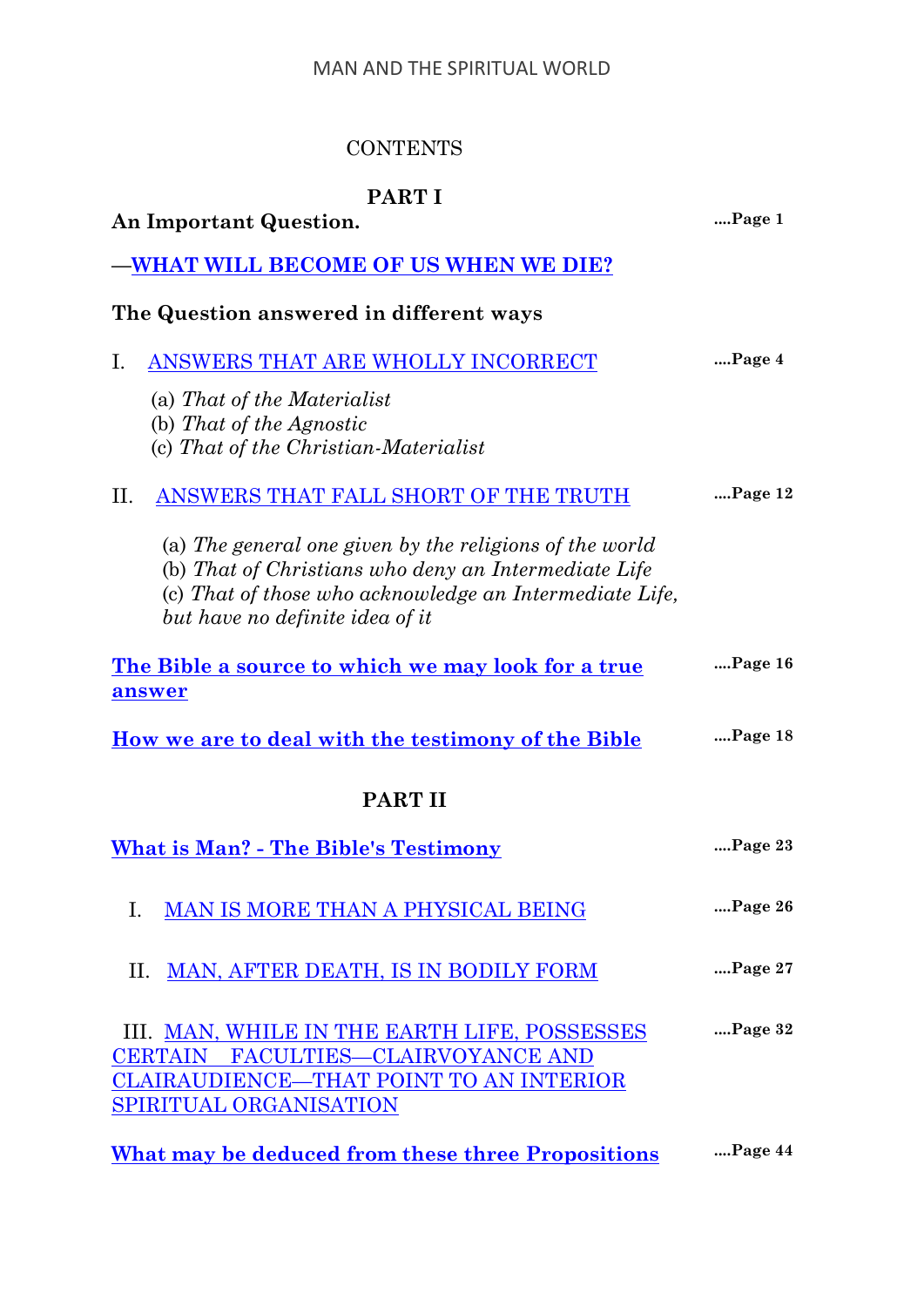## **CONTENTS**

The Bible's pronouncement concerning Man's constitution confirmed by a very general experience of mankind

*(a) As to Appearances after death (b) As to the facts of Clairvoyance and Clairaudience*

## **PART III**

**[The Spiritual World.—The Bible's Testimony](#page-65-0) ....Page 54**

WHERE IS THAT WORLD?

THE IDEAS OF WESTERN, EASTERN, AND POST-APOSTOLIC CHRISTIANS

THE PRESENT-DAY IDEA

**[The Spiritual World is everywhere and interpenetrates](#page-70-0)  [the Physical](#page-70-0) ....Page 59**

TWO REASONS WHY THE SPIRITUAL MUST INTERPENETRATE THE PHYSICAL

| THE BIBLE'S STATEMENTS ON THIS POINT |  | Page 65 |
|--------------------------------------|--|---------|
|--------------------------------------|--|---------|

*(a) Spiritual beings have been seen (b) Spiritual manifestations have been seen (c) Spiritual voices have been heard* (i) of *visible* Angels (ii) of other *visible* spiritual beings (iii) of *invisible* spiritual beings *(d) Spiritual beings have controlled the bodies and minds of men (e) The greater number of spiritual manifestations recorded in Scripture took place amid the ordinary surroundings of earthly life*

| $$ Page 92<br>Some of the characteristics of the Spiritual World |  |
|------------------------------------------------------------------|--|
|------------------------------------------------------------------|--|

I. [IT IS A WORLD OF WIDELY DIFFERING LIFE AND](#page-105-0)  **[EXPERIENCE](#page-105-0) ....Page 94** TWO CONSIDERATIONS THAT POINT TO THIS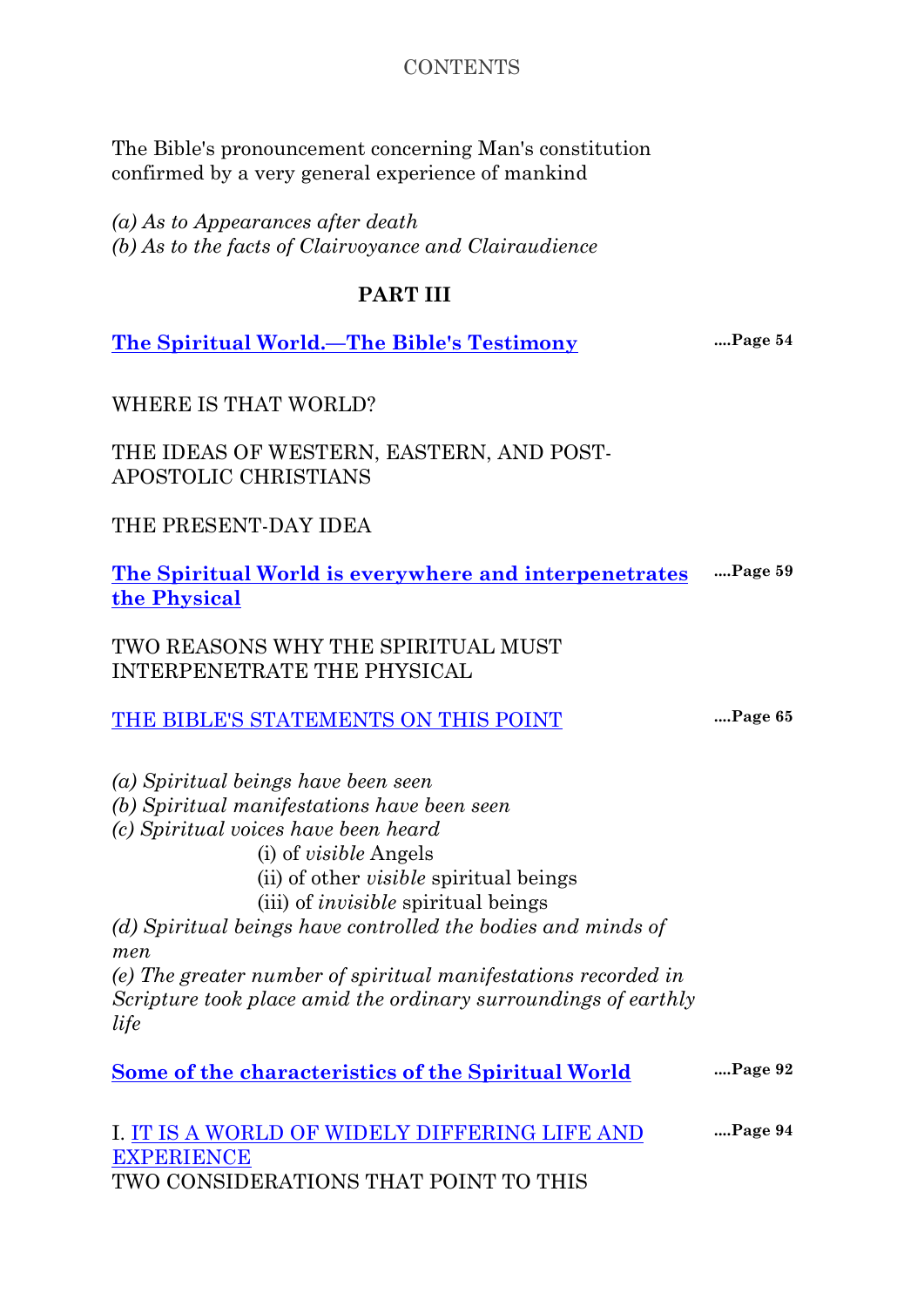| CONCLUSION:-                                         |               |
|------------------------------------------------------|---------------|
| (a) The impossibility of imagining that persons, on  |               |
| leaving this life, can be rigidly divided into only  |               |
| two classes of good and bad                          |               |
| (b) The difficulty of supposing, in the face of the  |               |
| intellectual, moral and spiritual dissimilarity that |               |
| exists, a uniform experience Beyond, The             |               |
| <i>Testimony of the Bible on this point</i>          |               |
|                                                      |               |
| THE TESTIMONY OF THE BIBLE ON THIS POINT             | Page 100      |
|                                                      |               |
| IN THE SPIRITUAL WORLD THE EXPERIENCES OF<br>П.      | Page 106      |
| <b>BOTH BELIEVER AND UNBELIEVER ARE</b>              |               |
| COMPLEXIONED BY, AND CORRESPOND TO, THE              |               |
| <b>CHARACTER FORMED IN EARTH LIFE</b>                |               |
| POPULAR THEOLOGY PRACTICALLY NEGATIVES THIS          |               |
|                                                      |               |
| SO MINIMISES THE IMPORTANCE OF<br>TRUTH, AND         |               |
| THE CULTIVATION OF CHARACTER                         |               |
| THE TESTIMONY OF THE BIBLE ON THIS POINT             | Page 111      |
|                                                      |               |
| III. THE SPIRITUAL WORLD IS AN EDUCATIONAL ONE       | Page 114      |
|                                                      |               |
|                                                      |               |
| POPULAR THEOLOGY HAS DENIED THIS, AND                |               |
| CONSEQUENTLY HAS VIEWED MAN, IN THE                  |               |
| INTERMEDIATE LIFE, AS BEING EITHER IN A              |               |
| <i>HOPELESS OR A STAGNANT CONDITION</i>              |               |
|                                                      | Page 120      |
| THE TESTIMONY OF THE BIBLE ON THIS POINT             |               |
| IV. IN THE SPIRITUAL WORLD THERE IS A PRESENCE       | Page 128      |
| OF CHRIST                                            |               |
|                                                      |               |
| THE IMPORT OF THIS TRUTH                             |               |
| THE TESTIMONY OF THE BIBLE ON THIS POINT             | Page 131      |
| <b>Conclusion</b>                                    | $$ Page $134$ |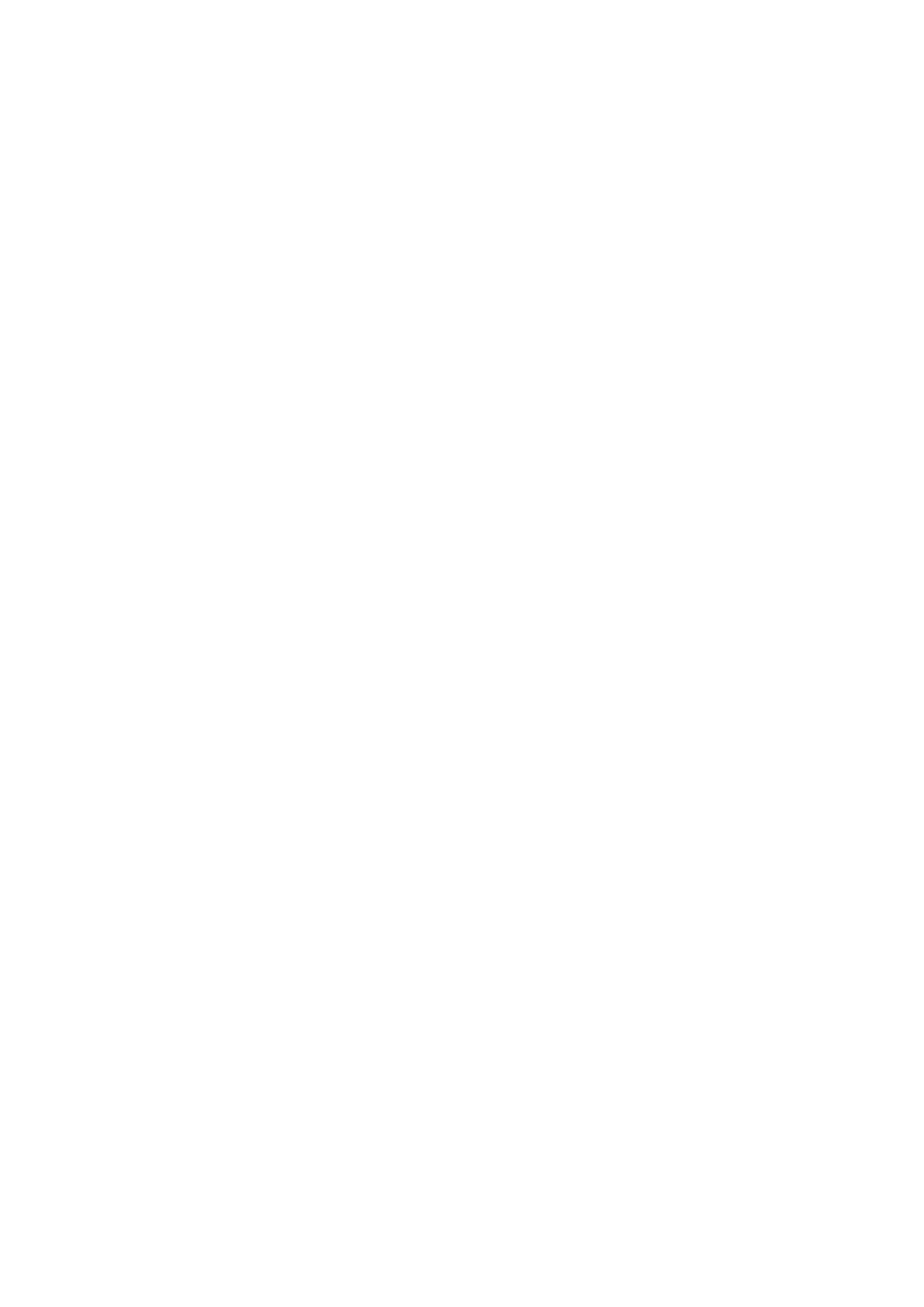## **Man and the Spiritual World**

## **As Disclosed by the Bible**

#### PART I

#### **An Important Question.**

<span id="page-12-0"></span>*What will become of us when we die*? This is a question that we have asked ourselves again and again in the course of our life. Probably all persons, except those who are very thoughtless, or very bad, have put it to themselves at one time or another.

It is an *important* question. It thrusts itself upon us, however much our business, our pleasures and other concerns may distract us; however devoid we may be of religious instincts, and however indifferent to solemn matters.

Yes, and it is also a *pressing* question. Perhaps we do not like it, or take the slightest pains to answer it. We may have made up our mind to thrust it aside and forget it; but all to no purpose. No thoughtful person can effectually evade it. For a while we may succeed in scaring it away by worldly excitement, but it soon comes back, as importunate as ever, to startle, perplex and even annoy us again.

Persistently it tracks the footsteps of the thinker all along the pathway of his life, and grows more clamorous as the end is neared. It calls upon him to give an answer. It even wins over to its side the man's own conscience, until that inward monitor reproaches him if he makes no effort to supply that answer. There is no chance of escape unless we never pause to think, and that to most of us is an impossibility. Moreover, the common circumstances of every-day life seem as if they were in league with this haunting question.

We take up a newspaper and read the accounts of disaster and death.

An earthquake has laid a town in ruins, and hundreds of men, women and children have perished in the calamity. An ocean-liner has struck on a sunken rock, and crew and passengers have found a watery grave.

There has been an explosion in a coal-mine, and scores of poor colliers have been suddenly blasted into death. The plague has swept away a quarter of the population of an eastern city. A cyclone, a thunderstorm, a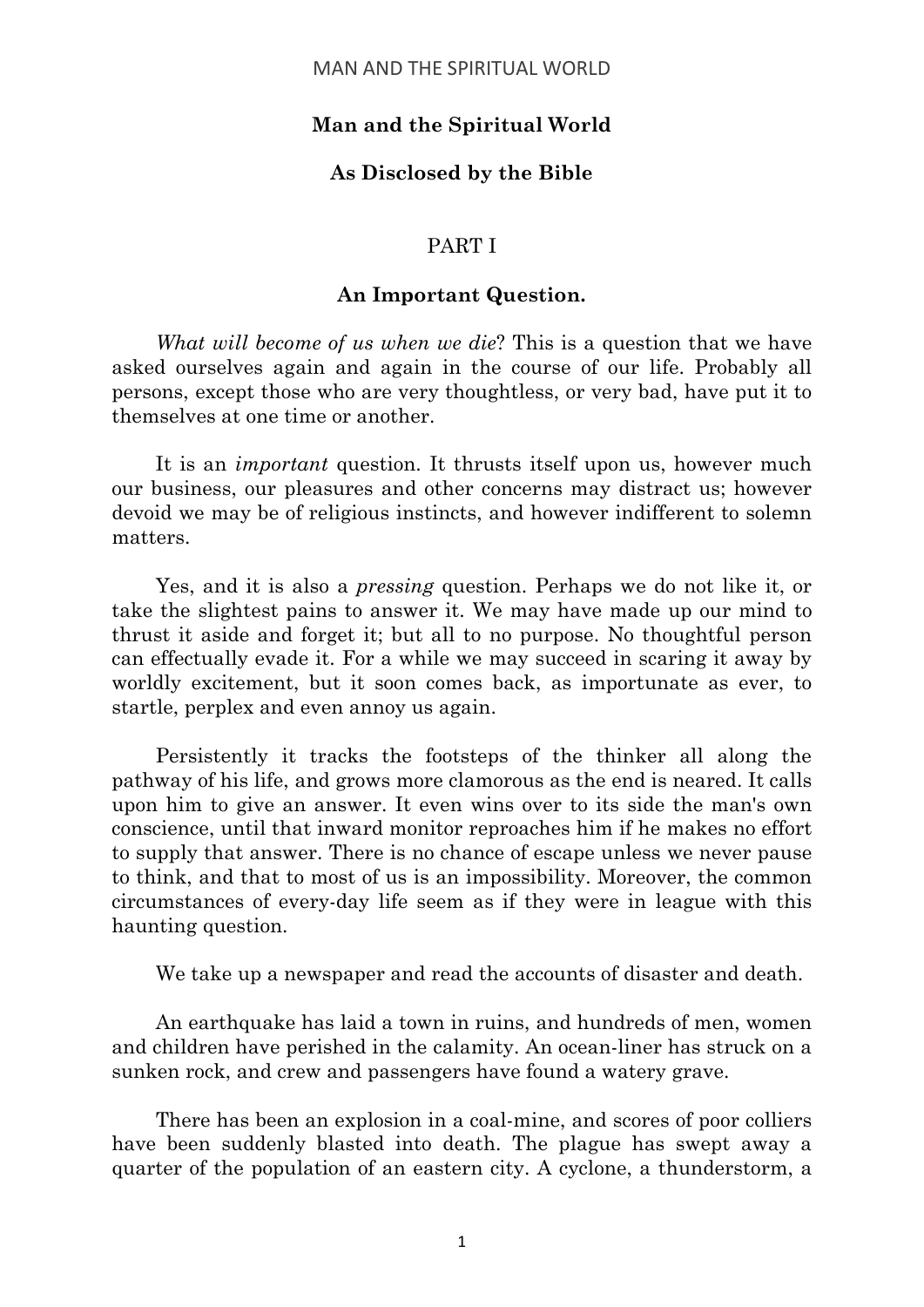railway accident, a war, or a murderer's hand, has violently hustled fellowbeings from the stage of physical existence.

'Very shocking!' we exclaim, as we lay aside the paper; and then we mentally ask, 'What of those curtailed lives, those victims? After death, is there anything for them?'

Sometimes the question thrusts itself upon us in another way. It starts up out of the midst of circumstances more nearly and more painfully affecting us.

The messenger of Death has entered our own home. His icy touch has fallen upon one very dear to us—upon a wife, a mother, or a child.

Then, most likely, our first thought has been of ourself. We have wept because of our own misery and despair. An awful void has been opened in our life, and the sense of a tremendous personal loss has oppressed us. Without meaning it, we have allowed grief to project self to the forefront of the experience.

Then, after a while, when the first burst of our anguish has expended itself, our sorrow has assumed another and a better complexion. The consideration of self, under the wrong done us by Death, has ceased to be uppermost. A nobler feeling has asserted itself. Concern for another—for the dear one who has died— has taken the first place in our thoughts. Into our grief there has been imported a distressful pity and concern for that still form lying upstairs in the darkened chamber, because an overwhelming loss and a horrible oblivion seem to have overtaken her. What if she should never see, hear and speak again! What a torture to think that a beautiful world of sights and sounds should continue as before, and be nothing to her!

While standing, thus pitiful and broken-hearted, beside that figure so pale and passionless, have you not asked yourself, tenderly and yearningly, 'What of *her*? What becomes of us when we die?'

Have I awakened painful memories in describing an experience that you may have had? If so, believe me I have an object in doing this. It may be that thereby you will be led to read carefully and thoughtfully the following pages, in which the attempt will be made to give the *true* answer to this important question.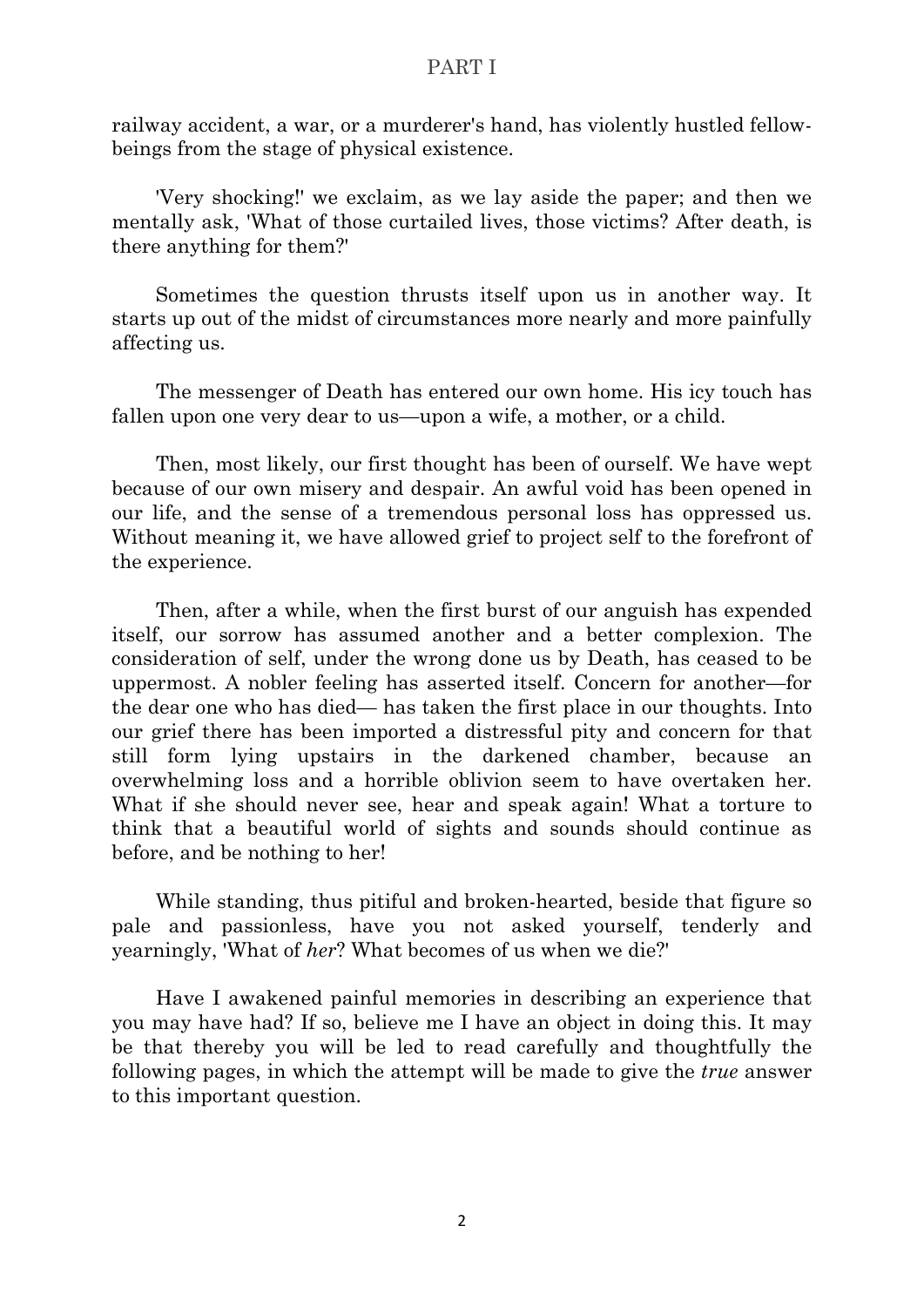#### **The Question answered in Different Ways.**

At the outset of our consideration of this subject we shall do well to notice a fact that should not be overlooked. It is that the question, in its own nature, is not only an important one, but mankind in all ages has perseveringly regarded it as such. The most casual reader of human history can hardly have failed to see that all sections of the race have made some attempt to answer it.

What is the underlying significance of those many and variant religions of mankind? Many are puzzled exceedingly by their number and dissimilarity. And, indeed, it does seem strange, and even bewildering, that the human family should be split up into so many religious organisations. What barriers of separation between man and man are expressed by the terms 'Christian,' 'Jew,' 'Mohammedan,' 'Buddhist,' 'Hindoo,' etc.!

In spite of national distinctions, all in that great family are constitutionally allied; all bear the same relationship to the earth on which they live, and all are confronted with the same experience of dying. And yet men have ranged themselves, not in *one*, but in many religious communities. Then, look at those communities. Each is detached from, and often intensely hostile to, all the others. Each has its own peculiar ideas, teachings and worship.

Does not all this variety, it has been asked, afford a presumption that religion is not true? If it were true; if it owed its origin to God, would there not be uniformity in regard to religious ideas?

Many have reasoned thus, and labelled religion as false because beliefs and forms are unlike.

But such reasoners are wrong in their judgment. They should have looked more deeply into the matter. Behind all the differences, there lies the oneness for which they seek. As the starting-point and basis of the religions of the world, they will find the idea of a Life to come. Not one of these religions is without it. All of them, however much overlaid with error and superstition, are expressions of sincere effort on the part of men to answer that ever-recurring question — 'What will become of us when we die?'

If we remember this, and, moreover, bear in mind how dissimilar are the moral, intellectual and spiritual capacities of men, it need not surprise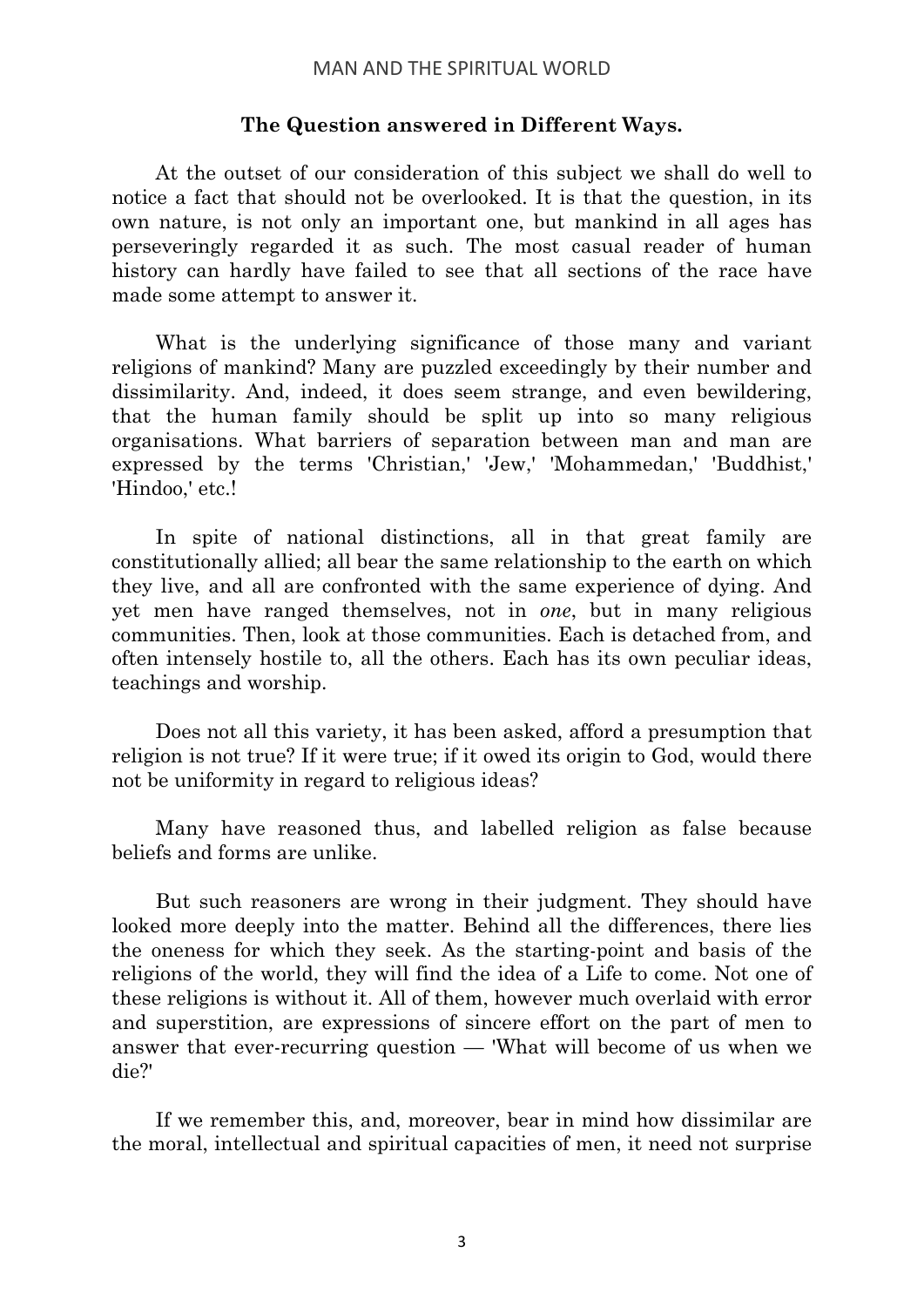us to find, as we proceed with the inquiry, that the question has been answered in various ways.

In the judgment of the writer, some of the answers given are wholly incorrect; while others fall short of the truth. It will be well to briefly consider both of these classes of answer, in order the better to clear the ground for that which is viewed as the true answer.

#### <span id="page-15-0"></span>**I.** — *The Answers that are Wholly Incorrect.*

(a). That of the *Materialist*.

The answer he gives is determined by his conception of man; and that is an unworthy and disappointing one. He takes a very low view of himself and his fellows. Appraised at his valuation, man is no more than an ingenious piece of highly-organised and developed matter; a clever result of physical Nature, reached after ages of effort, under a law of Evolution. He declares him to be, in every part of his constitution, a material being, a parcel of animated molecules, and naught besides. He denies that he possesses a spirit and a spirit-body, and gets over the difficulty of mind by accounting it the outcome of certain unknown, cunning combinations or configurations of *matter*. Consequently, the death of a man's body is regarded as the dispersion and obliteration of the mind, and the complete extinction of the man himself.

Put our question to the Materialist, and he will reply, 'At death, our bodies are resolved into the physical elements of which they are composed, and *ourselves will cease to be*?

It would not be difficult to assign several strong reasons why this answer is, assuredly, wrong. We take but one of these reasons, which we consider a convincing one. It is this.

The materialistic view of man practically charges God, or Nature (if the existence of God be denied), with acting in a way that is inconsistent and absurd. Consider how the case stands. The Materialist declares that men are wiped out of existence at death, and yet is compelled to admit that the race most strangely, throughout the ages, has tenaciously clung to the conviction that there is a Life beyond the grave.

This conviction has not been confined to any particular section or sections of mankind. 'All sorts and conditions,' civilised and uncivilised, have held it from the dawn of human history, and we cling to it just as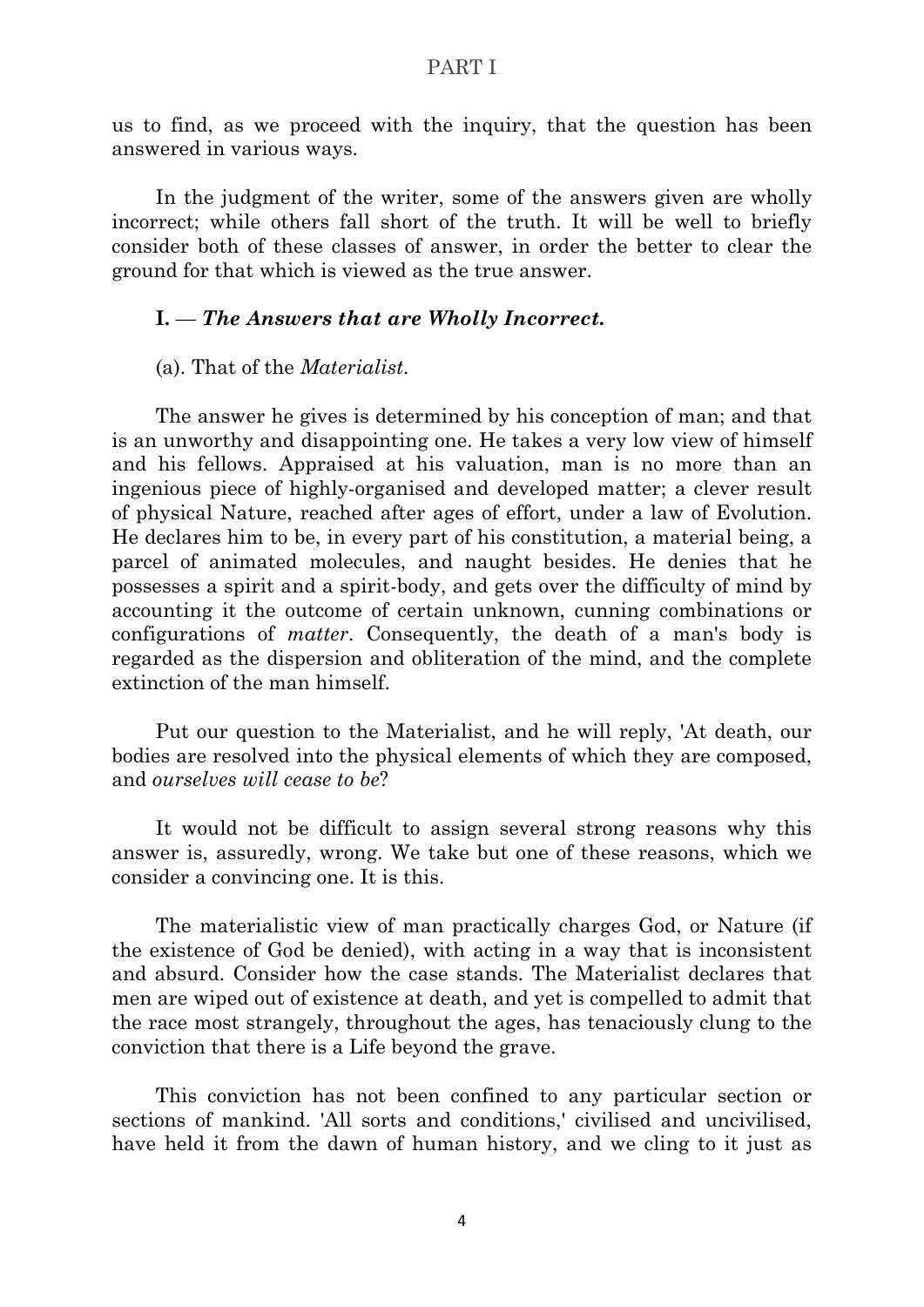eagerly in the present day. But is that not very remarkable from the standpoint of the Materialist?

In spite of appearances suggesting extinction when the body dies, here stands this great human family, so complex in ideas and religions, resolutely refusing to accept the idea, and declining to yield to the evidence of the physical senses. Here it is exhibiting a fundamental oneness; believing in, asking for, and struggling after, a Life to come; forming itself, sometimes wisely and at other times unwisely, into huge religious organisations, for the reason that it thinks religion will equip men for that Life, and that sacrifice and heroic effort are well spent if it can be gained.

Can we account for this if man's aspiration for a future be no more than a fond conceit, a pleasing dream?

How came this aspiration to exist if no *satisfying* of it is to be vouchsafed?

We consider ourselves very much wiser than insects, fishes and birds. Are we actually so? If the Materialist's answer be right, are we not immeasurably less wise than they? We never heard of fish making strenuous and persistent efforts to plant themselves on Alpine crags, nor of eagles who spent a lifetime in considering how they might explore the bed of the ocean. God has not fashioned them to be so foolish and impractical as to strive after the impossible. And yet the Materialist's theory would commit us to the inconsistency of believing that man has been always doing this.

The fact is, man's craving for a Hereafter is an implanted instinct. Unpoisoned by negative thought, and not drugged by vice, or worldliness, the thoughts of a man turn as naturally to a Hereafter existence as the desire of a bird turns to the air, or that of a wild animal to the woods.

What, we ask, can be seen throughout the realm of Nature with regard to instincts? Is it not this—that no instinct, as far as we know, exists in any creature lower than man for which the correspondence, the satisfying, has not been provided.

No bird would beat its wings against the bars of its cage in its desire to fly were flying an impossibility to its race, nor would fresh-water fish leave their river-haunts and battle their way to the vast, mysterious ocean if that ocean had no existence. God is never untrue nor inconsistent. He does not mock His works. He never endows a creature with an instinct that points to nothing.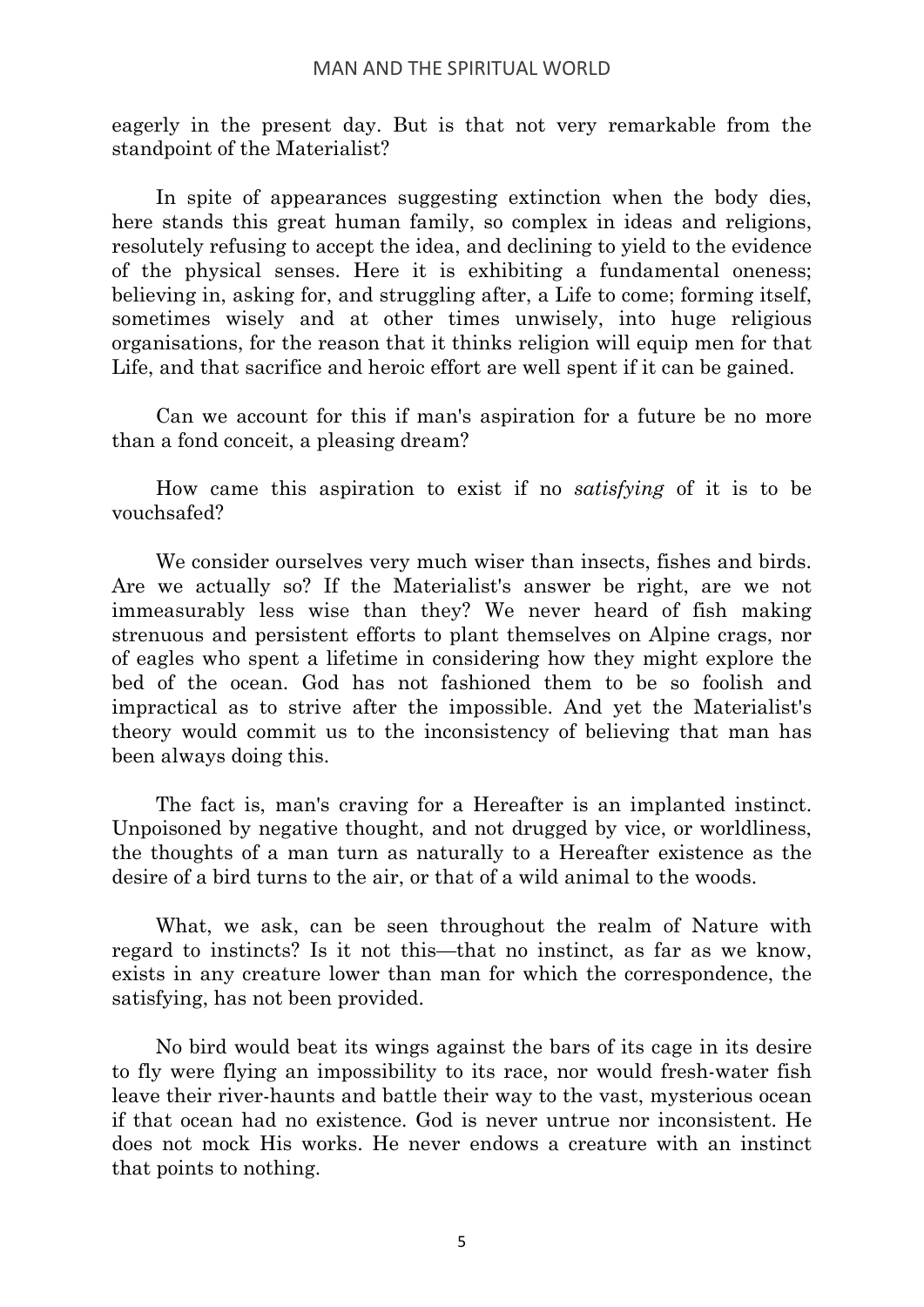Do you then observe the difficulty into which the Materialist has plunged himself, in asserting that man's existence ceases at death, and that his aspiration for a Life Beyond has no correspondence *in fact*? In that case, God, Who is so true and consistent in regard to all the lower creatures, is heartless and inconsistent in His dealing with Man, the topstone of His earthly creation. We are asked to believe that He, Who has never mocked a bird, a spider, or a worm, has cruelly mocked *us*; that He has given us an instinct that is not to be satisfied, and, in other words, has implanted in our mind an ineradicable conviction of a Life to come, while knowing, at the same time, that man would never attain it.

We ask, do you think that this is likely? Can you conceive of God as being so petty and so cruel? Is not the idea an outrage to common sense, a denial of the principles of true science, and a slander upon the Being ' Whose understanding is infinite'?

And yet to this conclusion we must come if the grave be affixed as the boundary of human existence.

On this ground, therefore, apart from other weighty considerations, we reject the answer of the Materialist as being wholly incorrect.

(b). The answer of the *Agnostic*.

The term 'Agnostic' is a comparatively modern one, and not all of my readers may exactly know the meaning of it. A few words of explanation will, therefore, not be out of place.

The word 'Agnostic' is applied to those who, in rejecting the Christian and other systems of revealed Religion, consider that no sufficient evidence has been adduced to warrant their believing in a Spiritual World and a future life for mankind. The term itself has been derived from a Greek word  $\partial \gamma$  *dy* v as  $\partial \alpha$  (agnosia), denoting a condition of not knowing, or ignorance.

Correctly speaking, therefore, an Agnostic is a person who *does not know*. It is wrong and unfair to class him either with the Atheist who denies the existence of God, or with the Materialist who does not acknowledge the existence of spirit. The Agnostic, if he be consistent with his name, denies neither.

He recognises the necessity for a First-cause, whether as a Person or a Force, but declares it to be 'unknowable.' In regard to spirit and a life to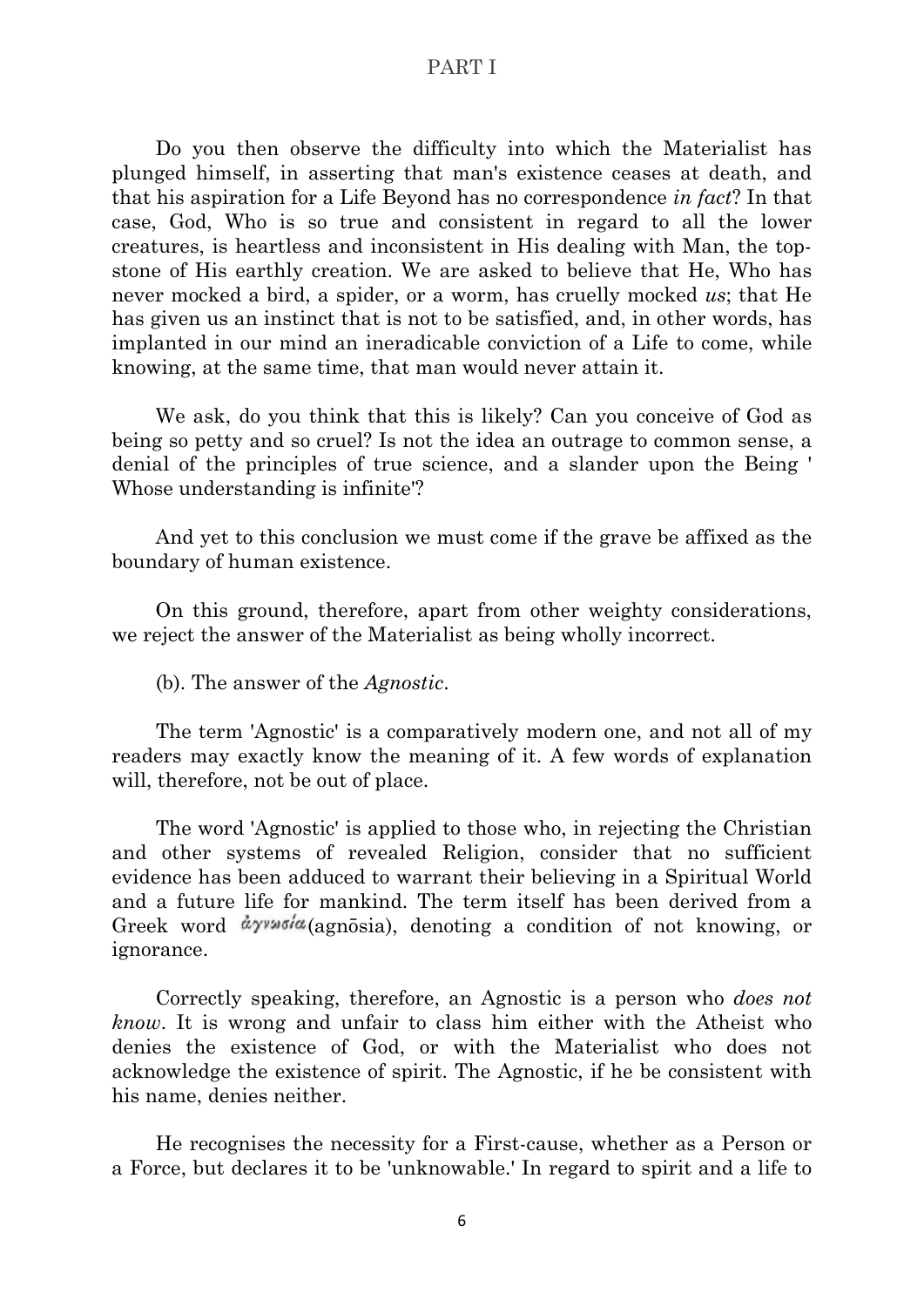come, he concedes that both *may* exist, but at the same time declares that he knows nothing concerning them.

So far, the Agnostic is logical as regards his theory. Were he to go no further than this, we should not class him among those who give, what we deem, .in incorrect answer to the important question we are considering. When we put a question to a person, and he candidly admits that he possesses no know ledge whatsoever of the subject, the matter is at an end as far as he is concerned. Having confessed his inability to give any answer whatsoever, his opinion can be of little or no weight. We drop him quietly out of the reckoning, feeling sorry that indifference, or a predisposition to negative thought, has stranded him in a state of ignorance.

But, unfortunately, the Agnostic will not suffer us to dismiss him in this way. He does not stop at the simple and, no doubt, honest assertion that he himself does not know. He goes very much further, he oversteps the boundaries defined by his system. He gets out of his legitimate sphere of not knowing into one of *knowing*. Practically, he forgets that he has to be agnostic, and becomes gnostic (a knower). He confidently affirms not only that *he* has no knowledge of a Spiritual Universe, but also that he *knows* that no one else can possibly possess any such knowledge.

The following quotations are the statements of men eminent in the ranks of Agnosticism. 'No knowledge of a Spiritual World does, or can, exist for mankind.' 'Our own and all other being is a mystery *for ever beyond* our comprehension.'

Here, then, we have the answer of the Agnostic. We submit that it is incorrect for two reasons.

First, how is it possible for any one or any body of thinkers to define what knowledge can, or can not, be possessed by *future* generations? Has the veil of the Hereafter been lifted for them, so that they are able to perceive what will or will not be? We venture to think that man's attainments of knowledge in the past make it very presumptuous to affix limits as to what he will know in the time to come. Moreover, how is it that the Agnostic, who professes to know so little, can be so confident that the mystery of our being will be *'for ever* beyond our comprehension'? Either he must be gifted with extraordinary foresight, or he is indulging in speculation.

Secondly, it is *not* a fact that 'no knowledge of a Spiritual World does or can exist for mankind.' We assert, just as positively as the Agnostic denies, that an overwhelming mass of evidence has been, and is still being,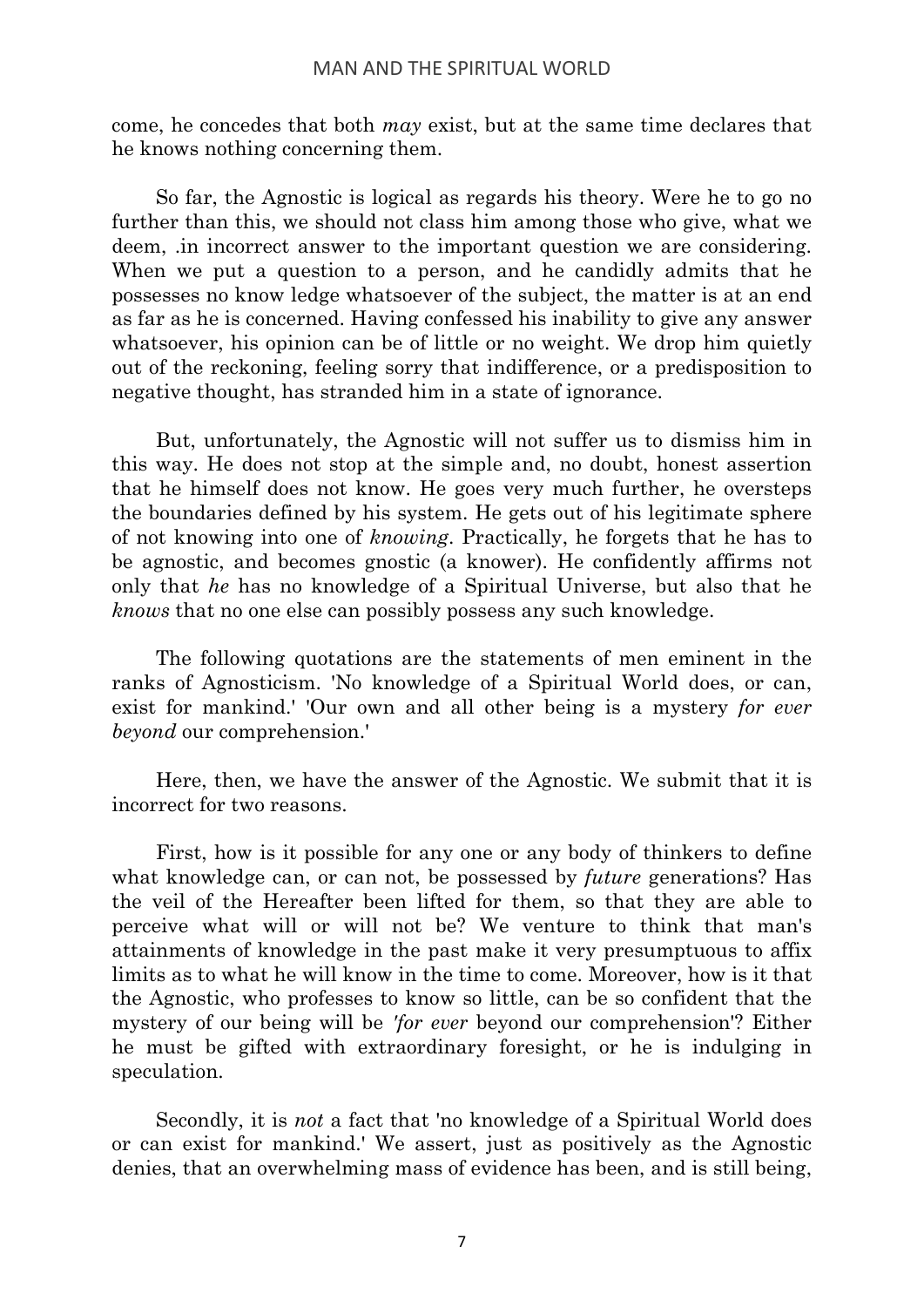collected, that proves both the existence of a universe of spirit, and man's intimate relationship to it. We shall treat of this later. But it may be urged in respect to this evidence, how, then, is it that it is not of sufficient weight with the Agnostic to lead him to a conclusion opposite to that he gives? He is sincere and intelligent, is he not? Unquestionably so as regards many who lay claim to this name. Then why does he reject a mass of evidence concerning spiritual facts that is accepted by others?

The reply is simple. It is because of the benumbing and injurious effects of the Agnostic system of thought upon the mind and spiritual faculties of the man.

There are two classes of Agnostics; one of which we should pity and the other blame. There are the earnest-minded men who think deeply, and those who are not in earnest, and only think superficially. Many a thoughtful Agnostic would like to be able to believe in the Spiritual, and many of us cherish the hope that, because he is a sincere seeker after truth, one day, in this life or the next, the perception of the truth will come to him. But, meanwhile, he has handicapped himself. After an unsuccessful effort, or, perhaps, several unsuccessful efforts, to acquire a knowledge of the Spiritual, he came to the conclusion that no knowledge of it was possible either to himself or to others. In that conviction he settled himself. Thenceforth, the system of thought he has adopted requires him to view every scrap of evidence relating to a Super-physical World as no more than imagination, superstition, or trickery. In the face of his conviction that naught can be ever known on the subject, how is it possible for him to regard such evidence otherwise than as being unworthy of serious consideration?

Such is the mental attitude of many, and it is a barrier to all ordinary chances of enlightenment. As long as it be maintained, the wonders of the Spiritual will be veiled. The men thus intellectually constituted have as little chance of knowing anything about a Spiritual Universe as an Englishman would have of possessing a knowledge of China, were he to antecedently convince himself that no such country exists, or that a knowledge of it is impossible to a European.

Look, for a moment, at the other class of Agnostics,—those who only think superficially, and are not really in earnest about the future. They reject all evidence relating to a Spiritual World for quite another reason than that to which we have just referred. They have no inclination towards a subject which is difficult, sobering, and even disturbing. To properly consider it entails a tax upon mind and time, and it does not harmonise with the life of business or excitement they are leading. Agnosticism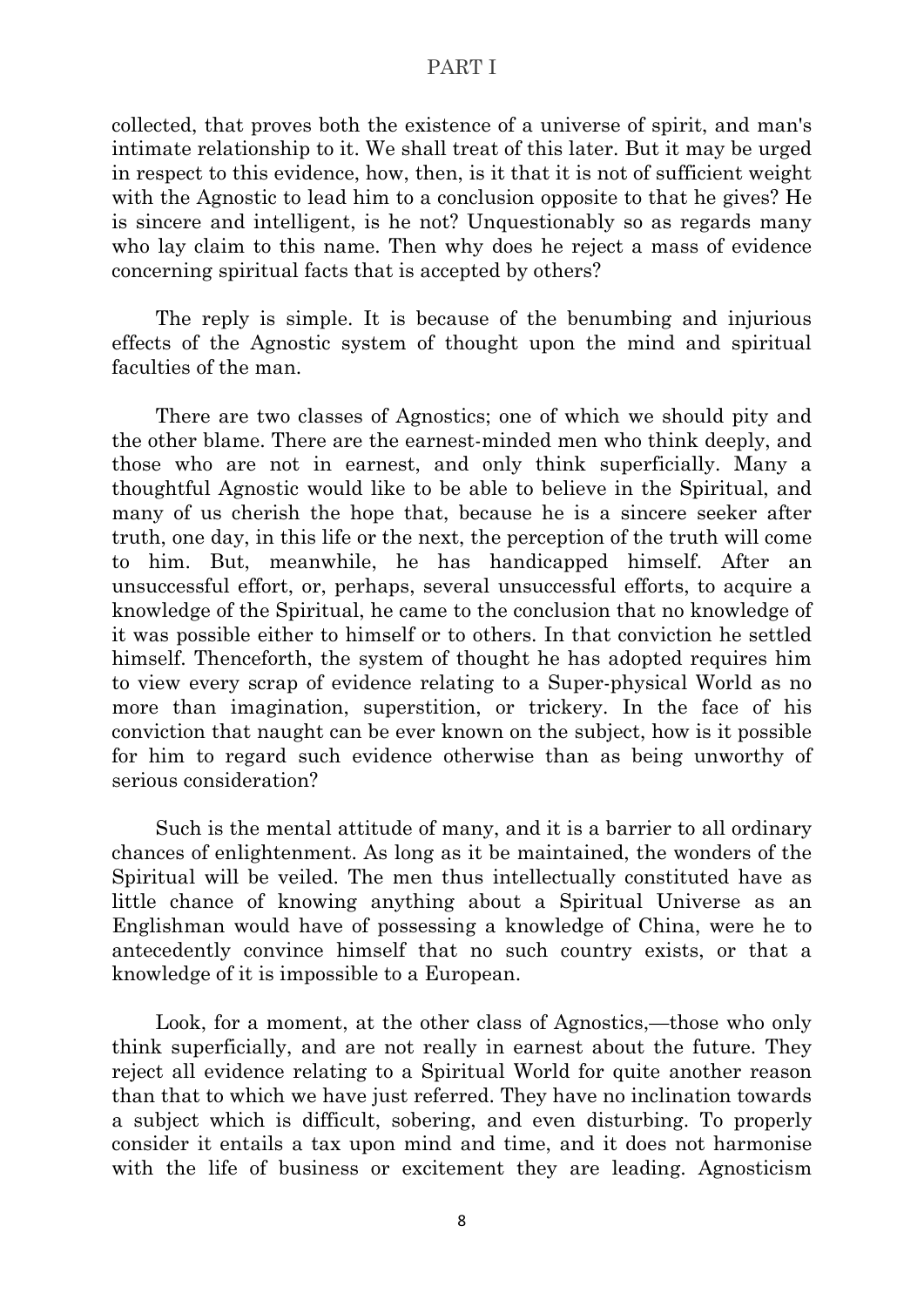exactly meets their case. At times they are not quite comfortable in turning their back upon serious thought. The words spoken by a dying parent, perhaps, are remembered now and again, and, like an obstacle in a stream, rather disturb the current of their irreligious life.

Agnosticism supplies the means whereby they may justify themselves. It salves their conscience, and gives a pretext for indifference. Assuring them that nothing can be known of the Hereafter, what more sensible than that they should not worry themselves about the matter! Were not the words and prayers of that dear old father or mother very touching, but no more than the outcome of a kind heart and a pious delusion?

Then, again, is there not a certain advantage in openly proclaiming their disbelief in the Spiritual? Their Agnosticism puts them outside the herd of commonplace men and women who go to church or chapel, and believe in religion. In standing apart from these they become conspicuous. Their adoption of negative views renders them more interesting to friends and acquaintances than they could ever hope to become as ordinary believers in the Gospel of Christ. They experience an undercurrent of selfsatisfaction in supposing themselves identified with clever men outside the camp of Christianity. It is a pleasant conceit to many of this class that Agnosticism stamps them with a sort of hall-mark of intellectual superiority.

In this way does the system of Agnosticism injure spiritually, mentally and morally, many of its supporters. It encourages indifference and fosters pride.

(c). The answer of the *Christian-Materialist*.

Among the incorrect answers given to this question is yet another. It comes from a quarter in which we should not look for it. It is that of a section of Christians whom we may describe (and who, indeed, describe themselves) as Christian-Materialists.

They do not constitute a very large body, but are sufficient in number to form a distinct school of thought as regards this subject. A few of them belong to the Church of England, but most are to be found in the ranks of Nonconformity. Their teaching is as follows. They accept, in common with other Christians, the great underlying truths of the Religion of Christ, but with one very important exception. They wholly dissent from the main body of believers in their view of man's nature, and what befalls him at death. They regard his physical body, not merely as an *encasement* in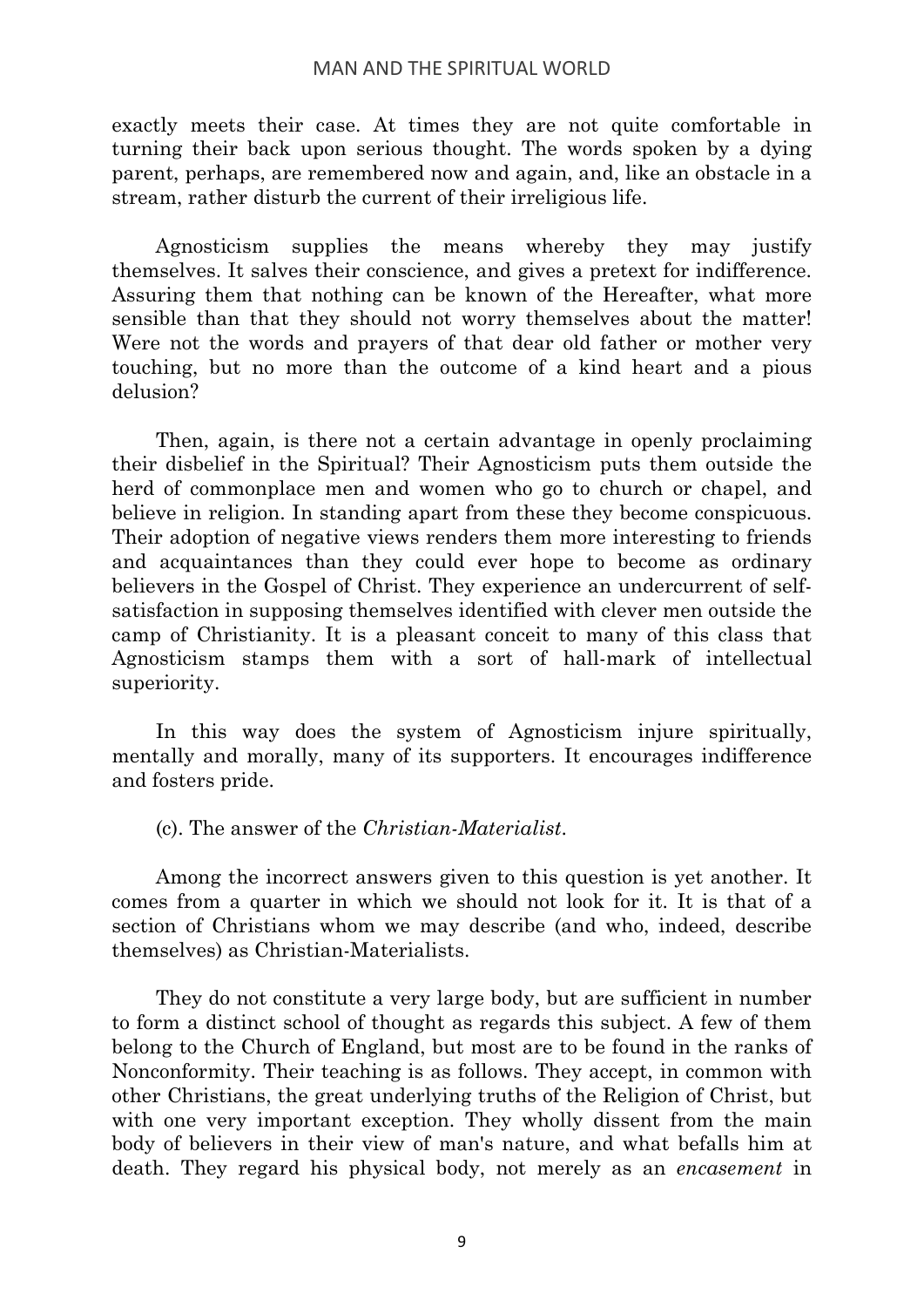which for a while he dwells, but as the *man himself*. It is the all of him. Apart from the body, they believe he has no soul, spirit or mind capable under any circumstances of existence. The three terms just mentioned, they consider, are no more than names denoting characteristics pertaining to matter. Thus the soul is said to be the animating principle that constitutes the difference between a living and a dead body, the spirit they account the breath, while the mind is the intelligence which is lost when the body expires, in the same way as the flame goes out when the oil in a lamp is expended.

Consequently, the death of a man's body is viewed by them as the death of *him*. Then he passes into non-existence, and all that remains of him is a dead material form. Not only has there become a gap, a blank, in his consciousness, but the man himself has gone; his mind and his being have evaporated. After the work of physical dissolution has been accomplished, the particles that remain are no more a man than the component parts of a timepiece are a clock, after those parts have been separated, scattered and their co-relation destroyed. Up to this point, the irreligious Materialist and the Christian-Materialist are in agreement; but here they part company. The former asserts that Death is man's destroyer *for ever*; the latter thinks it is such *only for a time*.

The Christian-Materialist acknowledges no Intermediate Life, but believes in a future Heaven. According to his theory, man's 'mortal remains,' disintegrated and dispersed by death, will be collected and reorganised on a distant Resurrection-Day, and from them the power of God will construct a *new* man to live for ever. It is not difficult to show that this answer is, undoubtedly, wrong.

In the first place, how, apart from *continuity* of being, can a person's conduct on earth complexion his future character and condition? Reward or punishment, if it be just, can only be apportioned to the individual who has merited or incurred the one or the other. We cannot conceive of God rewarding or punishing anyone for the good or evil done by another. But if the mind and consciousness of a man, which constitute his manhood and lie at the root of all action, be annihilated at death, then the man himself will have gone. To reward or punish *him* will be impossible. Re-creation may summon into existence another man, who may stand as the representative of him who has passed into non-existence; but it will not be the *same* being. There will be wanting the connecting link—the continuity of being—between the man who was and who perished, and the *new* creature called into existence. A yawning gulf of oblivion would make the earth-born man and the resurrected man detached and unrelated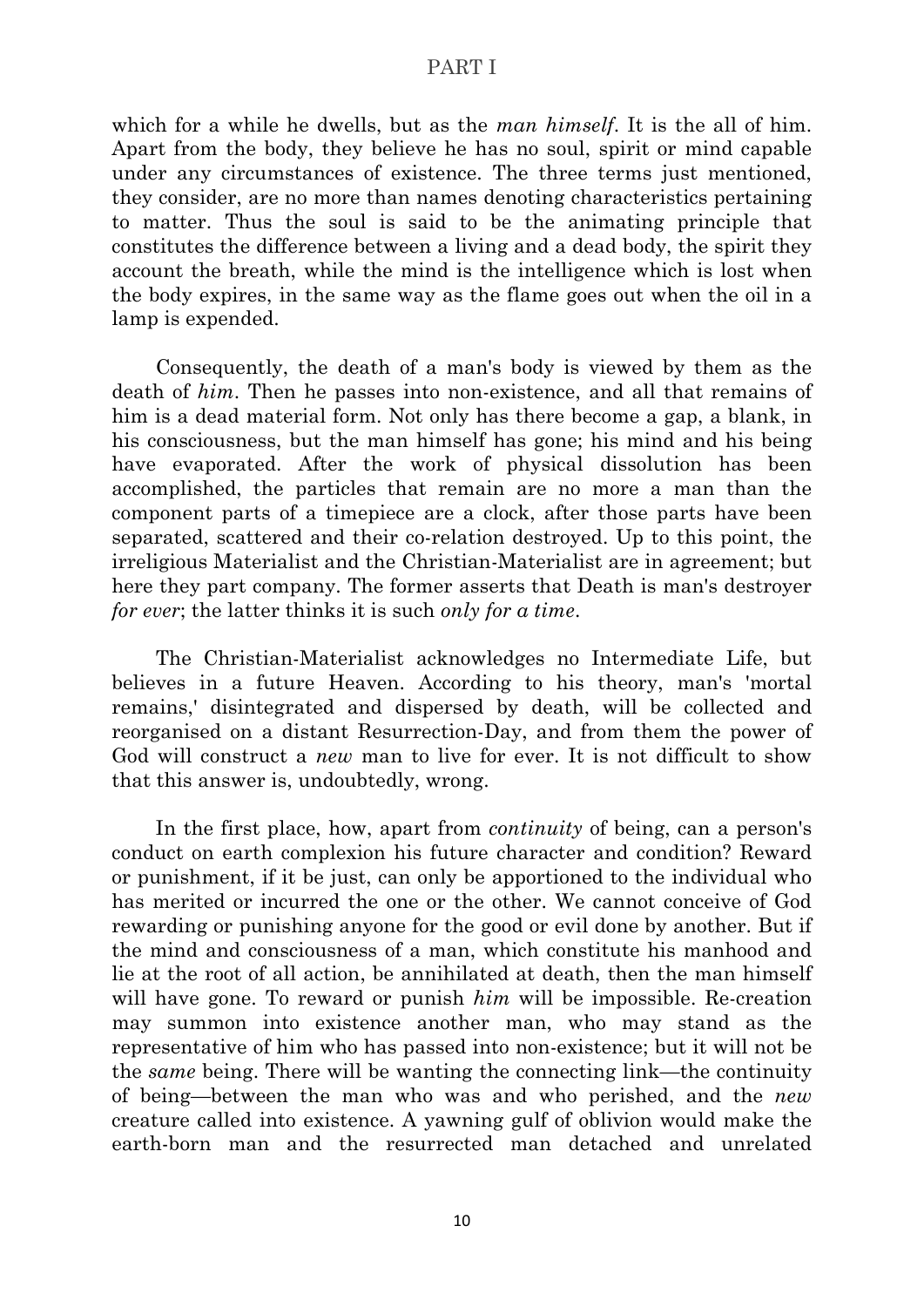existences. Thus there would be no reason or principle in either rewarding or punishing the newly-created one.

Secondly, an objection can be urged against the view of the Christian-Materialist, which applies equally against that of the irreligious Materialist.

Neither of them gives any satisfactory explanation of the fact of Mind. If it be true that Mind is but an effluence of Matter and absolutely dependent upon it for its existence, how comes it that, at times, Mind is most clear and vigorous, although a feeble and dying body has placed Matter at its greatest disadvantage? This is not explainable on the supposition that Mind is an outcome of Matter, but it is explainable on the hypothesis that it is not.

Thirdly, we submit that the Christian-Materialist's view is opposed to the statements of Holy Scripture. And be it remembered that he appeals to the Bible as the voice of God on this subject. Suppose we weigh his statements in the scales of his own approving.

What do we find? That he ignores (no doubt, unintentionally), a mass of Biblical testimony that shows—(a) that man continues a *conscious existence*, in passing through the incident of dying, and (b) that his future acquirement of a resurrection-body will neither necessitate the creation of a *new being*, nor the reanimation of the dead particles that had constituted his earthly body.

This testimony we shall refer to later; in the meanwhile, two passages from the New Testament will suffice to substantiate the assertions just made.

In Luke xvi. 19-31 v., our Lord tells a parable concerning a rich man and Lazarus. He represents them both, immediately after death, as *living and conscious*. That, to say the least of it, is awkward for the theory we are combatting.

In 1 Cor. xv. 37 and 50 v., St Paul writes, 'Thou sowest not that body that shall be,' and '*Flesh* and *blood* cannot inherit the Kingdom of God.' The Apostle, therefore, in language as forcible as it can be, clearly repudiates the crude notion that the dead matter laid in a grave will constitute either the man in the future, or be the ingredients of his resurrection-body.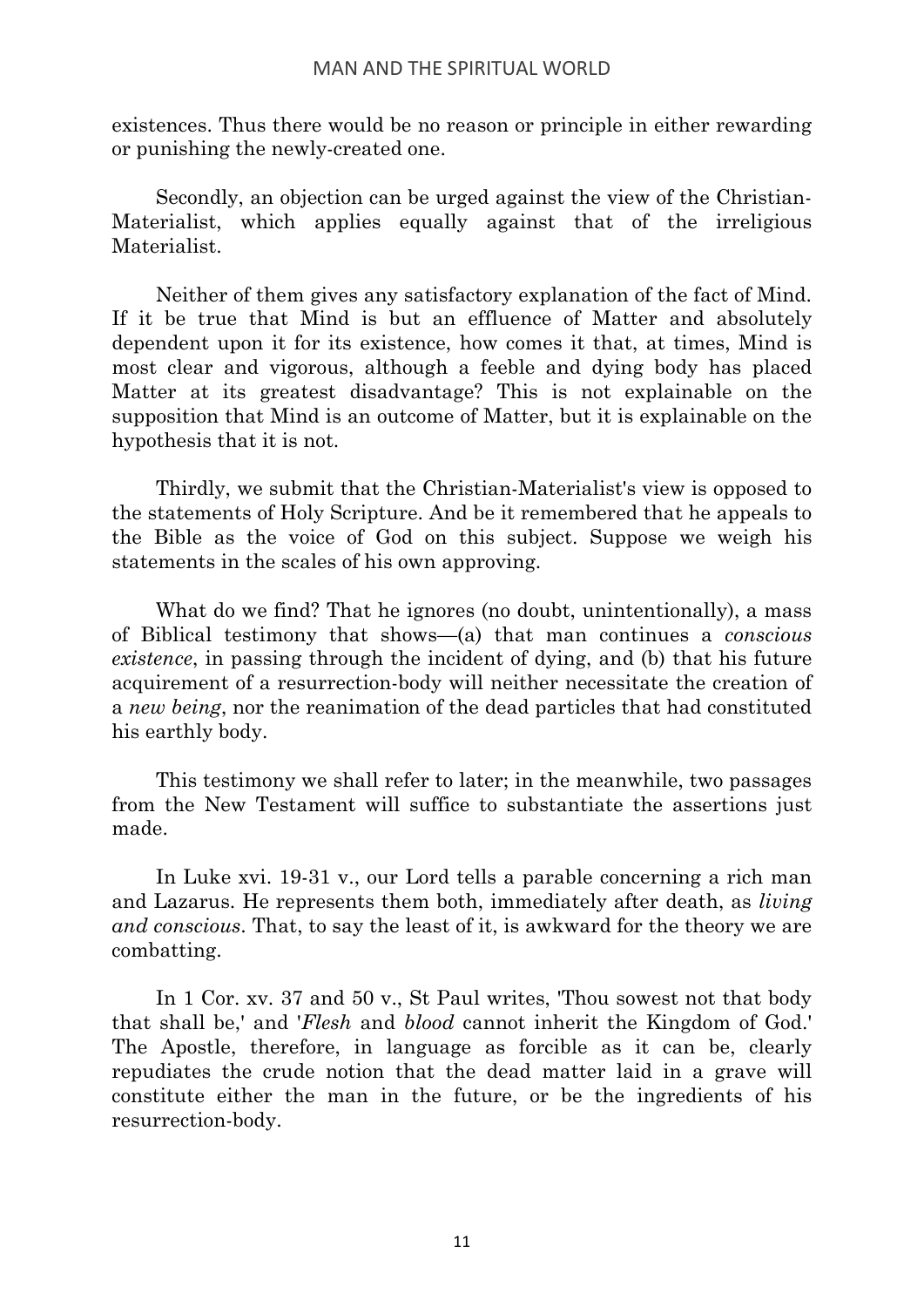What we gather from Scripture is, that man in 'the Life of the World to come,' *i.e.* in the Life that lies beyond the Intermediate State, will be 'clothed upon,' but not with a vesture compounded of physical particles that serve, after his death, for the bodies of other men, animals and plants.

### <span id="page-23-0"></span>**II***.—The Answers that fall short of the Truth.*

Under this heading we place:—

(a). The *general* answer given by those hundreds of millions who are neither Materialists nor Agnostics, *i.e.* by those persons who may be classed as religious. What say the Christians, Jews, Mohammedans, Hindoos, Buddhists, etc., and even the Pagans? Surely their testimony should be taken into account.

We have already noticed the fact that there is a root-belief, a common starting-point of all these religions and all the variety of ideas concerning God and truth. It is the conviction that the physical body is not the all of a man, and that its death does not include his extinguishment.

With the exception of the Christian-Materialists, all in these great religious camps believe that there is a Life for man when his body shall have gone into the grave. However different and conflicting the conceptions of that Life may be, the fact of the Life itself is admitted. Whether one accepts the ordinary Christian view, that a man at death goes to 'a happy land, far, far away,' or that of the Jew, that he passes into Sheol, or that of the Mohammedan, that he enters a sensuous Paradise, or that of the Indian, that he finds himself in ' a happy hunting-ground,' it all amounts to the same thing; the root-belief of each one's creed is the same; all acknowledge that death does not destroy the *individual*.

So far, this *general* reply approaches the truth concerning the Hereafter of man; but it does not satisfy us. We are profoundly thankful that the majority of our fellow-creatures share our belief that we are not merely pieces of animated clay. It strengthens us in our conviction that a Hereafter will be, since so widely disseminated an instinct exists. But we crave to know more.

It is a tremendous relief to turn from the blank of Materialism and the doubt of Agnosticism, to the thought of being *something* and of going *somewhere* when we die; but, at the same time, we cannot help crying out for fuller knowledge as to that ' something' and 'somewhere.' The 'happy land' of the ordinary Christian is not exhilarating. It rather depresses us. It is 'far, far away.' Its distance in unexplored and mysterious space robs it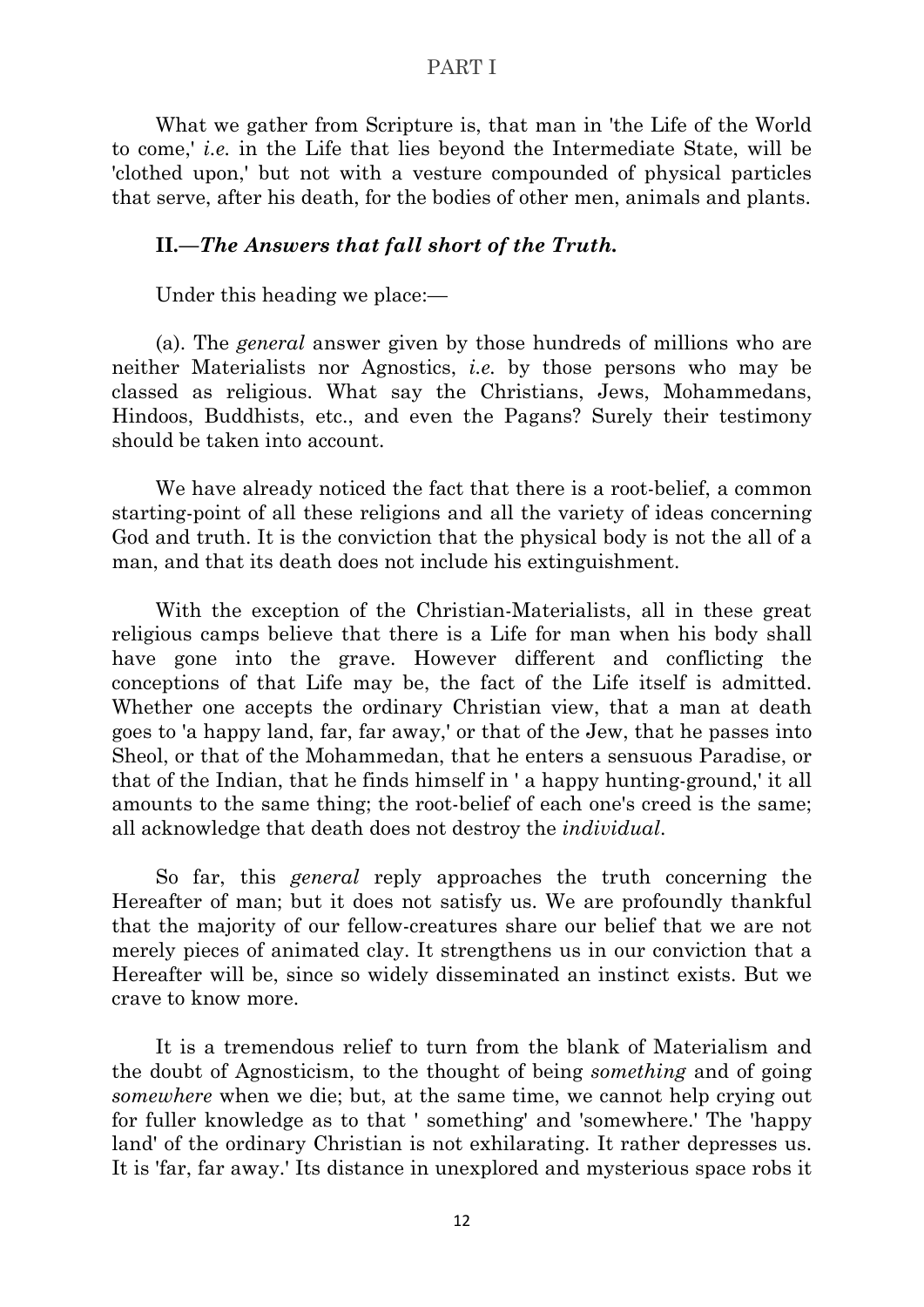of much of its attracting power, and seems to immeasurably widen the gulf of separation between us and a dear one who has gone there. And so we are dissatisfied with the general answer of the religions. It is right as far as it goes, but it does not go far enough. It acknowledges a great principle, but we seek for information more *definite* and *particular*. And this we do in spite of the frowns of the lovers of vagueness, because we believe that that information has been given.

(b). Next, we turn to an answer given by a large section of Christians, who dissent from the teaching of the Church of England and other great branches of the Universal Church, not on the point of man's survival of physical death, but as to the *character* of the Life upon which he enters when the earth-life has closed.

The Church of England proclaims that at death a person passes into an Intermediate Life; so called because it is a mid-way existence between this physical life and Heaven, or Hell.

A very prevalent belief (less common than it was), held by our Dissenting brethren is that, at the death of a man's body, he goes, if good, at once to Heaven, or, if bad, at once to Hell. When the great preacher, Mr Spurgeon, passed away, a notice was affixed to the railings of the Metropolitan Tabernacle, informing the public that he had 1 entered *Heaven'* at a certain hour.

The Westminster Catechism—a statement of Christian doctrine accepted by many—altogether ignores an Intermediate existence, and in the clearest terms declares that the souls of the righteous are perfected, and pass straight to Heaven at the moment of departure from earth.

We shall show that the acceptance of this view stamps as inaccurate many of the statements of the Bible. The New Testament discloses the fact of an Intermediate World.

(c). There remains still another answer to which we must refer. It is that of many who admit the fact of an Intermediate World, but have no *definite* idea of the man, as to his nature and being, in that World.

Their answer to the question—'What will become of us when we die?'—stops short before an all-important point is reached. Let me explain what I mean.

Ask many English Churchmen in what way they think of a person who has departed this life. They will tell you they believe him to be still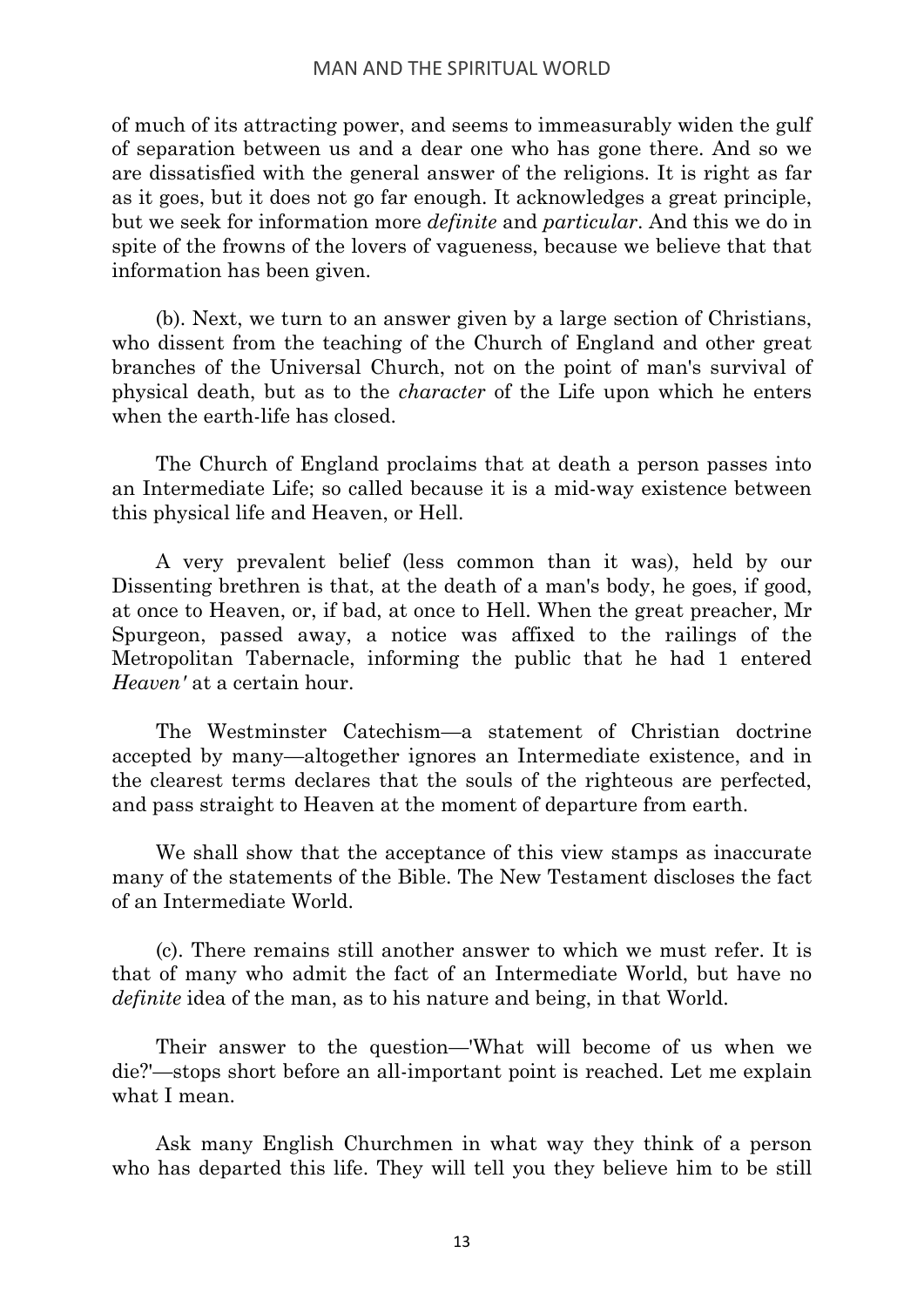living. So far— good; and every Christian, Churchman or Dissenter (except the Christian-Materialist) will give the same reply.

Ask, further, *where* do they suppose him to be living? Well-instructed Churchmen will answer at once, 'In an Intermediate Life.'

Go on with the inquiry. Ask next, *how* do they think of that person in the Intermediate World? Is their idea of him a *definite* one? Do they picture him *as a man*? Has he, now that his physical body has been cast aside, any characteristics entitling him to that name? For example, does he possess *shape*? Can he still *think, speak, hear, see and be seen*?

At this point, the one questioned will, in all probability, hesitate and commence to beat about the bush. You know at once what kind of answer you will get. It will be a vague one, full of generalities and pious Agnosticism.

He does not think that anyone can possibly know aught of the condition of man after death. He believes that he continues to exist in some way or another; but as to *how* he does so—well, it is all mystery and uncertainty.

Very likely, if he be of a philosophical bent of mind, he will go a step further, and tell you his conviction is that the subject does not lend itself to investigation, and that, moreover, there is a savour of presumption in wanting to know, or trying to know, more about it than is commonly taught in pulpits and books.

You perfectly well see how the case stands with your friend. He has no idea at all of a *man* in the World Beyond. In whatever way he pictures him, as he will be one day in Heaven or Hell, it is not of a *man* in the Intermediate World that he is thinking. Probably he would find it difficult to define his idea of him there, but were he to do so, it would be no more than that of an essence; an unorganised, formless, intangible, surviving *something*; a shade, an airiness, a nebulosity; no more resembling a man than gas resembles coal.

So hazy a conception of ourselves Beyond is, of course, a misfortune to the Religion of Christ, as well as to believers themselves. There are thousands at the present time in this country and in America, who have deserted the Christian Religion, and swelled the ranks of Theosophy and Modern Spiritualism, for no other reason than that they imagine these two last-named systems present a better and more definite idea of the World of Spirit than the Religion of Christ does.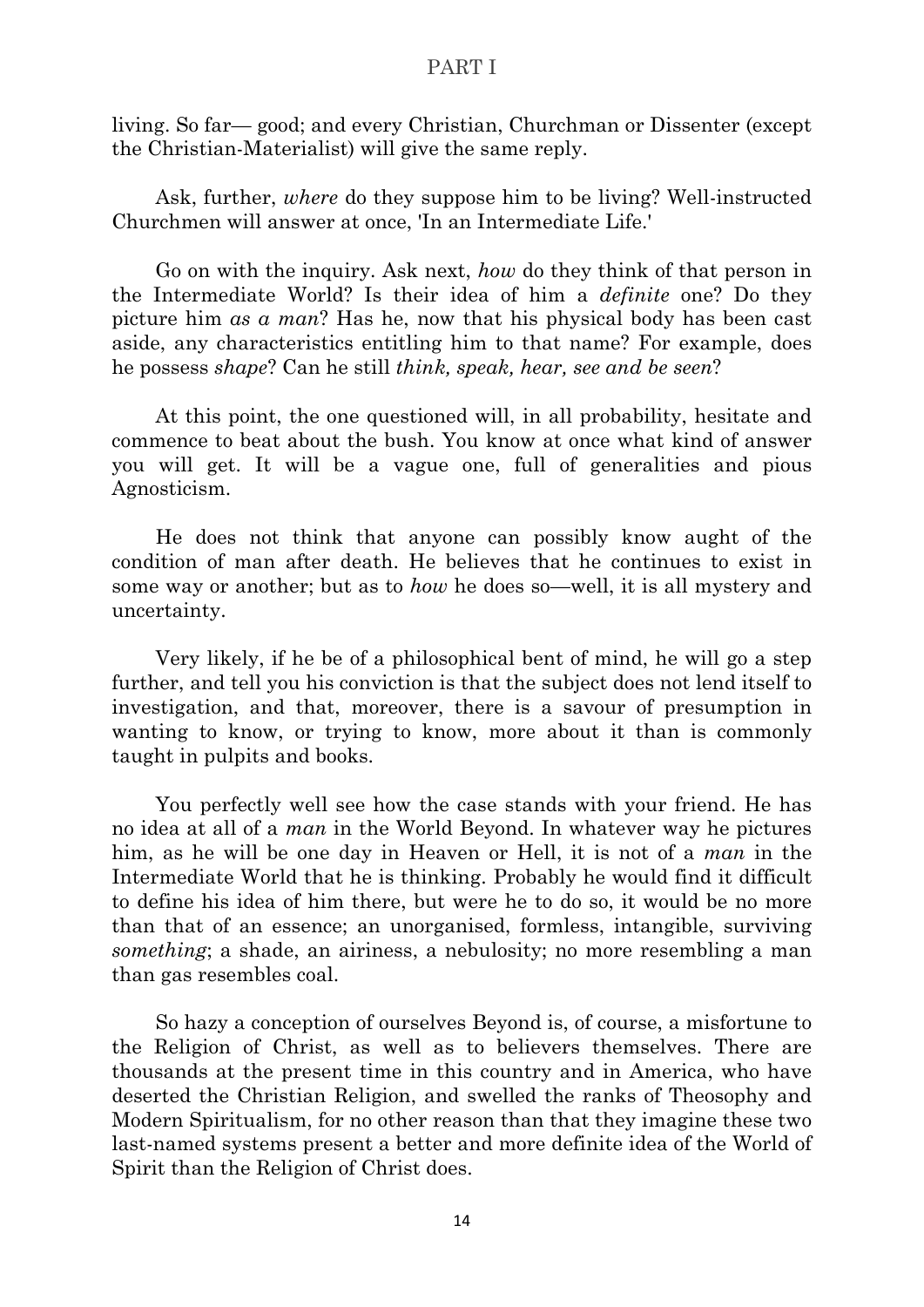It is very regrettable; but the fault does not lie with Christianity, but with its exponents. In what has been taught, as well as in what has been done, Christianity has not always corresponded with the religion of its Divine Founder.

In the hands of preachers and teachers of that which we account a revelation from God, there has been, all through the centuries, a textbook—the Bible. It is full of clear information concerning a Spirit-World. And yet, strange to say, how little more than the elementary truth of the bare existence of such a World has been grasped by the greater number of Christian folk. Conventionality has Iain as an incubus upon Christian thought. Teachers in the past have failed to perceive how much has been disclosed in the Bible in regard to a Life to come, and, unfortunately, it has been the fashion in Church and Chapel, to slavishly bow to 'the traditions of the Fathers,' and to account it impossible that later generations may have a fuller understanding of this particular subject than the generations that preceded them. Thus the avenues to fuller knowledge have been closed, and the indefinite thought of the past still lingers in the sermons and religious literature of the present.

Nor is this all. This vagueness of idea does a wrong to the believer himself. It deprives him of a power that could exorcise the haunting spectre of Death.

In spite of their trust in God and belief in a future, many of the best, sincerest and most stout-hearted of Christians are appalled at the prospect of dying. Brave, good and devout men and women have shown cowardice then. Can that be as the Christ of the Gospel intended? Surely not. We can understand a person feeling regretful, and even sorrowful, in leaving dear ones and a world in which happiness has been found; but it is an inconsistency that he, as a Christian, should be *appalled* at the thought of departure.

There are some who sing hymns that represent them as panting to die, and then exhibit an abject terror when there is the barest probability that God will take them at their word. What shall we say of such? Must we label them as insincere? No, I think not: that terror is only the outcome of a vagueness of idea concerning the Hereafter. They have no definite thought as to *what*, *how* and *where* they will be when the curtain shall have fallen on the first act of their existence, and they reasonably shudder at plunging into the unpictured and unknown.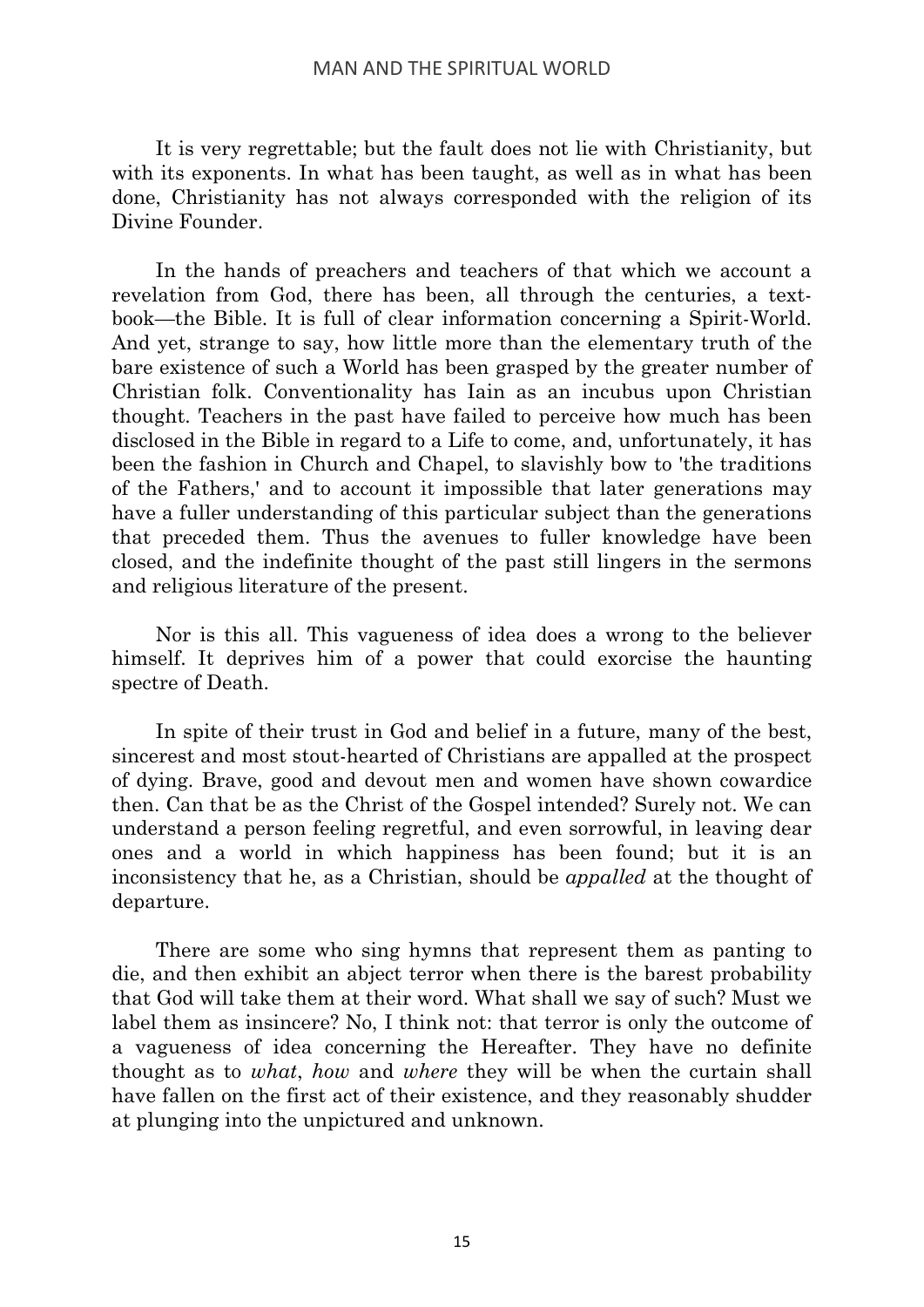To every thoughtful mind the horror of dying must exist if the reality of the Spiritual be not perceived. The reader may ask—to what cause do you attribute this vagueness? We believe it to be the ordinary religious idea (accepted on no basis of proof), that a spirit must necessarily be a being *shapeless and unorganised*.

This, we shall have to show, is an assumption not in accordance with what the Bible teaches, and, more over, contrary to the evidence of a Spiritual Universe, vouchsafed to thousands of our fellow-creatures in all the ages.

We reject, then, the idea that man, after death, is a formless essence that floats about in a world of shadow and intangibility, and think that there is available more solid information respecting him in that world than has been 'dreamed of in the philosophy' of many.

## <span id="page-27-0"></span>**The Source to which We may look for a True Answer to the Question.**

In the foregoing pages we have seen that mankind has answered the question we are considering very differently and oppositely.

This fact will affect an inquirer into the subject in one of two ways. Either it will lead him to the conclusion that these conflicting opinions constitute the proof that no *reliable* information concerning the Spiritual is obtainable—at all events so long as we remain in this world; or it will cause him to ask if there be no *authoritative source* to which he may turn for enlightenment and assurance in his perplexity. Should he be affected in the way as first indicated, most probably he will dismiss the subject from his mind. He will view it as outside the radius of practical thought. To him it will seem a waste of time and energy to attempt to fathom a mystery that has already baffled so many. Not even the death of a dear one will galvanise him into mental activity sufficient to make the effort. And so he will quietly and lazily acquiesce in the commonplace conclusion that nothing definite can be known of the Hereafter on this side of the grave.

Many assume this tone, and among them not a few of the teachers of religion. These latter do not hesitate to plainly tell their hearers and readers that they must not expect to know any more about an Intermediate Life than the simple fact that it exists.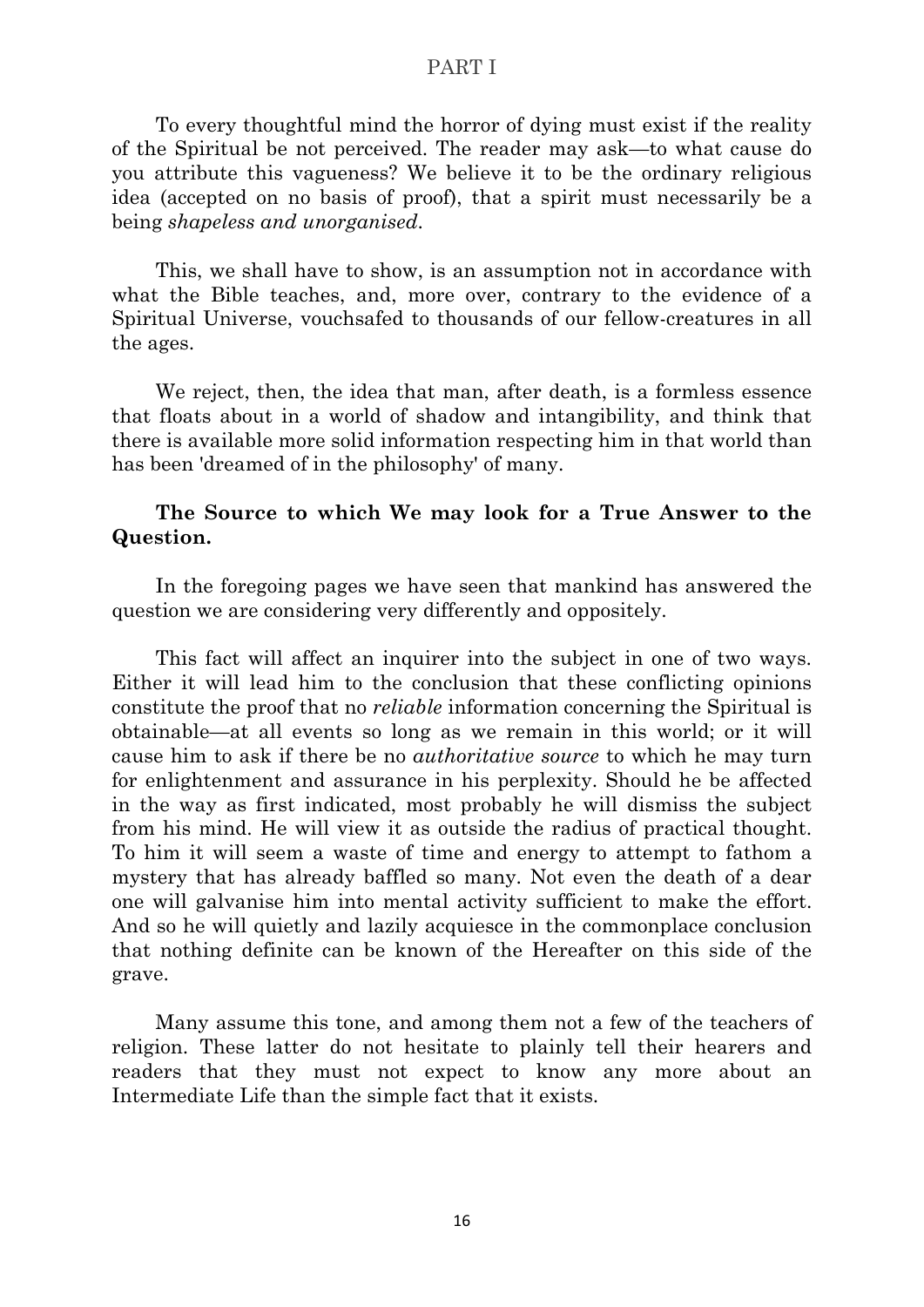Is it any wonder that the sermons and books of these apostles of vagueness have little or no influence in making men realise 'the powers of the world to come' (Heb. vi. 5 v.)?

How can the thoughts of one be attracted to that which is presented as little better than an abstraction?

Depend upon it, the thousands who are altogether uninterested as to their future, would not be so if the clergy and ministers of Christ's Good Tidings could themselves believe and teach that a knowledge of facts pertaining to the Spiritual is not unattainable.

Further, we are convinced that this disposition to rest contented with vagueness is an unworthy and an unscientific one. He is not considered a wise man who refuses to persevere in his search for truth because others have wholly, or partially, failed to understand it.

Astronomical science would never have revealed the marvels of the heavens to men, had astronomers abandoned their search for truth on account of the erroneous ideas of the planetary system that found acceptance in the past.

However great may have been the diversity of ideas, however little the actual knowledge gained by men in this or in preceding centuries, as regards the Universe of Spirit, it does not justify us in assigning the subject to the region of the 'unknowable' and impracticable. Rather should we see in those manifold conjectures and partial knowledge a finger-post pointing in quite another direction—viz., towards the *likelihood* of fuller information.

All through the ages man has been persistently-struggling to 'pierce the veil.' Would not his efforts have long since been discontinued if God had intended that, on this side, the ' veil' should never be pierced?

Then again, many of us think it is not unlikely that men living in this and succeeding ages will understand the facts of the Spiritual Universe far better than the men who lived in past centuries have done. Such a statement, I know, sounds dreadfully ' unorthodox' to those who think that the Fathers and divines of certain ' favoured' epochs reached a height of religious knowledge beyond which it is impossible to advance. But what more reasonable than that there should be growth and development in man's thoughts and perceptions of the Spiritual, as there undoubtedly has been in all other departments of mental activity!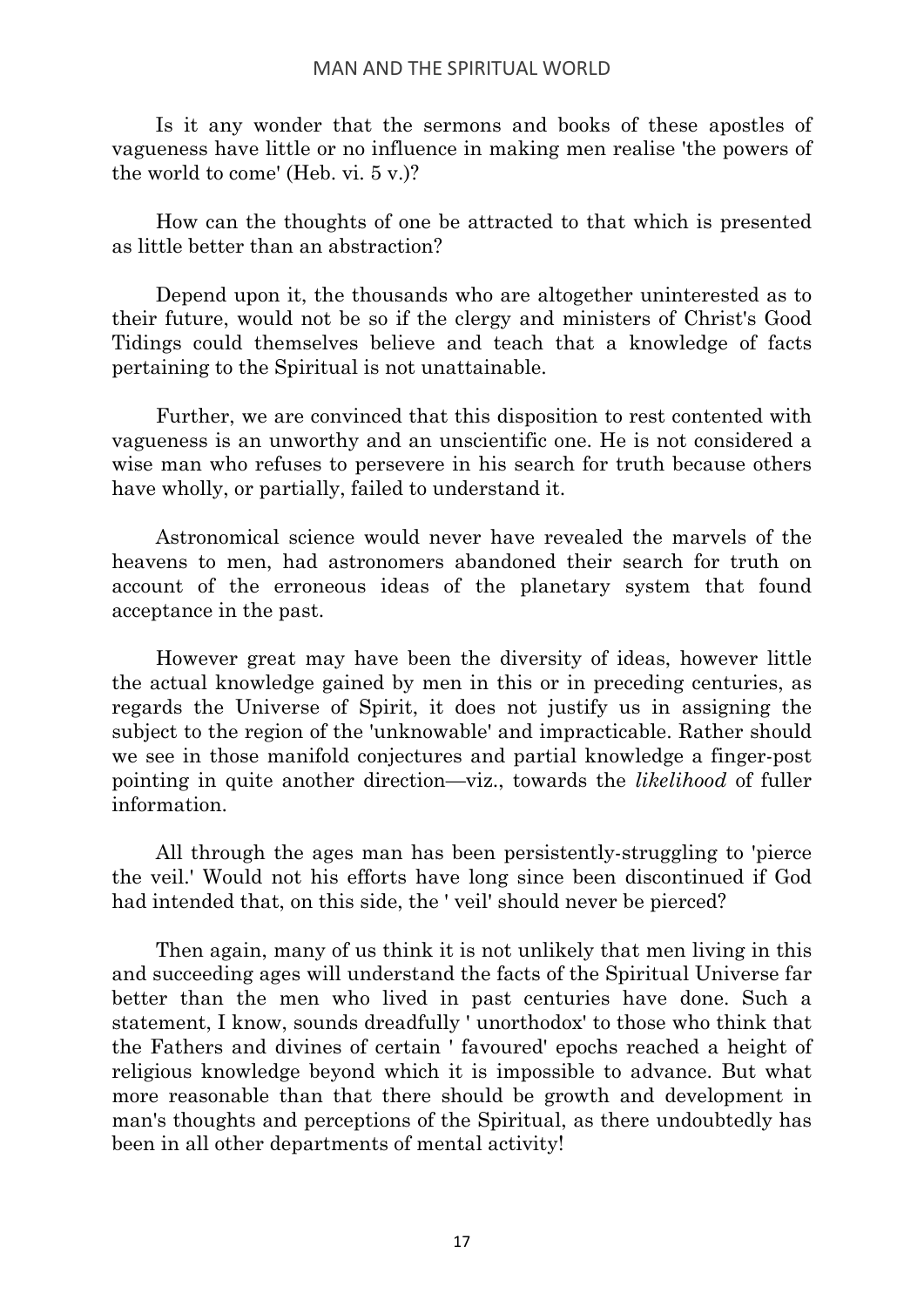Seeing that man has advanced by leaps and bounds in other kinds of knowledge during the last three centuries, is it to be supposed that he must come to a standstill in his religious knowledge, at a point reached by the Fathers?

The Saviour once said, 'He *shall* teach you all things' (John xiv. 26 v.), and these words may mean very much more than is imagined by those who think that truth has been stereotyped for all ages by saints of long ago. Christ's promise may be in course of fulfilment still. God may teach men spiritual truth as He has taught them every other kind of truth gradually and slowly.

The Christian Church has a text-book which will not be superseded nor altered; but it is quite possible that it will be better understood than it has been. A brighter light of meaning may gleam upon its precious words; men may lay aside the spectacles of other men with which alone they have been accustomed to read it; and the thinkers of a later age may perceive in its sacred pages grand truths but imperfectly perceived by the theologians of the past. Churchmen of the future may be able to do what the astronomers of today can do—to read in the book of the sky much that an earlier age had failed to read.

We mentioned a class of persons who are led by the diversity of opinion that exists on the subject of a Spiritual World to seek an *authoritative source* to which with confidence they may turn for enlightenment. Does that source exist? Have we anything in the shape of reliable testimony to which we may appeal, so as to be able to sift out and systematise the truth from amid these guesses and conjectures of men?

Yes. Man has not been left unpitied and unaided in his efforts to discover the secrets of his being. In addition to a mass of evidence establishing the fact of a Spiritual Universe, collected in every age and from every quarter of the world, he has been granted another and a special revelation. During the centuries God has been slowly but surely disclosing the mystery of the Super-physical. Before Christ, this revelation was but *partial*; it disclosed much to man, but left much still undisclosed.

<span id="page-29-0"></span>When Christ came the revelation grew brighter and fuller. And this revelation is contained in *the Bible*. There, if we but read honestly and intelligently, may be found the true, and, at the same time, the *definite* answer to our question —'What will become of us when we die?'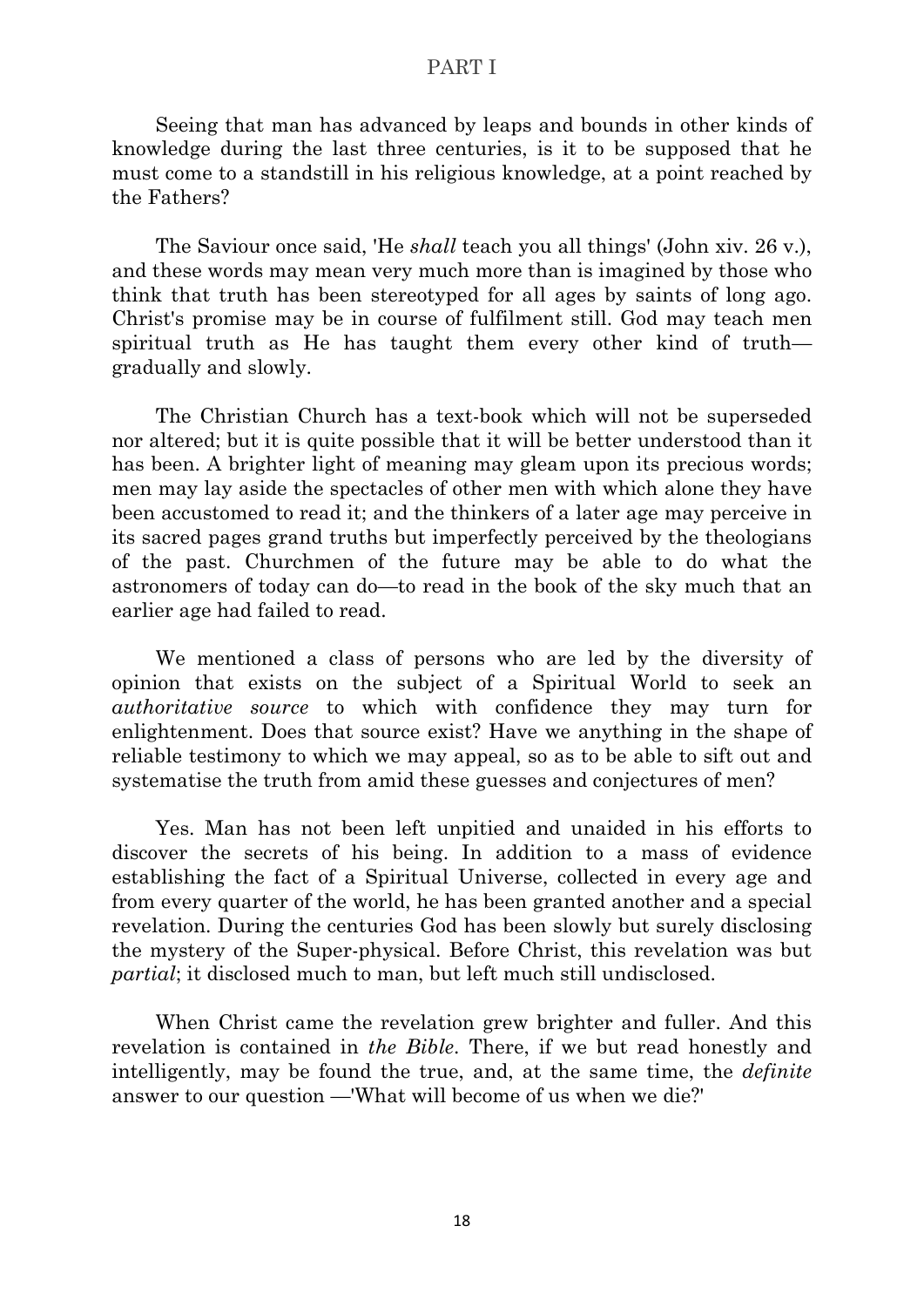## **How we are to deal with the Testimony of the Bible.**

In turning to the Bible for the information we seek, we must be prepared to lay aside certain preconceived ideas that we may have formed, and to deal with the book in a sensible way.

I say 'a sensible way,' for the reason that not all persons so deal with it. Some persons, by their lack of common sense in treating Scripture, practically close and bar the door of knowledge against themselves. It is a thousand pities both for their sake and the cause of Christ that it should be so! For example, we shall not expect to find in some parts of the Bible the clearness and fulness of information that we shall look for in other parts. We ought to remember that the age in which a writer lived, and the degree of enlightenment vouchsafed to him, will necessarily determine the amount of importance to be attached to his statements. We do not look for the noon-tide light when the dawn is but breaking, or the morning is young.

In the Old Testament we shall find the words of men who wrote in the twilight of Divine revelation. Some of these knew little about a Life Beyond; as in the case of Solomon when he stated, 'A man hath no preeminence above a beast . . . who shall bring him to see what shall be after him?' (Eccles. iii. 19 and 22 v.).

Others show that a fuller knowledge had been acquired; as in the case of David, who could say, 'Though I walk through the valley of the shadow of death, I will fear no evil; for Thou art with me' (Ps. xxiii. 4 v.).

On the other hand, in the New Testament we shall find the utterances of Christ Himself. He stood in the broad daylight. He knew all the secrets of the Spiritual, was Himself the 'Light' and the 'Truth,' and 'brought life and immortality *to light* through the Gospel' (2 Tim. i. 10 v.). There, too, we have the writings of men who learned the truth from His Divine lips, and were specially equipped at Pentecost to transmit it to the world. Bearing all this in mind, we shall avoid the foolish mistake that so many good Christians have made, viz., of placing *all* statements of Scripture on the same level of revelation.

Remembering that the fuller truth relating to the Hereafter was not disclosed until the Christ came, we shall not commit the absurdity of looking for it in the writings of men who lived before the knowledge had been imparted. And yet this is the principle upon which no inconsiderable amount of theology has been built. Take an instance. Our Lord and His Apostles bear testimony, in terms as clear as can be, that there is an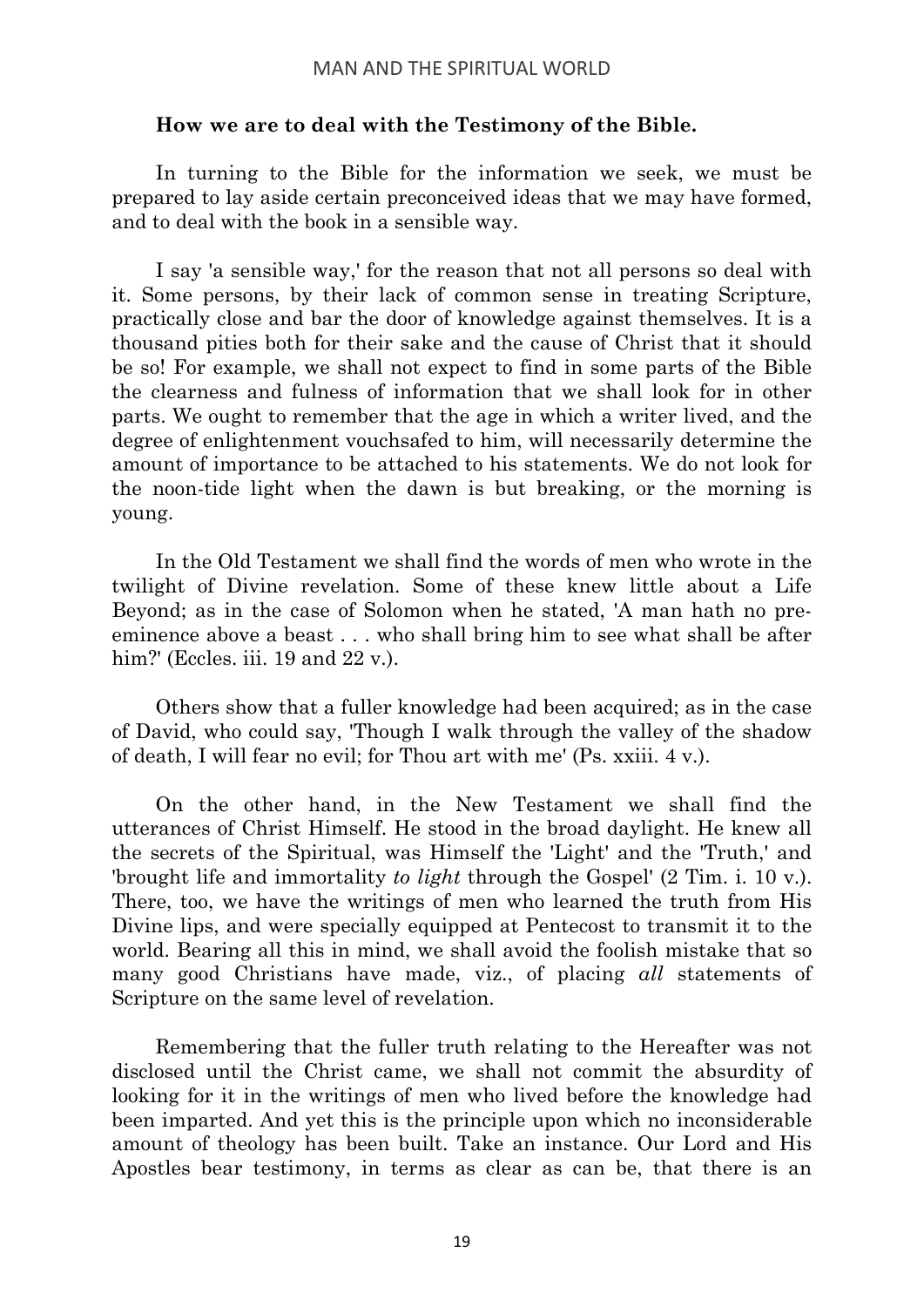Intermediate World, and yet, strange to say, thousands and thousands of pious readers of Scripture have completely failed to perceive this truth.

Perhaps you ask—how is it possible? The answer is—because there are a number of texts in the Old Testament that reveal that their writers had little or no knowledge of the existence of that World.

The persons to whom we have alluded suppose it to be an indication of faith and a mark of 'orthodoxy' to try and force the fuller statements of the New Testament into agreement with the imperfect statements of the Old. Of course, they have not succeeded; their principle of interpretation has been wrong. Instead of looking forward for illumination they have been looking backward. They have directed their gaze towards the twilight of human knowledge and attempted in vain to wrench the words of Jesus and His Apostles into conformity with the words of men who stood on a much lower platform of spiritual thought and enlightenment. Thus, by distorting the statements of the New Testament by stripping them of their natural and grammatical sense, and by infusing into them meanings never intended, the utmost has been done to 'bring again the shadow of the degrees' on the sun-dial of revelation.

Christ's truth-disclosing and beautiful words spoken to a dying robber have had the significance conjured out of them, because David in an age of less enlightenment wrote, 'In death there is *no remembrance* of Thee' (Ps. vi. 5 v.).

St Peter's glorious assertion that a merciful Saviour preached His Gospel to poor lost sinners in the World Beyond (*see* 1 Peter iii. 18-20 v.; and iv. 6 v.), has been, forsooth, absolutely and angrily denied, because in a far - away age Solomon wrote, ' In the place where the tree falleth, there it shall be' (Eccles. xi. 3 v.).

Now, without discussing the point as to whether Solomon in this passage was referring to man's future Life at all—and I certainly think he was not—it can be seen at a glance that there is, undoubtedly, a radical and vital distinction between the conceptions and utterances of Bible writers who lived before Christ and of those who were contemporary with Him. To which class of utterance, we ask, are we to attach the greater importance and authority? Are we to place first the words of Him who was 'the Truth' and of those who were taught by Him, or the words of those who knew less than He and they did, because the 'Light' had not come? Surely there can be no hesitation in giving an answer. If we acknowledge Christ as the great Revealer of Truth, if we believe that it was *He* who lifted the veil that shrouded man's future, then there can be no question as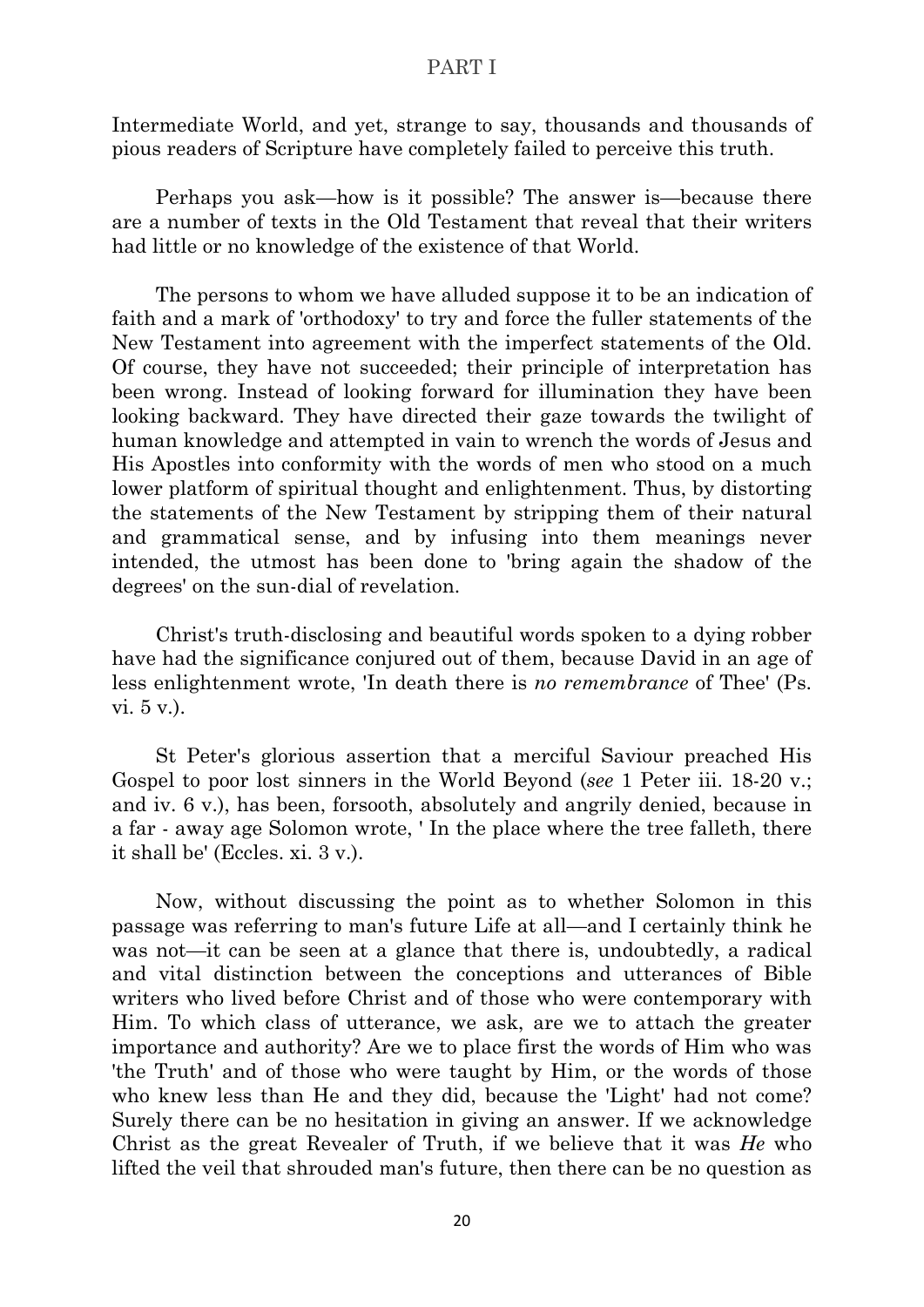to how the matter stands. The two classes of Biblical writers were not on the same level, and the words of Christ, and of the men directly instructed by Him, must be placed before the pronouncements of all others. We must read the Old Testament in the bright shining of the New, and not (as has so often been done) read the New Testament in the glimmer of the Old.

So then, if the statements of the men of the twilight fall short of, or do not harmonise with, the words of the Saviour and those whom He taught what of it? We shall not be perplexed, not even surprised, and most certainly we shall not dream of rearing an edifice of doctrine on so poor a foundation as their partial and imperfect knowledge. We shall not forget that the Almighty's law (as far as man has ever been able to observe it) is the same in regard to the impartation of spiritual knowledge as of all other knowledge accessible to us: first an unworthy, very often erroneous, idea of the truth; then a better, yet still a dim and indistinct, perception of it, and at length—only after stages of long and gradual enlightening—a full and comprehensive grasping of the same.

With this thought we turn to the Bible, and have a clearly - defined idea of what we shall, and shall not, discover in its various parts. Thus, in the Old Testament we shall look for a statement of *elementary* truth as regards a Spiritual World, and for but little more. We shall expect to find it clearly teaching that such a World exists, and that there is a basis of truth in the universal testimony borne by all ages as to man's experience of the Super-physical: but not much more.

When the Old Testament was written, the Lord of the Spiritual—the one who holds 'the Keys of Hades'—had not come on earth, and as yet the mists of ignorance lay thick about 'the valley of the shadow of death.'

In the New Testament we shall look for the rays of a brighter and more penetrating search - light turned upon the Realm of Spirit.

There is still another important consideration as regards our manner of dealing with the testimony of the Bible. It is this. If we wish to treat that testimony consistently, we must take into account, not only dogmatic and explicit statements referring to future Life, as contained in particular *texts*, but also that much greater and equally important testimony found in a great number of recorded spiritual *facts*. In so doing we shall get much nearer the truth concerning our own nature and the World into which we must pass one day, than we can ever get by ignoring the larger testimony named, and restricting ourselves to the texts.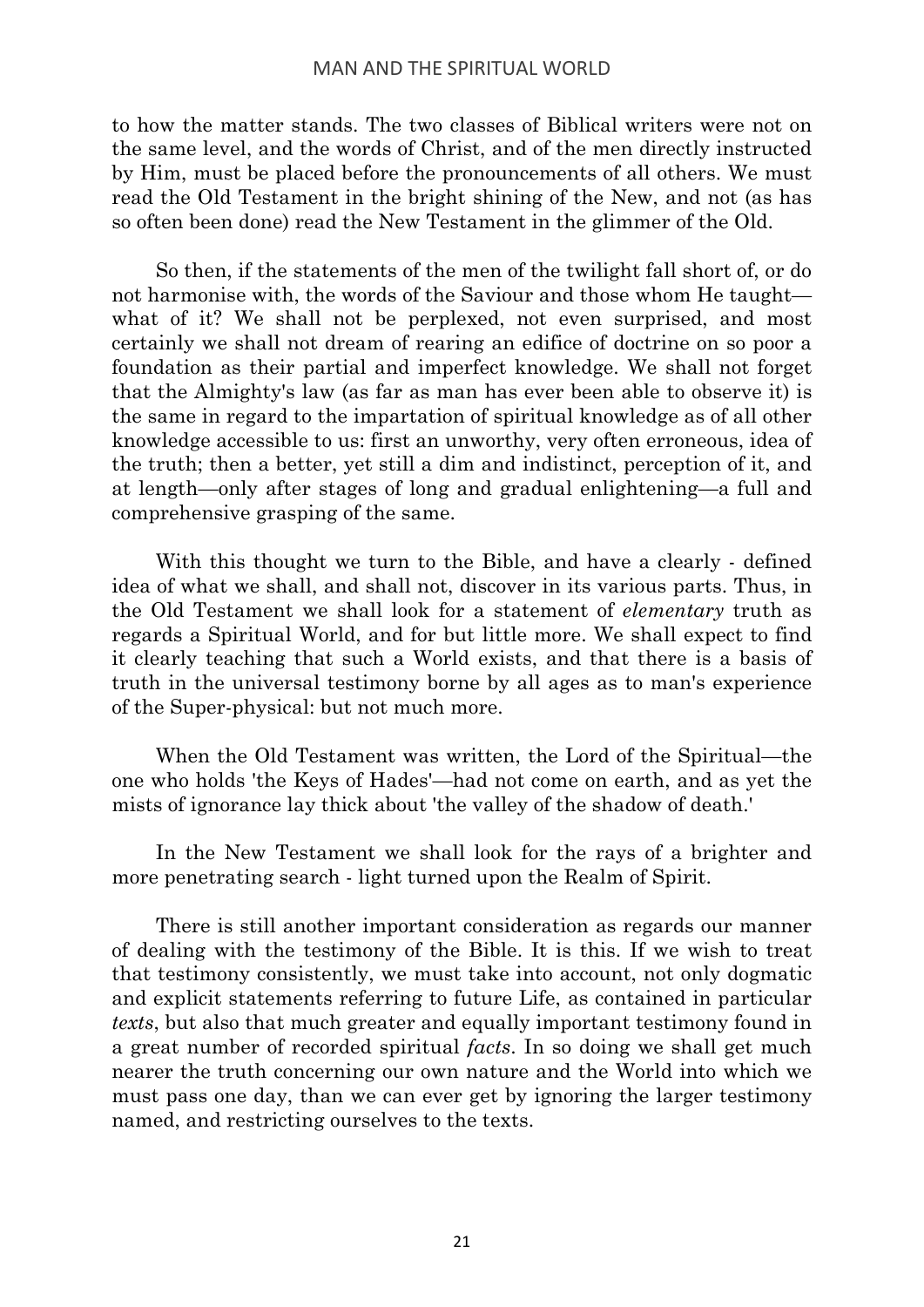The Bible contains the record of hundreds of interesting and wonderful super-physical facts and of spiritual experiences that have befallen mankind. In grasping the import of these a flood of strong light is flung both upon the mystery that enwraps our being, and upon a Spiritual Universe with which we are seen to be in close relationship. On the whole, this has not been adequately realised.

A great deal of the teaching, past and current, concerning future existence exhibits a grave defect. It has been constructed only on the basis of a few scattered and detached texts, while the significance of great spiritual *facts* and *experiences*, as recorded in Scripture, has been overlooked, and not allowed to complexion the teaching.

But, surely, it must be wrong to so deal with the Bible. If we believe the Book to be a trustworthy guide to spiritual truth, we certainly ought to give our attention to *all* that it says on the subject.

Yet many have not done this. Thousands who would be horrified at the mere suggestion that they only accept a part of the Bible settle themselves to think that very little can be known about the World of Spirit. Other earnest Christians even go so far as to think that to remain in ignorance on the subject is rather an indication of high culture and intellectuality.

Both classes have failed to grasp the meaning of much that has been 'written for our learning.' Scriptural statements of spiritual facts and experiences are meant to be the commentaries on texts. They must be studied together. The texts will be better understood in the light of the facts.

How comes it, then, that this reasonable method of reading Scripture has not been universally practised?

On account of Christians having regarded the spiritual facts and experiences of the Bible, not as disclosures of *still-existing* truth, but rather as abnormal incidents that happened long ago, and that could not possibly happen *now*. They must be believed, of course, by the 'orthodox' as what *has been*, but they are not to be thought of as having any kind of connection with the present age. Their position is outside the circle of practical nineteenth-century thought and idea.

That we have not misrepresented matters may be seen in the fact that churchgoers and chapelgoers smile incredulously at the suggestion of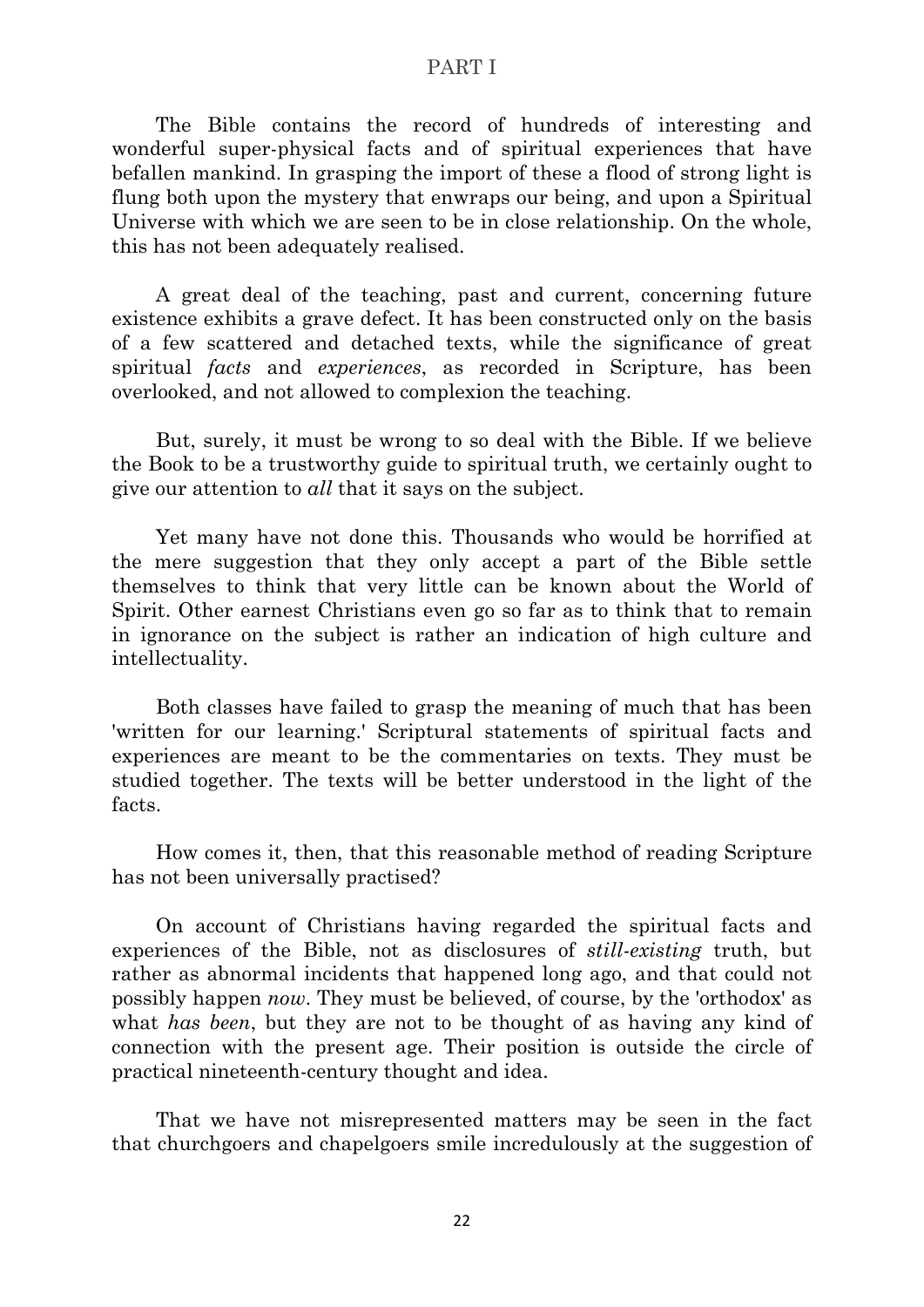its being possible that spiritual experiences, *similar* to those recorded in Scripture, may occur to those who are living now.

I know many who would not dream of disbelieving that Moses was seen after death by three Apostles, and that persons whose physical bodies were in the grave appeared to many after the resurrection of Jesus, and that St Paul had an intimate acquaintance with the Spirit-world before he left the earth-life (*see* 2 Cor. xii. 1-4 v.), who, at the same time, absolutely refuse to believe that any departed one has reappeared to present-day survivors. I venture to assert that the truth concerning a Spiritual Universe would be far better understood than it is were it not that many sober-minded men and women, able to bear witness that the superphysical is constantly happening, hesitate to give their testimony, lest professed Bible-believers should think them untruthful or demented. Depend upon it, if St Paul had penned in the nineteenth instead of in the first century his experiences of the Spiritual, many who revere his writings and think they believe them would not hesitate to account him a suitable case for the lunatic asylum.

But why, we ask, should present-day spiritual experiences and afterdeath manifestations be considered incredible? The Spiritual World is not *less* a fact now than it was when the Old Testament was written or when Christ was on earth. The past and present are not dissociated. What has been may still be. Why, if we receive as true the Bible statements of superphysical facts that happened in the past, should we reject as antecedently false all statements of similar facts happening in the present? To whatever extent man's power of perceiving a Spiritual World may have varied at different periods of history (as it, undoubtedly, has done), the Spiritual World itself has always remained the same. What was true of it a thousand years ago is true of it to-day. To it the words of the Gloria may not inaptly be applied—'As it was in the beginning, is *now*, and ever shall be: world without end.'

So, then, we urge that the Bible shall be treated in a sensible way. All its statements are not on the same level of revelation, and recorded facts, as well as texts, are to be taken into consideration in investigating the subject of ourselves as we stand related to a vast realm of non-physical life and activity.

<span id="page-34-0"></span>Unless this be done, an imperfect idea of the truth is inevitable.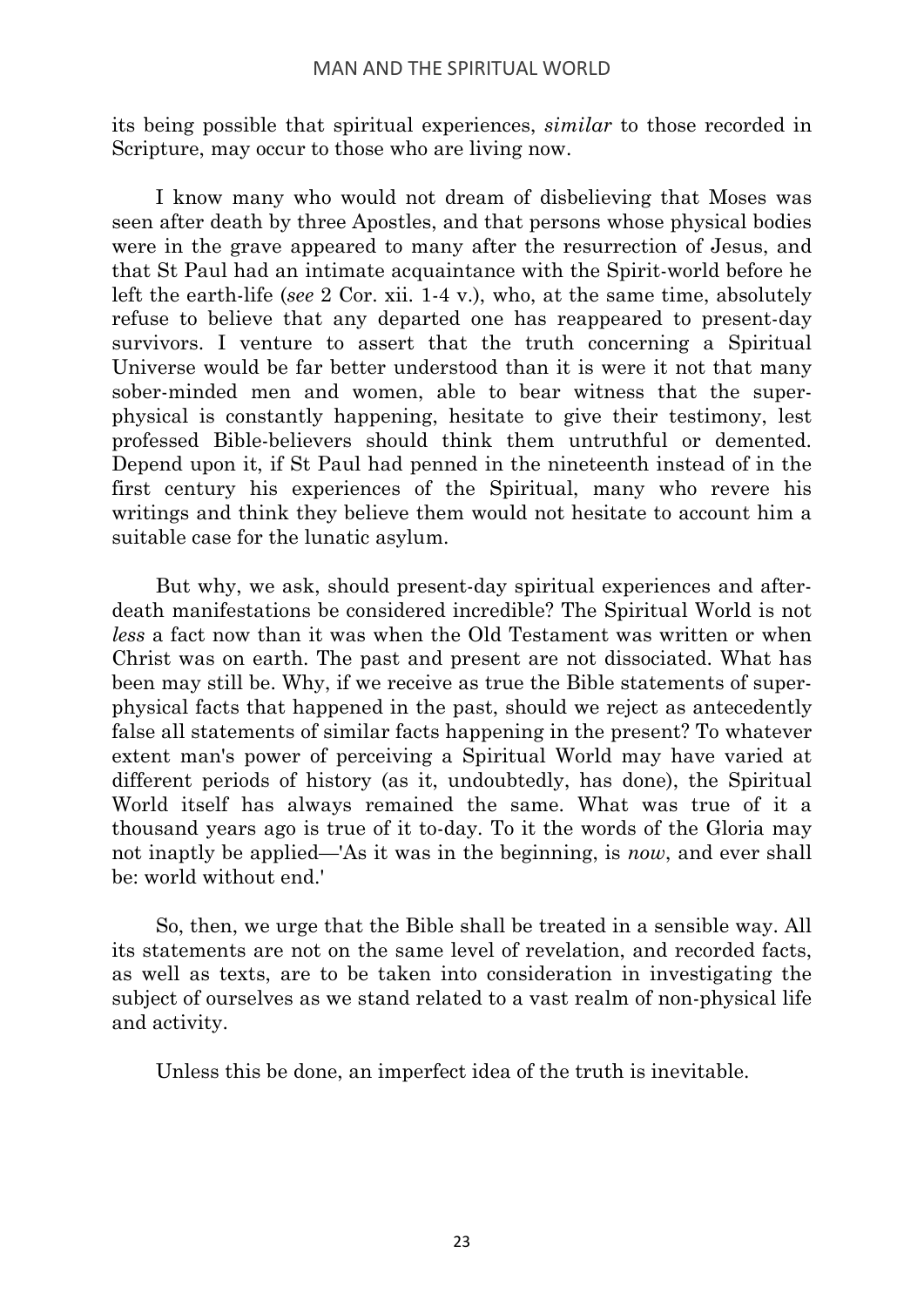## PART II

#### **What is Man?—The Bible's Testimony.**

In endeavouring to ascertain the answer of Scripture to the question, 'What will become of us when we die?' common sense suggests that we should start the inquiry by asking what the Bible has disclosed as regards the nature and constitution of man. Is he physical and nothing more, or is he a combination of physical and spiritual? Does his manhood include nothing that can escape the extinguishment of death, or is there in him something that cannot be physically dissolved?

Here is a problem closely connected with our future, and I think it impossible to adequately conceive of what we shall be, until we have distinctly grasped the idea of what we are.

'What is man?' asked David long ago, and from that time all the thinkers of the ages have been trying to answer the Psalmist's question aright. Let us see what the Bible has to say on this preliminary point.

Now, St Paul's definition of man as 'spirit, soul and body' (2 Thess. v. 23 v.), is commonly accepted by Christians as the correct one. And correct it undoubtedly is, if the terms used by the Apostle be made to cover the *whole* truth concerning our being and constitution in a way that will harmonise with *facts* recorded in Scripture, and with super-physical experiences that mankind has had before and since the epochs referred to by the Bible.

But, unfortunately, the whole truth as to our being has by no means always been brought out by writers who have dealt with the subject. Sometimes a very great deal of that truth has not even been hinted at, and hundreds of pious authors seem not to have had the faintest idea of a fact concerning man's interior being, which is clearly disclosed by Scripture.

Take an all-important case in point, viz., man's possession of a *Spiritbody*, which is encased, during the earth-life, within his physical body. The existence of such a body (as we shall show later) is plainly taught by Scripture.

We contend, therefore, that no explanation of St Paul's terms can possibly be satisfactory that does not cover that fact, unless we are prepared to think that the Apostle denied or suppressed a great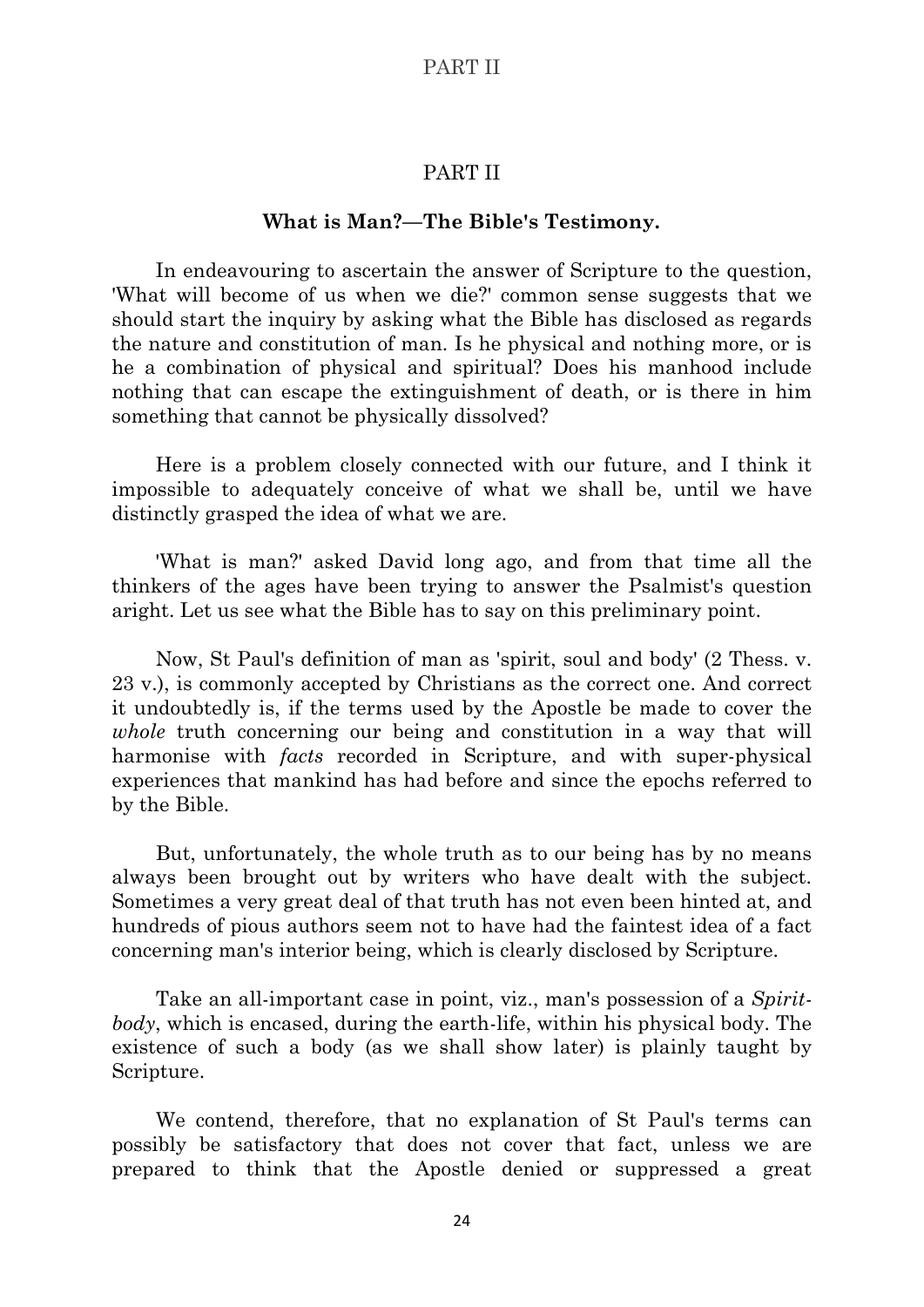elementary truth recognised and taught by Christ and St Paul's contemporaries.

Again, we often find that a writer starts with the acceptance of this three-fold description, and ends by practically treating man as if he were only two-fold. After having read the book of such a writer, how often has the only impression left upon one's mind been that man is a material body plus a shapeless and mysterious something, which latter may be named 'Spirit' or 'Soul,' as we please.

But depend upon it that St Paul, in so close connection with the great Truth-Revealer, and also himself having had so unique an experience of the Spiritual World, had more than this in his mind when he penned the words, 'spirit, soul and body.' He never intended that 'spirit' and 'soul' should be interchangeable terms.

Further, let me say that I do not think we shall obtain the Bible's answer to 'What is man?' by any amount of acquaintance with the learned and subtle expositions of the terms to which we are referring. Thousands of volumes have been written on the subject, but few of them have contributed much to anything like a solution of the problem of being. Those of the most scholarly writers bewilder the reader rather than explain the matter to him. I remember once hearing of a devout old woman, to whom a copy of Bunyan's *Pilgrim's Progress*, with elaborate notes, had been given. When she was afterwards asked if she had *understood* the book, her reply was, ' Oh, yes, I understand the book well enough, and one day, by the grace of God, I hope to understand the *notes* .'

I am inclined to think that many are in the position of that old woman. It is far easier to understand the truth about ourselves *from the Bible alone* than it is to gather it from the expositions of the commentators.

These expositions, no doubt, have their value, in spite of their tendency to enwrap the subject in obscurity. They confirm us in the belief that *something* belonging to us survives the incident of dying; but they hardly do more. If they conduct us to a point already reached by thousands who never read theological essays, most of them take us no further,

They contribute very little to any *definite idea* of what we shall be when the material part of us shall 'return to the earth as it was, and the spirit shall return unto God Who gave it.'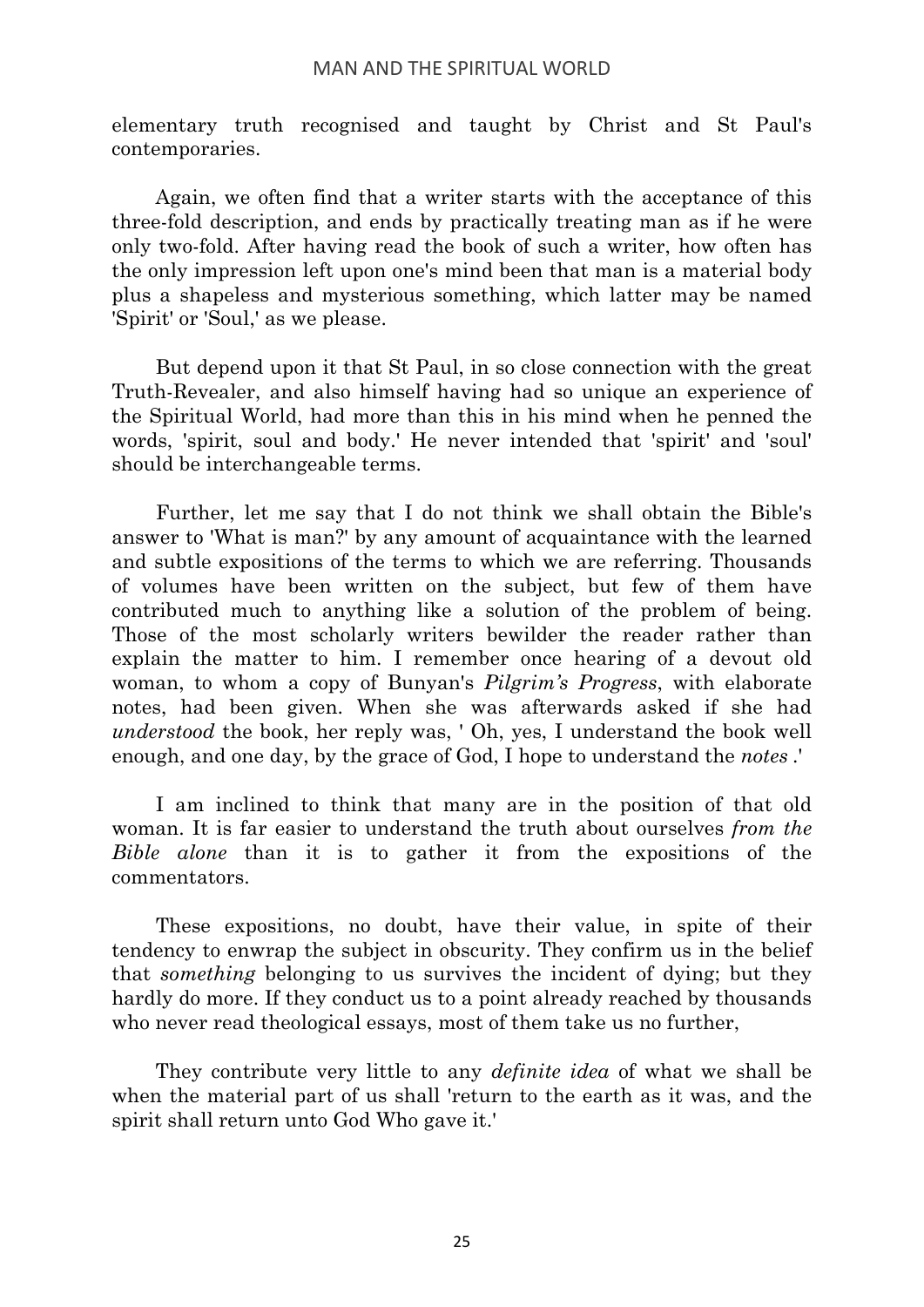In a word, the usual dissertations on 'spirit' and 'soul' have too much the character of abstraction ever to be instructive to the great mass of the Christian laity. What we are all seeking is not an abstract, but a *concrete* idea of ourselves in our complexity of being. Is this concrete idea obtainable? I think it is if we grasp the import of certain super-physical facts recorded 'for our learning' in the Bible, and remember, moreover, that those facts are not peculiar to one age, but have pertained to all ages.

On the other hand, I do not think any concrete idea of ourselves is possible if those facts and their import be ignored.

My task, therefore, is a comparatively simple one. It is to try and show what man is, in the light of the facts of the Scripture, apart from any abstruse definition of the terms 'spirit' and 'soul.' If I use these words (and it is all but impossible not to use them in connection with this subject), it will be for convenience sake.

I believe that the Bible's disclosures concerning our nature may be understood better without, than with, the technicalities of the schools. The gold of Divine truth may lie nearer the surface of the written Word than many may have supposed.

## I**.—***Man is more than a Physical Being.*

Foremost among the truths gathered from the Bible as to man's nature is, that he is more than he appears to the material senses to be. He seems no more than a higher class of physical being, who shares with other earthly creatures a common physical life. Those in whom the faculty that perceives the Spiritual lies dormant, look at him and see no vital distinction between him and the brute, insect and plant. The circumstance of death seems to make them alike. What befalls them also befalls him. Physically he and they appear to perish. To whatever ends, in the economy of Nature, the dead and disintegrated particles of their material organisation may subsequently serve, it looks as if death obliterates their individuality. The man, the brute, the insect and the plant, *as such,* seem to end their existence when death comes. But the Bible affirms that in the case of man (at all events) death does not entail non-existence. It declares that his being as a man is not terminated nor even suspended when physical life has departed and the material body is laid in the grave to decay.

For example, Scripture shows that two men, Samuel and Moses, did not lose their personality, although their bodies had been consigned to the dust. The men themselves were alive after death. It shows, in Christ's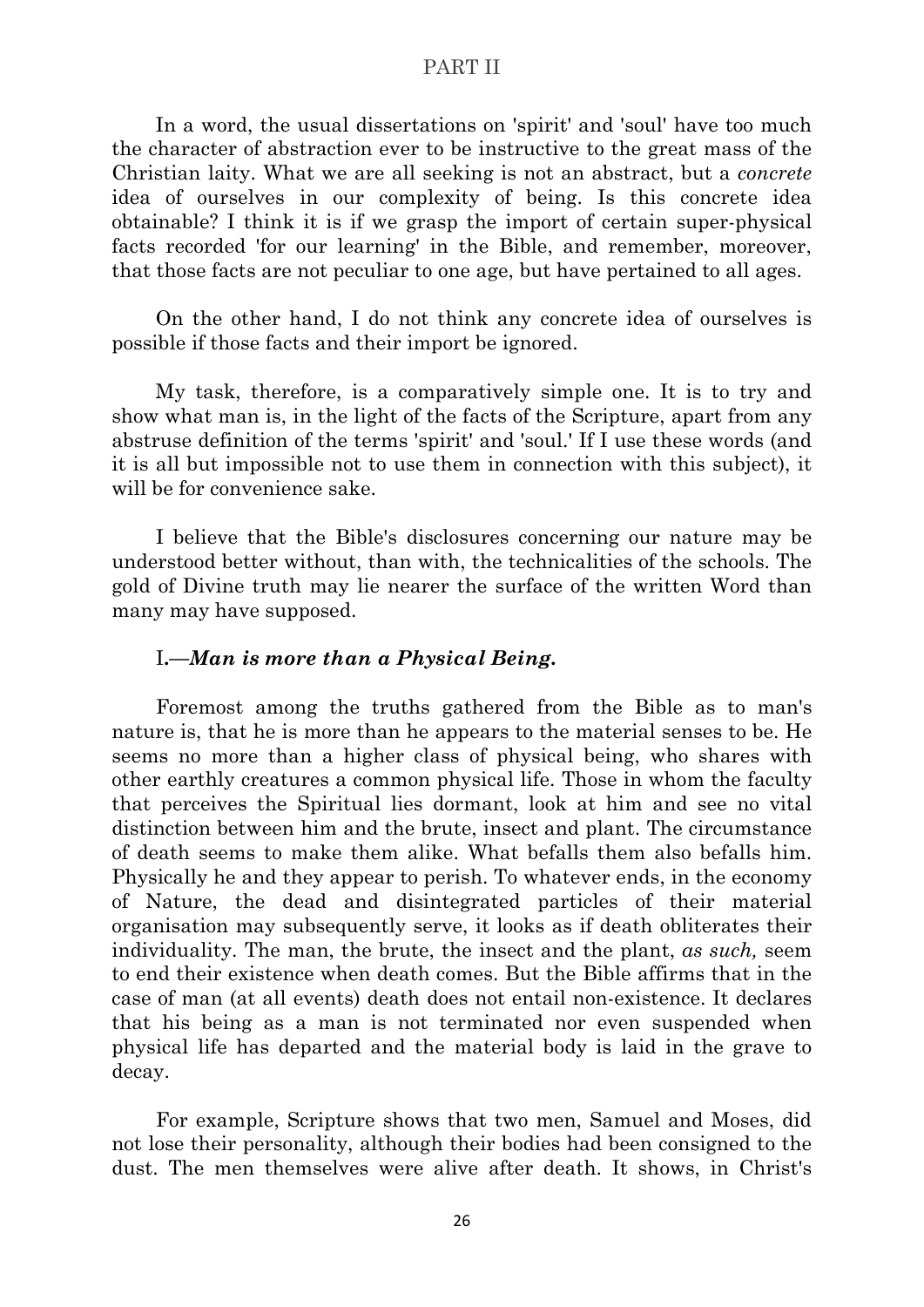parable of the Rich Man and Lazarus, that those two individuals were still existent, although their bodies had died.

It also shows, in the words of Jesus spoken to a dying man, that the extinguishment of His own and the robber's physical lives would be no obstacle to their being together in Paradise on the day of crucifixion.

But does not all this presuppose that man is more than material? If he were not so, how absurd of the Bible to introduce him on the stage of *life* after the death of the material.

Then, again, the Bible represents that the extinguishment of physical life does not involve the extinguishment of *mind*.

Samuel, Moses, Dives, Lazarus, our Lord and the robber, are not depicted as mindless entities after death, but as beings who can *think*. Samuel, Moses and Dives are made to speak. Speaking implies the action of mind. Christ and the robber were to know one another. Recognition is also an exercise of mind.

I have no intention of complicating our subject by an abstruse consideration of what mind is. One thing is very clear. If the pronouncements of the Bible be right, mind cannot be classed as physical. That book emphatically negatives the theory of the Materialist, viz., that mind is no more than the outcome of certain combinations of material particles, as water is the outcome of a combination of hydrogen and oxygen.

If mind were no more than a resultant of material combination, how comes it that Scripture represents it as surviving death? How could it survive a physical dissolution that would destroy the combinations under which it is alleged to exist? Mind may be, and probably is, the outcome of combination; but of combination that is spiritual and not physical. Hence we see that the statements of the Bible concerning man cannot be adjusted with the theory of those who account him only a physical being.

## II.—*Man, after Death, is in Bodily Form.*

We advance a stage in our inquiry, and further gather from Scripture, that man after death, while preserving his personality and mind, is in *bodily form*.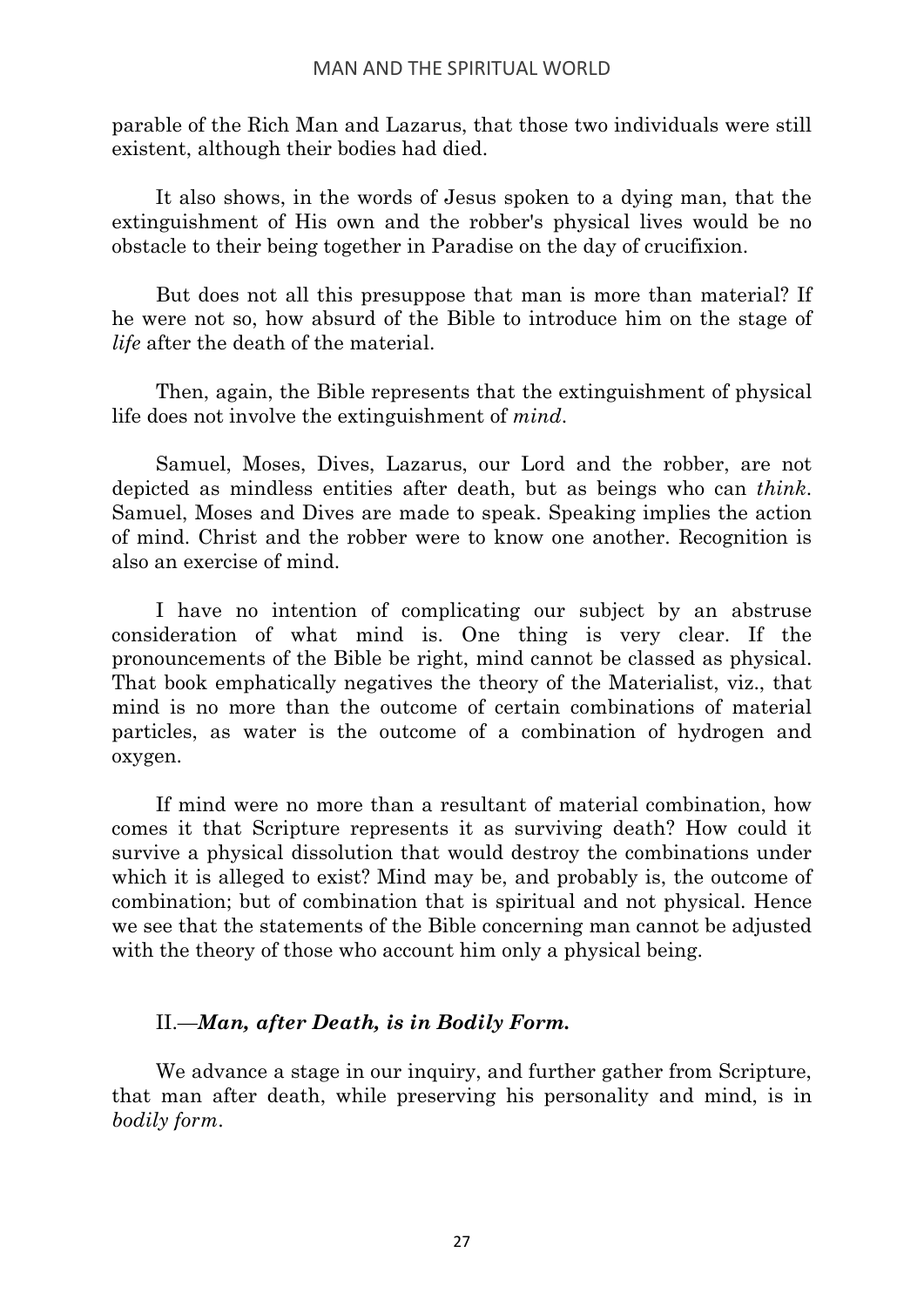This will appear a startling statement to many excellent Christians who only think of a spirit as a shapeless essence—a vague something without body or parts. It would be interesting to trace the source whence the popular idea of a spirit has been derived.

For some insufficient reason, many have come to the conclusion that the word 'body' can only be applied to creatures that possess a *physical* organisation, *i.e.* to creatures living on the earth-plane, or on planets more or less resembling our own. It never seems to strike some persons that it is possible there may exist bodies other than those compounded of material particles.

They can, of course, conceive of man as in bodily form, while as yet encased in a 'tabernacle' of flesh. Very likely they have a dim idea of him as he will be on a distant resurrection day, when (according to a crude idea, but not according to St Paul's teachings) his spirit will be a second time incarnated in a body composed of reanimated flesh that has mouldered in the grave. But it is altogether beyond their power to think of him as in bodily form during that period when he shall have been stripped of an earth-body, and not as yet re-clothed with a resurrection one.

To many Christians, educated and uneducated, it seems a veritable contradiction in terms to speak of a *body* in relation to a spirit. They can only imagine one kind of body, and that is laid aside at death, and the man (whatever his condition may be in the Spirit-World) is without it then.

Hence the commonly prevailing idea of ourselves as we shall be in the Intermediate Life, is a depressingly abstract one. The Ego that survives the incident of dying is enveloped in a haze of indefiniteness. I do not think I am exaggerating when I state that not one in every ten persons who believe in a Life Beyond has any idea of departed ones other than as formless conscious essences, who are doomed to await the reconstruction of their cast-off physical organisation before they can reassert their claim to be called ' men' and 'women.'

We challenge the accuracy of the idea that bodily form cannot be a characteristic of spirit. Whence came it? Was it borrowed from philosophy and foisted into Christian teaching, as other philosophical notions have been? Very likely it was so. After the Apostolic times, the Church showed a ready disposition to coquet with the schools.

One thing is very certain, the idea was not borrowed from the Bible. In that Book we learn that bodily form is not restricted to earthly matter.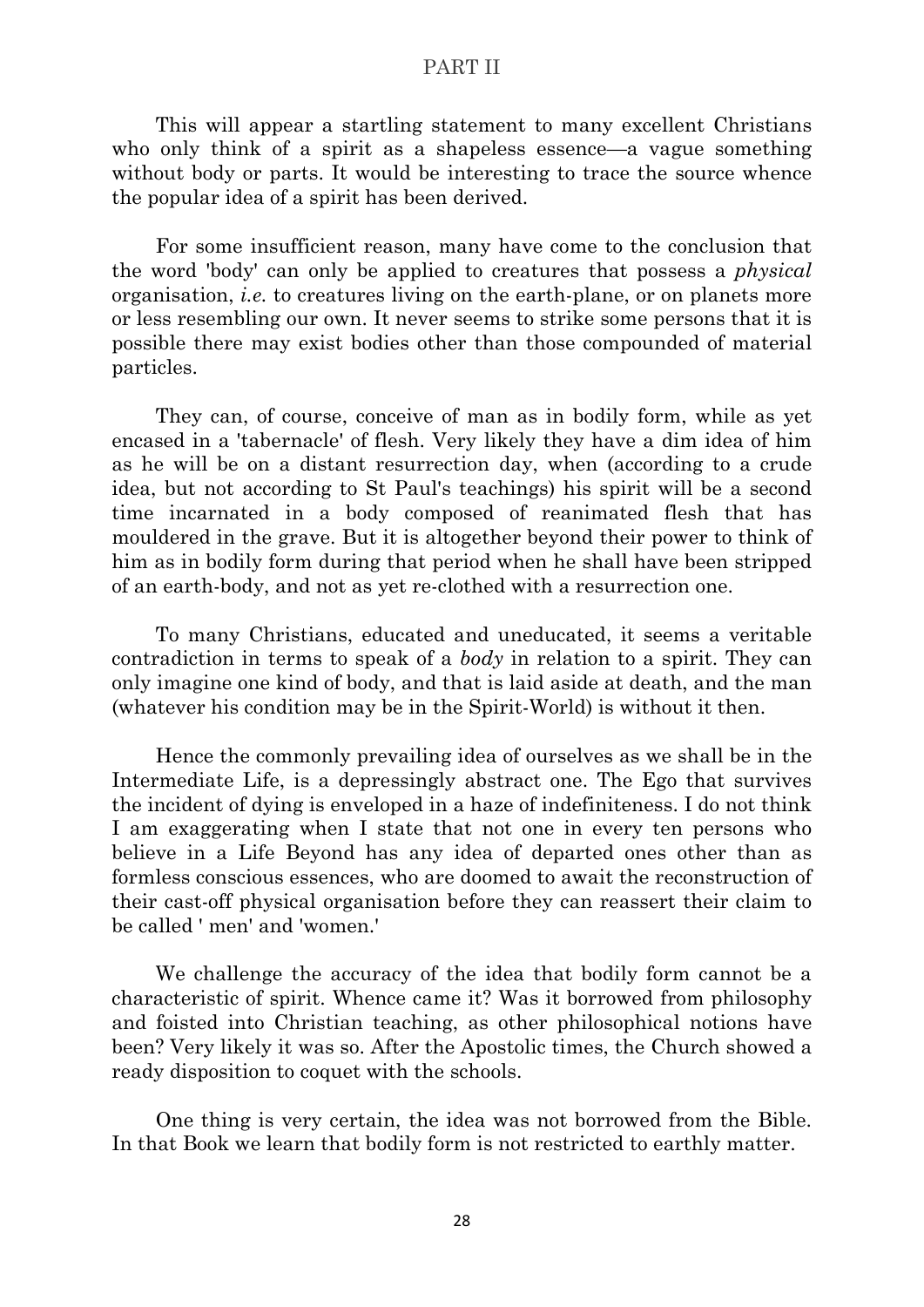St Paul mentions 'celestial bodies' as well as 'bodies terrestrial,' and a 'spiritual body' as distinct from a 'natural body' (1 Cor. xv. 40 and 44 v.).

Moreover, scores and scores of spiritual appearances are recorded in Scripture. Angels have visited and conversed with men. In all these instances, the spiritual beings have been in bodily shape. Thus, if the testimony of the Bible be reliable, the super-physical is not formless.

Now, it is very curious that persons who find no difficulty in believing that one class of spirits (angels) has bodily form, experience a very great difficulty in thinking of another spiritual class (men after death) as possessing it. The poet who clothes his super-physical creations with beautiful shape, is not generally regarded by religious folk as contributing very much to our knowledge of the Spiritual. He is not credited with being, in any sense, a teacher of actual fact. His pretty conceptions are admired, they appeal to aesthetic taste; but at the same time they take too concrete a form ever to be factors of practical thought to the lovers of theological abstraction. The higher world of spirit-form and reality, to which the mind of the poet soars, is not the World Beyond of the average Christian. It is not sufficiently vague and shadowy to fit in with the 'beatific *visions*' of ordinary theology. When the departed mother is represented in the Spirit-World, as enfolding in her embrace 'the child of her affection,' how many consider that statement as anything more than a touching figure of speech? To many the 'enfolding' and the ' embrace' mean no more than an attraction of bodiless essences to one another.

And yet the poet is right, and his idea of spirit life is better and truer than the divine's. It is more definite and Biblical. To him, at all events, the super-physical is not formless. That is one reason why the works of the poet are generally held in higher estimation than those of the theologian.

The former is a *Seer* in a sense that the latter is not.

But it may be said—suppose it be granted that *angels* possess bodily shape and organisation—does the Bible clearly teach that man possesses it after Death has divested him of his material part, and ushered him into a World of Spirit?

We answer—yes. Scripture has drawn aside the thin veil that hangs between life here and Beyond. We have been given a view of man in his experience after death, and the being disclosed is not a shapeless essence, but a creature of organised form. He is *bodily* still. Already we have referred to two *post-mortem* appearances — those of Samuel and Moses.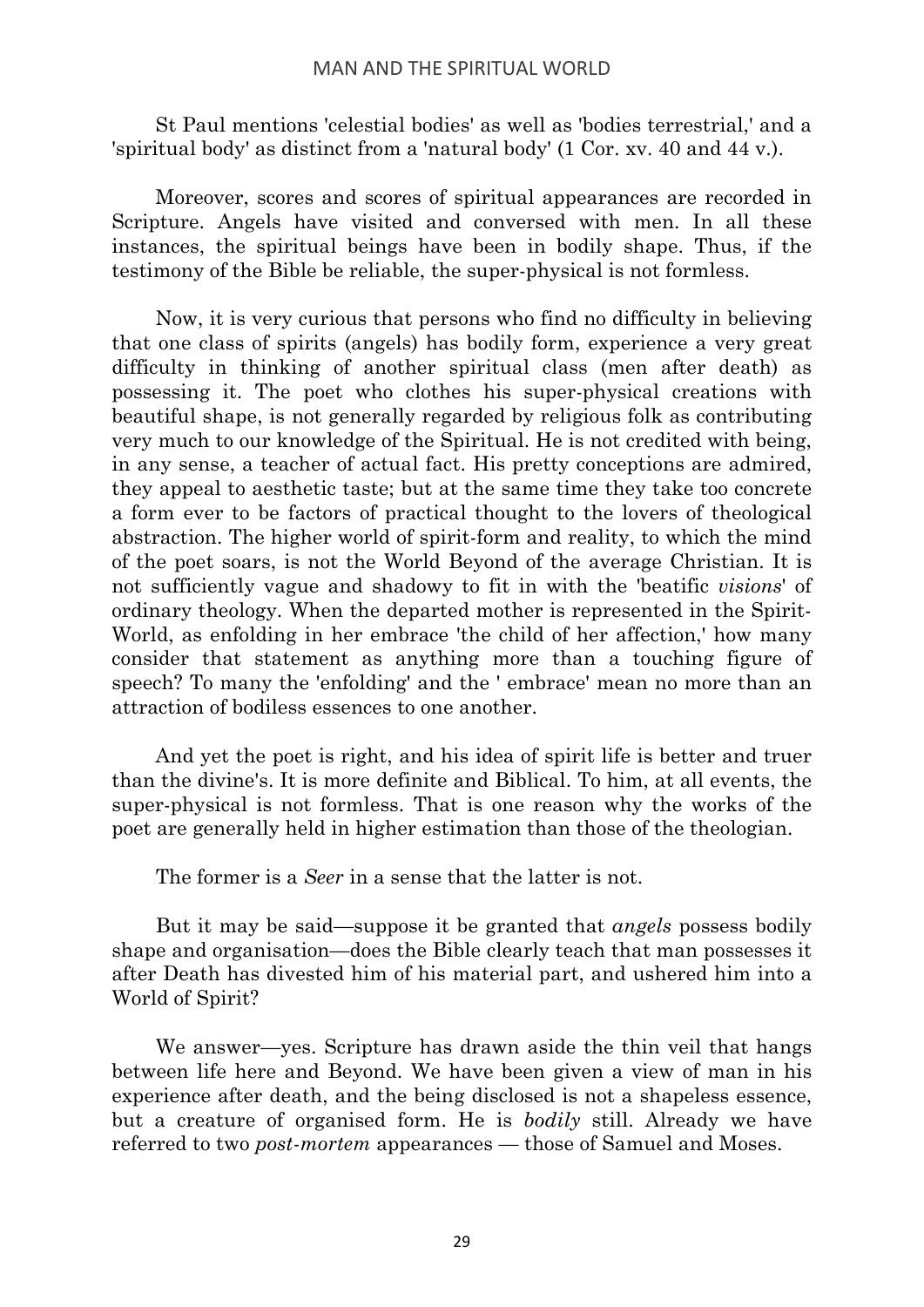The prophet seen after death by the woman of Endor, and with whom the unhappy Saul conversed, was in bodily form. The woman's answer to the King's question—'What *form* is he of?'—was, 'An old *man* cometh up' (1 Sam. xxviii. 14 v.).

The Moses, seen on the mount of Transfiguration, fifteen hundred years after his material body had been buried 'in a valley in the land of Moab' (Deut. xxxiv. 6 v.) was not shapeless.

St Luke describes him as a *man* (Luke ix. 30 v.), and so bodily was he that he could converse with Christ, and was recognisable.

Again, take our Lord's portrayal of two persons after they had died, the Rich Man and Lazarus. It is consistent with the view that they were beings of shape, but altogether inconsistent with the idea of their being mere bodiless essences. The beggar who was carried by the angels into Abraham's bosom (Paradise) was not an effluence of the man, as gas or smoke is an effluence of coal. It was his spirit-body that was conveyed thither, which as yet had not awakened from the temporary unconsciousness that attends the separation of the interior spiritual form from its physical envelope. The Rich Man, too, in Hades, could see and hear, and speak, and feel, all of which capabilities presuppose faculties, and, consequently, form.

Further, there are those truth-revealing words spoken by our Lord to the dying robber. Surely they point to bodily shape in Paradise. The two were to be together, which implies recognition. Could the robber have recognised Christ had the latter been formless and borne no resemblance to the Being Who expired on the cross?

Consider, moreover, that glorious statement of St Peter, which reveals such infinite possibilities in regard to the exercise of Divine mercy. I suppose more artifice and word-jugglery has been brought to bear upon this passage, in order to explain away its natural sense, than upon any other passage in the Bible. St Peter, be it remembered, was one of the privileged three who saw departed Moses on the mountain of Transfiguration, and in 1 Peter iii. 18-20 v., and iv. 6 v., he tells us about a work of saving grace that was performed by the Saviour during the brief interval between death on the cross and resurrection.

In the Spirit-World (into which, on Christ's own showing, He went at death), St Peter asserts that Jesus preached 'the Gospel' to persons who for their wickedness had been swept out of the earth-life by the waters of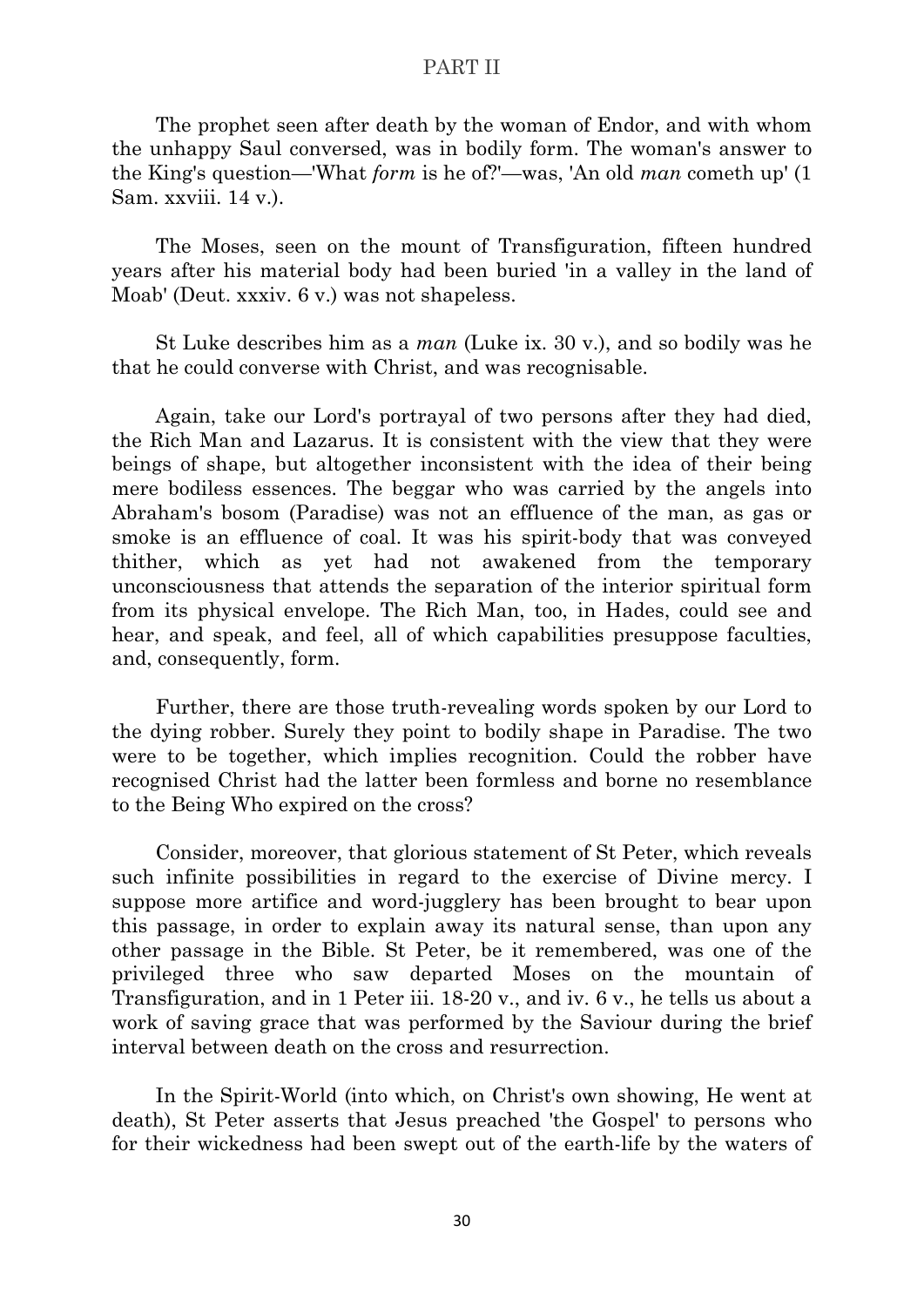the flood, but who had, evidently, profited by God's judgment, as is seen in the words— 'which *sometime*' (not then) 'were disobedient.'

The Apostle also declares the object of Christ's preaching to them, viz., that they might 'live *according to God* in the spirit,' *i.e.* the spirit-life.

Now, we would ask, do not the acts of preaching and listening presuppose faculties of speech and hearing, and do not those faculties in turn point to an organised body of some sort? Can we, in our wildest flights of imagination, picture a formless Christ preaching to a congregation of formless essences?

Perhaps, we may be told that the word 'preaching' must not be taken literally, but in a metaphorical sense, *i.e.* to denote merely a mental operation in which neither voice nor ears play any part. If so, are we prepared to apply this principle of interpretation to the statement made by the same Apostle (in the Gospel—that according to St Mark—written under his direction) that he *saw* and *heard* Moses talking with Christ on the mount? (Mark ix., 4 and 5 v.). Are we ready to argue that in one place he meant what he stated, and in another place did not? We contend that St Peter's statement as to Christ preaching to 'the spirits in keeping,' is as much a *fact* as that He preached in the Temple-courts, and in the streets and highways of Galilee.

We need only notice the testimony of one other sacred writer in regard to the point we are considering. It is that of St John, another of those who saw Moses after death. In Rev. vi. 9-11 v., he describes his seeing the souls of the martyrs of the Christian faith 'under the altar.' The phrase is a Jewish one, and denotes 'Paradise.' How does St John represent these servants of the Lord, who were waiting in the Spirit-World for the consummation of redemption? As bodiless entities? Certainly not: he had learned the grand lesson of the mount of Transfiguration too well for that. These human spirits had *voices* by which they could cry out, and *bodies* to which white robes could be given.

Thus, in the face of the testimony adduced, we assert that Scripture teaches that man after death is in bodily form, and we account the prevailing idea that a spirit possesses no body nor parts, because without material flesh and bones, to be a philosophical notion having no basis in fact. Apart from the Bible, the notion has been proved to be wrong by the spiritual experiences of mankind.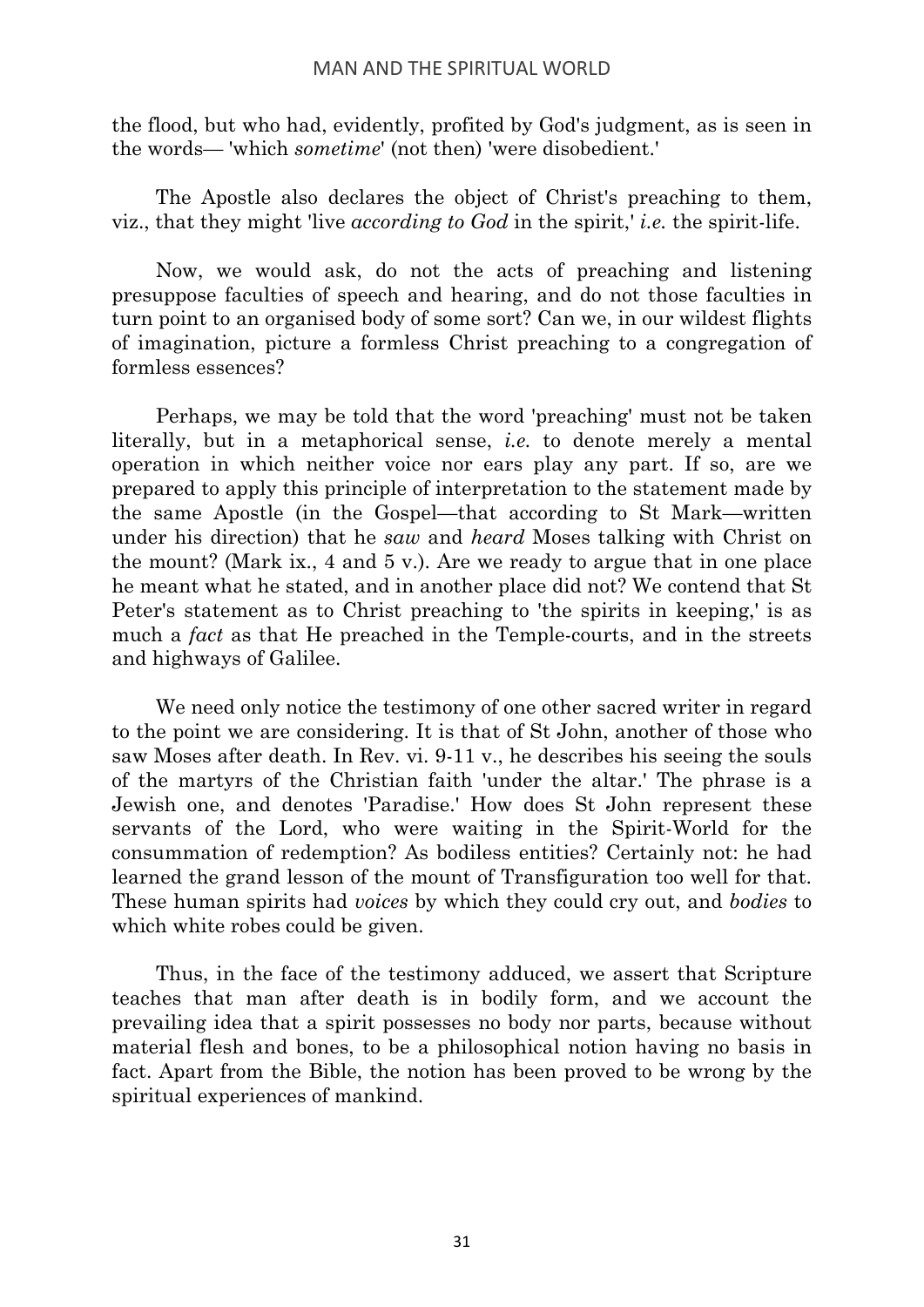From these experiences, as well as from the Bible, the world is slowly learning many grand truths which some, by reason of 'the tradition of the elders,' and of 'philosophy falsely so called,' have failed in the past to learn.

## III.—*Man, while in the Earth-life, possesses certain Faculties that point to an Interior Spiritual Organisation.*

Thus far we have seen that the Bible discloses not only that man is more than physical in his constitution, but also that he retains after death a bodily form. We have now to see what explanation can be given of this *post-mortem* retention of form. So many regard a person as no more than a material body plus an unorganised Something—viz., a soul, considered to be an intangible essence—that it is extremely difficult for them to picture anyone, after the material body has been laid aside, as still remaining a creature of shape. The old philosophical notion is held that the part of a man that survives physical dissolution is an unorganised existence, and, therefore, (despite the statements of the Bible), possesses no parts nor shape.

Depend upon it, the vagueness that enwraps theological teaching will not be lifted, nor will our ideas of man as he is after death become clear, until once and for all we have got rid of that old philosophical notion- As long as we regard the centre of our being as an abstraction instead of a concrete entity, so long will Death, that strips us of our material encasement, seem to rob us of all that can constitute personality. An individuality apart from form is unthinkable; and, consequently, by thousands who profess Christianity, the dear ones snatched by Death are practically viewed as non-existent. Their survivors weep about them, cherish their memories and in orthodox fashion speak of them as in Heaven, but all the time the departed are really thought of as if lying beneath the grass of the churchyard. Why is this? Have these mourners no belief in a spirit that cannot be harmed by the Destroyer that breaks up the casket in which it had dwelt? Oh, no! that is not the reason why the departed are dropped out of the prayers, spoken of in the past tense, and generally viewed and treated as being outside the circle of life. They believe in a surviving spirit, but that spirit to them is no more than an abstract principle; vague and unreal when detached from the flesh. I venture to assert that the Christianity taught in thousands of pulpits fails in removing 'the sting of death,' not because the existence of a soul and a Life Beyond are denied, but in consequence of a non-realisation of the truth concerning man's interior spiritual part. Many have yet to learn that no human spirit exists apart from shape and organisation, whether it be on the plane of the physical or on that of the Spiritual.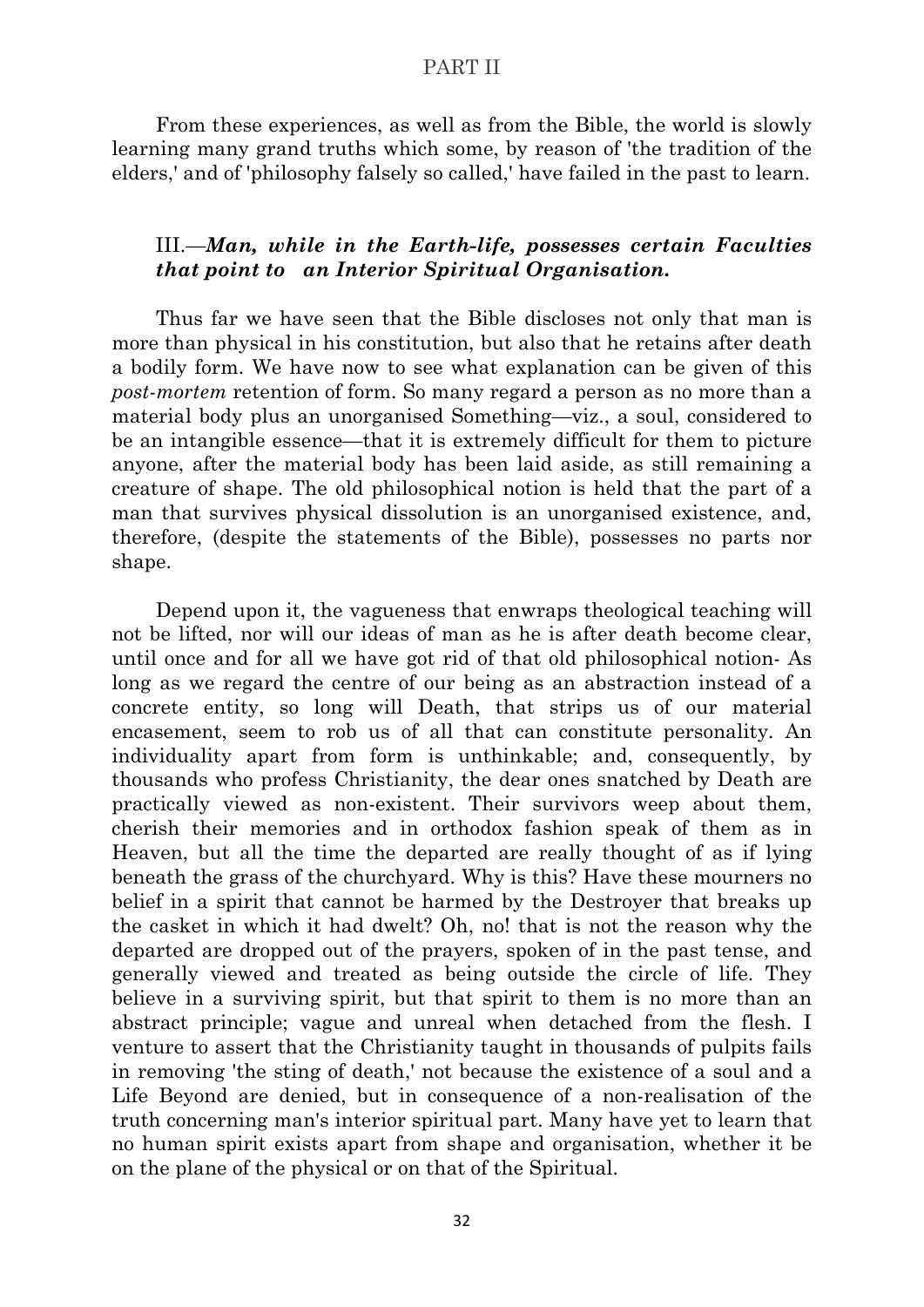But it may be asked—how is it possible for a man to be manifested in shape, after his physical organisation has been placed in the grave? Is the surviving entity—his spirit—re-clothed with another envelope in place of the one laid aside? Is another body, spiritual in its composition, superadded to the bodiless essence, whereby physical dissolution brings him into possession of something that he had not previously had? Or, does he, in dying, only take with him that which he had all along possessed?

An illustration in point will help the reader to see what we mean. Take the case of Moses. According to the testimony of three Evangelists, he appeared in bodily form as a man on the mountain of Trans-figuration. In what way do we account for that? His physical body had died, and been buried, fifteen hundred years before. Had it been resurrected and glorified for this solemn occasion? Some explain the fact thus. If they be right, then St Paul was wrong, since Moses, not *Christ*, would be 'the first fruits of them that slept' (1 Cor. xv. 20 v.).

Had the spirit of Moses, then, when it left its 'earthly tabernacle,' received a *super-addition* in the shape of a recognisable spiritual organisation that could both speak and hear? We think not. There is not so much as a hint in the Sacred Volume to warrant such a supposition. We think that Moses, when seen by Peter, James and John, was possessed of no more than he had taken with him, when at death he had stepped from the sphere of the material into that of the Spiritual.

That body in which he appeared on the mount was not a body that he had not possessed in the earth-life. His long sojourn in the Spiritual World had, doubtless, developed and beautified it, but he had had it long before he entered that World. The coarser external body of flesh, beneath which it had once lain, had but concealed it from physical sight. Spiritual in its composition, and of a higher organisation than matter is capable of receiving, it was still beyond the range of physical vision, even when stripped of its earthly wrapper. The disciples on that mountain saw Moses, not with their physical eyes, but with a vision pertaining to an interior body possessed by them, which in nature and constitution was similar to the body they beheld. Just as an angel had stationed himself in the pathway of Balaam, and had been unseen, until the eyes of the prophet's interior body had been opened, so Moses and Elias would have been unseen by those disciples except for a like opening. The Universe of Spirit lies closed to the merely physical.

It will be asked—upon what do you base the assertion that man possesses this interior body? We answer—upon *facts* disclosed in the Bible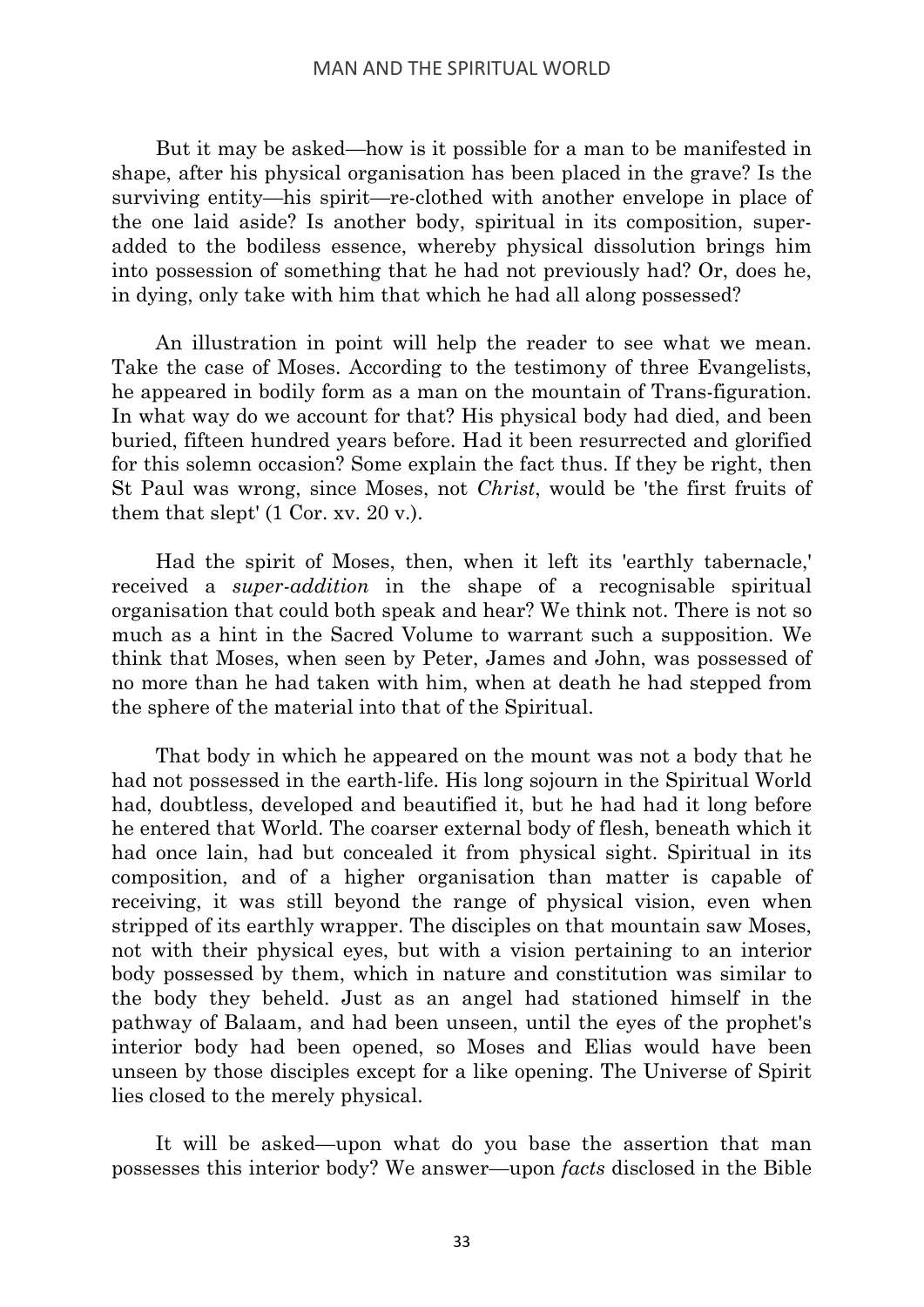and supported by the concurrent testimony coming to us from outside the area of Biblical history, *i.e.* from the universal experiences of mankind.

The Bible bears witness that men, while still in the earth-life, possess certain *faculties* that point to the existence of an interior spiritual organisation.

Let us substantiate this statement.

It will be admitted by everyone, until he gets into the domain of ordinary theological thought and doctrine, that the fact of any *faculty* existing presupposes an organisation, and, moreover, some kind of body and shape. We have no experience, nor can we form any conception, of a faculty unconnected with a body, which is an organised thing. When we think about the faculties of sight, speech, hearing and smell, we involuntarily associate them with the eyes, the vocal organs, the ears and the nose; or, at all events, with organs that stand in the stead of them. Were one to assert that an eyeless, throatless, earless and noseless creature was, nevertheless, able to see, speak, hear and smell, his statement would be treated as absurd. Were he to go further and say that a being not having even so much as a body and shape could yet exercise all the faculties named, sane persons would account him mad.

And yet this is precisely the statement that has been made by the greater number of Christian teachers all through the centuries. Nor am I exaggerating. I have standard books in my library, whose teaching may be summarised in some such way as follows: Man is two-fold in his nature; he has an organised physical body, and an unorganised spirit, or soul. When he dies he leaves his body and all organisation behind him, and goes to Heaven without either the one or the other. There, bodiless and unorganised, he, nevertheless, sees beautiful sights, listens to enchanting music and sings Alleluias.

But suppose the thinker should ask the awkward question—How can this be? How can a creature devoid of organised parts and a body exercise faculties and perform functions that require organisation and bodily form? In what way shall we answer that fair and sensible question? Shall we—as has often been done—thrust the question aside, as being one of those things that can never be known this side of the grave, and concerning which it is rather wicked for us to inquire? If we do this, depend upon it, we shall justify the position of many intellectual ones who label the current ideas of a life after death as unreasonable. Or, shall we—just a little impatient, perhaps, with so- called 'orthodoxy'—turn from the unsatisfactory textbooks of Church and Chapel, to the Bible, the Book that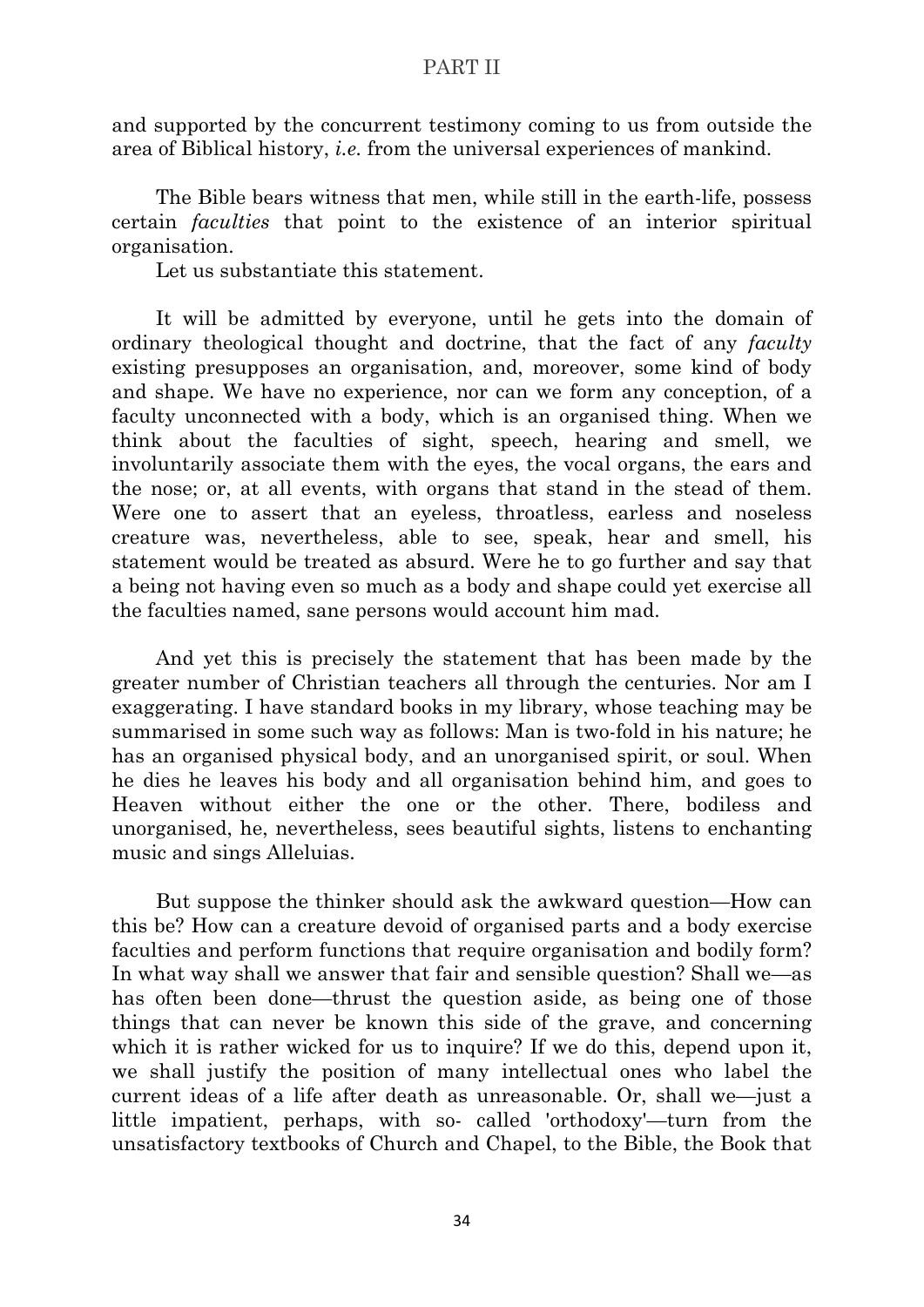both revere, in order to gather from it a better and clearer explanation of what we rightly wish to know?

Surely there can be no doubt as to the course a Christian should adopt. If the Bible be really a revelation concerning man's nature and destiny, how marvellous were it altogether silent on a subject so important!

Now, when we turn to the pages of Scripture, one of the first things that strikes us is, how large a number of persons are introduced into the sacred narrative, who are shown to be in the possession of faculties of such a character that in the exercise of them the bounds and possibilities of the physical are surpassed.

Patriarchs, seers, prophets and others are represented as seeing and hearing sights and sounds, external to themselves, not only invisible and inaudible to other men, but also absolutely beyond the range of physical organs.

For this reason we claim to be consistent in applying the term *'superphysical*' to these extra-ordinary faculties. But before we consider these faculties more particularly, there are two points in regard to the Bible's reference to them that should not be overlooked.

One is, that the Bible mentions them, not as if they were abnormal manifestations of mysterious and superhuman powers meant to astonish the reader, but rather as if they were, if not common, at all events wellknown experiences of mankind. The sacred writers tell their story without drawing any sharp line of demarcation between the natural and what we in our ignorance call the 'supernatural.' They tell us of men possessing super-physical faculties, in just as sober and matter-of-fact a way as they describe any commonplace circumstances affecting them. For example, no hint is given that anything marvellous had happened because Abraham, Jacob, Daniel, Zacharias, St Peter and many others saw beings from the Spirit-World, or that the boy Samuel, the prophets, Saul of Tarsus and St John the Divine heard voices that were not earthly. The writers make no more of a person encountering a spiritual being, and of hearing him speak, than they do of anyone meeting an ordinary stranger in the highways of Palestine and conversing with him.

The fact is suggestive, and it is not difficult to explain it. The Bible writers realised, as too many Bible readers do not, that the physical and super- physical meet in man, and both are *natural*. When shall we learn to extend the horizon of our thought, and cease to restrict ' nature' to our own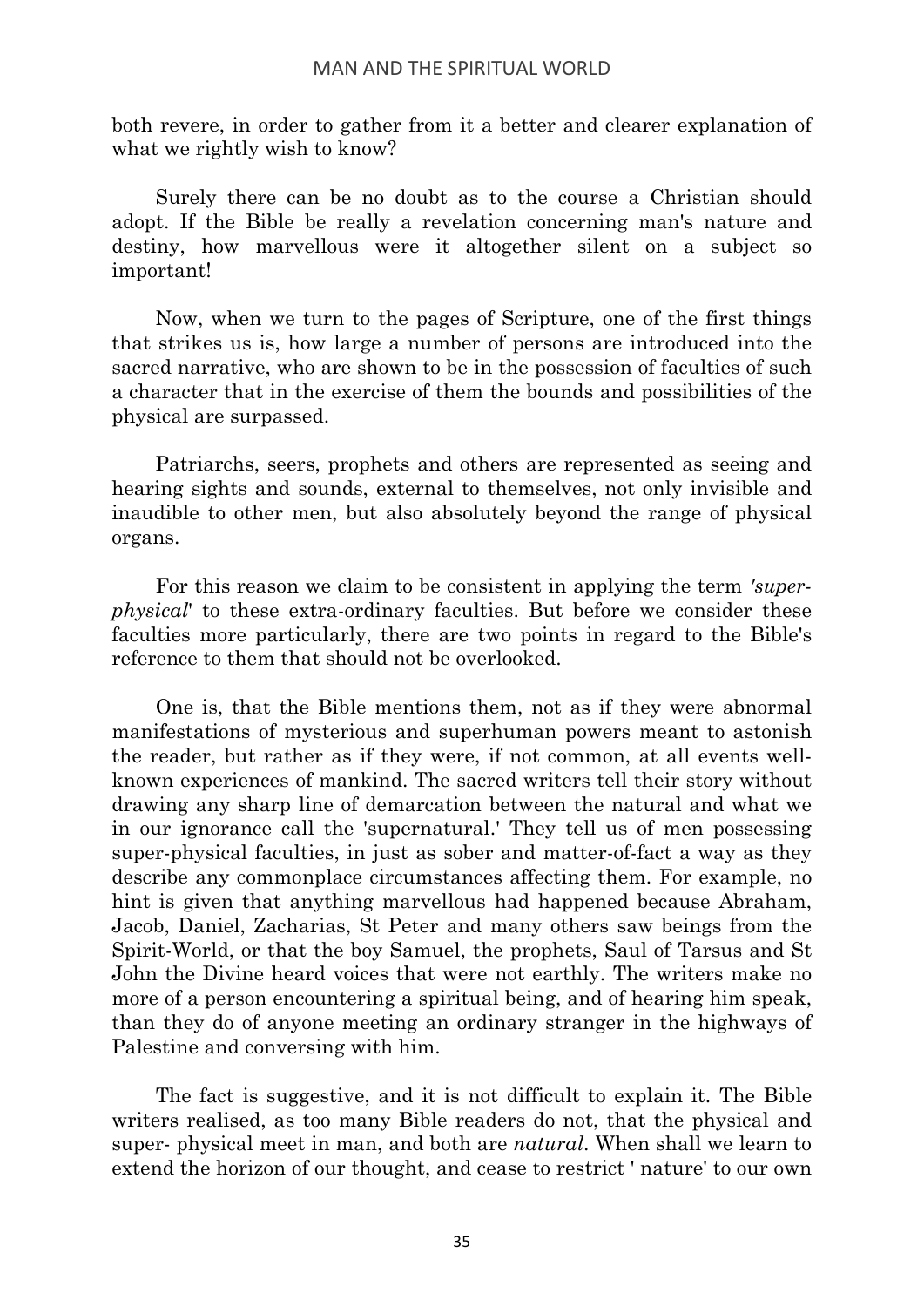little miserable circle of experience! When shall we fling away as a human impertinence the word '*supernatural*' Not, I think, until we have grasped a great truth realised by the writers of Scripture—that there are things in Heaven and earth that are super- physical, but nothing in the universe of God that is supernatural.

We spoke of another point to be noticed. It is this. The Bible distinctly asserts that what was seen and heard by men through the mediumship of their super-physical faculties had a *real and objective existence*; that is to say, the sights and sounds were *external* to the seers and hearers themselves. This is a very important point.

There are many who think that science requires them to explain away all the super-physical facts recorded in the Bible, and outside that Book, too, on the hypothesis that they are no more than *subjective* experiences. They are said to exist only in the minds of the seers and hearers. Thus we are to understand, not that Samuel really heard a Voice calling his name, but thought he did so. That Abraham, Balaam and others did not actually see angels, nor did the three disciples on the mount see Moses, but that they had the idea they did. Neither the Voice, the angel, nor Moses, was an audible or visible reality; but only an impression. Our reply to this is—that this theory is not countenanced by the Bible. There is not a shadow of a hint in that Book that men's super-physical experiences had no basis in external fact. On the contrary, what was seen and heard are declared to be objective realities, and are afterwards, again and again, referred to as such.

The Voice to Samuel is given as a fact, as much so as is the voice of Eli who questioned the lad. The angels who met Balaam, stood beside Zacharias, and led St Peter from his prison, are made by Scripture no less real objects than the prophet's ass, the priest's altar, and the apostle's chains.

Let us look, now, at the testimony borne by the Bible to the existence in us of those faculties already described as extra-ordinary and superphysical.

And in doing this, let it not be forgotten that our belief in the existence of those faculties rests not simply on the statements of the Bible.

We might put aside that Book, and yet there would remain an overwhelming mass of testimony that the super-physical exists in man. First, we have the witness of men and women of all the past centuries that it does. Next, we have an accumulation of the personal experience of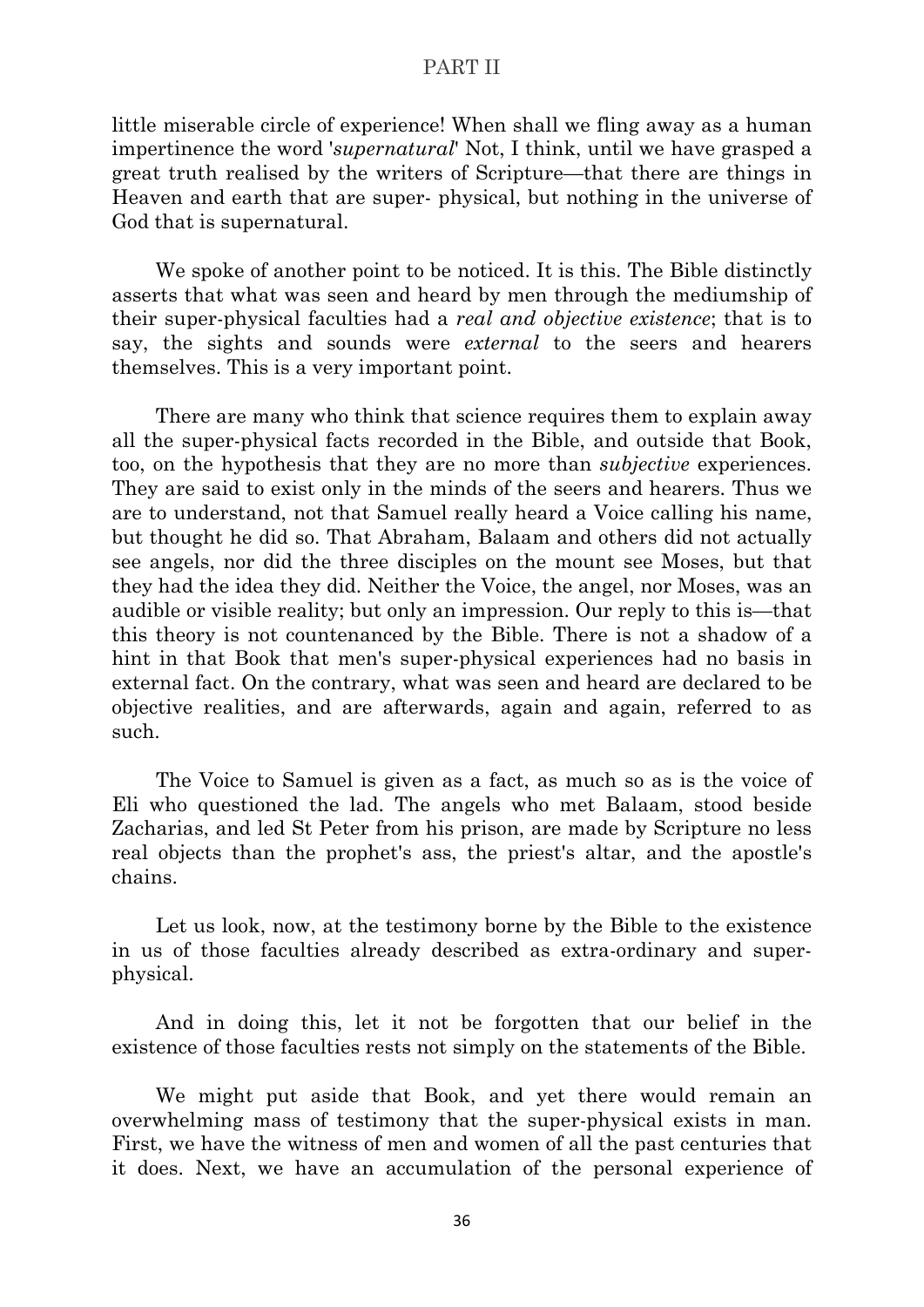thousands now living, who either themselves possess those powers, or have seen others in possession of them.

Emphatic as is the testimony of Scripture on this point, it must be remembered that it is only a very small fragment of the testimony that has been borne.

Many of the super-physical experiences recorded in the Bible have their counterpart in what is happening to-day.

Thus, the statements of the Bible on this subject are credible, if for no other reason, because they agree with a mass of absolutely independent testimony, as well as with present experiences that we can verify.

I lay stress upon this, for the reason that many Christians who would be intensely shocked at being charged with not believing their Bible, appear not to have the slightest notion that these super-physical faculties exist. They acknowledge that man has a spirit encased until death in an earthly body, and think that spirit, when freed from the physical, will exhibit marvellous powers, including spiritual sight, hearing and speech. But they fail to perceive that these powers—however rudimentary and undeveloped at present—are inherent in the spirit of a man, all the while that that spirit is incarnated in the physical. In spite of the frowns of science and common sense, such persons experience no difficulty in thinking that spiritual organs, not existent before death, can, within two or three minutes, at death be brought into a condition of wonderful perfection and exercise.

They do not understand that the organs of our spirit-body exist *before* our spirit is transferred from the plane of matter to that of spirit, in the same way as the physical organs of a babe exist before the circum-stance of birth. Neither death, in the one case, nor birth, in the other, calls the organs into being. They existed before; death and birth but open up for them two wider fields of exercise.

Now, suppose you tell a person of the class mentioned, of any wellauthenticated case of one living in London being able to see and hear that which is inappreciable to physical eyes and ears. How will he receive your communication? Will he not shake his head, and, more than likely, tell you he is far too strong-minded to believe in such nonsense? Will he not exhaust his ingenuity in devising all kinds of hypotheses, except the right one, to account for the matter? Falsehood, hallucination, disordered stomach, or pious imagination, are good enough explanations for him. I have only one word to say to Christians of this type. In labelling as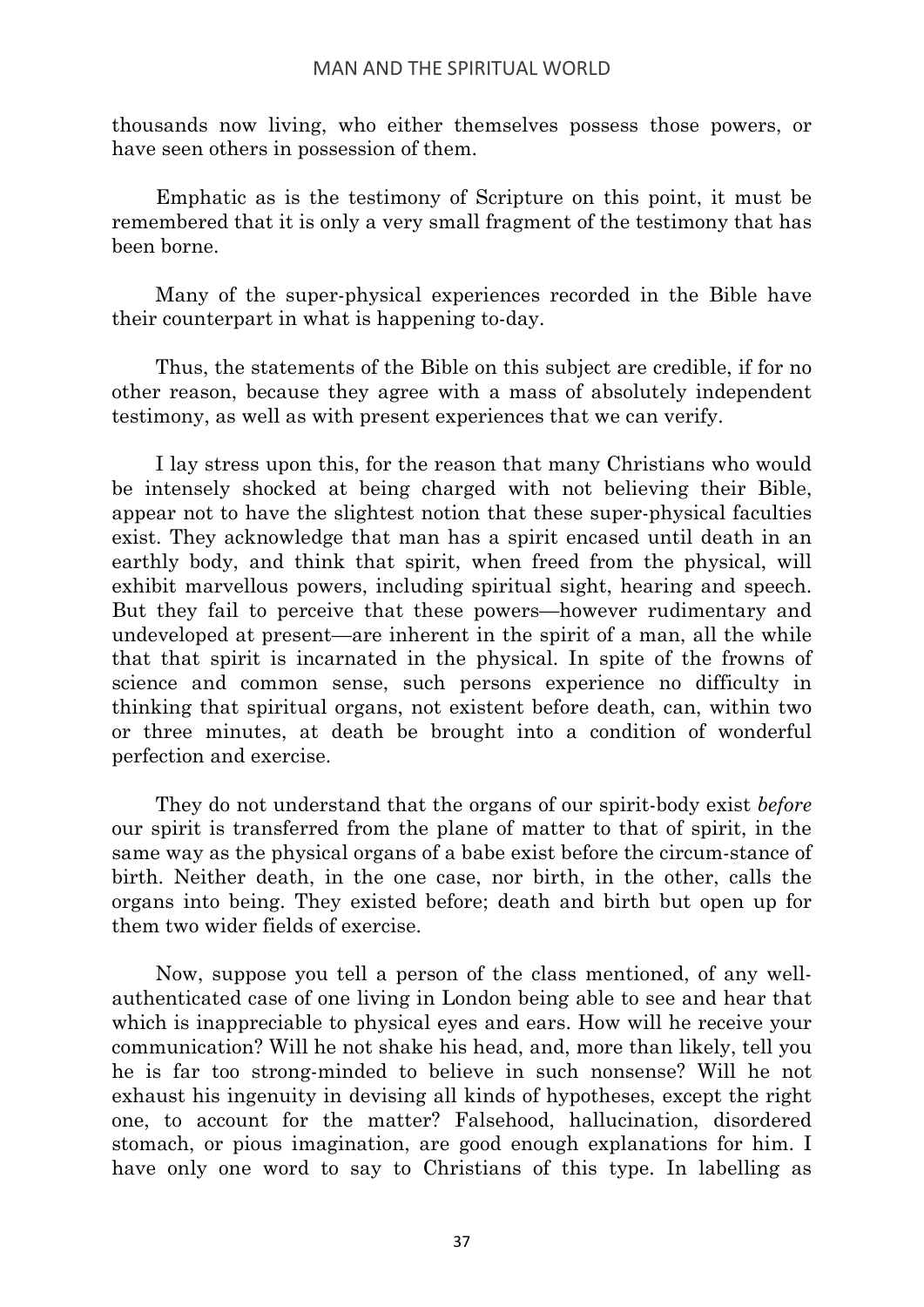incredible the testimony that men and women of tlie present day possess super-physical faculties, are they conscious that they practically convict the Bible of falsehood?

It states that those faculties were possessed by many living in the times at which that Book was written. They profess to believe that fact, but resort to any theory to explain away the twin-fact that persons of the present age possess those powers. But why this inconsistency? Why believe the one, and refuse to believe the other? Man's constitution has undergone no change. What was possible to him once is possible to him now. The church or chapel goer, who thinks it incredible that a person whose interior faculties are open should see a spiritual being, or hear a spiritvoice, ought not to believe that Abraham, Samuel, the prophets and others had those same experiences.

Let them be consistent. If the super-physical does not exist in man now, then there are no grounds for believing it existed in him in the faraway Bible- times, since he was not constituted then differently from what he is at present.

If, on the other hand, they can bring themselves to acknowledge that it does exist now (and the proof of that is overwhelming to anyone sufficiently freed from conventionality and prejudice to inquire), then they will be in a better position to refute the disquieting accusation that the old Book is altogether outside the limits of modern thought and experience, and the Bible will fling for them an unsuspected light upon the wonder of human existence.

The Bible bears very clear testimony that man, while still an inhabitant of earth, possesses, at least, two wonderful super-physical faculties. It shows him as capable of *seeing* and *hearing* realities external to himself, which are invisible and inaudible to those who are only seeing with the physical eyes, and hearing with the physical ears.

These interior faculties to which we allude are known as *Clairvoyance* and *Clairaudience*.

The terms denote clear or refined sight and hearing. The clairvoyant sees, and the clairaudient hears that which those in whom those powers are undeveloped, or (to speak more correctly) unopened, do not see and hear. The phrase 'Second-sight' is often used as a synonym for 'Clairvoyance.' Few who use it, however, have any adequate notion of what it implies. Many take it to mean no more than an abnormal development of *physical* vision.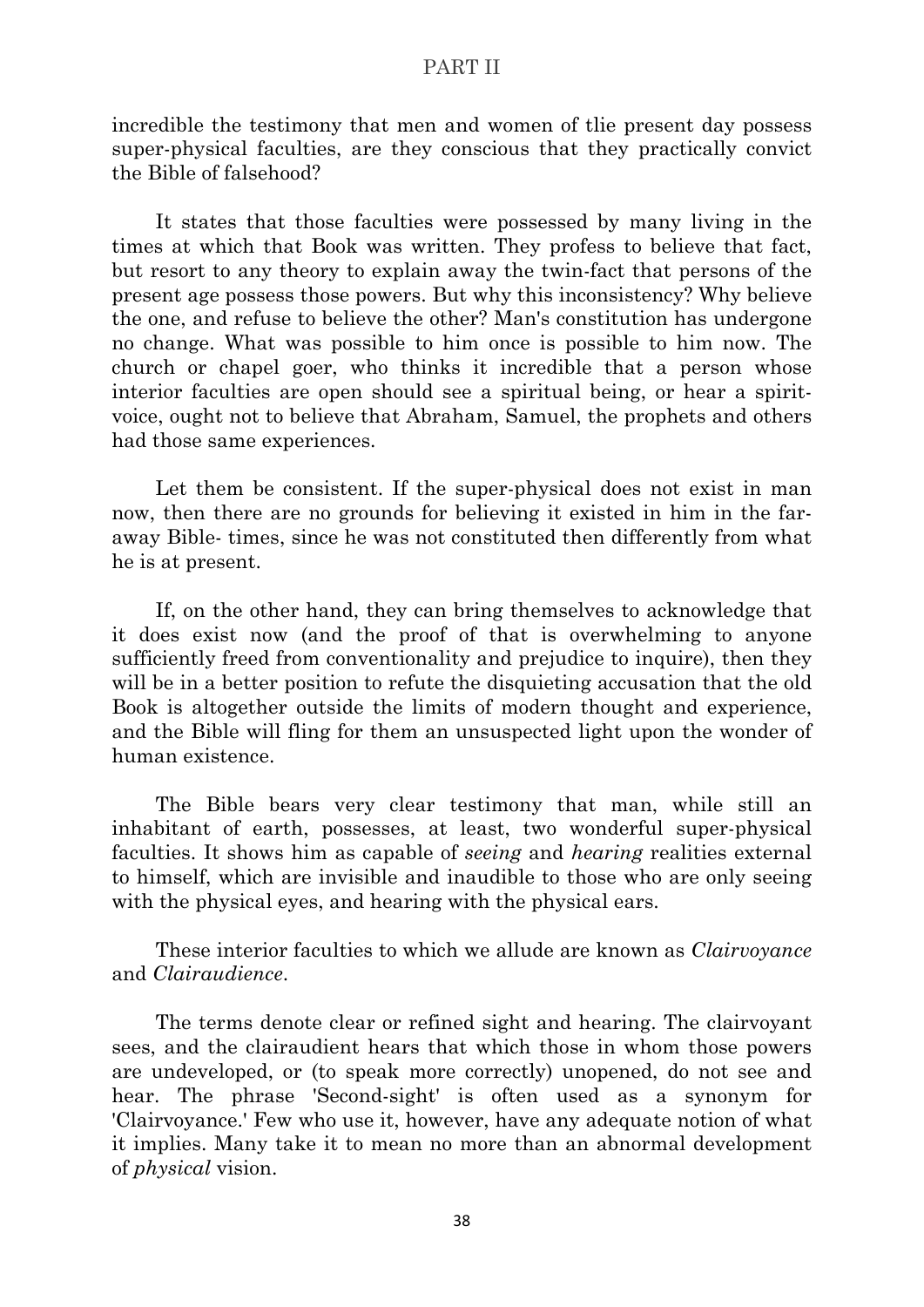It is easy to show that the facts of clairvoyance are such as to extend beyond the possibilities of the physical. We contend, therefore, that the phrase 'second-sight' is improperly defined unless it be made to connote the existence of an organ of vision other than the material eye.

There are three phases of clairvoyant and clairaudient manifestation that go to show that these faculties in man cannot be classed as physical.

- (A) Some clairvoyant and clairaudient persons can see and hear external spiritual realities that are *near* to them, in spite of those realities being imperceptible to the physical senses.
- (B) Others can see and hear spiritual realities that are *distant* so far as to be absolutely beyond the range of material sight and hearing.
- (C) Some, again, can clairvoyantly see and clairaudiently hear external *physical* realities, under such circumstances of time and distance as to make it impossible that *physical* eyes and ears can be the media of the sight and hearing.

It will be interesting to note the testimony of the Bible on these points.

One or two instances of each of these phases of manifestation must suffice. The reader, when once started on the right track of thought, will see that the whole Book is one long record of man's clairvoyant and clairaudient power.

Take, under the first phase, instances of *Clairvoyance*, by which *near* spiritual realities, although invisible to the physical organs, are seen. Balaam is riding along a highway on his ass, attended by two servants, when an angel confronts him to bar his progress. The prophet and his attendants do not see him. The physical eyes of the three men are wide open, and yet are unable to perceive a spiritual being who stands before them. Even the prophet's ass has a consciousness of the nearness of the super-physical (as animals frequently have), but the men have no such consciousness, until the clairvoyant faculty of one of them is quickened into operation. 'Then' (says the Bible) ' the Lord opened the eyes of Balaam, and he saw the angel of the Lord standing in the way' (Num. xxii. 31 v). Which eyes were opened? we ask. Surely, some other than those of his external body, since the latter had been open all the while, and were powerless to see the spiritual, although it was so close.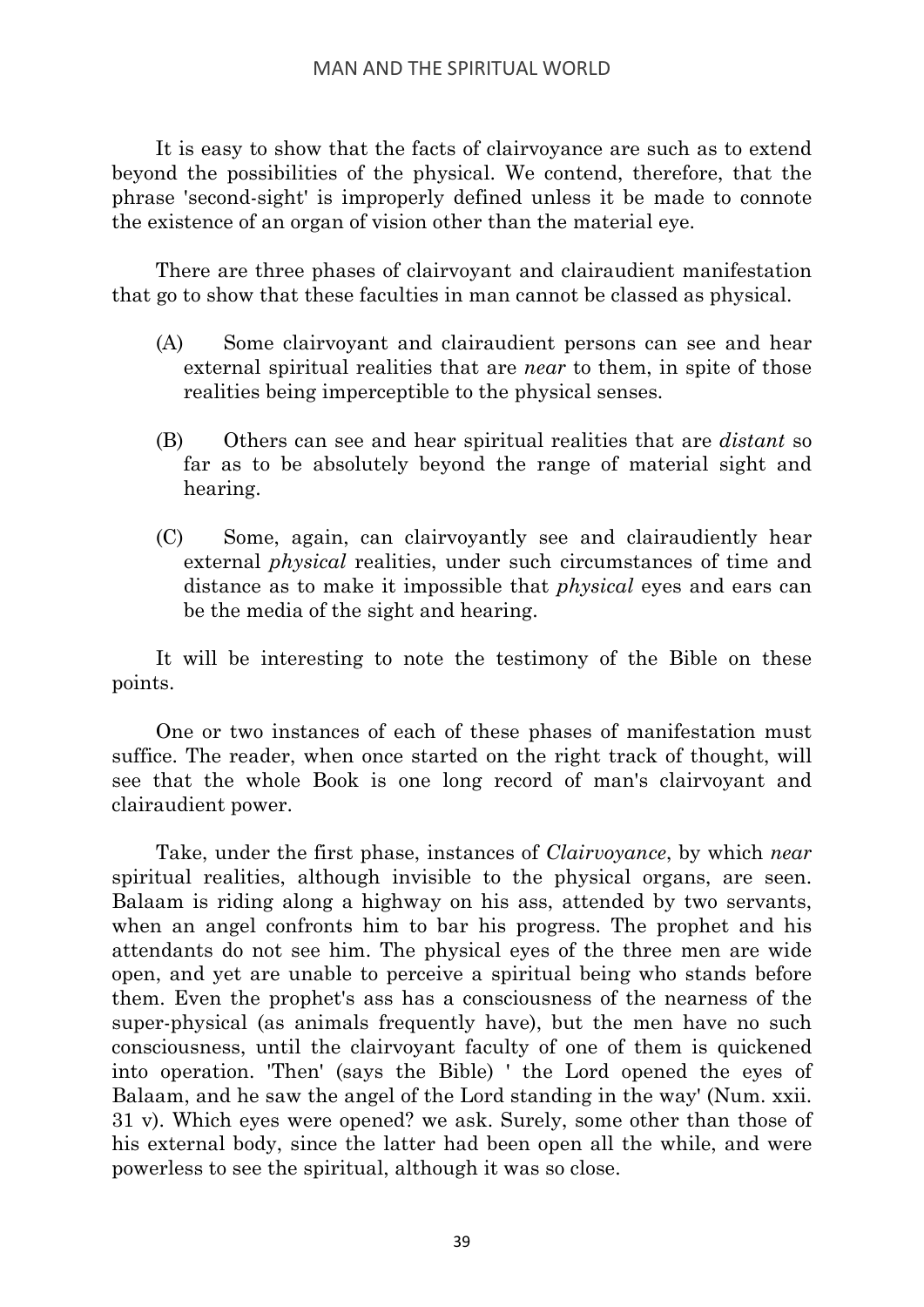Elisha, in consequence of his clairaudient power (*see* 2 Kings vi. 12 v.), had incurred the hatred of the King of Syria, and that monarch had sent out a great host to effect his capture. The prophet's servant is full of fear that his master's life is endangered. He has seen the army that encompasses the city. Elisha is strangely calm in the face of his peril. He sees what as yet the servant does not see. 'Lord, open his eyes' (he prays) 'that he may see. And the Lord opened the eyes of the young man, and he saw; and, behold the mountain was full of horses and chariots of fire round about Elisha' (2 Kings vi. 17 v.). Again we ask— which eyes were opened? Not the physical eyes of the young man, for they were already open, or he would not have seen the Syrian host; but the eyes of an interior organisation that enabled him to see what his master had already seen—a manifestation of spiritual reality close at hand.

We have likewise the testimony of the Bible as to *Clairaudience*, under this particular phase of manifestation.

The boy Samuel and the aged Eli have laid themselves down to rest in the chambers of the Temple-courts, when a voice from the Spiritual World calls the boy. The old man does not hear it, in spite of his being so near the boy that the latter thinks it is he who has spoken.

It is Samuel's first experience in clairaudience. He 'did not yet know the Lord, neither was *the word of the Lord* yet revealed unto him' (1 Sam. iii. 7 v.). Eli knows what the boy does not. His past experience in the super-physical had taught him that a near reality, inaudible to the ears of flesh, could be heard by the ears of a finer interior organisation. 'He perceived that the Lord had called the child' (verse 8). Within the precincts of a later temple, Christ is one day standing, surrounded by a crowd of people. Before them He has offered a prayer, and the answer to it comes as an articulate message from the realm of the Spiritual. Christ hears it, as, undoubtedly, does the evangelist who alone records the words spoken by that voice. But the bystanders do not. To them no words are distinguishable. Their clairaudient faculties are partially open, but only partially. 'The people . . . said that it thundered; others said—an angel spake to him' (John xii. 29 v.).

Saul of Tarsus is journeying to Damascus, when a manifestation from the Spiritual World converts the fiery persecutor of Christianity into its foremost and devoted apostle. Speaking afterwards of that experience, in his defence before a Jewish mob howling for his blood, St Paul said, 'They that were with me saw indeed the light, and were afraid; but *they heard*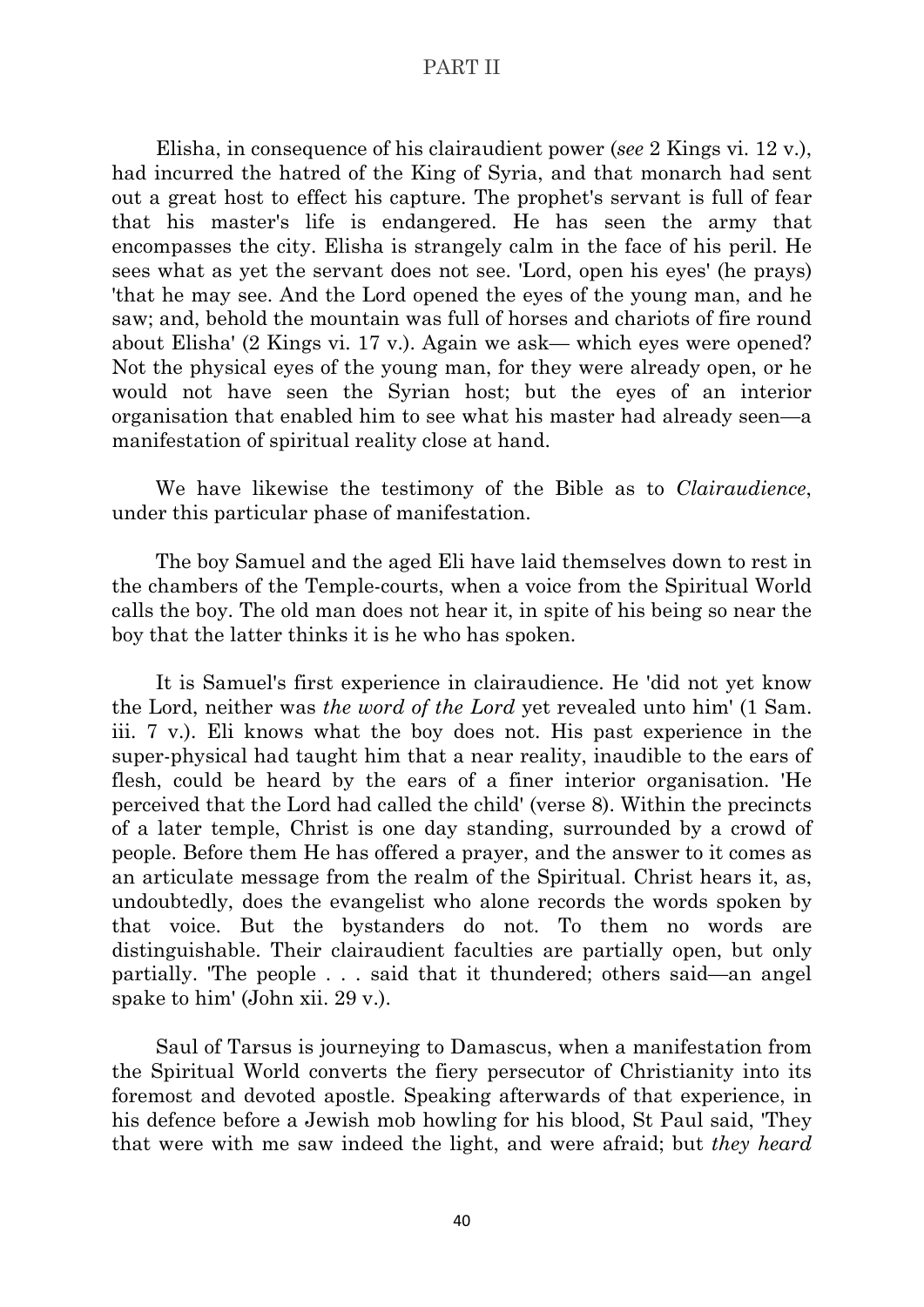*not the voice of Him that spake to me*' (Acts xxii. 9 v.). Why this inability to hear? Because, unlike the Apostle, they were not clairaudient.

We turn again to the Bible for instances of another phase of clairvoyant and clairaudient power, whereby distant spiritual realities are seen and heard.

Not all who are clairvoyant and clairaudient as regards near spiritual realities are so as regards distant ones.

First, with respect to *Clairvoyance*.

Isaiah, the prophet, while his interior spirit-body is still encased in flesh, sees ' the Lord *sitting upon his throne* high and lifted up' (Isaiah vi. x v.).

Ezekiel, under the same conditions, by the river of Chebar, sees the *heavens* opened and has visions of God (Ez. i. 1 v.).

Daniel and others of Old Testament times have like experiences, and the point to be noticed is this, that the objects seen by these *seers* are not near objects. In this respect they are unlike the manifestation of angels and Samuel and Moses after death, who were clairvoyantly seen as close beside the seers.

There is a notable instance in the New Testament of the particular phase of clairvoyance with which we are dealing.

Stephen, the first Christian martyr, has just finished his address to a fanatical mob that is about to stone him to death, and says, 'I see *the heavens* opened and the Son of man *standing on the right hand of God*' (Acts vii. 56 v.).

In this case also the spiritual objects seen are distant ones. The Christ at His ascension had passed out of the sphere of the physical, and, even in that sphere, our physical vision is very, very limited.

Had Peter, James and John been standing beside St Stephen at his martyrdom, it is probable that their clairvoyant eyes, that saw Moses on the mount of Transfiguration, would not have seen the heaven and the Christ that the martyr saw.

His was a higher phase of clairvoyance than theirs.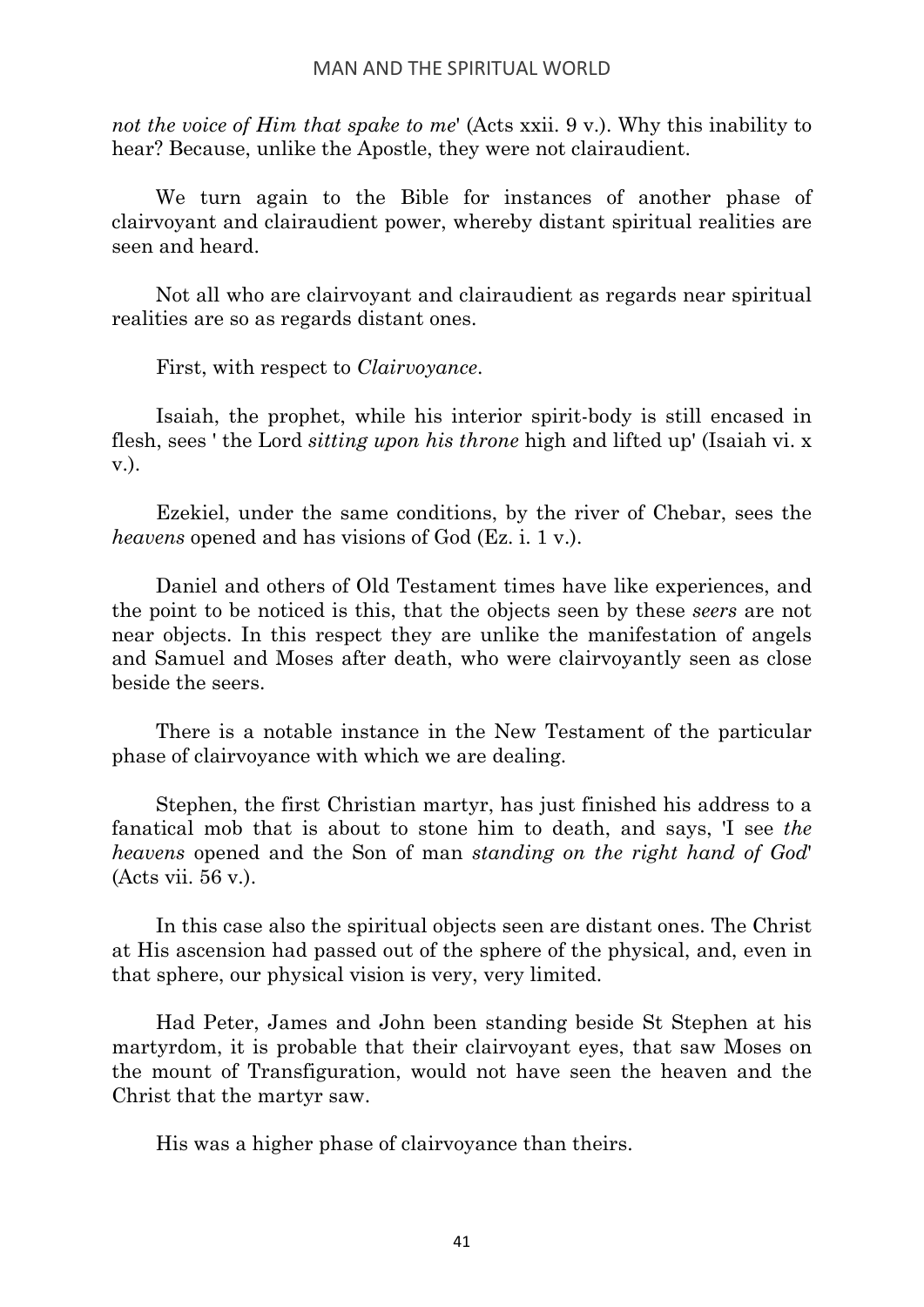The Bible also bears witness to *clairaudient* powers in man that come under this second and higher phase of development.

Abraham is passing through a mysterious and terrible trial of his faith in God, when an angel calls unto him *out of heaven* (Gen. xxii. 11 v.). It is significant that the assertion is repeated in the 15th verse—'The angel of the Lord called unto Abraham *out of heaven* the second time.'

We affix no rigid definition to the term ' heaven' as here employed, but we do contend that it points to a spiritual manifestation that was *distant* from the patriarch. Jesus (and remember that He, although the Son of God, was truly *man*) hears at His baptism 'a Voice *from heaven*, saying, This is My beloved Son' (John iii. 17 v.). Peter, James and John, in presence of the transfigured Saviour and the departed lawgiver and Elijah, hear the same Voice which bids them 'Hear ye Him' (Matt. xvii. 5 v.).

St Paul—whether in the body or out of it he cannot tell, but certainly while his physical body was still alive on earth—sees Paradise and hears from there unspeakable words untranslatable into mundane language (2 Cor. xii. 2-4 v.).

St John, the aged exile among the convicts of Patmos, sees 1 under the altar' (a Hebrew phrase for ' Paradise') those who have been slain for the Word of God, and hears them cry with a loud voice, 'How long, O Lord, holy and true?' (Rev. vi. 10 v.).

It remains for us to notice the Biblical testimony as to the third phase of clairvoyant and clairaudient power, viz., that by which external *physical* realities are seen and heard under such circumstances of time and distance as to make it impossible that physical eyes and ears can be the media of the sight and hearing.

First, as regards *Clairvoyance*.

Gehazi, the servant of Elisha, prompted by avarice, has obtained a costly gift from Naaman, and, convinced that it is impossible that his master can have seen the transaction, presents himself before him in all the unblushing effrontery of assumed innocence. But Elisha is a *seer*, and his clairvoyant power has enabled him to know of his servant's rapacity apart from the mediumship of physical sight. Clairvoyantly he has witnessed the details of the meeting of Gehazi and Naaman. 'Went not mine heart with thee, when the man turned again from his chariot to meet thee?' (2 Kings v. 26 v.).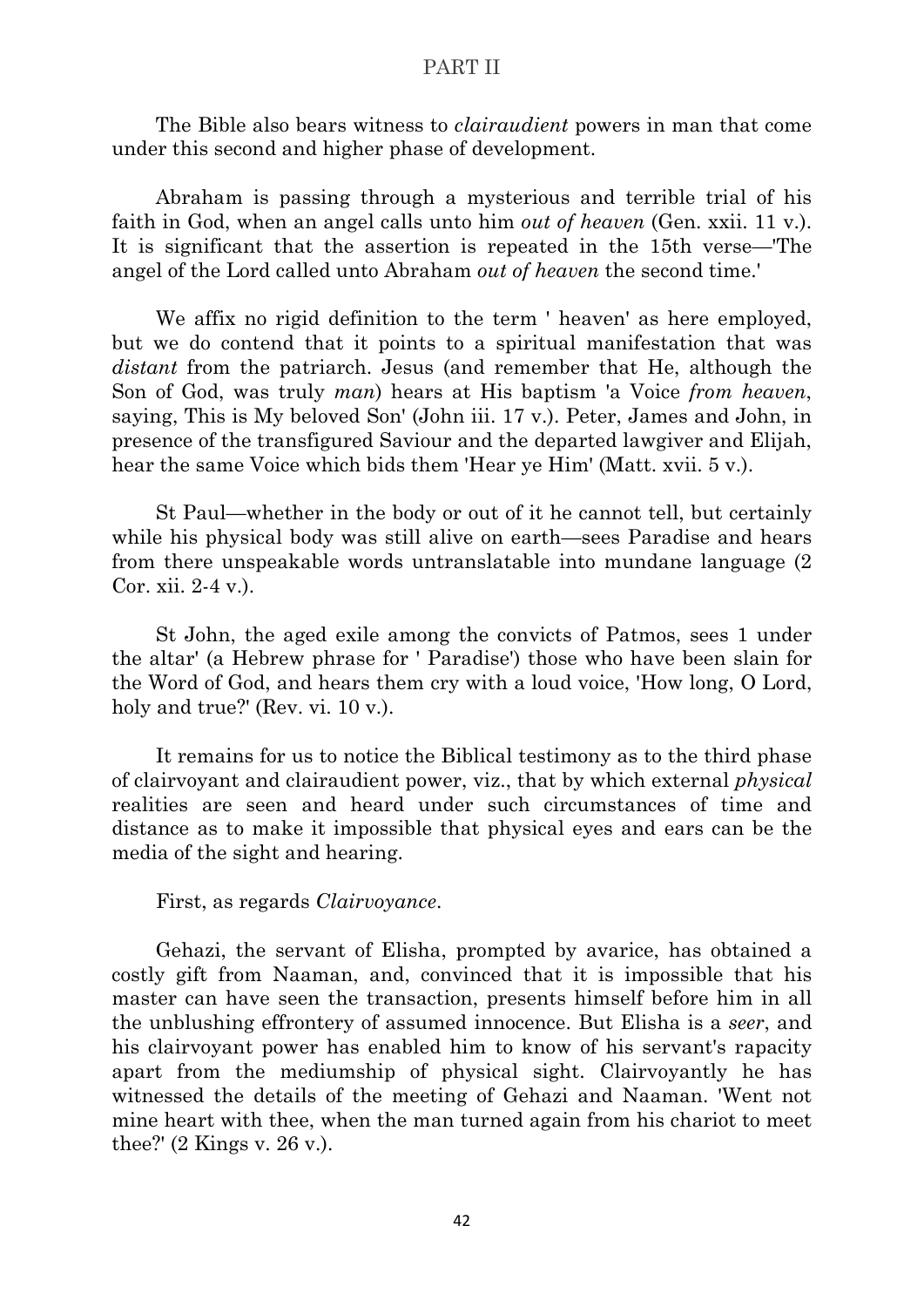Philip has found Nathanael and brought him from a distance to see the Christ. Jesus has already clairvoyantly seen the devout Israelite, although they have not previously met. 'Before that Philip called thee, w*hen thou wast under the fig tree, I saw thee*.' The man is astonished. Here is the exercise of a power that he thinks resides only in God. Jesus has seen him, although space presents a barrier to physical sight.

'Rabbi' (he exclaims), 'thou art the Son of God.'

The Saviour, who knows what is in man, gently sets aside the reasoning as inconclusive. Clairvoyant power in a human being is no proof of Divinity; others, beside Him, possess that power. 'Because I said unto thee, I saw thee *under the fig tree*, believest thou? Thou shalt see greater things than these. Hereafter ye shall see heaven open and the angels of God ascending and descending upon the Son of Man' (John i. 45-51 v.).

Next, as regards Clairaudience.

The King of Syria is warring against Israel. Again and again he plans the disposal of his troops (unknown, as he thinks, to his adversary) in such a way as to score a military advantage over him. The King of Israel, however, does not fall into the trap. He has had a warning of his enemy's tactics and saves himself 'not once nor twice.' Syria's monarch suspects treachery. 'Will ye not shew me' (he asks of his servants), 'which of us is for the King of Israel?' 'None, my lord, 0 King' (is the answer of one of them); ' but Elisha, the prophet, that is in Israel, telleth the King of Israel *the words that thou speakest in thy bedchamber*' (2 Kings vi. 12 v.). The clairaudience of the man of God had frustrated the stratagem of the man of war.

Here, then, we have a few out of many instances of clairvoyance and clairaudience, as described by the Bible. Let it not be supposed, however, that the proof of man's possession of these powers rests solely on the testimony of that Book. If the Bible had been silent on the subject, it had still been impossible to deny that these powers exist; for the simple reason that there are men and women *now living* who are clairvoyant and clairaudient. None but those who have never investigated the subject will challenge this assertion. There is not a phase of clairvoyant and clairaudient power recorded in Scripture for which a counterpart may not be found in present-day experience. This is known to hundreds whose testimony we should accept on any other point. When we find distinguished literary and scientific men admitting the phenomena, and, at the same time frankly acknowledging that they have no hypothesis to adequately account for them, to say the least, it requires a fair amount of

43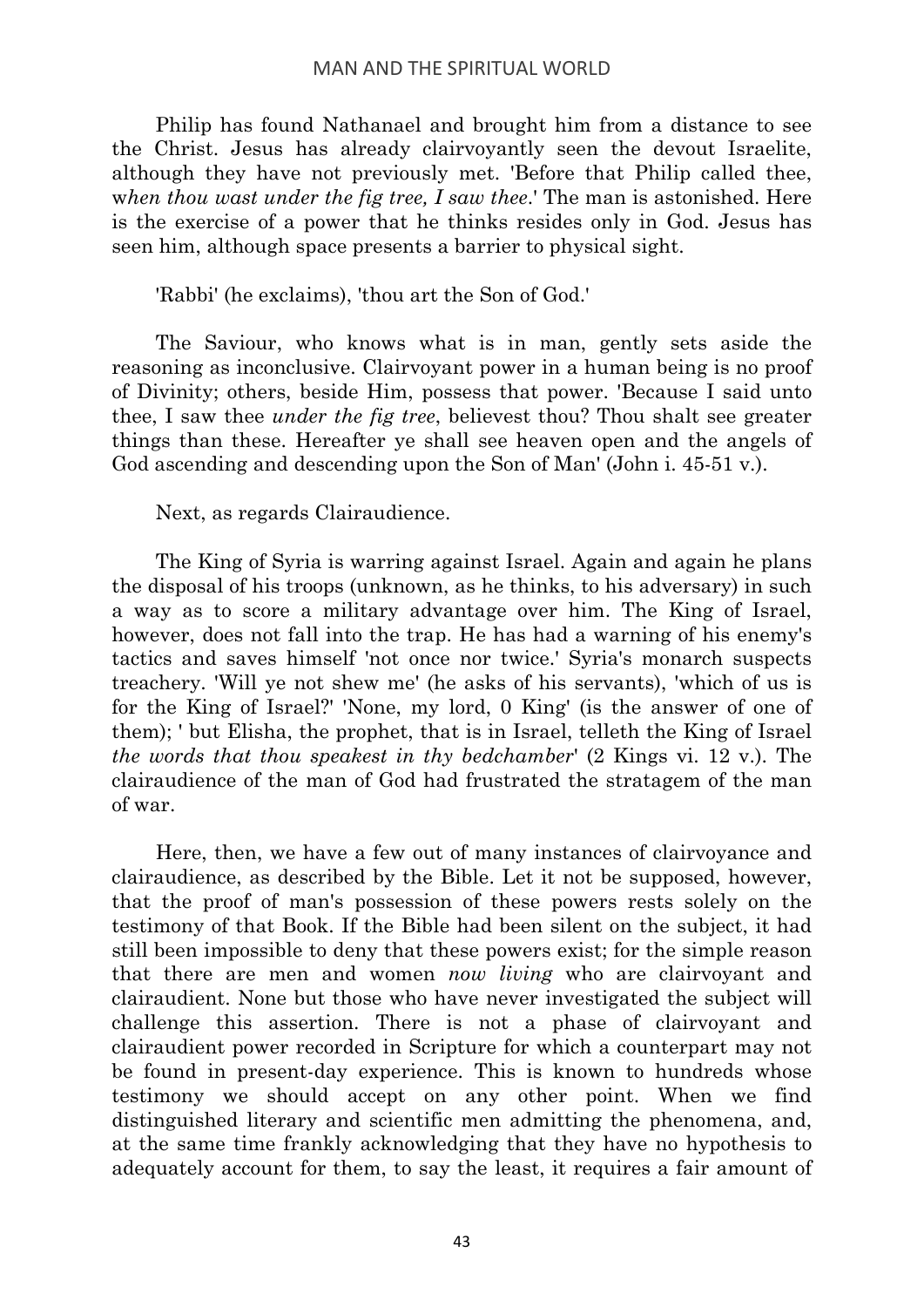ignorance and assurance to calmly assign those phenomena to the region of mere fancy.

And yet, strangely enough, many good Christians, educated and uneducated, have done so.

Because they have no personal experience of these powers and know no one in possession of them; because they read their Bible and fail to perceive much that is there; and because it is so very easy to attribute everything of an extraordinary character to a disordered stomach, or an overwrought brain, they have never taken the trouble to cast upon the subject the search-light of honest and careful inquiry.

Is it not a fact that theological works, instead of being the first, are the last sources to which an inquirer looks for enlightenment on these great and all-suggestive truths concerning the nature of Man?

These truths are quietly ignored, and many, in consequence, betake themselves to other quarters for information that Christian teachers, did they but fully understand their text-book, would be able to furnish.

We have now seen that Scripture most clearly teaches—(*a*) that Man is more than physical; (*b*) that after death he is in bodily form; and (*c*) that while still in the earth-life he possesses certain faculties that point to an interior spiritual organisation.

Let us see further.

#### **What may be fairly deduced from these Three Propositions.**

We gather that as long as we remain in the earth-life we are *threefold* in our constitution. Man is more than a popular theology has imagined him to be. He is not merely an unorganised and bodiless spirit encased in flesh. Christians, of all persons, ought to discard that theory, inasmuch as it wholly fails to account for hundreds of facts recorded in a Book they profess to accept as truth.

Man, in his essence, in the basis of his being, is a spirit, even when passing the first phase of existence on the plane of matter. The act of dying does not transform him into a spirit. He is that *before* he dies. This essential part of him is commonly termed 'soul'; we think a better and more Scriptural term is 'spirit.'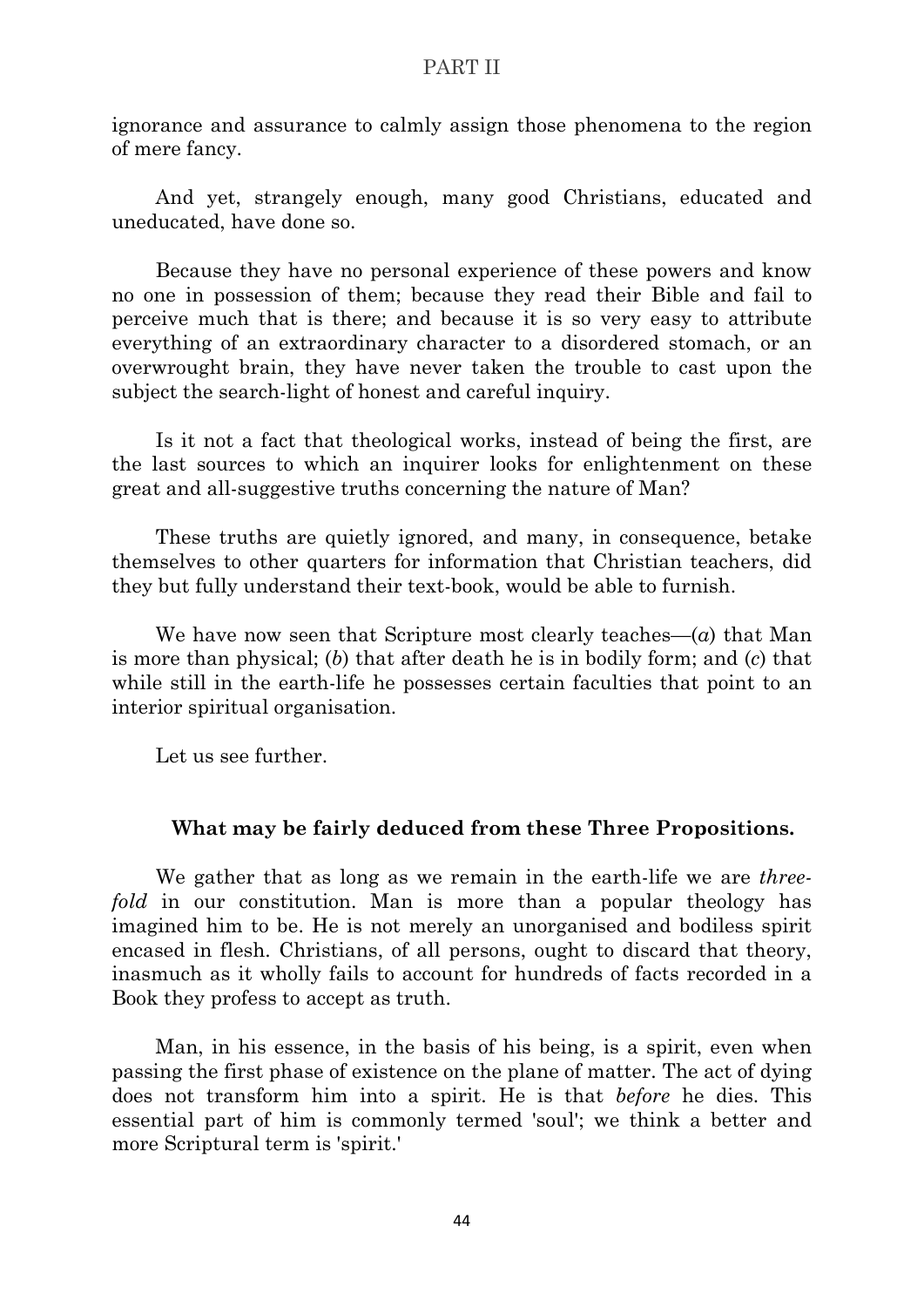But man possesses, in addition to his spirit, two bodies—a physical one and a super-physical, or spirit-body.

This spirit-body is the envelope of the spirit. The latter is resident within it, and never exists apart from it. The spirit's envelope is not a gaseous, formless entity, but a *body*. Not, indeed, a compound of gross matter, but a composition spiritual in its nature, and organised. It possesses shape as well as faculties of sight, hearing and speech, and probably other faculties. In this respect there is a correspondence between it and the coarser physical body—its earthly enwrapment. St Paul noticed this correspondence, for he mentions 'celestial *bodies* and *bodies* terrestrial' (1 Cor. xv. 40 v.).

Thus, although death deprives man of a body, it does not leave him bodiless; although it denudes him of fleshly eyes, ears and vocal organs, it does not make him sightless, deaf and dumb. There still remains to him another organisation through which his spirit may express itself. Samuel and Moses, after death, were able to appear in shape, and to see, hear and speak; and all who have died can do the same.

Constituted in this way, the spirit-body of a man is adapted for the plane of spirit, and only for that plane, and, consequently, it must always be at a disadvantage on the plane of matter.

But God has designed that man shall pass the first stage of his existence on this earth. It is to be his stepping-stone to a grander development of life. Thereby he is to be schooled for the Spiritual. Like the unborn babe, he possesses inherent potentialities that demand a higher sphere than the womb in which the initial phase of being is passed.

But the initial phase is necessary, and he, like the babe, must be constitutionally adjusted to the experience. And so, during the earth-life, the spirit and its spiritual envelope are encased in a physical body, as the kernel and the shell of a nut are enclosed in a husk. Man's material body stands in the same relationship to him as the husk does to the nut.

That being so, our existence, while on this earth, is a duplex one. We live in two worlds—the Physical and the Spiritual. By our material body, we are in conscious contact and adjustment with the physical world; while, by our spirit-body, we are consciously or unconsciously in relation to a Spiritual universe that interpenetrates the physical and us.

Further, while we are encased in flesh, the physical part of our nature predominates, in the sense that it is, more *completely* than is our spiritual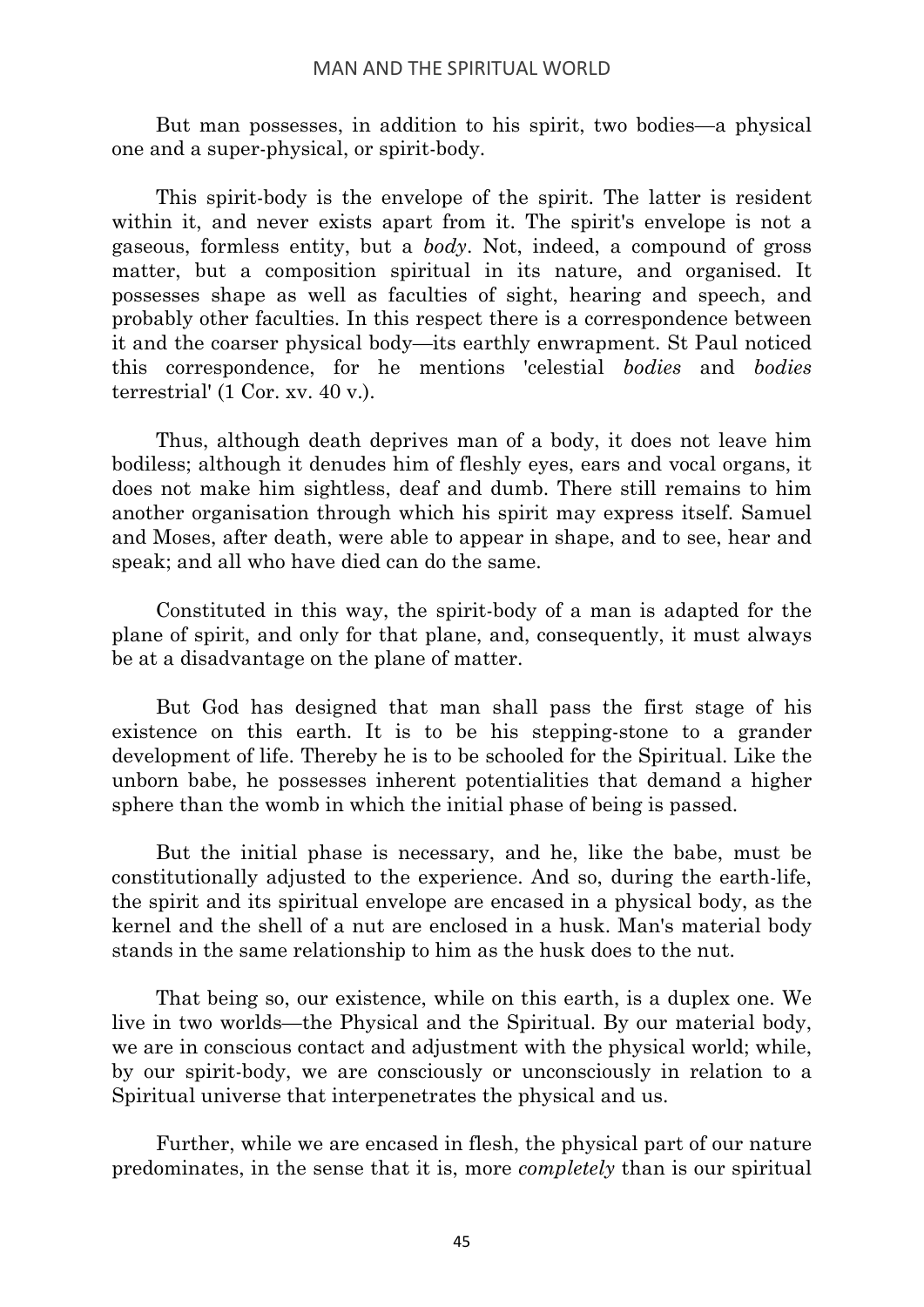part, in its own particular sphere. We can fully exercise our material faculties, but we cannot as yet fully exercise the faculties of our finer spirit-body. Nevertheless, the latter are within us, and they have been partially exercised by numbers of men and women while still in this world. The facts of Clairvoyance and Clairaudience bear witness to this.

The powers of our spirit-body will be quickened into vigour at death, because then the repressing and obscuring presence of the physical will have been removed, and the spirit part of us will have been given a freer scope, and brought into a more complete adjustment to the World of Spirit.

We submit that these are deductions that may be fairly and consistently drawn from the facts mentioned in Scripture, and they furnish a definite and satisfactory answer to the question, '*What is Man*?'

The truth may not have been grasped by the Christian world as a whole, but that is not the fault of the Bible, but of the expositors of it. The Book itself has not left us in the dark on this most important point concerning our being.

There we read that, as earthly creatures, we are spirits enclosed in super-physical and physical bodies, and being so, are already parts of a great environing Spiritual Universe.

It only remains for us, before passing on to the next phase of this subject, to briefly notice that—

## **The Bible's Pronouncement concerning: Man's Constitution is Confirmed by a very General Experience of Mankind.**

A moment's reflection will lead us to see that this is a point of no small importance as affecting the truthfulness of the Bible. If there be no other grounds than its statements for the belief that man is possessed of an interior spiritual organisation, those that reject those statements have a weighty reason for doing so. They can argue—and sensibly too—that Man in his constitution is now precisely what he was two and more thousand years ago. Consequently, it is most unlikely, had he been really able to exercise the extraordinary powers ascribed to him by the Bible, that no traces of those powers should remain in him at the present time. Starting with the assumption that this twentieth century has no knowledge and experience of the super-physical, they may contend that there is a strong probability that those instances recorded in Scripture are less likely to be the outcome of fact than of imagination. Why credit the assertion that once upon a time Man was marvellously endowed, whereas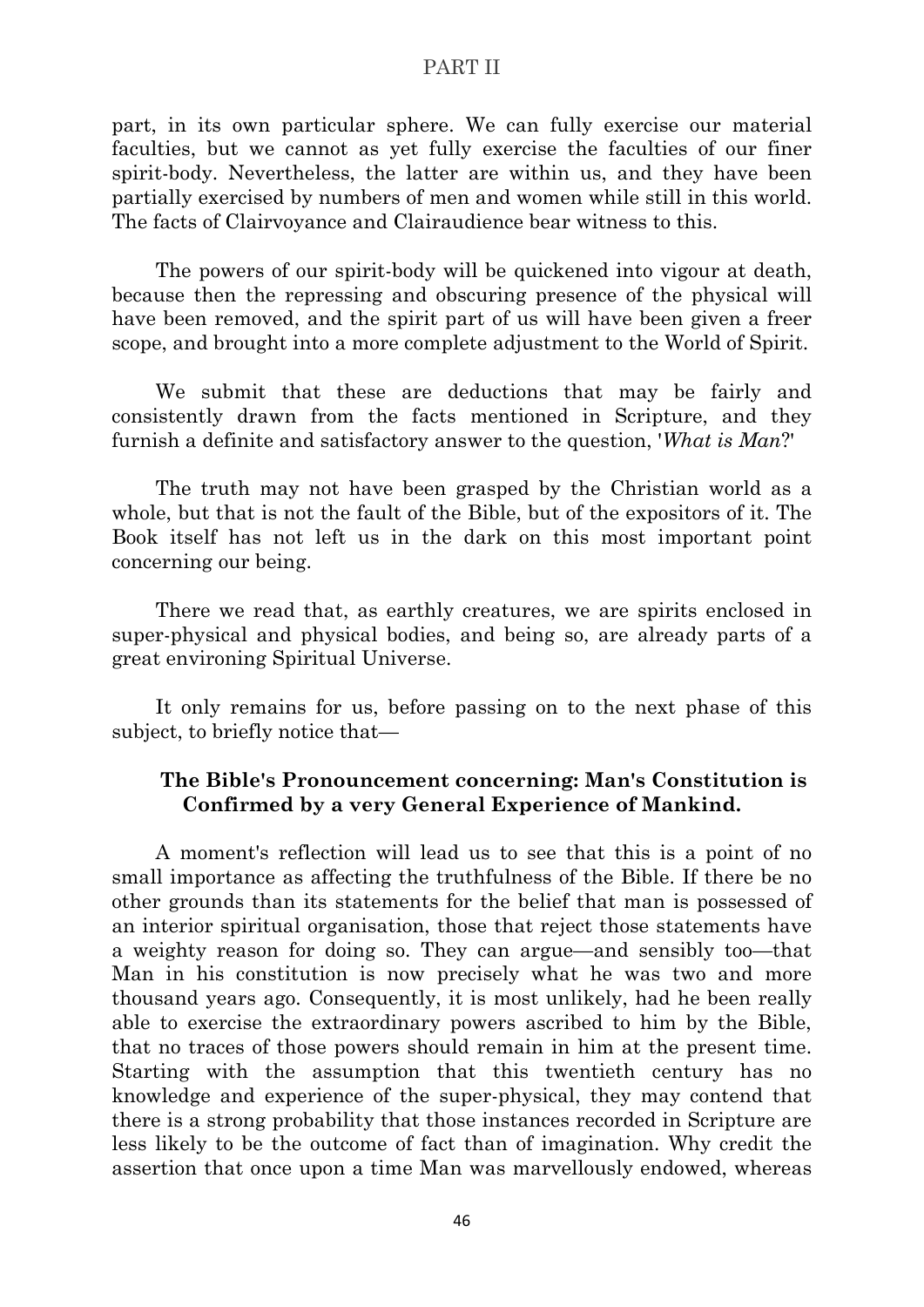now all signs of that endowment have wholly disappeared? Is not this to account him capable of less in the maturity of his race than in its infancy and childhood?

We consider this reasoning logical on the premiss upon which it is based, viz., that there exists no present-day knowledge and experience of the super-physical.

But we deny the premiss. We assert that there is available to every open-minded and unprejudiced inquirer a very great mass of evidence, furnished by men of all ranks and conditions from the four quarters of the globe, conclusively proving that the spiritual exists not only within man himself, but all around him.

By every Christian this evidence should be welcomed. It stamps his text-book as the word of truth, because, in regard to its statements as to the super-physical, he can find their counterparts in present-day experience. Thereby he will be no longer obliged to resort to reservation and hyperbolism in dealing with its records.

There are tens of thousands that reverence the Bible, who, however, in spite of its assertions staring them in the face, resolutely refuse to believe in anything that can be termed 'spiritualistic.'

Select, as an instance, an ordinary church or chapel goer. Tell him of a well-authenticated case of someone having appeared after death, or of Mr Jones or Mr Smith having had a clairvoyant or clairaudient experience. He will immediately look incredulous; very likely he will be candid enough to say he does not believe in such 'nonsense'; and in all probability he will inform the first acquaintance he meets that you are religiously 'going to the bad,' and becoming a 'crank.'

To a person of this type, we say, Do you know that you cannot really accept the statements of the Bible without believing in spiritualism? Its pages are full of the super-physical. Why profess to be shocked at the Materialist labelling the accounts of the *post-mortem* appearances of Samuel and Moses as 'nonsense,' or worse, when you yourself do the same thing in regard to similar appearances, only because these last took place at a later date!

Why should you wax piously indignant at the mere suggestion that the old historians were not truth-tellers or fact-tellers, while you antecedently view their present-day corroborators as prevaricators or dreamers!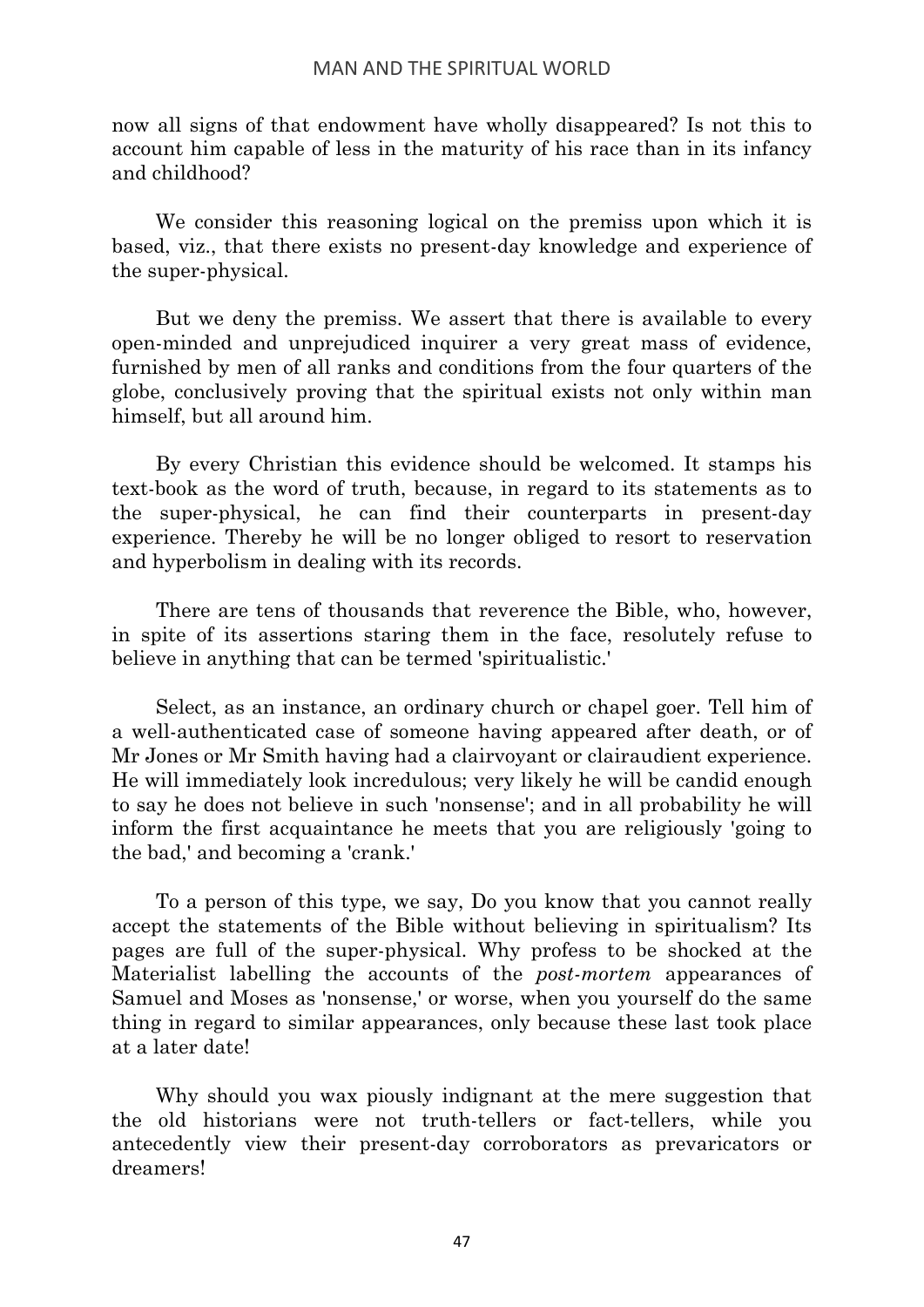To those who openly say that they reject the statements of the grand old Book, we reply, Very well, then! put it aside, if you will, and in the confidence of your supposed superior knowledge ignore it; shut your eyes to its facts, treat its records as no more than the outcome of superstitious thought, the offspring of disordered brains and hysterical constitutions but know this, that in so disposing of the Bible you will not have disposed of the facts of spiritualistic truth.

Thousands of your fellow men and women, from all countries and of all centuries, rise up with their witness to the super-physical, that point for point corresponds with the Bible records. You must dispose of their testimony before you will have rendered a belief in the Spiritual incredible. The testimony of the Bible, valuable as it is, is after all but a single current in a great time-long stream of witness. There is a general experience of mankind in regard to—

## (A). *Appearances after death.*

And a very widespread experience it is; far exceeding the possibility of any one person, or any number of persons, adequately estimating it.

Let anyone who doubts this assertion take the trouble to gather up the testimony that comes merely within the limit of his own knowledge. He will, probably, be astonished to discover how great is the witness borne to the fact that the departed have been seen after their earthly bodies have been placed in the grave.

Suppose we start at the comparatively very small circle of our own family and friends. There will be some in that circle who will tell of a dear one having been seen under those conditions.

A father or mother whose veracity and common sense we should not dream of doubting, calmly tells us that a deceased parent, partner or child, appeared under circumstances that make it impossible for us to put it down to a dream, or to over-strung nerves.

A friend, ordinarily so practical and unimaginative, positively asserts, in spite of our smile of incredulity, that a brother, thought to be alive and well at the time, was seen by him at the very hour at which (as he afterwards learned) he had died in a distant part of the world.

I could give a number of instances coming within my own small area of observation. I select only three. A highly-educated friend—a lawyer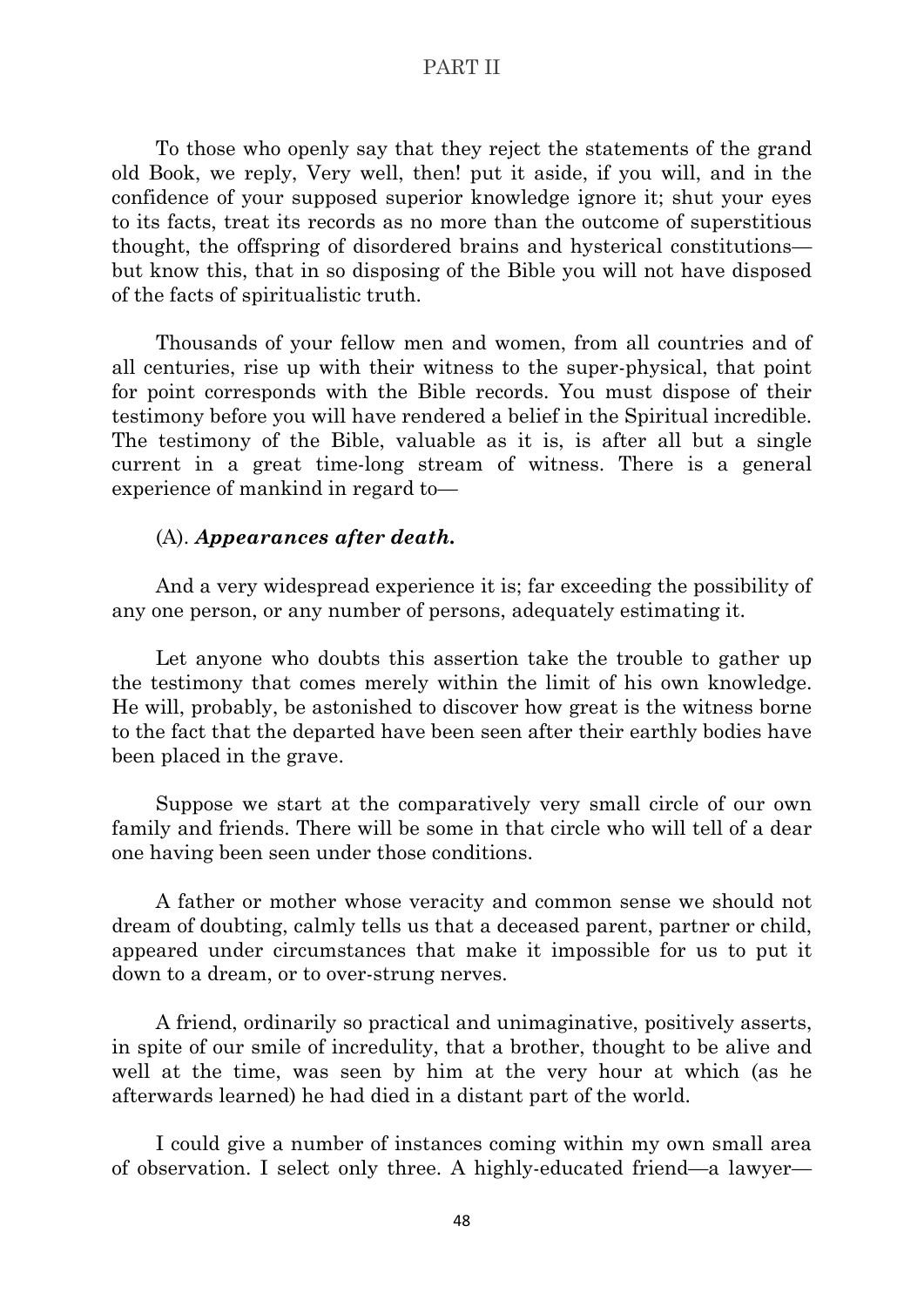one day said to me, 'I want to tell you something, although I hardly expect you will credit it, in spite of the fact that, as a clergyman, you are supposed to believe in a Spiritual World.' He then, in the most matter-offact way, that reminded me of the Bible-writers, informed me that since her death he had seen his wife five times, and, on two of those occasions, in broad daylight. Once she spoke to him, and advised him against a business project which, had it been carried out, would have made him a ruined man. That person was certainly sane, and I cannot think he was a liar.

Two ladies—sisters—were one summer afternoon sitting at needlework in a drawing-room in the suburbs of London. Happening to look up at the same moment, they saw, standing in the centre of the large room, a fair-haired little girl, who after a minute or more vanished. Both ladies were intensely astonished, and found that their description of what each had seen exactly tallied. They there and then made a note of the day and time of the appearance.

Four weeks later the mail from India came in, and brought them a letter from a sister who had married abroad and had not since been home, informing them of the sudden death of her little child, and enclosing a photograph taken a few weeks before she died. The two ladies immediately recognised the photograph as that of the child they had seen, and, moreover, the hour mentioned by the mother, as that at which the death had occurred, corresponded (after allowing for the difference between London and Indian time) with the memorandum they had made.

Two years ago, I was visiting at the bedside of a middle-aged man, who was dying of consumption in one of the infirmaries of London. On the day before that on which he passed away, at the close of a long conversation, during which I noticed his intellect seemed to be particularly bright, he said to me, 'You consider, do you not, that my mind is perfectly clear?' I assured him that I had never known it to be more so. 'Very well, then,' he continued, 'now I want to tell you what occurred last evening. But, first, you must understand that I was neither dreaming, nor under a delusion. As I lay here, my father, who died some years ago, stood in the place where you are now standing and spoke to me. He told me I had only a very little longer time to remain on earth, and said that he and other dear ones passed away were waiting to welcome me into the Spiritual World. I tried to raise myself in bed, in order to attract the attention of the nurse who was at the other end of the ward. I thought you might still be in the building, and I wanted her to send for you, that you, too, might see my father. I suppose the effort to raise myself must have been too much for me, for I slipped back on the pillow and felt I was fainting. When I opened my eyes again I looked for my father, but he was gone. Don't tell me I was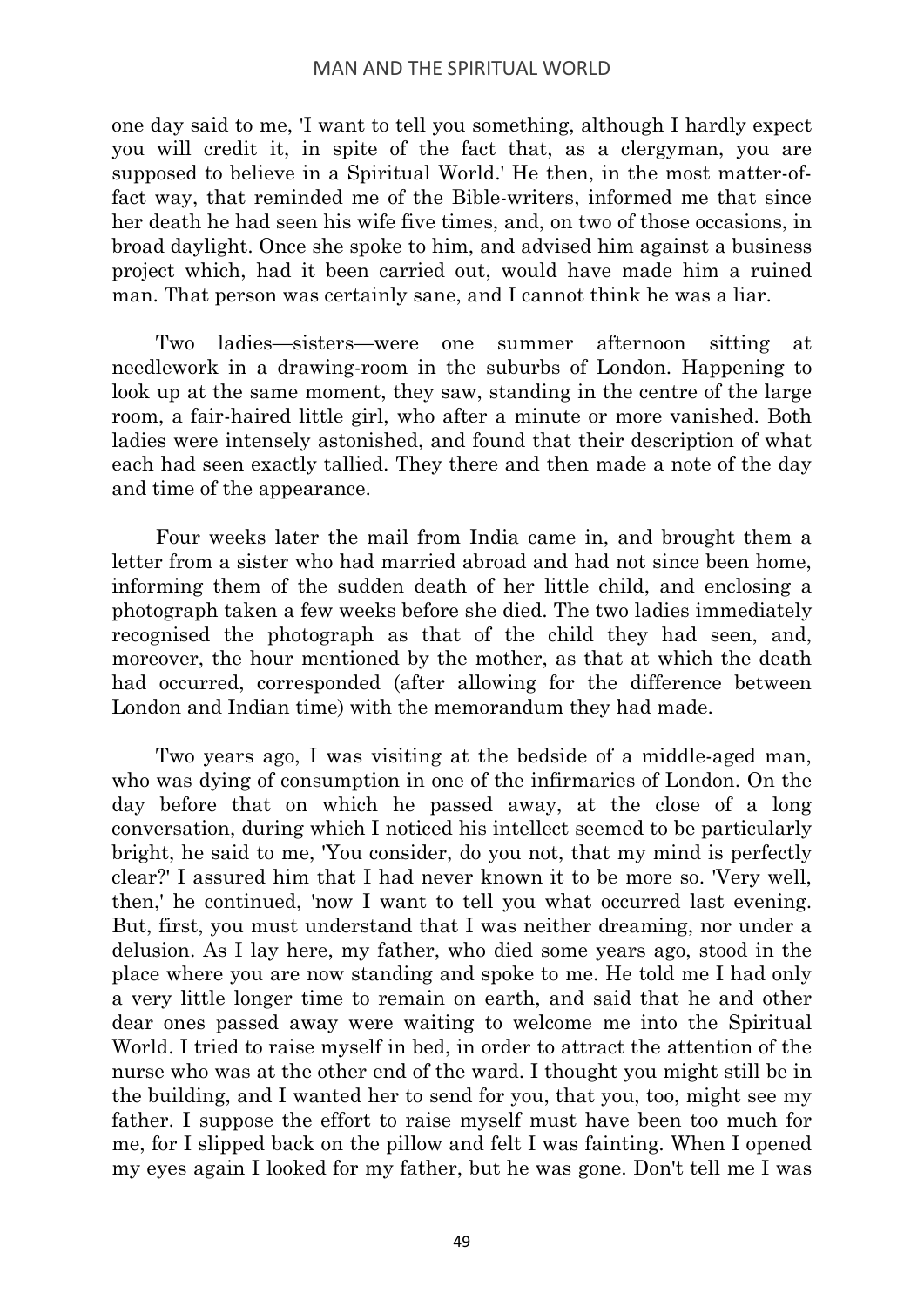dreaming, because I tell you with my dying breath I was not. My father was as really there as you are now, and I think he will come again.'

Two days later the poor fellow had been called away. I passed the empty bed and spoke to a man in a bed close by. Without knowing what had been said to me, he described the death-scene. Just before he died, he saw him raise himself into a sitting posture, fix his gaze very earnestly on the spot where I had so often prayed and conversed with him, smile as if he were recognising someone, and then fall back on his pillow motionless. A minute or two afterwards the screen was put around the bed, and he knew he was gone.

I am convinced that dying man was not relating a dream, and I do not believe he was the victim of a fevered imagination.

I instance these cases as a sample of what the inquirer will gather, if he do no more than prosecute his inquiries within his own immediate circle of family and acquaintances.

But suppose we go farther afield. Suppose we try to accumulate the testimony of all those with whom we have, or may, come into personal contact. In a few weeks or months we shall have obtained enough instances of *post-mortem* manifestations to fill a book.

Go on with the investigation. Let us note all the accounts of manifestations of which we read, not in sensational novels, but in the sober-minded books and literature of the day. Our high-class magazines and periodicals abound in articles on the subject; often written by men who are distinguished for intelligence and honesty. Many of them recount their own personal experiences. Are we prepared to label their testimony as falsehood, or fiction?

But when we shall have gone so far in our inquiry, we shall not have gathered one-thousandth part of the testimony furnished by mankind as to after-death experiences. Thousands and thousands have gone hence, who have borne their unwritten record that the departed have been seen by them; and these, not only unknown and unlettered witnesses, but men and women whose names are remembered and venerated, distinguished in this and in past centuries for high culture and moral excellence.

Hundreds of thousands of books have been written which we can never read; other thousands, lost and forgotten, that have all declared the same great fact and experience.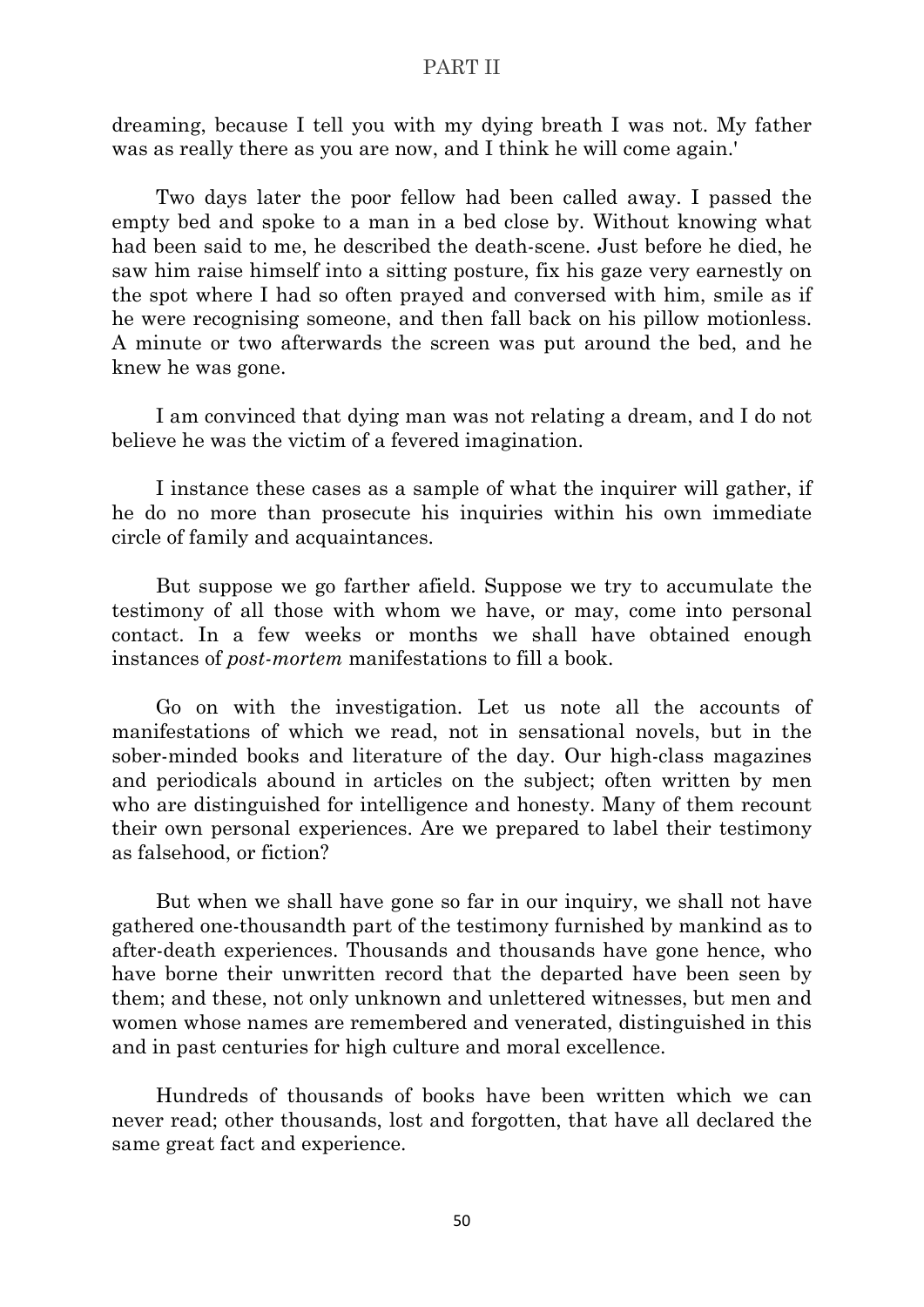How are we going to deal with this huge, this unthinkable, mass of evidence?

There are two ways. We can reject the testimony, and in so doing brand a great body of our fellow-creatures (probably including some of our own family and friends) as deceivers, prevaricators and dreamers; or we can accept the testimony, and, after having made every allowance for exaggeration on the part of some, can find in it the consentient voice of Man proclaiming that the Word of God is true.

It may be well, in passing, to notice an objection often urged against this witness of mankind. Those who have taken the least pains to inquire into the subject are usually the ones to urge it. The objection may be stated in some such way as follows: ' We will grant that there is, and has been, from the earliest ages, a very widespread belief in appearances after death; but that is to be accounted for in much the same kind of way as we should account for children having all sorts of funny and foolish ideas. Somebody invents a story about a bogy, or Jack-the-Giant-Killer, and the child-mind believes it.

'When our race was in its infancy, somehow or another, without any basis in fact, the idea that the dead come back took hold of the mind of mankind, and ever since it has lingered there.'

It is astonishing that men, claiming to be scientific, will accept this reasoning without detecting the fatal flaw in it. The answer is patent. How can you account for it, we ask, that this idea, pronounced to be childish, holds possession of the mind of man *now*? Judged by his marvellous achievements during the past fifty years, he is, surely, no longer an infant.

Then how is it he has not discarded a foolish thought that is supposed to be characteristic of infancy?

As a little boy, I had a very silly idea—I imagined the counties of Middlesex, Surrey and Sussex had each differently coloured soils, because they were so represented on the map. When I attained manhood that idea had completely died out in me.

If the objector be right, ought not the belief in appearances after death, on the same principle, to have died out, or, at least, to be dying out, now that Man is striding towards the maturity of civilisation and science? Should not his testimony on this point be growing less and less?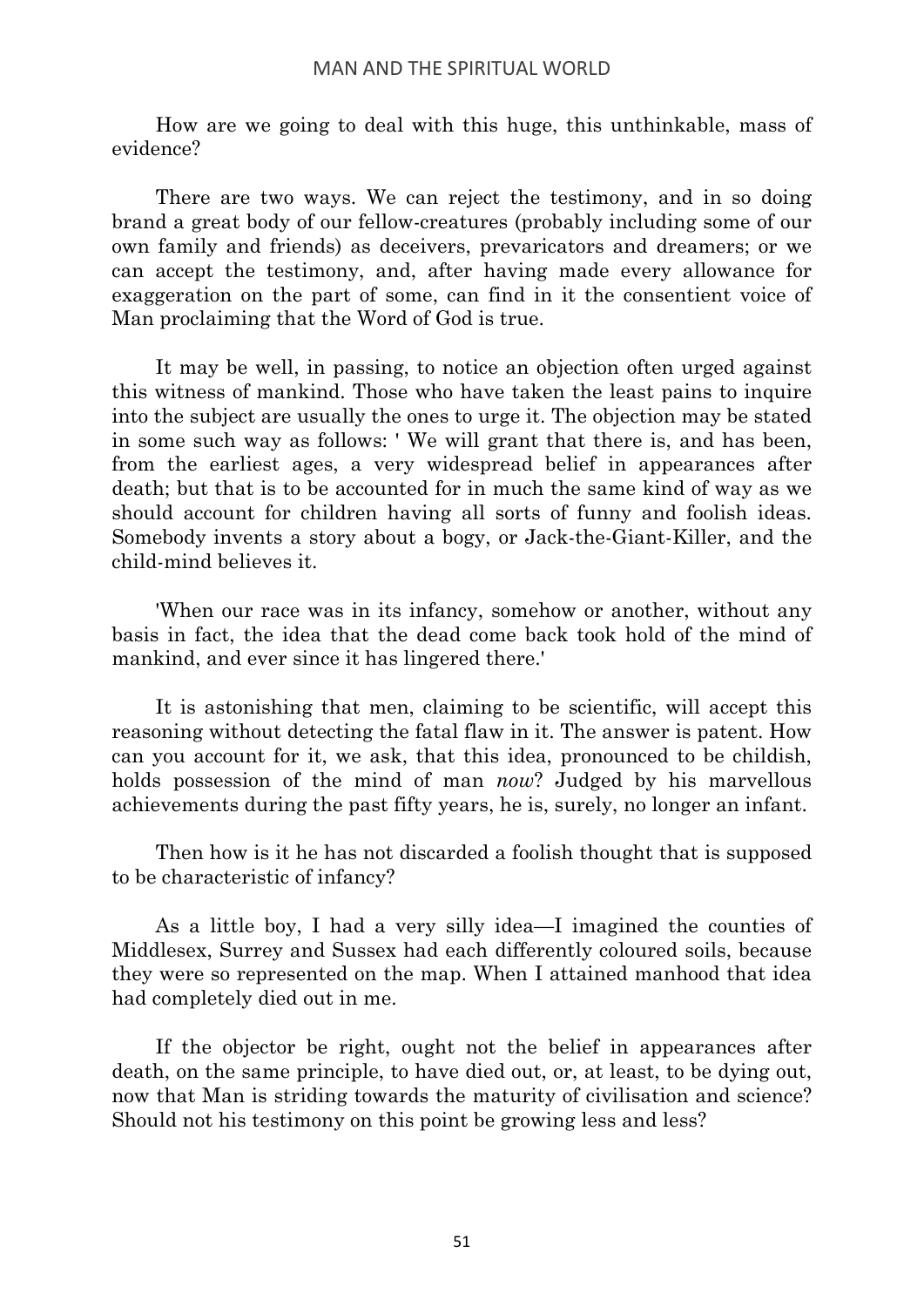But this is not the case. In no age has he been so interested in the super-physical as in the present one; never, as now, so soberly and reasonably convinced of its reality, and so ready to bear his testimony concerning it.

One of the proofs of this is, that in this enlightened century a Society for Psychical Research exists for investigating this particular testimony of mankind. The names of men distinguished in the circles of science, art and letters, appear on the roll of that Society— Professor Henry Sidgwick, Professor Balfour Stewart, Professor Barrett, Sir William Crookes, the Right Hon. W. E. Gladstone, the Right Hon. Arthur J. Balfour, and a host of others.

Mr Gladstone, in accepting an honorary membership in the Society, wrote, 'It is the most important work which is being done in the world—by far the most important.' Such men—members of the Society—as Professor Lodge, Dr Hodgson and Frederick W. H. Myers have openly avowed their belief (as the result of psychical research), that *those whom we call dead are alive*, and can, undoubtedly, occasionally communicate with us.

I commend these facts to those who think they can dismiss an overwhelming mass of evidence regarding a Spiritual Life with a contemptuous wave of the hand, or smile of incredulity.

This would, also, seem to be the place to refer to a difficulty that many experience in accepting this testimony. It is this. Persons, after death, are said to have been seen in the form, and even in the dress, in which those who saw them had been accustomed to know them before they departed from the earth-life. Thus, the prophet Samuel appeared, in the cave of the woman of Endor, as an old man covered with a mantle, and others since him have presented themselves invested with the characteristics of a physical body and a material garb.

How can you account for that? it is asked. Even if it be granted that Man possesses an interior spirit-body, in which after death he can manifest himself, how is it possible that he can appear in a body and dress that he laid aside in dying? It cannot be supposed that the material envelope and its dress are taken into the Spiritual World.

This was a difficulty that perplexed me for a long while, and I give the reader the explanation that was given to me by a clairvoyant and clairaudient friend who in turn received it from a departed acquaintance, who on several occasions appeared and spoke to him.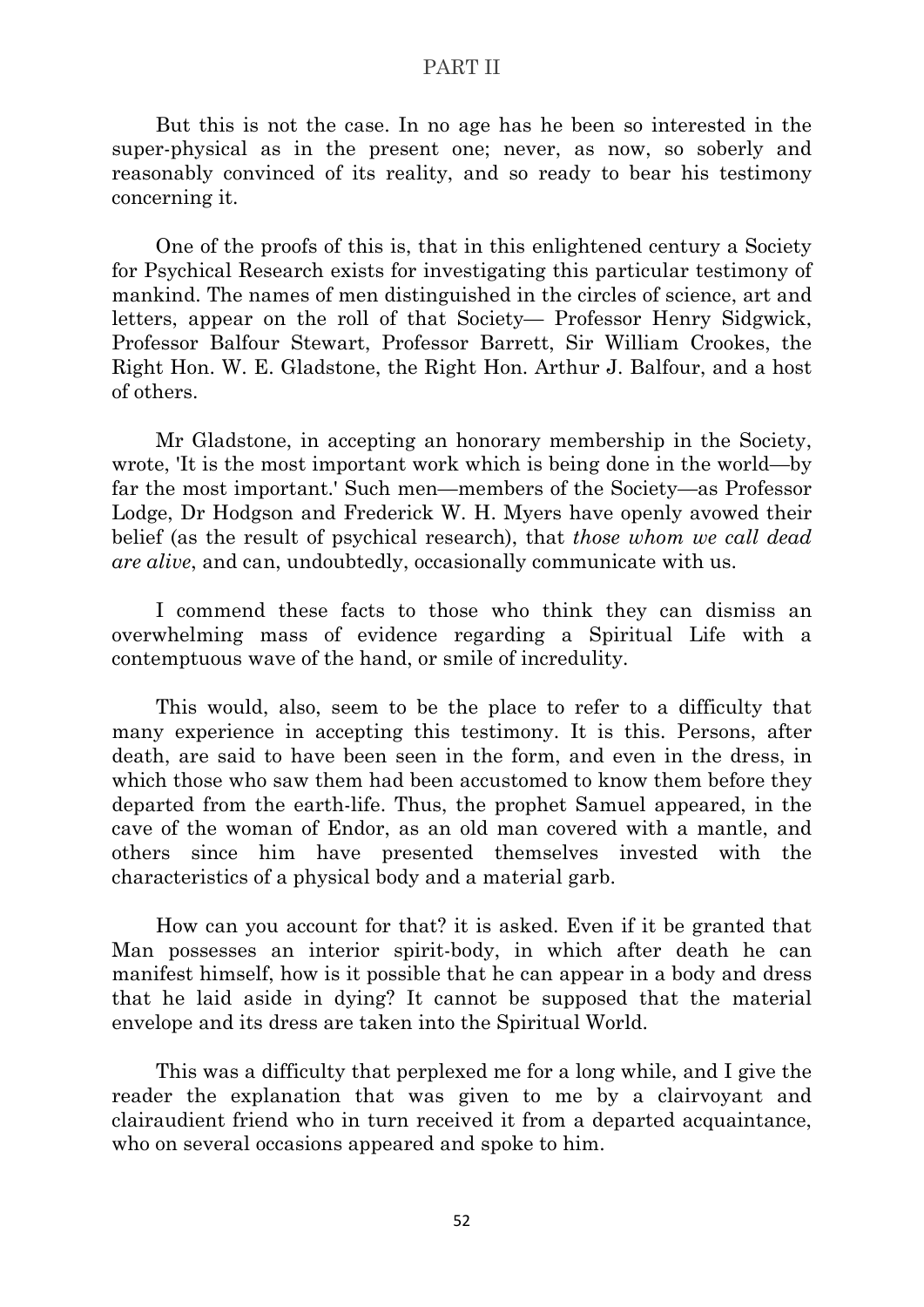I reproduce the words as nearly as I can remember them.

'We who have left the earth-life (until we have advanced so far as to be unable to come back to the lower spheres of spirit) are very often near you whom we have left behind. But it is not always permitted to us to manifest ourselves.

'When it is permitted, we have to come in a form and appearance that you can recognise. Although, in a measure, there is a correspondence between our spirit-body and the coarser envelope that enclosed it while we were on earth, yet in many respects it is dissimilar; and were you to see us as we are, we should be unknown to you.

'This is how we establish our identity. *We think of ourselves as we know you think of us*. We mentally picture ourselves in a form and dress in which you knew us, and in so doing *we temporally clothe our spirit-body with an appearance* that you see. What seem to you a physical body and a material dress are not so, but only *thought-forms*, assumed for the purpose named, and which afterwards pass away. As yet you know little about the power and possibilities of Mind; although your thoughtful men are fast advancing to a better knowledge of it. Here, in the Spiritual World, Mind is predominant, and one of its capabilities is that it can express itself *in form*?

That this latter statement is a fact I am fully convinced; and there are good grounds for believing that we are on the eve of scientifically demonstrating it.

Bearing on the subject of this marvellous power of Mind, let me give you one pregnant sentence spoken to me. An aged working-man lately accosted me as I was leaving my house, and pointing to the trees and grass, said, ' What do you make of those?' ' God's beautiful works? ' I replied. ' Yes,' responded the old man, '*the thoughts of God materialised*.' He had grasped a truth overlooked by many. A word or two will suffice as to another general experience of mankind, viz.:—

## (B). *The facts of Clairvoyance and Clairaudience.*

That these super-physical powers are still existent in man must be admitted, whatever hypothesis we adopt to account for them. The testimony that declares their existence may not be so widespread as that which bears witness that the departed have been seen after death; but at all events it is general, clear and emphatic. That is acknowledged by all who know anything of the subject. Not only have there been, but there are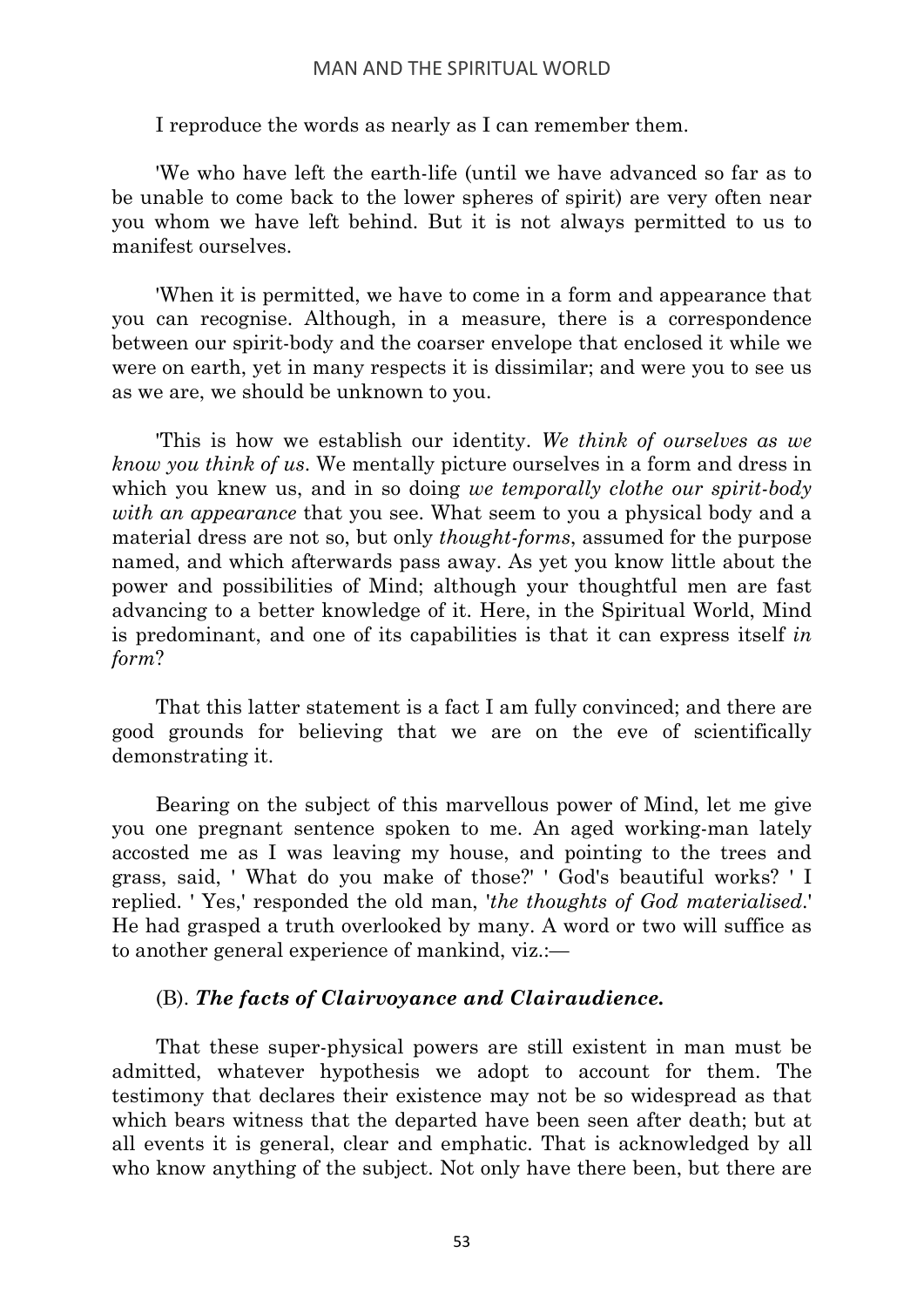at this present moment, many persons in all parts of the world who are either themselves clairvoyant and clairaudient, or who, not so endowed, can bear witness that those powers are possessed by others whom they know.

The subject comes rightly within the province of science. It calls for no exercise of faith, but of knowledge. The *facts* may be ascertained by inquiry and observation. Anyone may prove for himself that there are numbers of men and women who are clairvoyant and clairaudient. I have myself done so, and am as convinced that many are so gifted as I am certain that I can physically see and hear.

The phases of clairvoyance and clairaudience, to which allusion has been made, are not experiences merely of the past, but also of the present. What was true of Bible-times is true of to-day. There are, at the present time, persons who can see and hear external spiritual realities that are *near* them, although those realities are imperceptible to the ordinary senses.

There are others who can see and hear spiritual realities *distant* so far as to be absolutely beyond the range of material vision and hearing. And, further, there are many who can clairvoyantly see and clairaudiently hear external *physical* realities, under circumstances of time and distance precluding all possibility of ordinary eyes and ears being the media of the sight and hearing. Those who are ignorant of these facts, or, knowing them, ignore them, will do well to give the subject careful study.

The facts afford data helpful to those who wish to give a right answer to the question—'What is man?'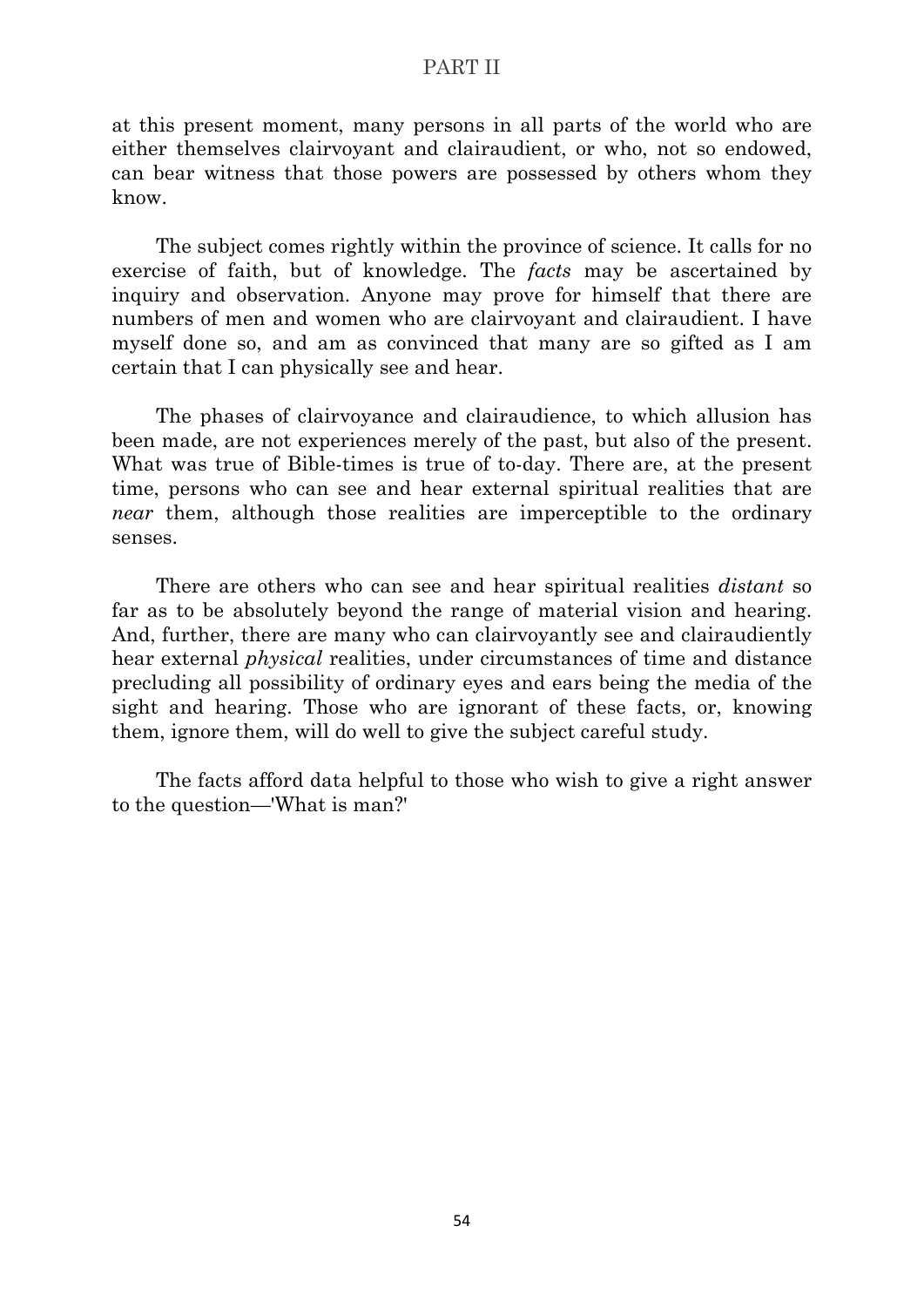## **The Spiritual World—The Bible's Testimony.**

In the foregoing pages we have endeavoured to show that Holy Scripture, supported by independent testimony, most clearly teaches that man, although living for a while on a physical earth, is not on that account merely a physical creature. At the basis of his being he is spirit, and that spirit, whether in the earth-life or the life that will follow, lives no vague and abstract existence, but is enclosed in its own spirit-body, from which it is never dissevered. Thus, a man is no less a man without his earthly tenement than with it.

Physical death does not terminate nor even suspend his existence; nor does it destroy or impair his mind and faculties, except those that pertain to his external coarse and temporary envelope. Death detaches him from a close association with the physical, but only to launch him more completely into the Spiritual. Through that gateway he passes to a higher development of life. He becomes then, in a degree impossible to him in this life, *en rapport* with a great Spiritual World.

## The question naturally suggests itself— *Where is that World*?

All sorts of curious, not to say grotesque, ideas have prevailed in the past as to its whereabouts. To enumerate them at length would fill a volume. The Jews (as has been already mentioned) thought that the Spiritual World into which persons pass at death was located somewhere in the bowels of the earth. We find a survival of this idea in the words of our creed, 'He *descended* into Hell' (*i.e.* Hades, the abode of the departed).

Several writers of note have pointed out that this word *'descended'* gives an indication of the mental attitude of the ancient Jews, Greeks and Romans, and also of the Christians of the Middle and later ages, in regard to the life beyond the grave. They viewed it rather as a *descent* than an ascent. To them, in whatever way they might picture a future Heaven, the next life was not an advance upon the present one, but the opposite. At best, it was only a sort of half-life; a going down into an objectionable under-world of gloom and shadows. That thought has dominated Roman Christianity more or less, from the fourth or fifth century until the present time, and it has only been absent from Protestant theology because Protestantism has all but wholly ignored the existence of an Intermediate World.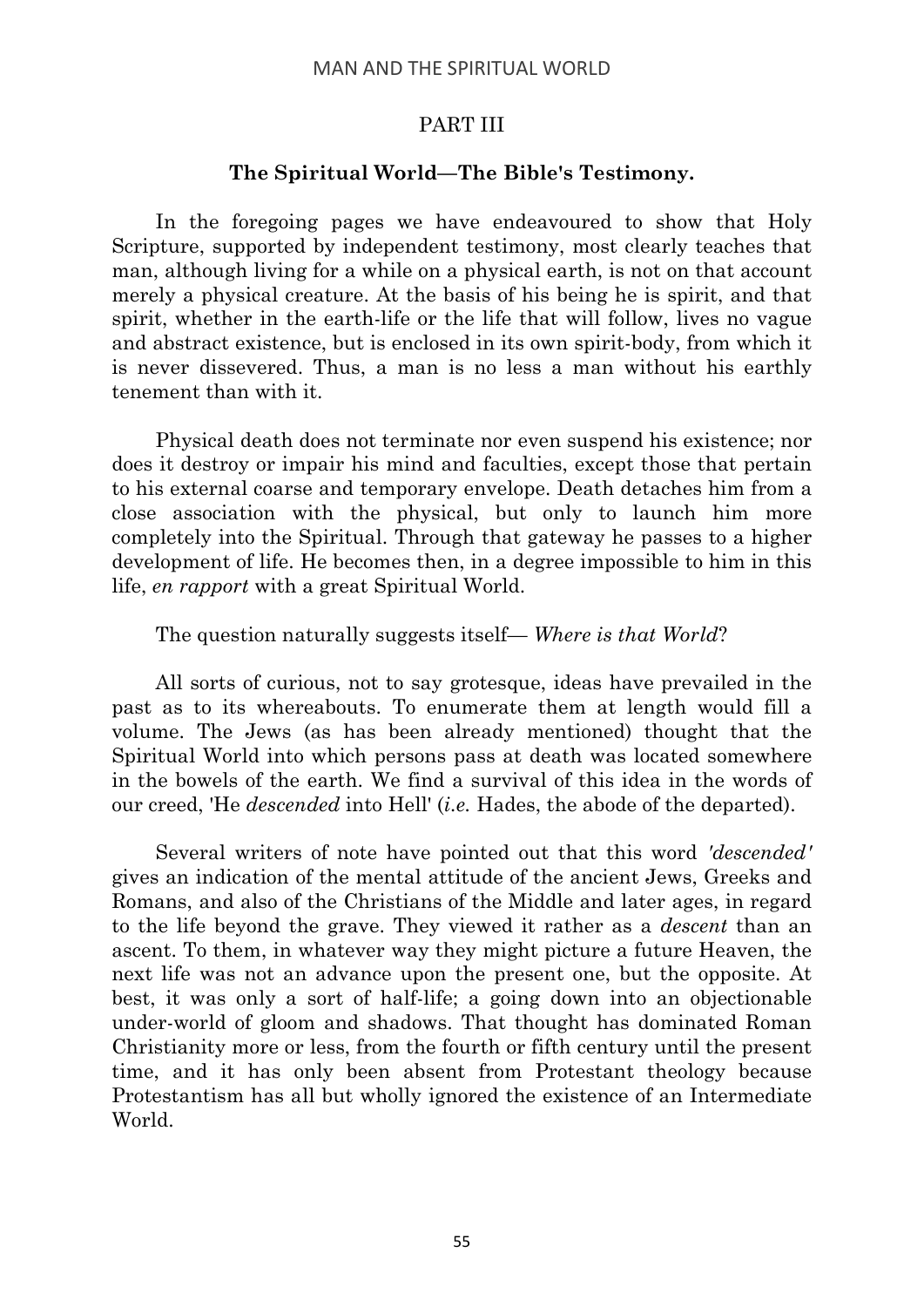In the Middle Ages, the idea found its fullest expression in that truly marvellous, but (as far as doctrine is concerned) terribly blasphemous poem of Dante.

Seeing that a powerful church has countenanced such awful caricature of the Spiritual World and God's dealings as to it, one ceases to wonder that many have not believed in the existence of that World, and in a *good* God Himself. Surely we have here an indirect proof that the Christian religion is truth. Had it not been so, it would long ago have been smothered by the doctrinal monstrosities that men have piled upon it. But it must be remembered that the erroneous ideas entertained about the Spiritual World were based upon altogether wrong ideas of the physical universe. The scholars and theologians of the Middle Ages adopted the Ptolemaic theory, and supposed that the earth was the chief spot of the universe; the centre of gravity, and the only spot that was at rest.

During the last four hundred years, the Ptolemaic theory has been displaced by the Copernican. We of to-day count our earth as no more than a tiny speck in a vast universe of matter.

This change of theory has revolutionised the ideas of thoughtful men as to the whereabouts of the World of Spirit. No longer is it possible to assign it a little circumscribed place, somewhere in the interior of a small planet, out of a vast family of mighty suns and earths. Shocking as it may appear to a good many present-day Christians, who seem to be enamoured of Mediæval thought and practice, we venture to say that it seems a pity that the Apostles' Creed does not declare the glorious fact that the loving Saviour visited the realm of the departed, in a better way than it does.

When we get out of the atmosphere of Mediæval theology, which has added to, and distorted so much the truth of God, we come at once into contact with a far more healthy and sensible tone of thought in respect to the Spirit-World. This is notably the case as to the early Eastern Church. One has but to read the writings of the early Eastern Fathers, to see how immeasurably better and grander were their conceptions of God and of a Life Beyond than the conceptions of later Western Fathers of the Church, from Augustine downward.

To the former, the Spirit-World was a world to be desired. Like St Paul, they seemed convinced that 'to die is gain' (Phil. i. 21 v.). It was a world whose characteristics are brightness and advancement; a world pregnant with infinite possibilities for the human race. To the latter, it was a world of gloom, upon entering which the destiny of everybody was irrevocably fixed; at whose portals nine-tenths of mankind must abandon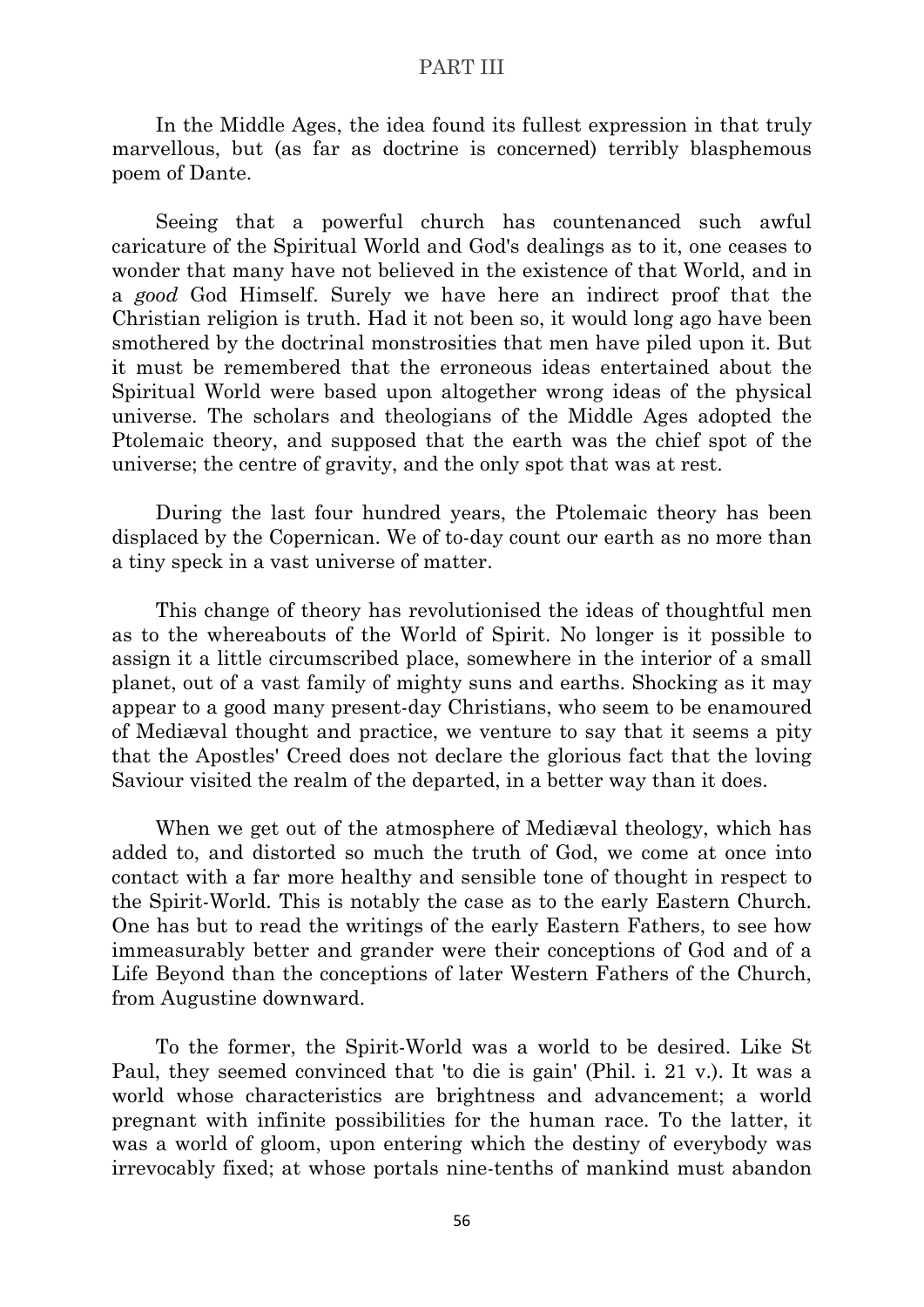hope; and from whose recesses came, to the ears of credulity, the groans of distressed Christians in Purgatory, and the regrets that an earthly life had been left behind.

What, we ask, can be more suggestive than the fact that the Western Church has taught, and still teaches that her sons and daughters should be prayed out of the pain and wretchedness of the Spiritual!

If we pursue our inquiries to the still earlier ages of Christian thought, we find the Spirit-World regarded, not in accordance with Western but Eastern ideas.

To the Post-Apostolic Church, life after death was no gloomy and dreadful experience, which (as in later ages of the Church) had to be symbolised by draping the altars and vesting the priests in black, and adopting all the hideous and pagan paraphernalia of despair. The World Beyond, to them, was a bright and happy place; an advance upon the earthly life.

One thing, however, must strike us in regard to the idea of that age the Spiritual World was thought to be very *far away*.

The inscriptions to be found in the catacombs of Rome—those dark caverns in which the early Christians secretly worshipped, and found a resting-place for their martyred bodies—bear witness to this. Here is a specimen of many epitaphs, 'In Christ, Alexander is not dead, but lives *beyond the stars*, and his body rests in this tomb.'

We come, now, to the idea that at present prevails in regard to the Spirit-World, and we find it, in spite of a lately-revived veneration for all that is Mediæval, more closely allied to the Eastern and early Christian than to the Western idea. Although there are a considerable number of persons in the Church of England, who tack their faith to the pronouncements of the Church teachers of the middle centuries, and think it hardly possible that the Fathers could make a mistake, yet, I suppose, it would be difficult to find any intelligent man who imagines that those Fathers were right in endorsing Dante's idea of the Life Beyond. The advance of *true* science, which can never be hostile to the *true* spiritual, has made it absurd for anyone to believe that the great majority of the departed— earth's millions of millions who have lived and died— are pent up in fiery subterranean chambers in the heart of this planet. We have discarded the idea, once and for all, as many other unworthy Mediæval ideas will have to be discarded, in order that Christianity may hold the hearts and minds of thoughtful men.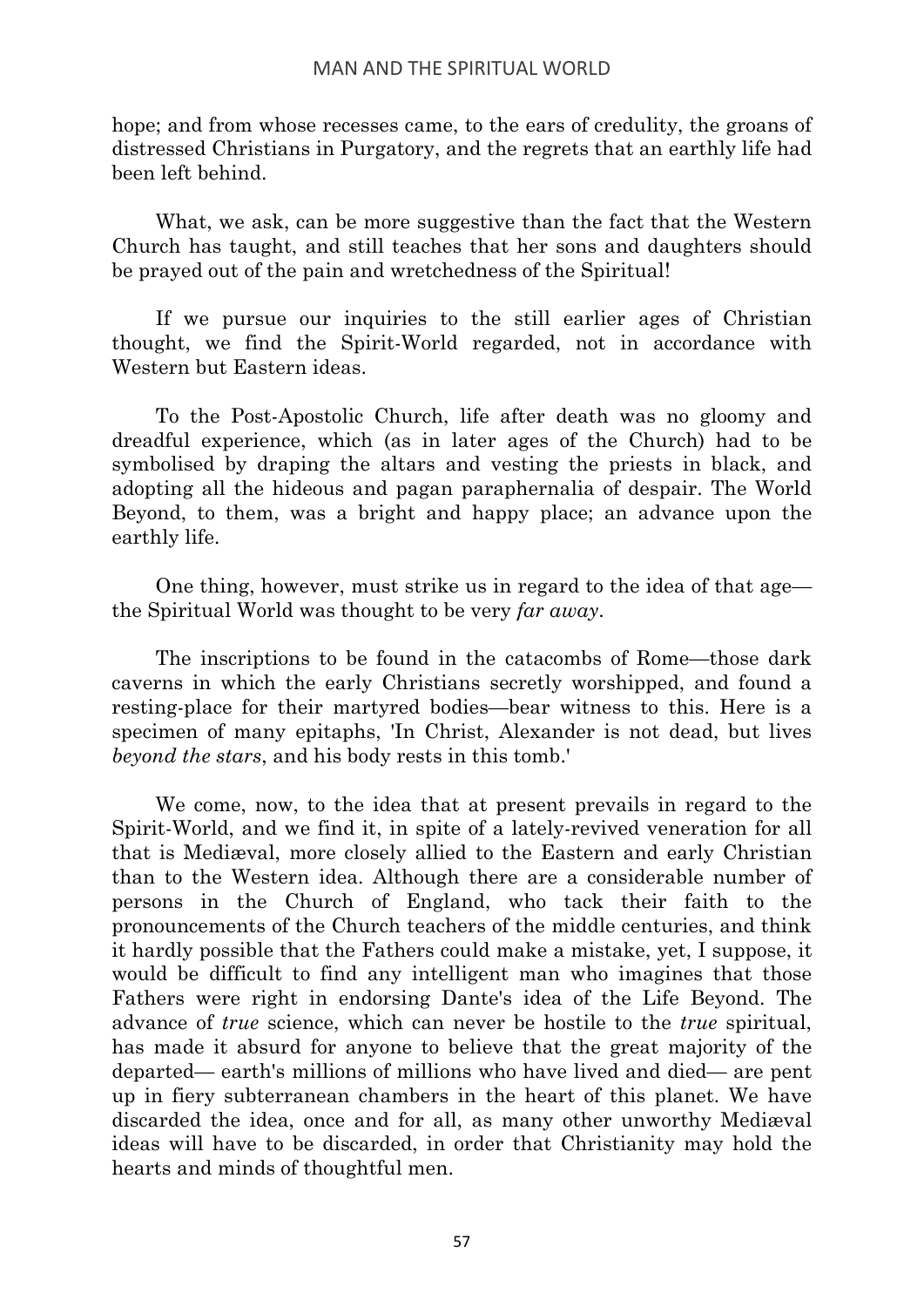Further, the present-day idea of the Spiritual World (as we have said) is closely allied to the idea of the early Eastern Church and the Post-Apostolic Church.

However silent on the subject most of the preachers may be, we cannot gainsay the fact that outside the pulpit and the religious literature of the conventional type, the ideas set forth in a variety of ways by cultured men and women go to show that they are dissatisfied with the ordinary representation of the World Beyond, and are getting to regard it as a World of light, progress and possibility. In this respect we are fast coming into touch with the brighter and more hopeful teaching of the early Eastern Fathers. Those men dared to believe in, and openly proclaim such goodness in God, such triumphs for Christ, such hope, such recovery of lost sheep after death, as would have a century ago made the hair of Western divines—Anglican, Roman and Nonconformist—stand on end in orthodox horror.

But when we have noted this much needed advance of the present age towards a worthier and more God-honouring conception of the World into which we all must go, it cannot be denied that, among the bulk of Christian people, the idea of the followers of Christ persecuted by the Roman emperors still lingers. 'Alexander is not dead, but lives *beyond the stars'*

Yes, the general idea is a very vague and inadequate one. Those words just quoted exactly voice the belief of most persons as to the whereabouts of the Spiritual World. They think of it as a certain fixed locality, 'far, far away,' in a remote and mysterious corner of space; a 'happy land' for some, a very unhappy land for others; but still, very, very far away. The mourner looks up through his tears at the stars (as probably the early Christians did) as though he would fix his gaze upon a spot in infinity where his dear one is most likely to be. 'Far, far away!' Yes, so far, that a return of the dear one is just the event thought to be impossible. The Bible may declare the opposite, but its statements are calmly ignored, or explained away, and a line from Shakespeare is strangely accepted as proof that the World Beyond is 'a country from whose bourne no traveller returns.'

It is to be regretted that this 'far, far away' idea is still entertained by many. It creates an imagined gulf between us and the Spiritual Universe; it minimises our chances of rightly estimating what we are; it adds bitterness to the pang of separation; it detracts from the comfort that we might draw from the Gospel of Christ; it leaves behind the greater part of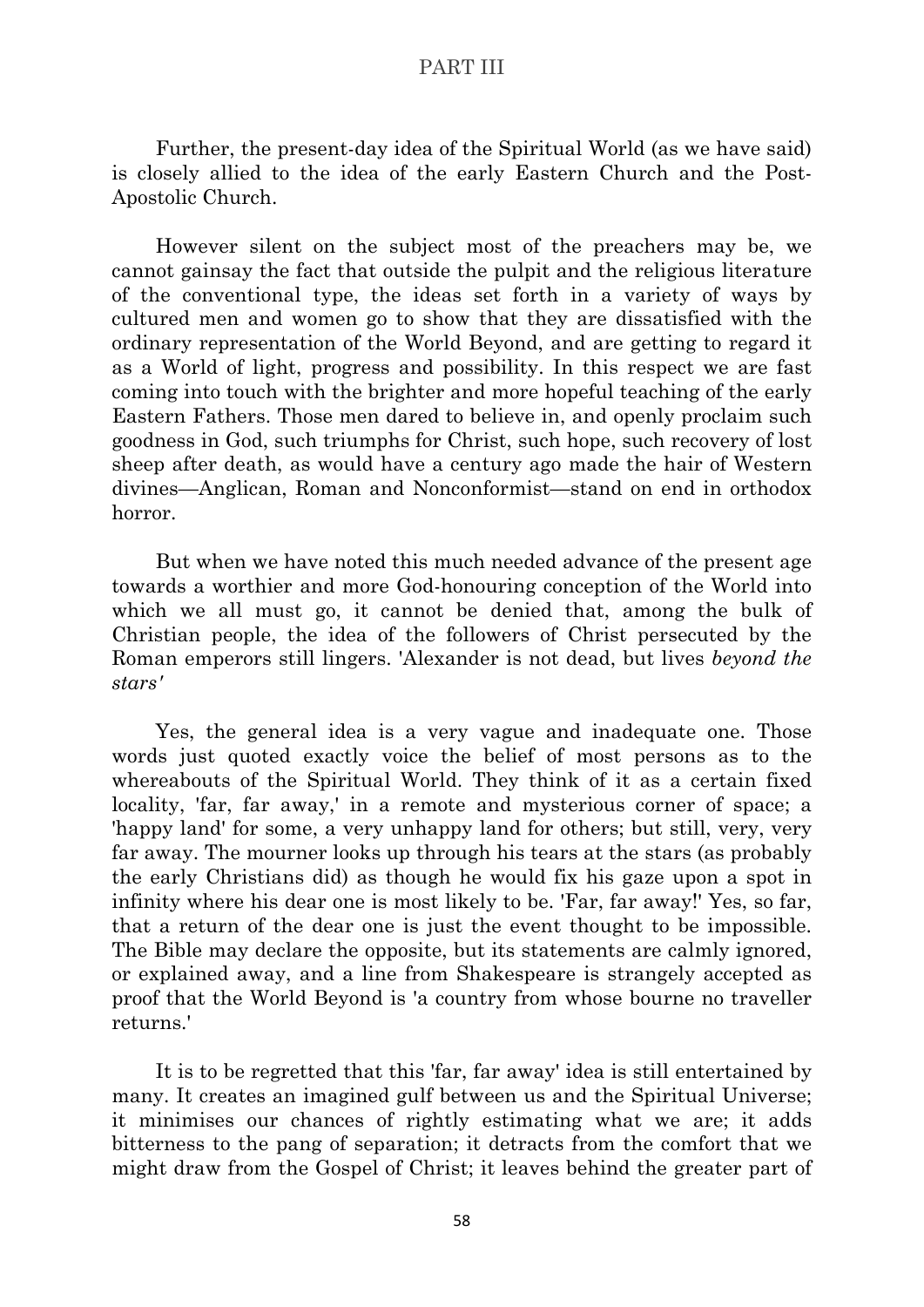'the sting of death,' and lastly, it obscures a glorious truth disclosed in the Word of God.

To that Word we turn for the answer, '*Where* is the Spiritual world?'

# **The Spiritual World is Everywhere, and Interpenetrates the Physical.**

So accustomed are we to think and speak of the World of Spirit as occupying a defined and particular spot in the universe, and as being altogether detached from the physical man and the physical earth, that to many it is a novel and startling thought that the Spiritual World (or to use a more accurate term—the Spiritual *Universe*) extends *everywhere*. And yet, undoubtedly, this is a great truth disclosed by the Bible.

That Book, indeed, shows that there are *particular* spheres or localities in the Spiritual World, but it also shows that the World itself extends far and away beyond them. It cannot be restricted to any one spot or spots, for the reason that there is no point in all the vast universe where it is not.

Co-extensive with creation, it fills all space and, interpenetrating the physical, makes this earth or any other planet, any district, house, room, or place whatsoever as much a part of the Spiritual World as any other region where there is life and intelligence.

But this is not all. The Bible shows that the Spiritual World also interpenetrates us and reaches to the interior part of our being. From Genesis to Revelation that World is represented as being so interwoven with man and his surroundings that, although still living on the plane of the physical and clothed with flesh, he may, nevertheless, be in the very midst of the Spiritual, and in a number of cases be conscious of its nearness, and sensible to its realities.

Further, it shows that what is needed to make a man conscious of the closeness of the Spiritual, and to see and hear that which encompasses him is not the bringing of the Spiritual World to him, or him to that World, but the opening of the faculties of the spiritual part in him—his own spiritbody. To put it in scientific language, it is a case of 'adaptation to environment.'

Thus, a person before dying is not outside the Spiritual World, although, the eyes and ears of his inner body being unopened, and the veil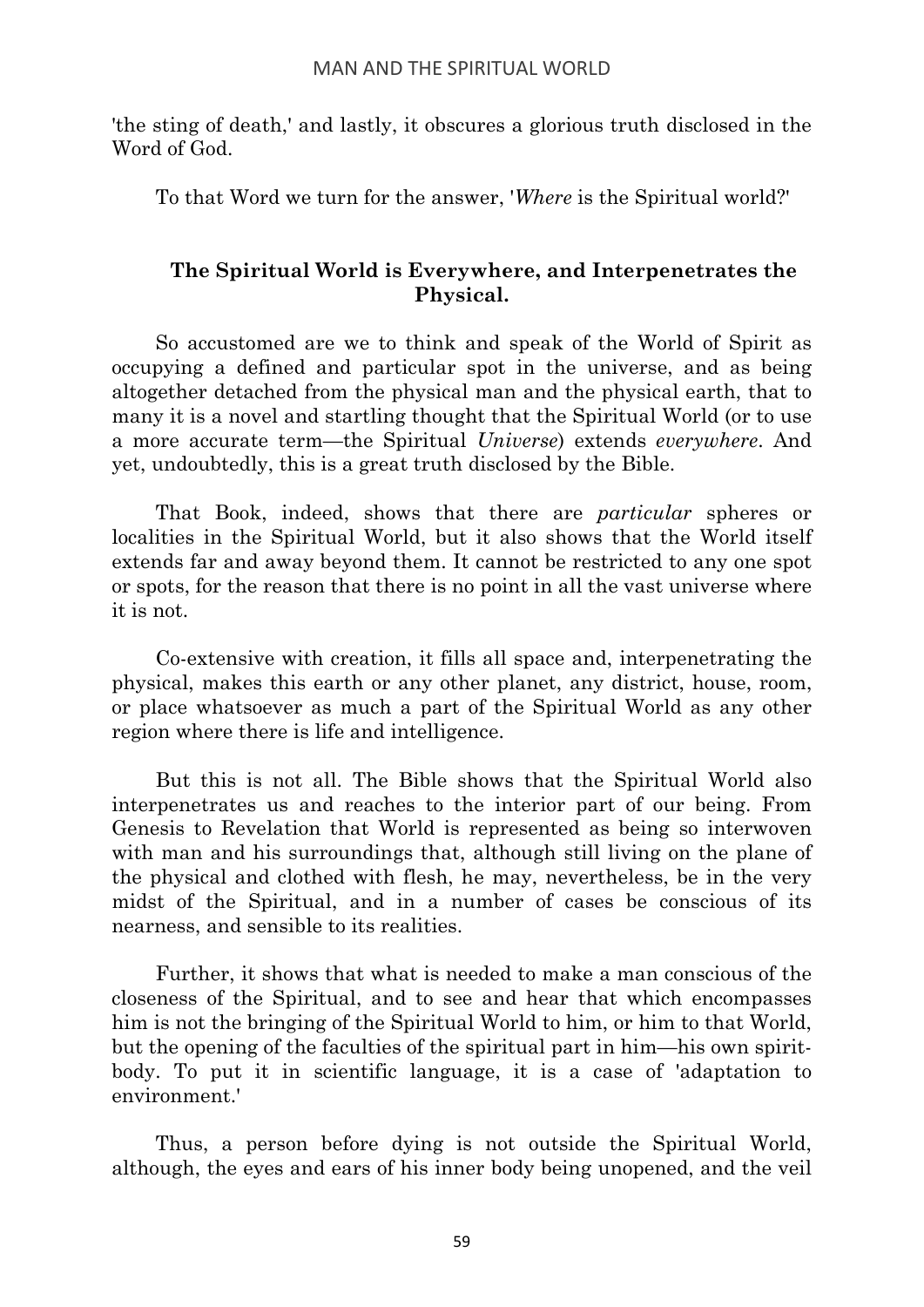of flesh interposing, the perception of it may be wanting. The Spiritual presses upon him, but he may not be *en rapport* with it.

Again, a person whose earthly body has just died is as much in the Spiritual World within the four walls of his death-chamber as he would be had his released spirit-body been transported to the other side of the furthermost star.

Let me illustrate what I mean by this last statement; seeing that it is a common error to suppose that a person must go a long distance away from this earth before he can get into the Spiritual World. Take the case of anyone dying. The spirit of that person, enclosed in its spiritual envelope, is then liberated from its tabernacle of flesh and leaves the dead thing behind. If (as is probably the case) that liberation takes place in the room in which the death occurred, there must be a point of time when, in that chamber, there are, distinct from one another, the dead body and the spiritual man who has shortly before been encased in it. But he is now no longer on the plane of matter: the medium through which he was able to be in contact with the physical has been cast aside. He is on the plane of spirit. He is in the Spiritual World of which *that death chamber* is a part. Wherever he may go subsequently, he will not be more a spiritual being in a Spiritual World than he is within those four walls. Outside that room he will find a wider scope for exercise and observation, but the principle of his being, and the principle of the World to which his being belongs, will not be altered. We do not alter the nature of a fish or the nature of the element for which it is adapted, when we take the little creature from the tank in which it first came into adjustment with the water and put it into the lake. In both places it is in its world.

This would seem the place to record a remarkable statement sent to me for perusal a short time since. It appeared in the form of a letter to one of the papers, and was written by a medical man who gave his own experience of dying, after having been restored to earthly life after that event. The statement was countersigned by two other doctors who were medically attending him. The gentleman had had a severe illness, and himself knew at last that there was no hope of his recovery. About an hour before the change came, he states that he was suddenly conscious that there was within his body a something that seemed as if it were floating in much the same way as a boat moored to a quay floats with the rise and fall of the water. Presently he became conscious of another sensation. It was as if a number of tiny cords or fibres along both sides of his entire body were being snapped one after another. The sensation was not painful. This went on for some time, until at length it seemed as if this floating something were contracting upward from the feet. Soon the contraction extended as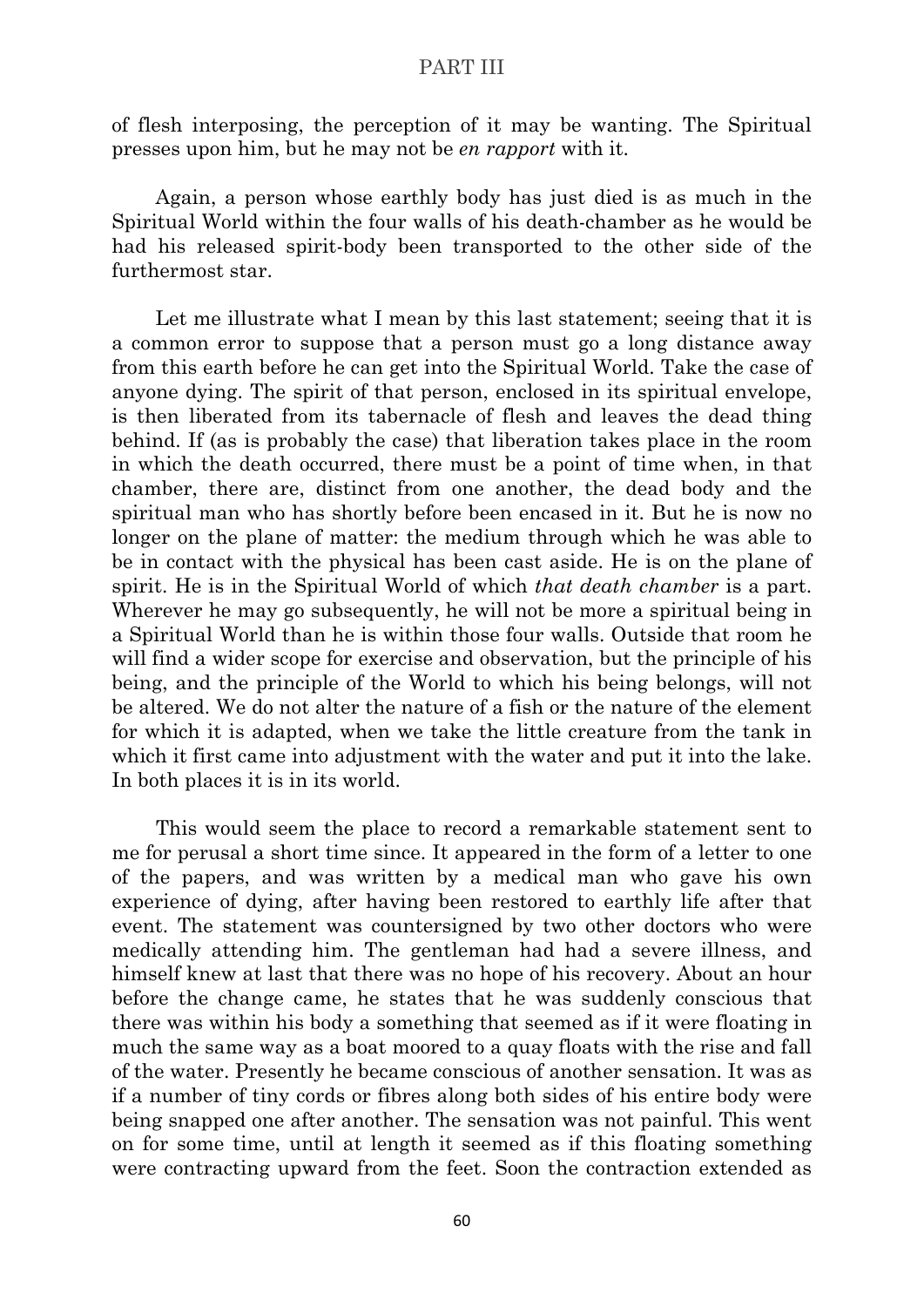far as the knees, and then he knew that the parts below that point were dead. The contraction continued until the centre of the body was reached, and then he was aware that all below the waist was likewise dead. Later he could feel that the contraction had extended to his chest, and lastly to his head. Then came an oblivion, and his next consciousness was that he himself was out of his body and standing beside the bed. He could see he was still in shape, but seemed to be a little taller than he had been in his other body. He distinctly remembered seeing one of the doctors feel for the pulse, and the other place his hand over the heart of the motionless form. He saw also his wife and daughter kneeling on either side of the bed, both weeping. He tried to arrest their attention, but could not, and although he spoke to them they did not hear his voice. Then he moved across the room and lingered a moment at the door watching the scene. An impulse was drawing him away from the death-chamber. He distinctly remembered passing down the staircase out of his house into the garden, where he particularly noticed the redness of the ground washed by the heavy rains. Anon, he came to the road and brushed by several persons who evidently were not conscious of his presence. Then a darkness and a numbness fell upon him, and his next consciousness was that he was in bed, a tenant again of his earthly body.

Now, all this we admit might be easily attributed to no more than a mental impression, but for one fact. Both the doctors who countersigned that statement positively assert that their friend *had actually died*. As medical men, they declare that all the acknowledged signs of death were present, and append their names to the declaration.

The testimony of the doctor who had the experience was given after he had been restored to health, and I see no reason for doubting that his spirit-body really did leave its earthly tenement and came back to it as the spirit-body of Lazarus did.

If that be so, then here is an illustration of the interpenetration of the spiritual and the physical. That doctor in his spirit-body, when in his house, his garden, and by the roadside, was in the Spiritual World.

One can hardly read his experience as to the snapping of those internal cords without recalling the words, 'Or ever *the silver cord* be loosed' (Eccles. xii. 6 v.).

There are two important reasons that we must briefly notice which justify the belief that the Spiritual interpenetrates the physical, quite apart from all explicit statements of the fact.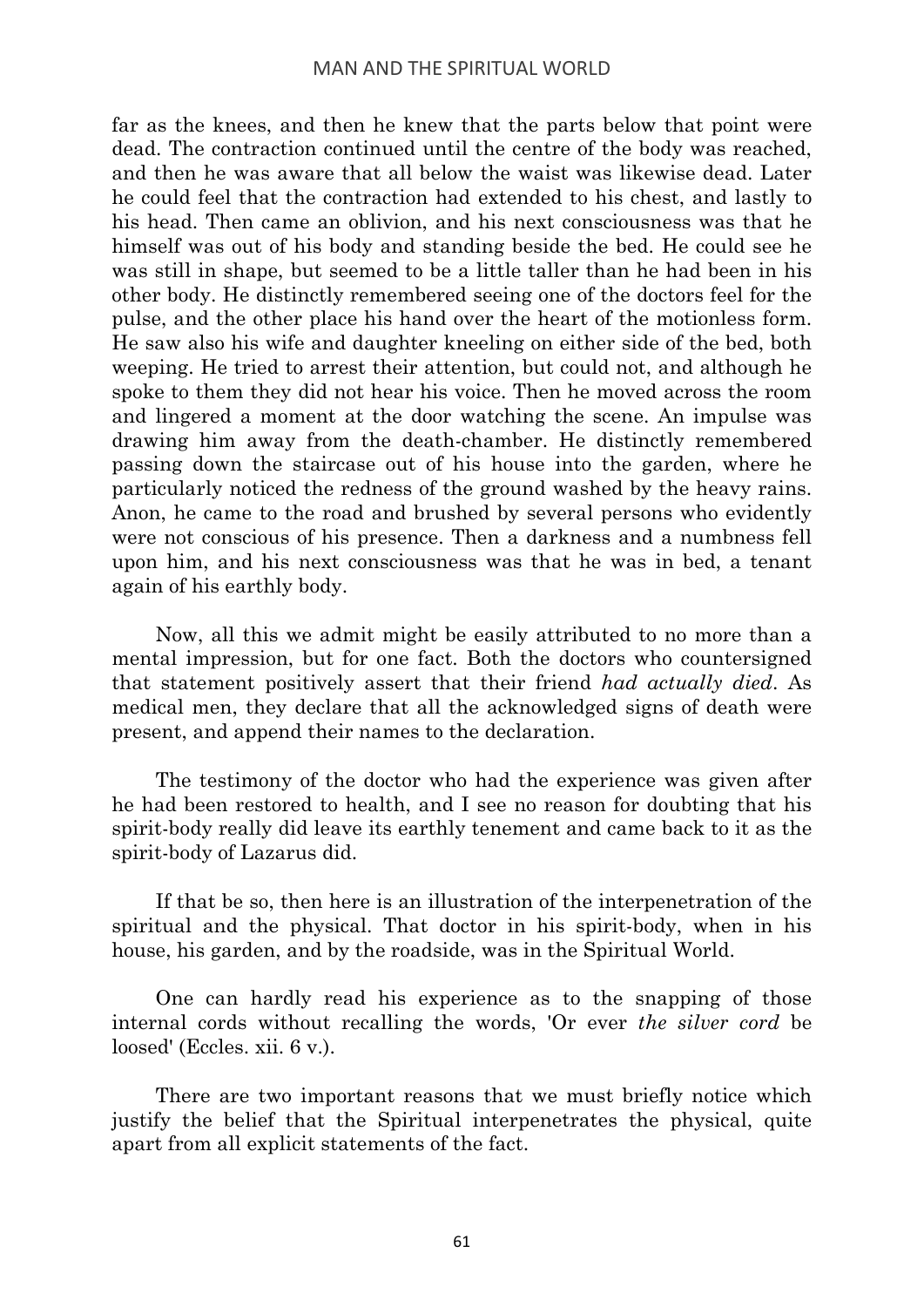The first is, it would be impossible for man to be essentially a spiritual being were it not so. We believe that within the earthly body of a person there dwells a soul, and that in its nature is *spirit*. But suppose that the Spiritual did not interpenetrate the physical; suppose that the Spiritual World did not touch (as it were) the man until he stepped out of the flesh—what then? We contend that it would be impossible for his spirit and its enveloping spirit-body to exist. They would have no sphere in which spirit-life would be possible. To imagine a spirit living in an environment made up of nothing but the physical is as unscientific and absurd as it would be to suppose that a fish could live in a glass bowl without any water. Death (as we have already stated) launches a person more fully and consciously into the Spiritual World, as birth introduces an unborn child more fully and consciously into the physical world; but in neither case would there have been any life at all to advance unless there had been a previous living in a sphere *of the nature of that* to which advancement is made.

The physical nature of the unborn child could have had no existence except within the radius of the physical; nor could our spirit have come into being, and maintain that being as a sojourner in the flesh, except within the radius of the Spiritual.

Whether within or without the physical body, whether here on earth, or progressing in Paradise, or blest in Heaven, no spirit can exist outside the Spiritual World.

This, then, is what we have to realise, viz., that Man, now while living in the earth-life, is in *two* Worlds—the Material and the Spiritual—and is vitally connected with both. He maintains his physical being because of the nearness and interpenetration of the physical, and he maintains his spirit's existence because of the interpenetration of the Spiritual.

Thus, the Spiritual World is not far away, and unrelated to him as he lives out the first stage of his existence on earth. It is very, very close—so close that it is within him: he lives, and has his spiritual being in it.

If it were not so, then it seems to me that we must admit that the Materialist is right, and Man, in a world uninterpenetrated by the Spiritual, can be no more than a highly - organised piece of animated matter.

We glance now at the other reason that makes it a credible belief that the Spiritual interpenetrates the physical.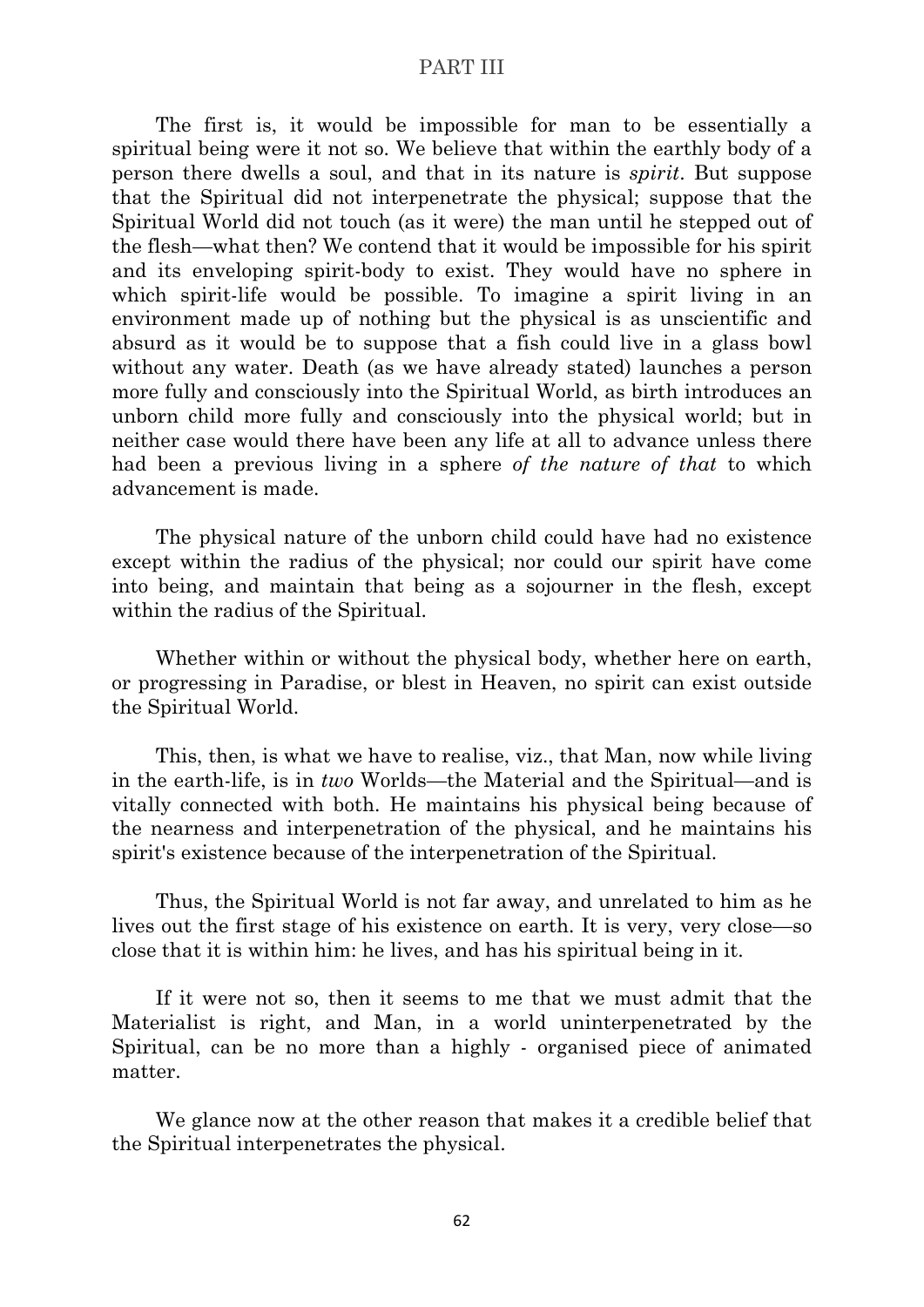Without this interpenetration, in what way can we account for the wonders connected with Matter?

For example, Matter assumes a variety of forms, as seen in the bodies of men, animals, birds, fishes, insects, and the forms of trees, flowers, grasses, etc. All these things are characterised by *life*. Look at a human hand, a bird's wing, a fish's fin, a worm's elastic length. What do you see in them? *Design*—yes, marvellous contrivances towards foreseen ends. Examine a butterfly, a flower, a fruit-blossom, a fern-leaf. To what do they point? To exquisite harmony and beauty in colour and shape.

But whence this life, this design, and harmonious beauty? Do you say, as some do, that the cause lies in Matter itself, which has the power of expressing itself in these ways? Surely that cannot be right or sensible.

Matter in itself, apart from a quickening and moulding touch—an interpenetration from without—is a *dead* thing; and no dead thing, nor any number of configurations of dead things, can possibly produce a *living* form. Whatever potentialities are resident in Matter have been infused into it. That is admitted by the best scientists of the day.

Again, no one will suppose that an atom or a molecule is gifted with forethought. But adaptation to ends presupposes forethought. How do we account for the design that is everywhere seen? Do dead and mindless particles without forethought create that attribute when they mass themselves under certain combinations? Such an idea seems to require a considerable amount of blind credulity.

Once more, Matter in itself can have no discernment of colour and shape. How, then, is it able, simply by its own inherent powers and resources, to unerringly arrange its atoms on the lines of harmony and beauty?

These are considerations, we think, that point to there being a penetration of the Spiritual into the physical. There could be no life, design and beauty in the material world without it.

How infinitely reasonable the thought that God being a Spirit, at the base of all material existence lies spirit, and that the works of Nature are but His thoughts and spiritual energies *materialised*!

> 'Spirit aye shapeth Matter into view, As Music wears the forms it passes through. Spirit is lord of substance, Matter's sole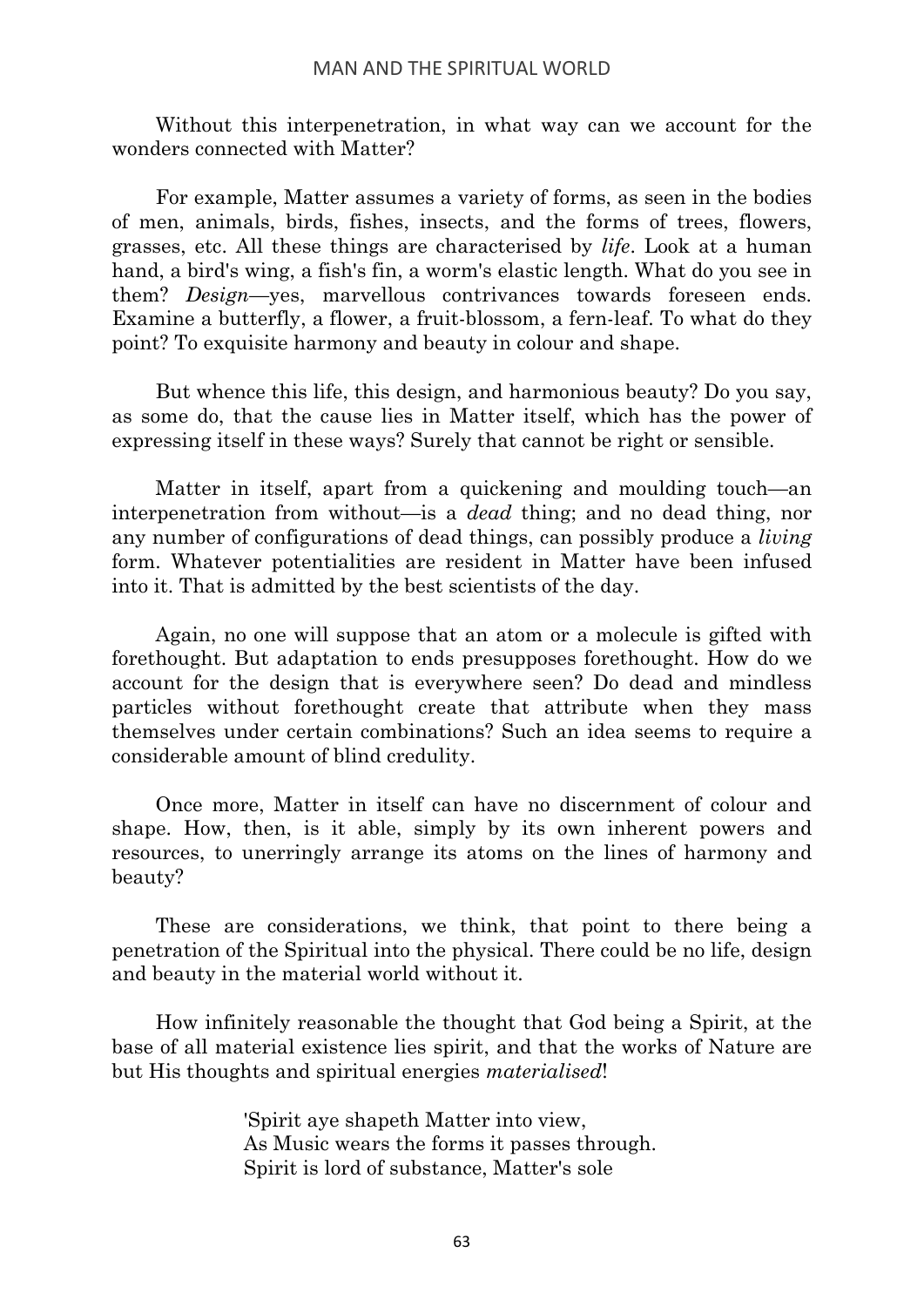#### First Cause and forming power and final goal.'

But further, material things are the correspondences to things existing in the realm of spirit. They are coarser representations of them; their counterparts on a lower plane of being. The originals are spiritual, not physical. The flower you hold in your hand is a correspondence. Its prototype is in the Spiritual World. It is a spiritual idea printed in the book of Matter.

That physical body of yours, too, is a *correspondence*. Its archetype is a spirit-body within it, and that latter belongs also to the Spiritual World.

The material flower will fade, and the material body will be disintegrated, and its component parts will form other objects, but their prototypes will remain.

Was not that thought in the mind of St Paul when he wrote, 'The things which are seen are temporal; but the things which are not seen are eternal' (2 Cor. iv. 18 v.)?

Then lastly (for we can now but barely touch this vast subject), it is because the Spiritual streams into dull, inert, mindless Matter that physical things are what they are.

Why is one flower so different from fifty other kinds growing in the same soil? What lies behind its distinctive form? Something—science cannot tell what. We think it to be an interpenetrating spiritual principle that has given to the particles drawn from the ground and atmosphere the constructive touch that builds up the body of that flower.

There is our earthly body. What lies behind the form of that? Again we reply, 'spirit.' It is an in-dwelling spirit-body that gives the moulding touch to the ever-changing atoms of which our outer body is composed. So much so that very often a man's character and disposition are stamped upon his face.

These, then, are thoughts that impel us to the belief that the Spiritual and the physical overlap.

It remains for us to show that the Bible most emphatically teaches that the Spiritual World interpenetrates Man and his earthly environment.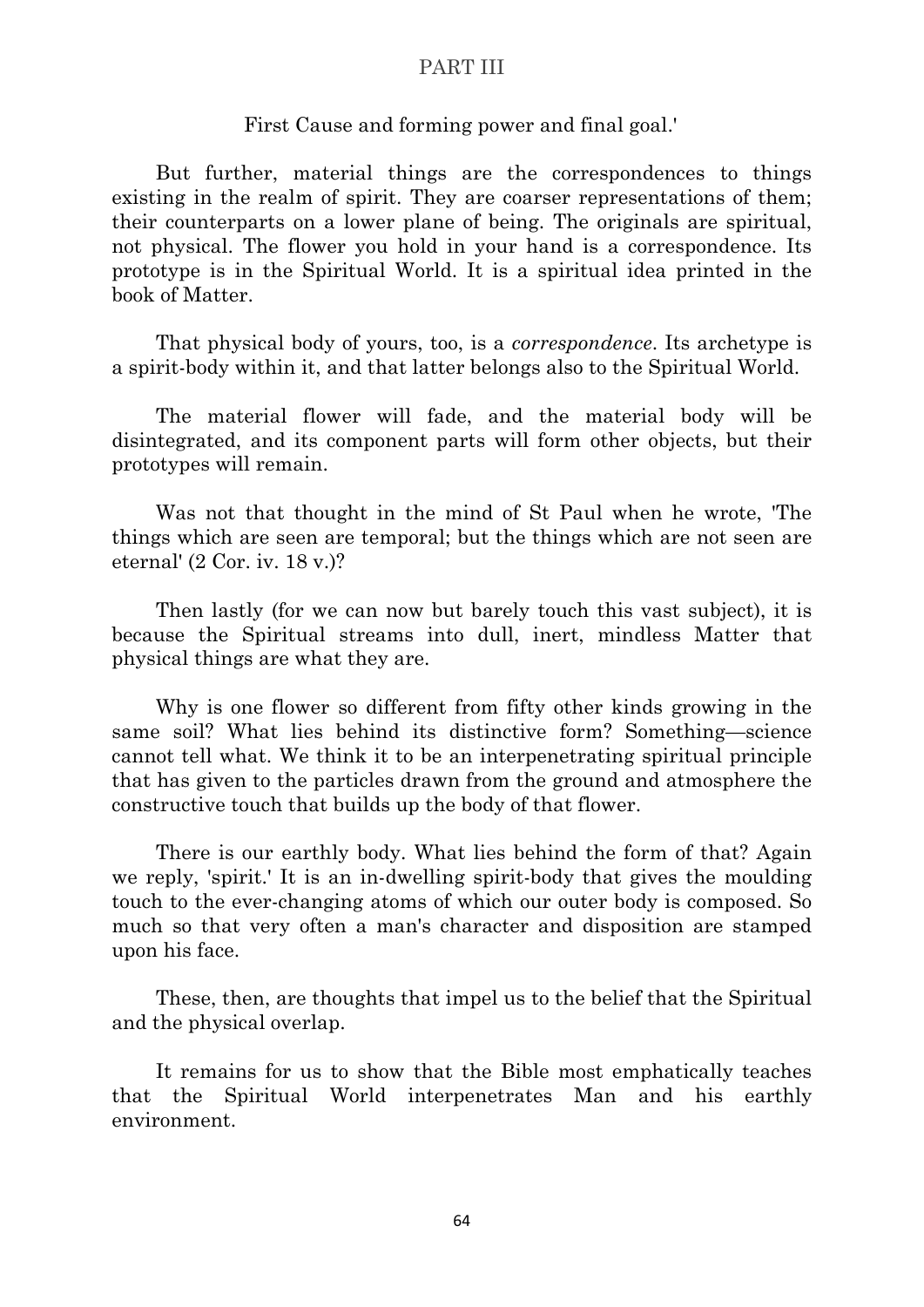To give the *whole* testimony of the Book on this point would entail the reproduction of the greater part of its contents. We can, therefore, only adduce some of its statements. But these will suffice to put the reader on a track of interesting thought that he can follow for himself.

# *The Bible's Statements.*

For convenience sake, we shall group the Biblical records of Man's experiences of the Spiritual World under a few heads.

# (A). *Spiritual beings have been seen.*

The Lord *appeared* unto Abraham at Mamre (Gen. xviii. 1 v.).

Angels of God met Jacob, and he *saw* them, after his departure from Laban (Gen. xxxii. 1 and  $2v$ .).

The same man *wrestled with* a being, of whose super-physical nature he was so convinced as to say, 'I have seen God face to face' (Gen. xxxii. 24- 30 v)-

An angel *appeared* to Moses near Horeb (Ex. iii. 2 v.).

Balaam, after the opening of his spiritual eyes, *saw* the angel of the Lord standing in the way (Num. xxii. 31 v.).

Joshua *beheld* a spiritual being, who described himself as 'The Captain of the host of the Lord,' standing over against him (Josh. v. 13 v.).

An angel *appeared* to Gideon at Ophrah (Judges vi. 12 v.).

Samuel, the prophet, *was seen* after death in the cave of the woman of En-dor (1 Sam. xxviii. 12-14 v-)-

David and Ornan both *saw* an angel by the threshing-place (2 Sam. xxiv. 17 v., and 1 Chron. xxi. 20 v.).

The Lord *appeared* to Solomon (2 Chron. vii. 12 v.).

An angel *appeared* to Zacharias the priest (Luke i. 11 v.).

The angel Gabriel *came to* the mother of our Lord (Luke i. 28 v.).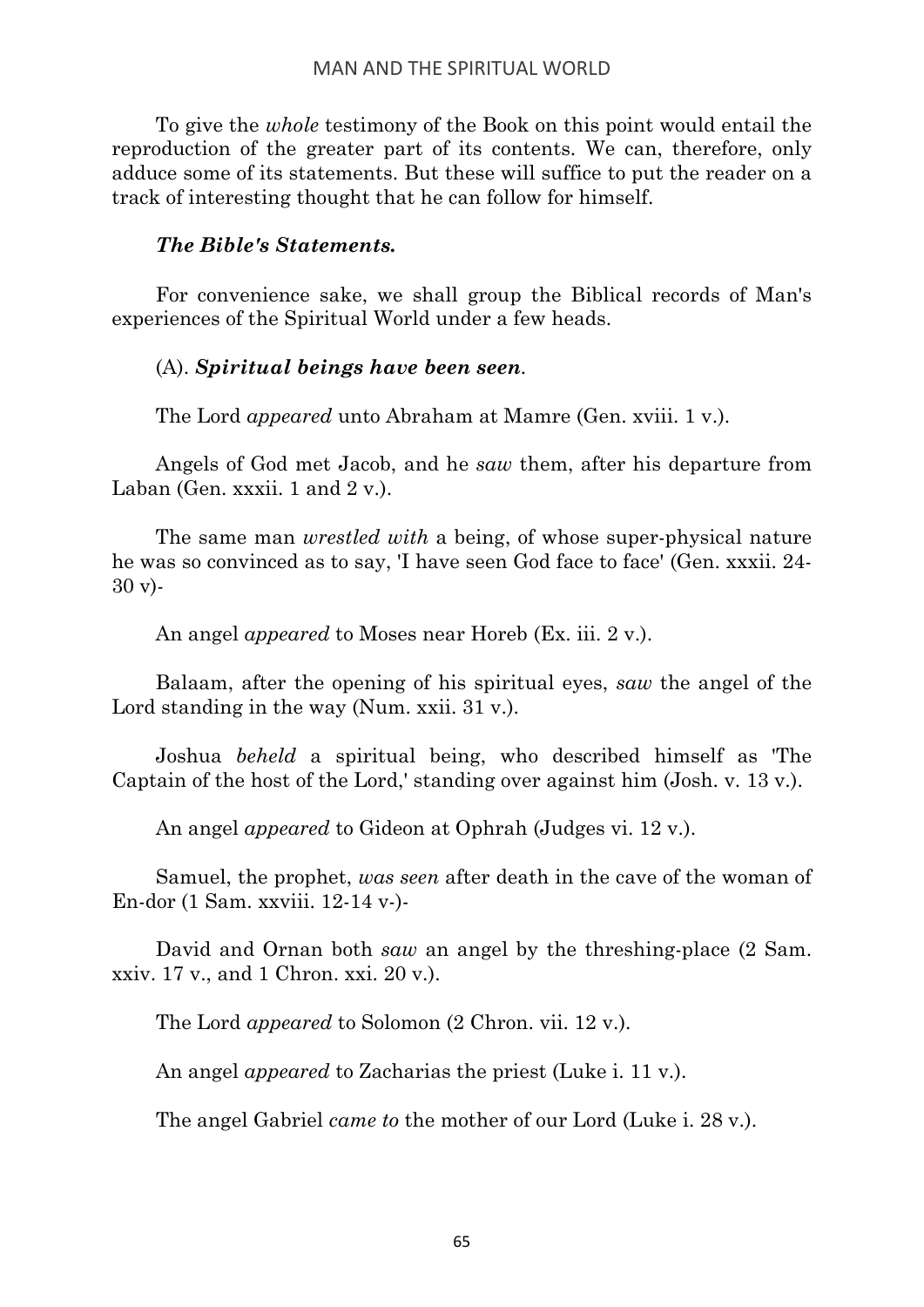The angel of the Lord *came upon* the shepherds of Bethlehem (Luke ii. 9 v.).

Suddenly a multitude of heavenly beings *were with* this angel, in the presence of the men (13 v.).

Jesus and John the Baptist both *saw* the Spirit of God descending as a dove (Matt. iii. 16 v., and John 1. 32 and 34 v.).

Moses and Elijah, after their departure from earth, *appeared to* three Apostles, on the mount of Transfiguration (Matt. xvii. 3 v.; Mark ix. 4 v., and Luke ix. 3i v.).

The *presence* of an angel at Christ's sepulchre so alarmed the watchers that they became as dead men (Matt, xxxviii. 4 v.).

The women, entering the same sepulchre, *saw* a spiritual being, and were affrighted (Mark xvi. 5 v.).

After the resurrection of Christ, many departed saints *appeared* unto many at Jerusalem (Matt, xxvii. 52 v.).

Two spiritual beings *stood* by the disciples on Mount Olivet (Acts i. 10 v.).

St Stephen, just before his martyrdom, *saw* Christ (Acts vii. 55 v.).

Christ, after He had left the earth, *was seen* by St Paul (1 Cor. xv. 8 v.).

Angels *stood before* Cornelius (Acts x. 30 v.); *by the side* of St Peter, in the prison (Acts xii. 7 v.); and *by* St Paul, on board a ship (Acts xxvii. 23 v.).

It is noteworthy that, in many of the Biblical accounts of spiritual appearances, the terms 'man' or 'men' are used as interchangeable terms for 'angel' or ' angels.' Thus, 'three *men'* stood by Abraham as he sat at his tent door.

A '*man*' wrestled with Jacob until the breaking of the day.

A 'young *man*' arrayed in a white robe sat within the sepulchre.

'Two *men*' stood beside the disciples on Olivet.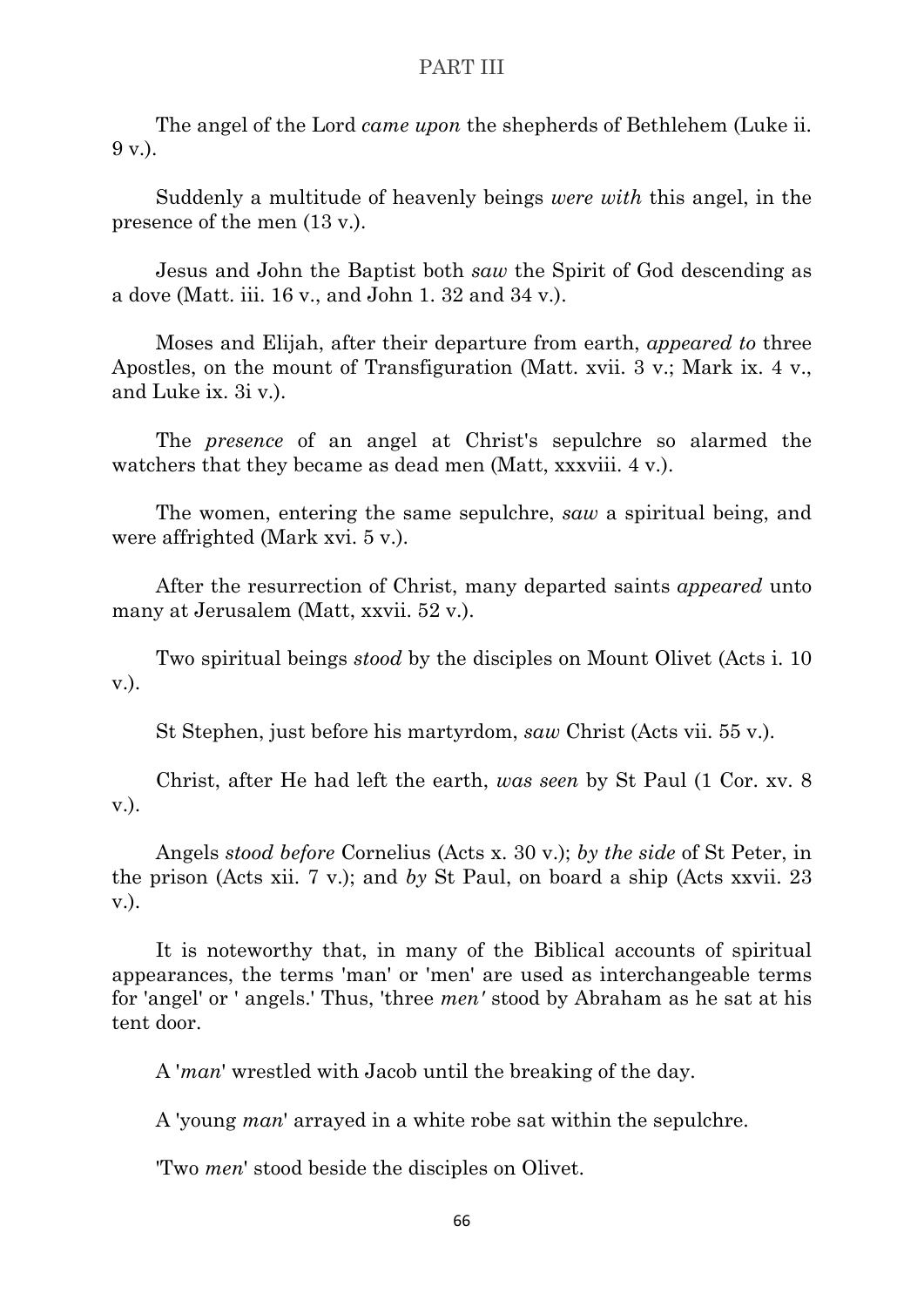Cornelius, in recounting his spiritual experience, said, 'A *man* stood before me in bright clothing.'

The contexts of these particular passages show that they were spiritual beings, and not men on the plane of the material, to whom allusion was made. Is there nothing suggestive in this interchange of terms? Does it imply, first, that the form of an angel is not dissimilar to that of a man; and, next, that it is likely that the spiritual intelligences seen may not in every case have been angels (in the common acceptation of the word), but men who had left this earth, and were living, and doing their part from the plane of spirit towards the consummation of God's 'eternal purpose'?

At all events, the thought is a welcome one; a pleasant set-off against the popular idea that departed saints have nothing to do but to enjoy 'beatific visions.'

# (B). *Spiritual manifestations have been seen.*

Moses, in the wilderness, beheld a flame of fire out of the midst of a bush. That it was a super-physical fire is seen in the fact that the bush burned, but was not consumed (Ex. iii. 2 v.).

The Israelites, on leaving Egypt, were guided by a pillar of cloud, whose non-physical nature is denoted by its appearance, at night, as a pillar of fire (Ex. xiii. 21 v.).

When Moses ascended Mount Sinai, the 'glory' of the Lord abode upon the mountain, and the sight of it was like devouring fire in the eyes of the children of Israel (Ex. xxiv. 16 and 17 v.).

The same 'glory' filled the tabernacle (Ex. xl. 34 and 35 v.).

At the prayer of Elijah, on Mount Carmel, the fire of the Lord fell, and consumed the sacrifice, wood, stones and dust, and licked up the water in the trench around the altar (1 Kings xviii. 38 v.).

At the passing away of the same prophet, Elisha saw a chariot of fire, and horses of fire (2 Kings ii. 12 v.).

The young man, the servant of Elisha, saw, when the eyes of his spirit-body had been opened, in answer to the prayer of the Seer, the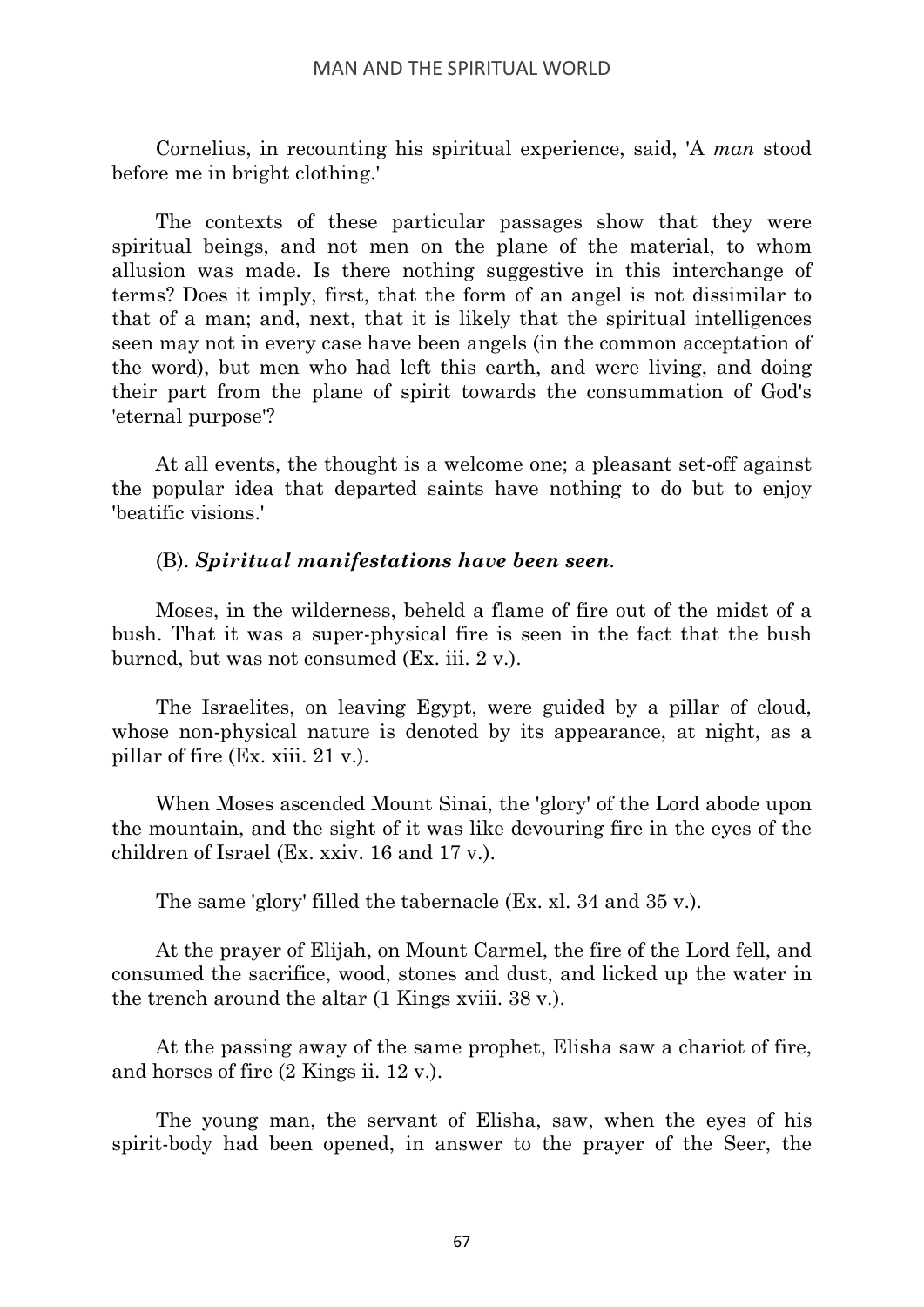mountain full of horses and chariots of fire round about his master (2 Kings vi. 17 v.).

The 'glory' of the Lord filled the newly-dedicated temple of King Solomon (2 Chron. v. 14 v.).

On the same occasion, 'when all the children of Israel saw how the fire came down, and the glory of the Lord upon the house, they bowed themselves with their faces to the ground upon the pavement, and worshipped' (2 Chron. vii. 3 v.). That is to say, the sight of the supernormal awed them.

Belshazzar, in the midst of a licentious banquet, saw a spiritual materialisation, that took the form of the fingers of a man's hand writing his sentence of condemnation upon the plaister of the wall of the King's palace (Dan. v. 5 v.).

At night a bright light (physically unaccountable) shone round about the shepherds of Bethlehem (Luke ii. 9 v.).

The Eastern philosophers were induced to travel to Jerusalem in consequence of a moving light in the atmosphere (mistaken by them for a star), which at length hovered over the place where the infant Saviour was (Matt. ii. 9 v.)

At the Transfiguration (that scene, the import of which has been so little grasped by the Christian Church), a bright cloud overshadowed the three Apostles (Matt. vii. 5 v.).

At the Crucifixion, the enormous veil of the temple was rent in twain from the top to the bottom by unseen hands (Matt, xxvii. 51 v.).

At Pentecost, an abnormal sound, as of a rushing of a mighty wind, was heard and felt, and tongues of fire were seen (Acts ii. 2 and 3 v.).

St Stephen, as he stood before the Council, was spiritually overshadowed, and all present 'saw his face as it had been the face of *an angel* (Acts vi. 15 v.).

Saul of Tarsus, on his errand of persecution, as well as those with him, saw a great light that blinded the former (Acts ix, 3 and 8 v., and xxii. 9 v.).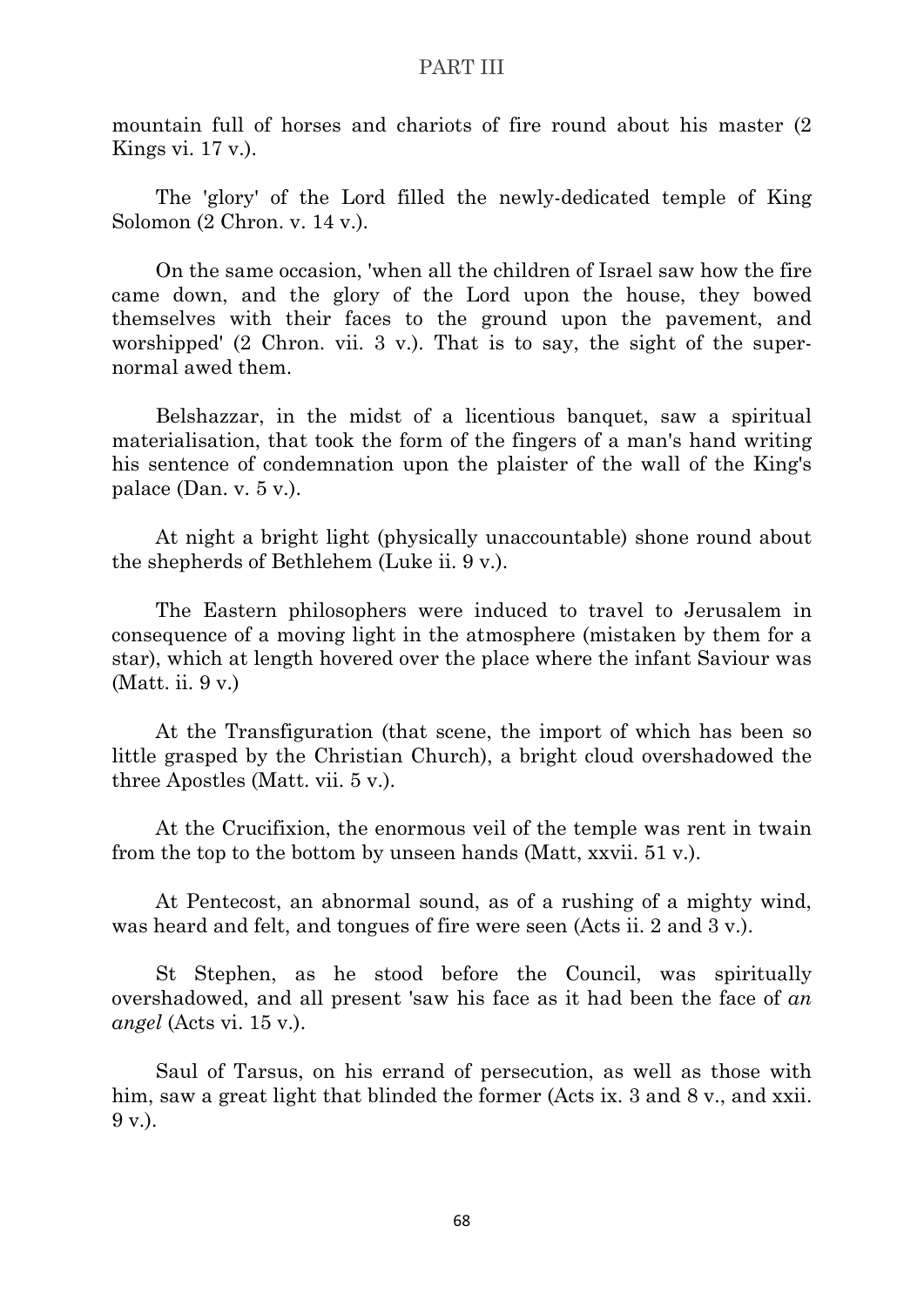I make but one comment as regards these records. Those who have investigated the subject know perfectly well that manifestations, resembling in many points those just enumerated, are *present-day* experiences. There are thousands to whom we can appeal, who have seen non-physical lights, cloud-like appearances, partial and complete materialisations, and overshadowings whereby the aspect of a person's face has been changed. There are thousands before whose eyes, in the presence of others, material objects have been moved and dealt with in ways unexplainable by any operations of physical force.

We ask, are those good Christians consistent, who devoutly, but lackadaisically, assent to the Bible, without ever pausing to consider what its statements imply, and in the next breath pronounce phenomena now happening to be impossible and absurd? If the testimony of honest, clever and educated men of today is not to be believed, why accept the statements of the Bible-writers? Had not these persons who assume this attitude better be logical and discard one-half of the Scripture as untruthful and mis leading?

It is a curious fact that of all persons least ready to grasp the truths of a Spiritual World, many Christians stand foremost. Like the Pharisees of old, they are very 'religious,' and read the Text-Book of the Spiritual; but 'seeing they see not, and hearing they hear not, neither do they understand.'

I know a good clergyman, who constantly preaches on such subjects as the burning bush, the Shekinah, the handwriting on the wall, and the tongues of fire, and he solemnly warned me not to continue writing about the Spiritual World lest Christian people should think I was growing weak in my intellect.

# (C). *Spiritual voices have been heard.*

We have already adduced a number of Biblical instances in which spiritual beings were seen by men while still living on earth. In most of those instances the beings seen are shown, also, to have conversed with the persons to whom they appeared.

(1). Thus the voices of *visible angels* were heard by-

Abraham, on the plains of Mamre.

Moses, at the burning bush.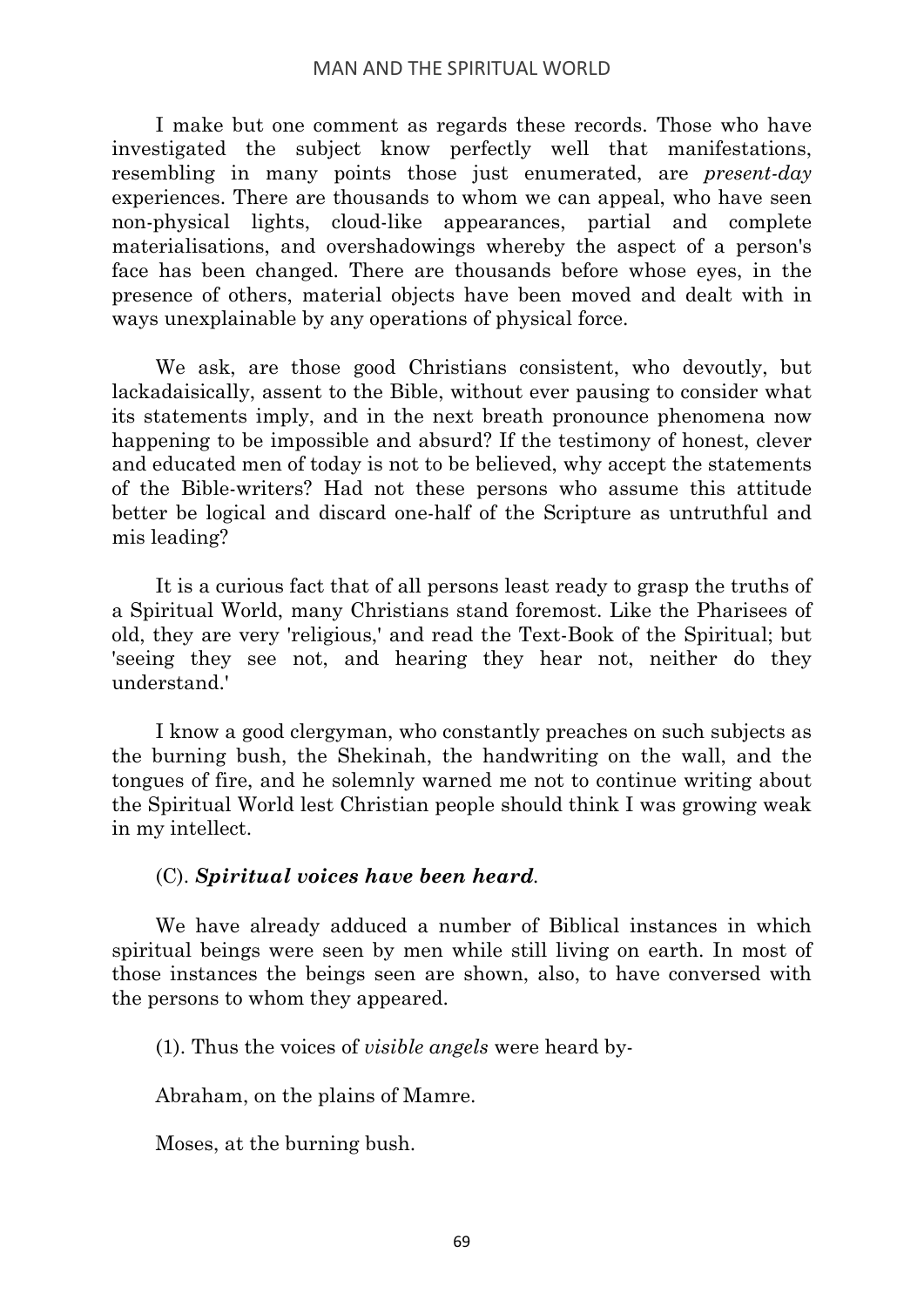Balaam, as he went to do the bidding of the princes of Moab.

Joshua, when near to Jericho.

Gideon, at Ophrah.

Elijah, as he reclined beneath a juniper tree.

Zacharias, in the Temple of Jerusalem.

The Virgin Mary, in her home at Nazareth.

The shepherds, while watching their flocks.

The women, at the Sepulchre.

The disciples, on Mount Olivet.

Cornelius, in his house.

St Peter, in the prison.

St Paul, on the ship.

(2). The voices of other *visible spiritual beings* were heard.

The woman of En-dor (whether Saul on that occasion was clairvoyant, or not) saw the spirit of Samuel, and the latter addressed the king at length, foretelling that he and his sons should on the morrow be in the Spiritual World with him. At the Transfiguration, the three Apostles saw Moses and Elijah, and heard them conversing with the Saviour concerning His decease that He was about to accomplish at Jerusalem.

St John, the venerable Bishop of Ephesus, during his banishment, on the dreary Isle of Patmos, saw Christ Himself, Who cheered His faithful servant, and told him a truth (so little grasped) that He held the Keys of *Hades*.

(3). The voices of *invisible* spiritual beings were heard.

Adam and Eve heard a Voice in the garden, in

the cool of the day. No hint is given that the Divine Presence was seen.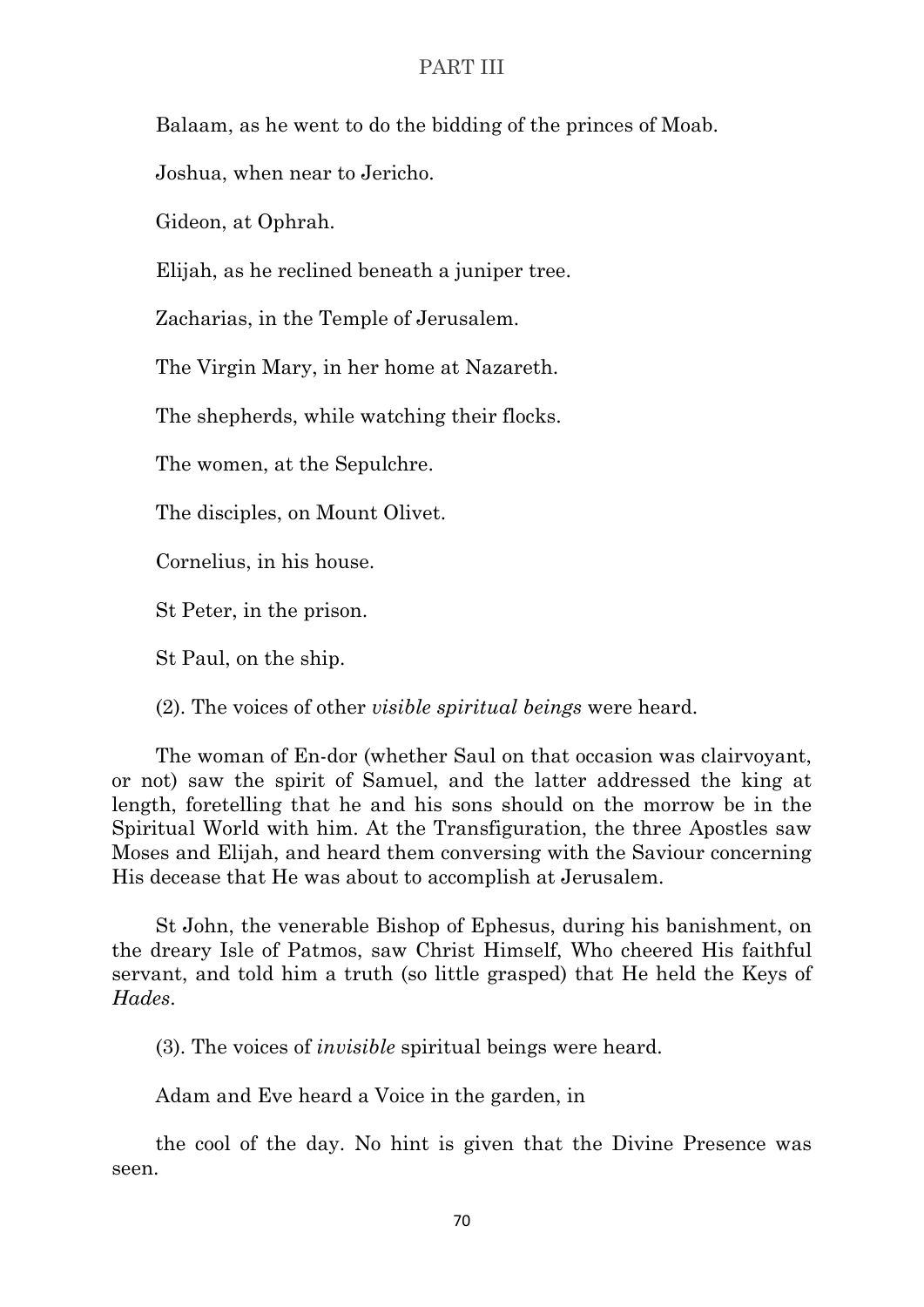On several occasions, apparently apart from any visible demonstration, that same Voice was heard by Abraham. That the Biblical writer (or writers) intended that the experiences are not to be viewed as mental impressions on the part of Abraham, is seen in the fact that the patriarch is represented as entering into conversation with the Voice.

An invisible angel called to Hagar 'out of heaven,' when she was sitting in the wilderness, and weeping over the prospect of the death of her boy.

Some time afterwards, an angel, in the same way, spoke to Abraham, and bade him spare his son.

At Sinai, the people of Israel saw no Presence of God, but heard His Voice conversing with Moses.

In one of the Tabernacle-chambers, an unseen Speaker three times called the boy Samuel by name, and conveyed through him a message to Eli.

At Horeb, after a wild convulsion of nature, Elijah heard 'a still, small voice' that reproved him for his pessimism and despair.

Eliphaz, the Temanite, recounts his experience of hearing a voice from an unseen spiritual Intelligence.

> 'Then a spirit passed before my face; The hair of my flesh stood up. It stood still, but I could not discern the appearance thereof; A form was before mine eyes: There was silence, and I heard a voice, saying, Shall mortal man be more just than God?' (Job iv. 15-17 v., Revised Version.)

At the baptism of our Lord, the Father was invisible, but His Voice was heard proclaiming, 'This is my beloved Son.'

This Voice is referred to (in 2 Pet. i. 17 v.) as having come from 'the excellent glory.'

At the Transfiguration, the Voice of the same unseen Speaker was heard again, declaring the same truth.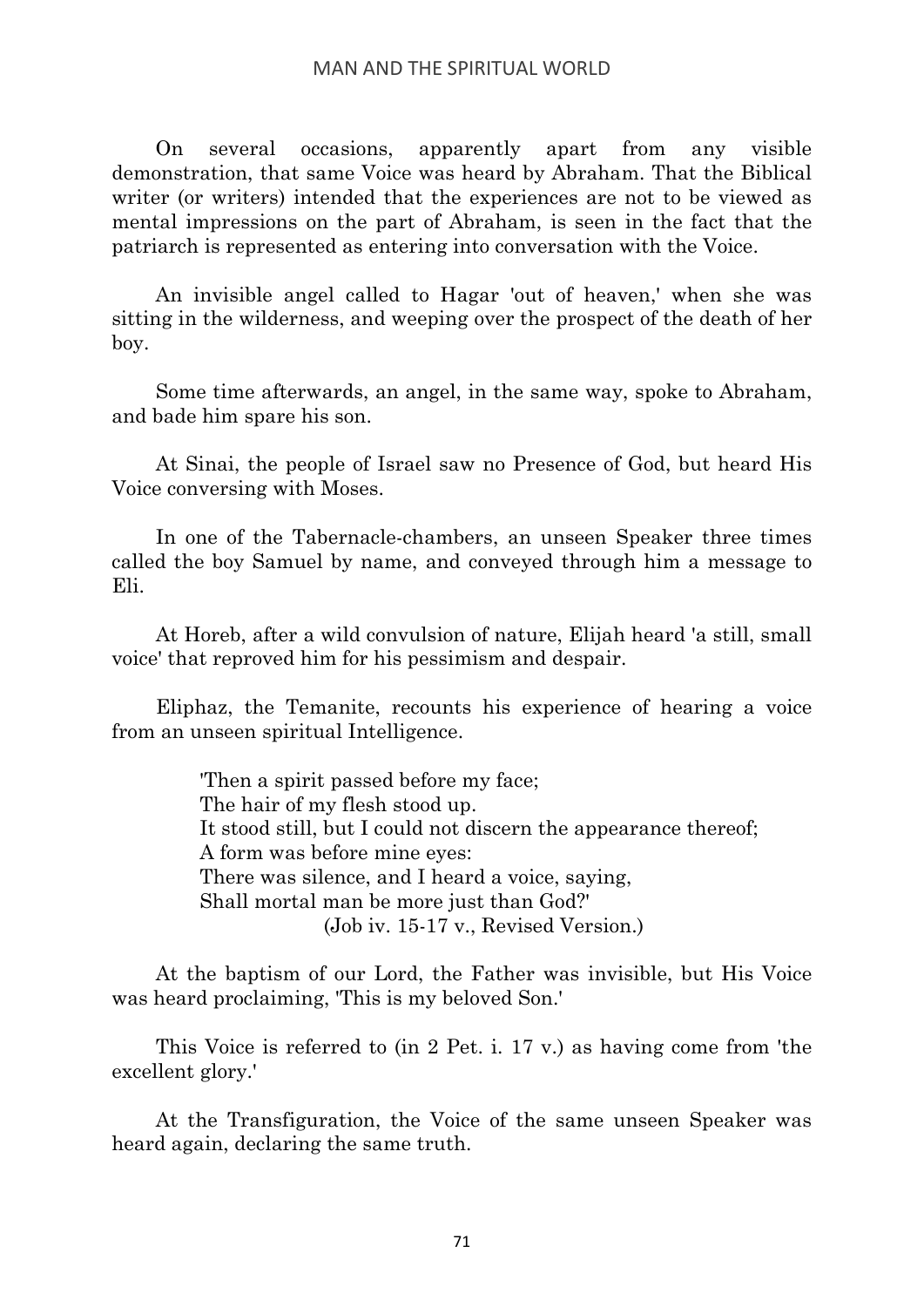Within the precincts of the Temple at Jerusalem, It was heard a third time: 'The people that stood by, and *heard* it, said that it thundered: others said, An angel spake to him.'

The voice of Christ addressed Saul of Tarsus, and those who were journeying with him 'stood speechless, hearing a voice, but seeing no man.'

At this point, too, it will be well to notice a phrase so very often used in Scripture—'The *word* of the Lord.' It is represented as coming to the seers, the prophets and others.

What meaning are we to attach to it? The one that seems most reasonable to us, is that it was the voice of a Spiritual Presence, not seen, but heard clairaudiently.

Two passages seem to suggest this. One, referring to a revelation made to Samuel concerning Saul, states —'Now the Lord had told Samuel *in his ear*,' etc. (Hebrew:—had uncovered the ear) (1 Sam. ix. 15 v.). The other—in respect to the time of Eli—'The *word* of the Lord was precious (rare) in those days; there was no open (widely-spread) *vision'* (1 Sam. iii. 1 v.). Here spiritual *hearing* and *sight* appear to be contrasted.

# (D). *Spiritual beings have controlled the bodies and minds of men.*

In dealing with this phase of Biblical testimony, one can hardly fail to notice two obvious facts. The first is, how closely the subject of spiritcontrol touches the question of spiritual interpenetration; and the next is, how persistently and emphatically spirit-control is asserted in Scripture.

If it can be shown that spiritual intelligences do sometimes use the physical bodies of men and women, and also their minds, as the media of contact with the physical, then, we contend, the interpenetration of the Spiritual is placed beyond all doubt. Were it possible (and it is not so) to prove that every statement of angel, or *post-mortem* appearance, or spiritual manifestation, is false, it would not disprove the fact of spiritual interpenetration. It would only make it likely that men in this world do not *see* and *hear* spiritual presences.

But those presences may be about us, *unseen* and *unheard*; and if they are, then the Spiritual and physical intermingle. It may be asked— How can we be certain that such presences are actually about us? We answer—in much the same way as we become certain of other things; viz.,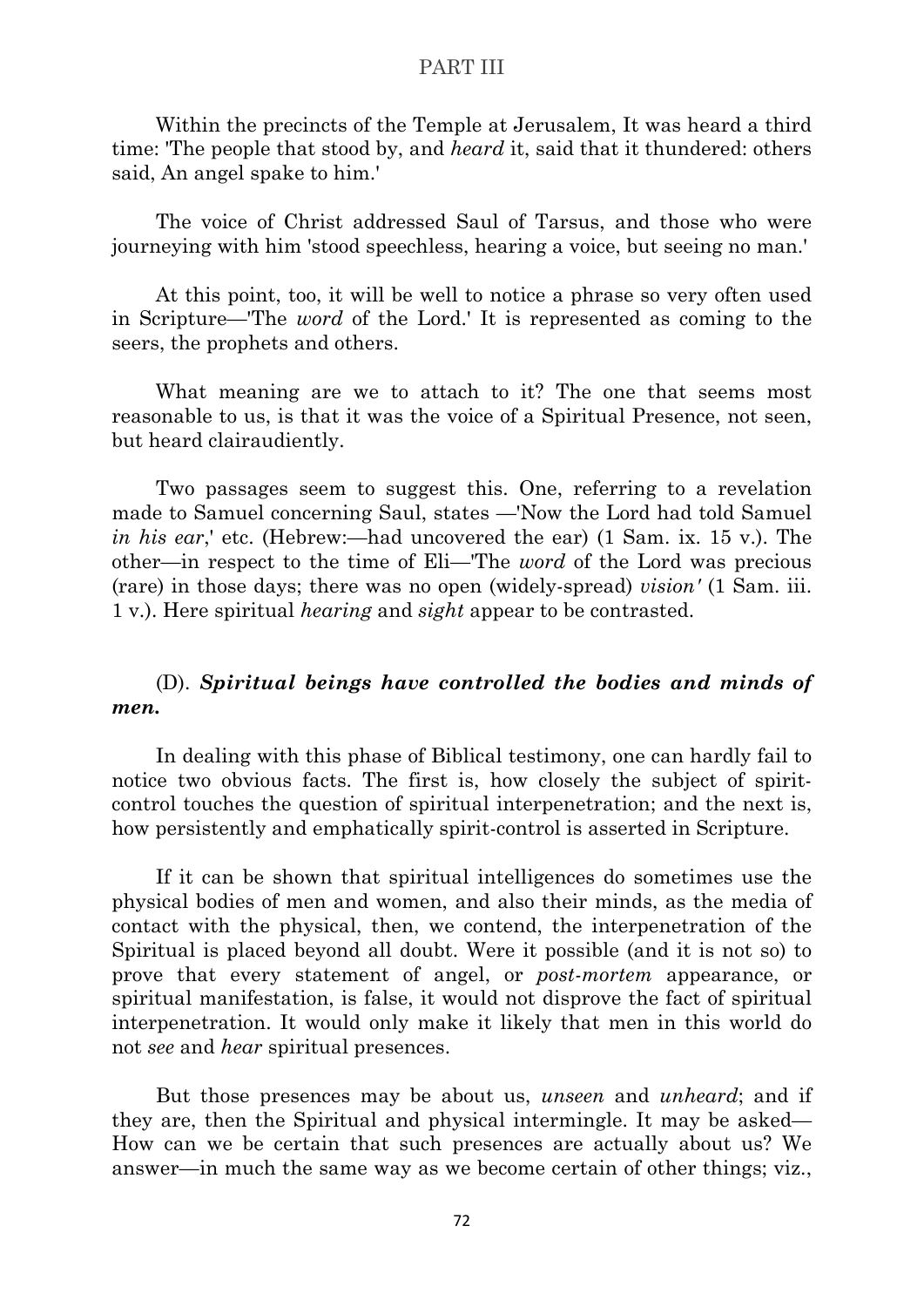by gathering and weighing testimony, observing and examining facts, and forming logical conclusions in regard to those facts.

In this case, we have, first, the testimony; that of the Bible, very persistent, very circumstantial and emphatic, on the subject of spiritcontrol; and yet, voluminous as it is, little in comparison with the testimony of the present age.

Then, next, we have facts that we may verify for ourselves, viz., numbers of persons, men and women, exhibiting powers of mind, as well as resources of knowledge and speech, that are clearly seen to be, and admitted by themselves to be, *not their own*; and are, moreover, declared to be the result of spirit-guidance. Lastly, we come to what we contend is a logical conclusion, which is, that as no physical explanation can possibly account for these phenomena, the unanimous and unvarying spiritual explanation of the persons themselves (supported by the deliberate statements of Scripture) is more likely to be right than wrong.

Now I dare say this will startle many good people who live in little religious, social and literary worlds of conventional thought, and never go outside of them. But an unfamiliar thought will do them no harm. Many are ignorant of things that others living in a larger world know to be facts; and, too often, those most ignorant in such matters are foremost in proclaiming that those things cannot possibly be.

It is so in respect to the attitude of many towards *post-mortem* appearances and all other phases of spiritual power and influence. When no personal experience of such things has been vouchsafed to them, thousands of Christian folk are ready to explain by any hypothesis, except the Bible's (the most sensible one), all the statements of those who have had the experience.

To such persons we say—Do you really wish to ascertain the truth about spiritual control? If so, get out of your mental groove; investigate existing facts; fling off the trammels of conventionality; open your mind to the in-letting of knowledge, however strange to you; recognise that there are many statements in Scripture that neither you, nor your particular Church, has as yet fully understood; and be not presumptuous enough to label as absurd and impossible that which the Christ and the Holy Book declare to be *facts* of human experience.

As illustrative of what I stated concerning some persons exhibiting powers of mind and resources of knowledge and speech surpassing their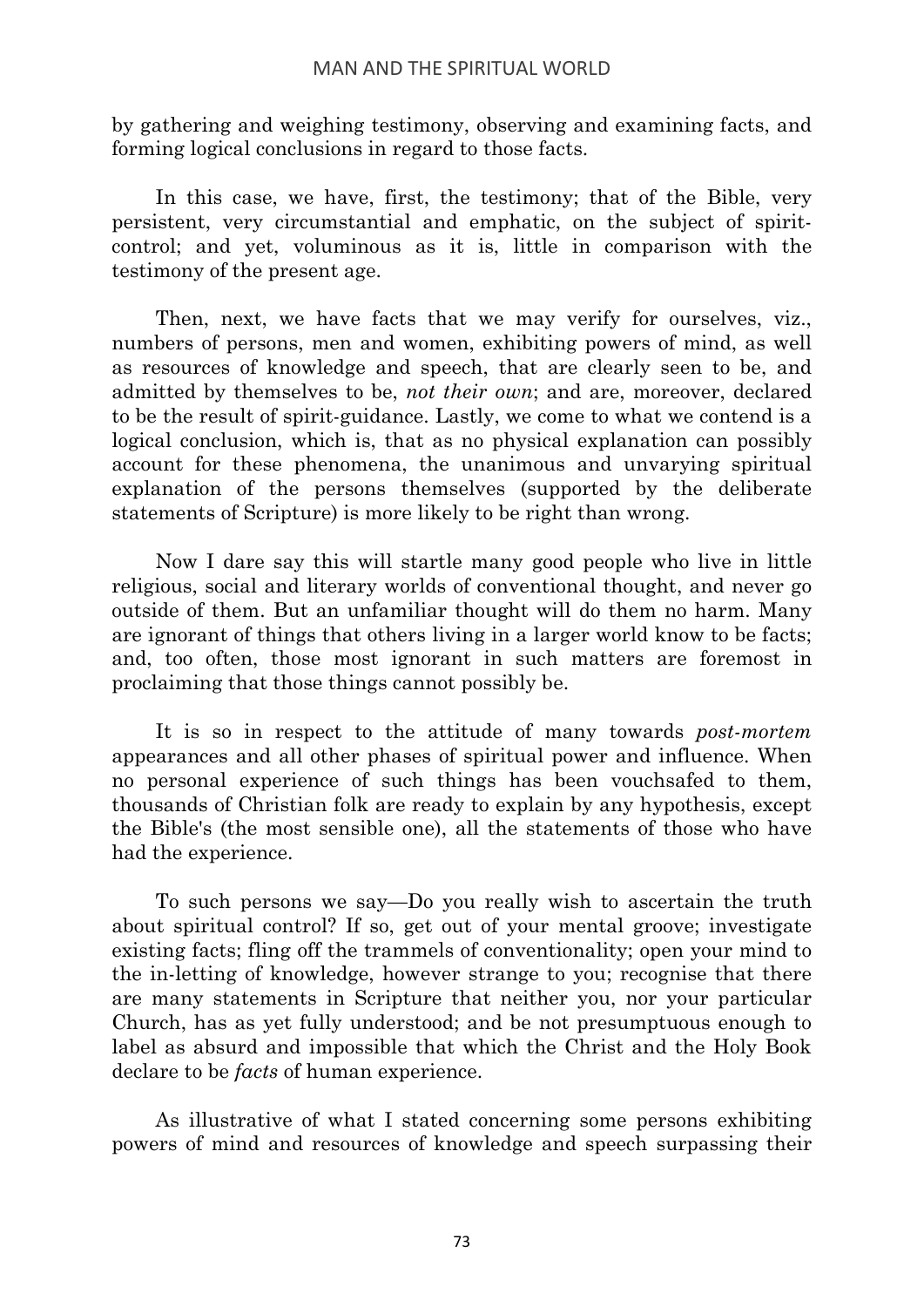own, I will instance one case, out of several that have been within the limit of my own experience.

A few months ago, I was invited by intimate friends to meet at their house a young man, an acquaintance of theirs, who had recently manifested extraordinary powers that astonished himself, and upset the ideas of the members of the religious community to which he belonged. These good people (like the Pharisees in conflict with our Lord) did not hesitate to tell him that the cause of what he exhibited was Satanic— an explanation, by the way, that has been very often put forth to account for anything in any degree supernormal.

On the occasion to which I am referring, I conversed with this young man for some time on ordinary topics, and discovered that he was by no means a well-educated person. He dropped his aspirates, made grammatical blunders, and badly constructed his sentences. I mention this only because it has an important bearing upon what afterwards occurred.

After we had conversed awhile, he suddenly moved uneasily, and appeared to faint, and remained for about five minutes motionless, his eyes being closed.

My friends had previously seen him in this condition, and told me he was under control, and in a trance-state. I had seen persons entranced, and determined to carefully note whatever might happen.

At length, the young man slightly raised himself in the chair in which he was reclining, and, with his eyes still closed, commenced to speak in a language unknown to me, and in a tone of voice not at all resembling his own.

Among those present was a lady who had spent several years in India. She had never seen the young man before.

When he commenced speaking, she whispered to me that he was talking in Hindustanee—a tongue with which she was sufficiently acquainted to be able to recognise it.

I inquired of my friends if the young man himself knew that language. They said that in his normal state he had no knowledge of it (which seemed exceedingly probable); but that under control he spoke it fluently.

I asked who the control was, and they told me he was the spirit of a man who, in earth-life, had been a Hindoo of high caste and culture.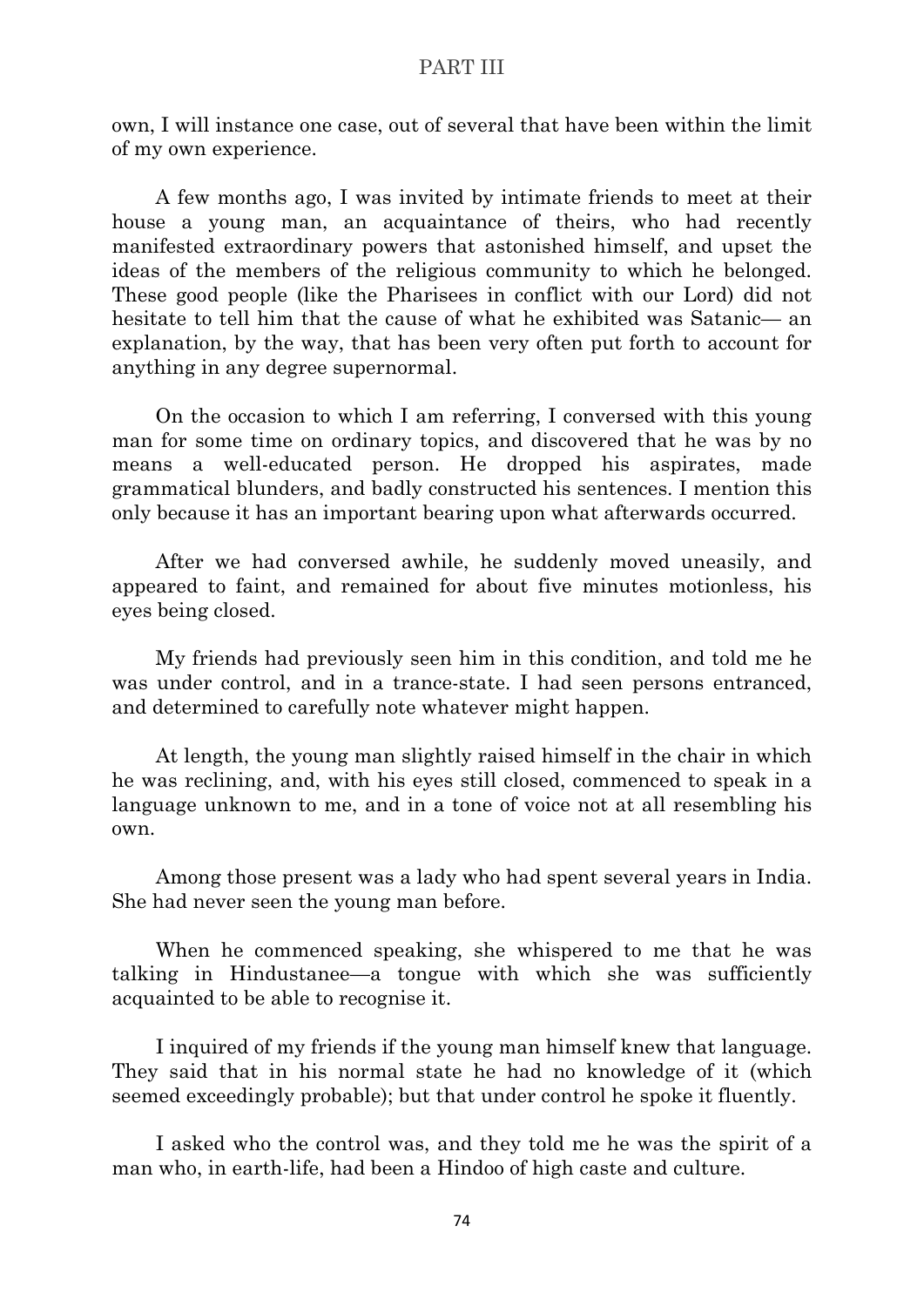I asked how they knew that, and they stated the control himself had declared it.

I next asked my friends if questions put by me would be heard and answered. They replied that the young man was unconscious of all that took place while he was in the trance condition, but the control could hear, and on a previous occasion had answered questions through the vocal organs of the young man.

Now, I give, as accurately as I can remember, the conversation that then ensued. The answers were given in English, and the words were pronounced exactly as a foreigner would pronounce them. Now and again the speaker would pause for a moment, as if casting about for a word. Sometimes he failed to remember it, and when I gave it, thanked me, and continued.

Question:—You claim—do you not—to be a spiritual intelligence, speaking through the physical organs of Mr A?

Answer:—Yes . Question:—Who are you?

Answer:—I am a man who lived in India, when in the earth-life, and spent a great portion of my time in studying the truths that relate to this World in which I now am.

Question:—Is Mr A conscious that you are speaking through him?

Answer:—No. The controlling power of his material body, which is his spirit-body, is in a state of unconsciousness, and *I* am exercising the control.

Question:—If you, as you say, are taking the place of the spirit of Mr A, in regard to his physical body, has *his* spirit left that body?

Answer:—Yes.

Question:—Where is it, or rather, where is he?

Answer:—In this room, in a state of unconsciousness.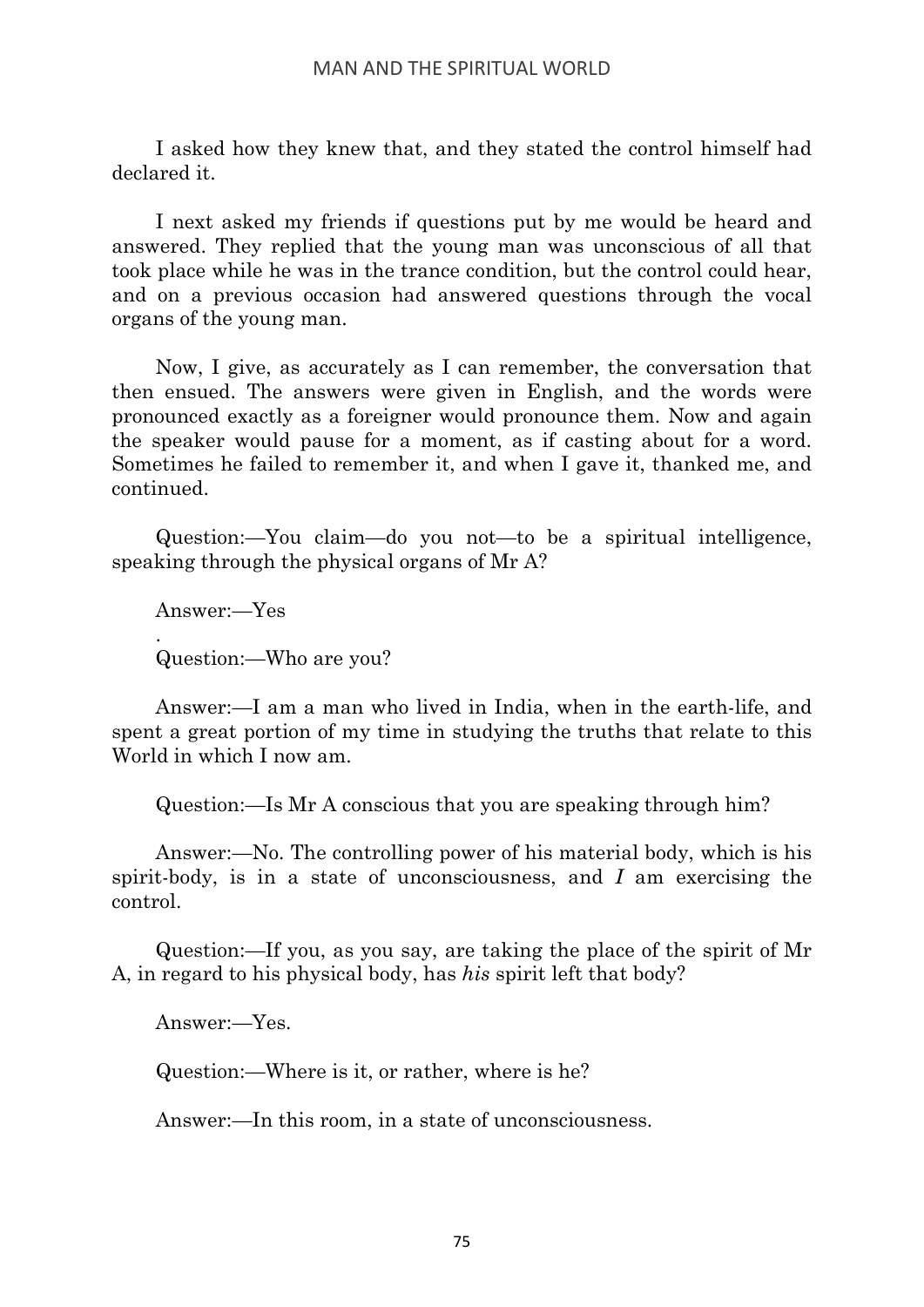Question:—But how can that be? Can a man's spirit leave his body before death?

Answer:—Most certainly it can, and does, at times. But you as a teacher of the Bible should know that truth.

Question:—Does the Bible then declare it?

Answer:—Most assuredly. Does not an apostle say that he was caught up into the third sphere of the Spiritual World; and yet his earthly body did not die until some years afterwards?

Question:—Yes, I am familiar with that statement; but St Paul himself did not seem to be quite sure whether he was in his outer body, or out of it.

Answer:—That is quite possible. Many persons, after passing through what you call 'dying,' having left the earthly body behind, do not, for a while, realise that it has been cast off. They are still, after the change, so really men and women. The apostle, when he had the experience mentioned was out of his earthly body, and the latter was in a state of trance.

Question:—When the spirit of a person is outside his body, is the connection between the spirit and the body maintained?

Answer:—Yes; were it not, the earthly body would die.

Question:—Would it under such circumstances be possible to break the connection between an external spirit and its earthly body?

Answer:—Yes. A sudden shock might bring it about. Hence to violently arouse a person in a state of trance (when very often the spirit is absent from the body) is very dangerous. It may break the connection, and then the body would die.

Question:—I have taught, and still teach, that the separation of the spirit and spirit-body from its earthly encasement takes place shortly *after* death. Am I right in this?

Answer:—No: you are wrong. The separation takes place immediately *before* the death of the body.

Question:—That rather astonishes me.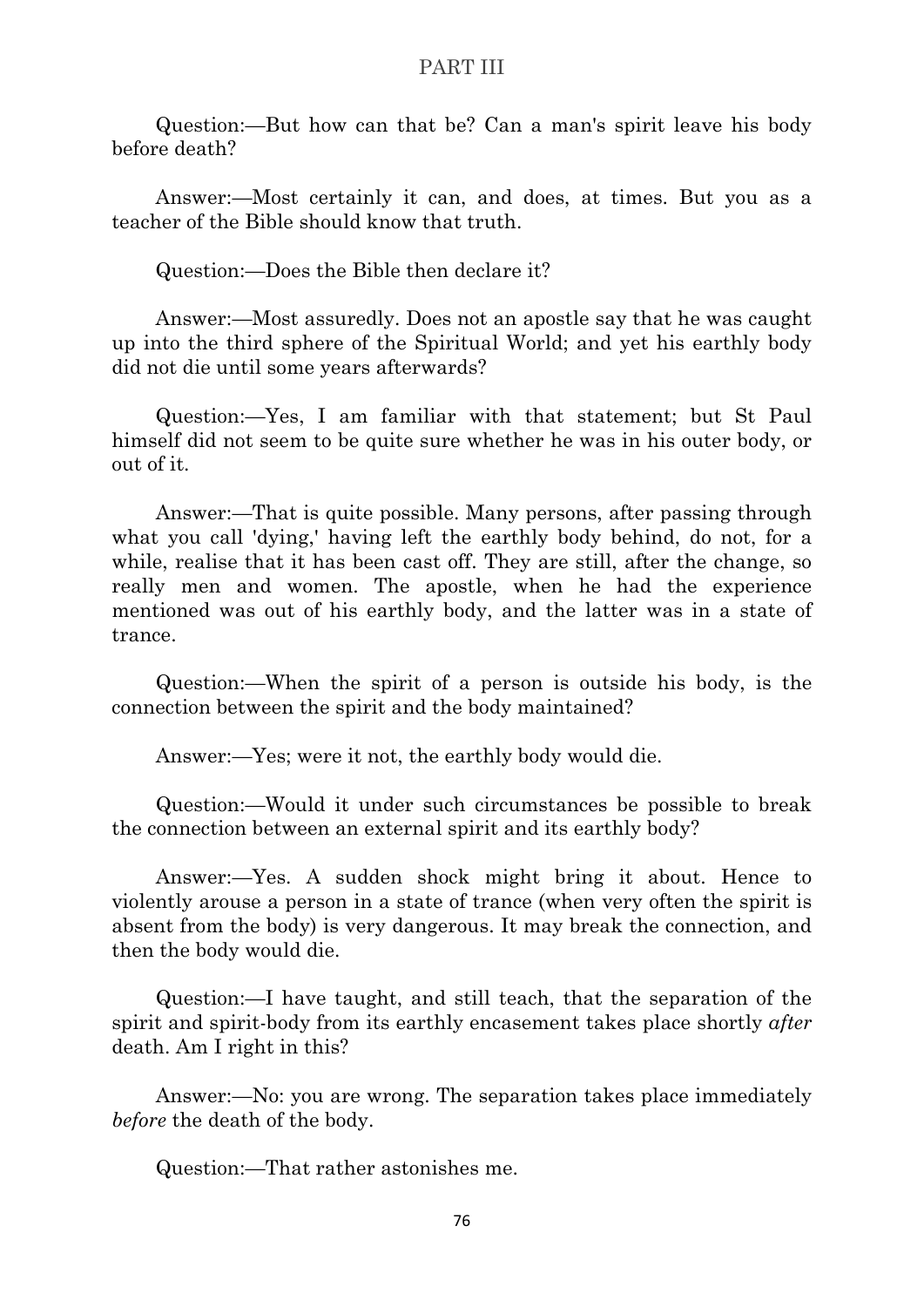Answer:—I will explain. A little while before death, the spirit-body of a person releases itself from the physical form and floats at full length above the latter, with which it is still connected by something not unlike a fine cord. The physical body, as yet, is still alive, but it no longer contains the man. He is in the spirit-body, but unconscious. When that fine spiritual cord is snapped, the separation is effected, and the material life expires. You have the physical counterpart of this cord in the connection that exists between the mother and the babe at birth. The severance of a cord is the preliminary of the entrance of both the man and the babe into a higher plane of being.

Question:—May I ask you a few other questions?

Answer:—Certainly.

Question:—What is your object in controlling the body of Mr A?

Answer:—To establish a communication through him with the world I have left.

Question:—For what end?

Answer:—To try and convince men of the fact of a World of Spirit.

Question:—But, surely, that fact is acknowledged, is it not? We Christians, for example, acknowledge it.

Answer:—Yes; in a way. Your Bible is full of testimony regarding it, and you profess to accept its teaching; but not one in every thousand who attend your churches grasps the truths concerning the Spiritual World that Scripture declares.

Question:—Is not that too sweeping an assertion?

Answer:—No; you well know that many who read their Bible school themselves to think that all the spiritual facts recorded therein actually did take place *thousands of years ago*; but ask them to believe that like things are happening now; what will they say? Will they not declare it to be incredible and absurd?

Question:—Are they wrong?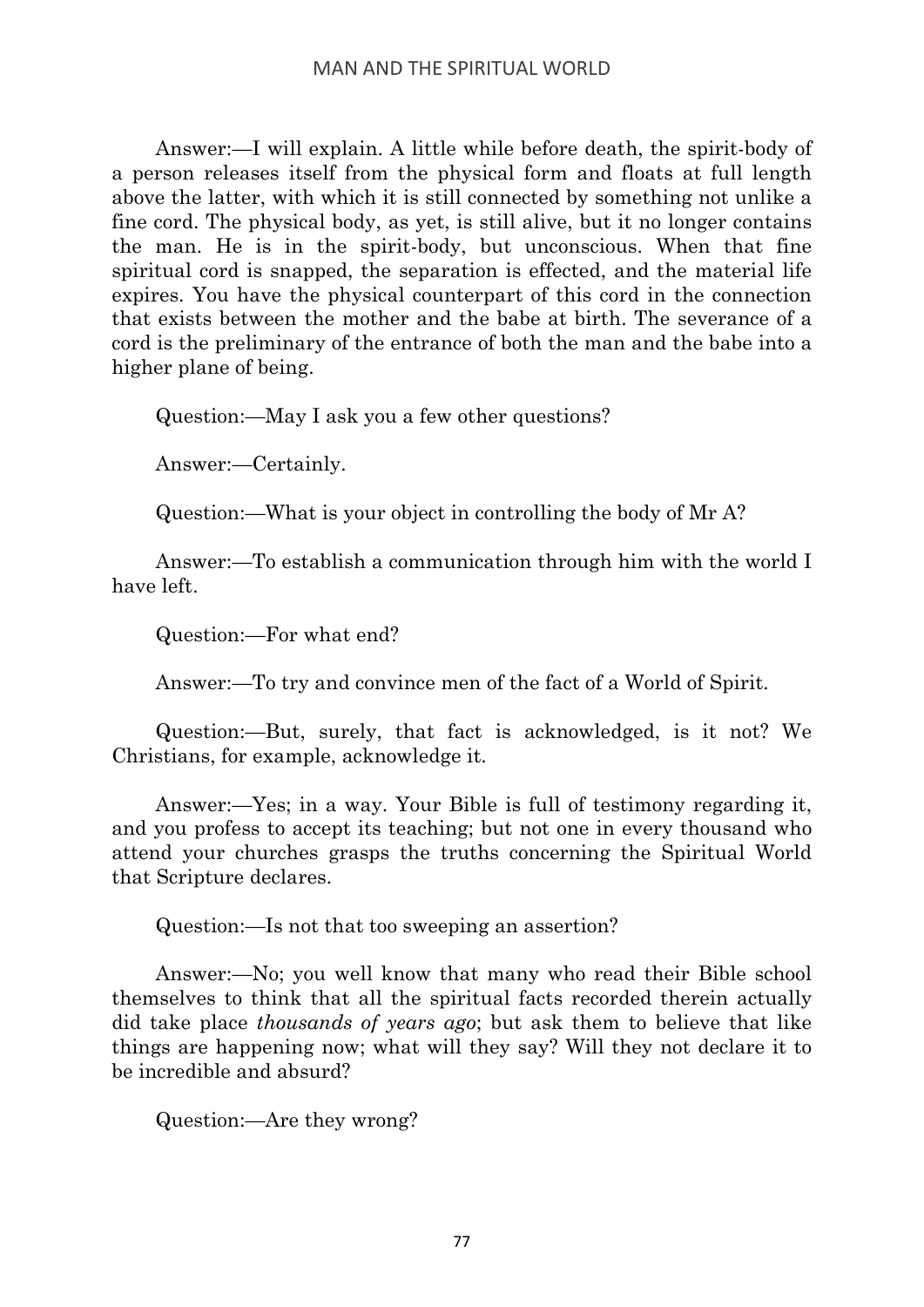Answer:—Why ask such a question! Do you suppose that the Spiritual World is now different from what it was before, and at the time when Christ sojourned on your earth? Nearly all the phases of spiritual manifestation described in the Bible are present occurrences.

Question:—If that be so, how comes it that the truth is not better realised?

Answer:—Because the tendency of men's minds is too materialistic. When that is the case, a revelation of the Spiritual becomes more difficult.

Question:—Why?

Answer:—Because of the feebleness, through disuse, of internal faculties by which the Spiritual can be apprehended. You have the correspondence of this in the physical world. Were you never to use your eyes and your ears there would come a time when, although the organs might still remain, it would be exceedingly difficult to get those eyes and ears to perceive sights and sounds which *exercised* eyes and ears can perceive.

Question:—Do you imply that many Christians who believe in a World to come fail to perceive the *whole* truth concerning the Spiritual?

Answer:—Most certainly I do. If you doubt this, question them on the point. Will you find more than one in every hundred, or thousand, who has any idea of a Spiritual World, except as a far-off Heaven at a future time?

Question:—I am afraid your assertion is true.

Answer:—Yes; but there is now an ever-increasing number who are reading more intelligently their Bible, and perceiving great truths disclosed therein, which have been lost sight of during past centuries. A great wave of spiritual influence is passing over your world now, and breaking through the hard crust of materialistic thought and feeling. Some of your great thinkers and preachers are beginning to acknowledge the nearness of the Spiritual.

Question:—Is it granted to *all* who leave the earth-life to set up—as you claim to be doing—this phase of communication with the physical?

Answer:—No; many wish to do so, but are not permitted.

Question:—Why so?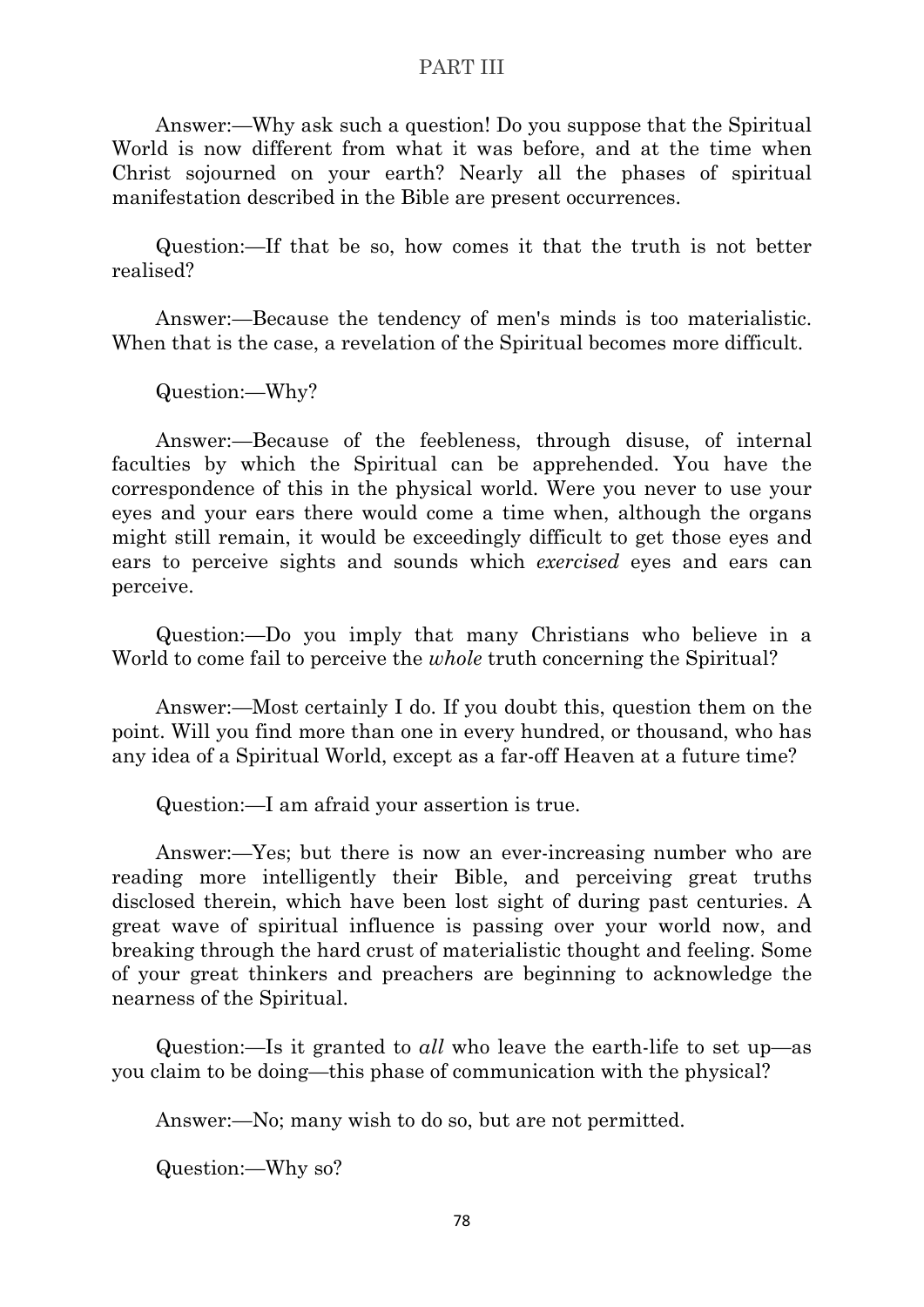Answer:—In the case of many spirits, the wish does not spring from a desire to benefit you on the earth plane, but from a mere longing for contact with the world they have left.

Question:—Is this longing wrong?

Answer:—It is harmful, unless dictated and sanctified by the promptings of love and unselfishness.

Question:—Explain, please; I do not fully understand you.

Answer:—If a spirit, not prompted by love and unselfishness, control a person, he harms both himself and the person he controls.

Question:—In what way does he harm himself?

Answer:—By retarding his progress in the Spiritual World. The desire to continue in close contact with the physical, *for the sake of the contact itself*, checks his advance on a higher plane of life and thought. In the case, however, of physical contact being desired only that love and unselfishness may find a field for exercise, the spirit is unharmed, nay, more, he is often advanced by the experience. Thus, the contact of Christ with the physical did not diminish aught from the moral and spiritual excellence of His being. His love and unselfishness grew grander thereby.

Question:—In what way does a spirit's control injure the person controlled when the spirit is actuated by nothing beyond the mere desire of physical contact?

Answer:—In the same way that the stronger mind of a teacher of low moral tone will injure the boy placed under his guidance. The spirits who control from no motive of love, but only to satisfy a longing for the physical, are low in the scale of moral being; as low, and often far lower, than those they control. No good can come from such.

Question:—But how comes it that this longing for the physical remains in anyone who has passed from this world into the Spiritual? Does not the change of the plane of existence obliterate it?

Answer:—No. There are numbers in the Spirit-World, who, when living in your world, never lifted their thoughts and desires above the material. In tastes and inclinations they were 'of the earth, earthy.' They entered Spirit-life in that state, and, untrained in the Spiritual, it is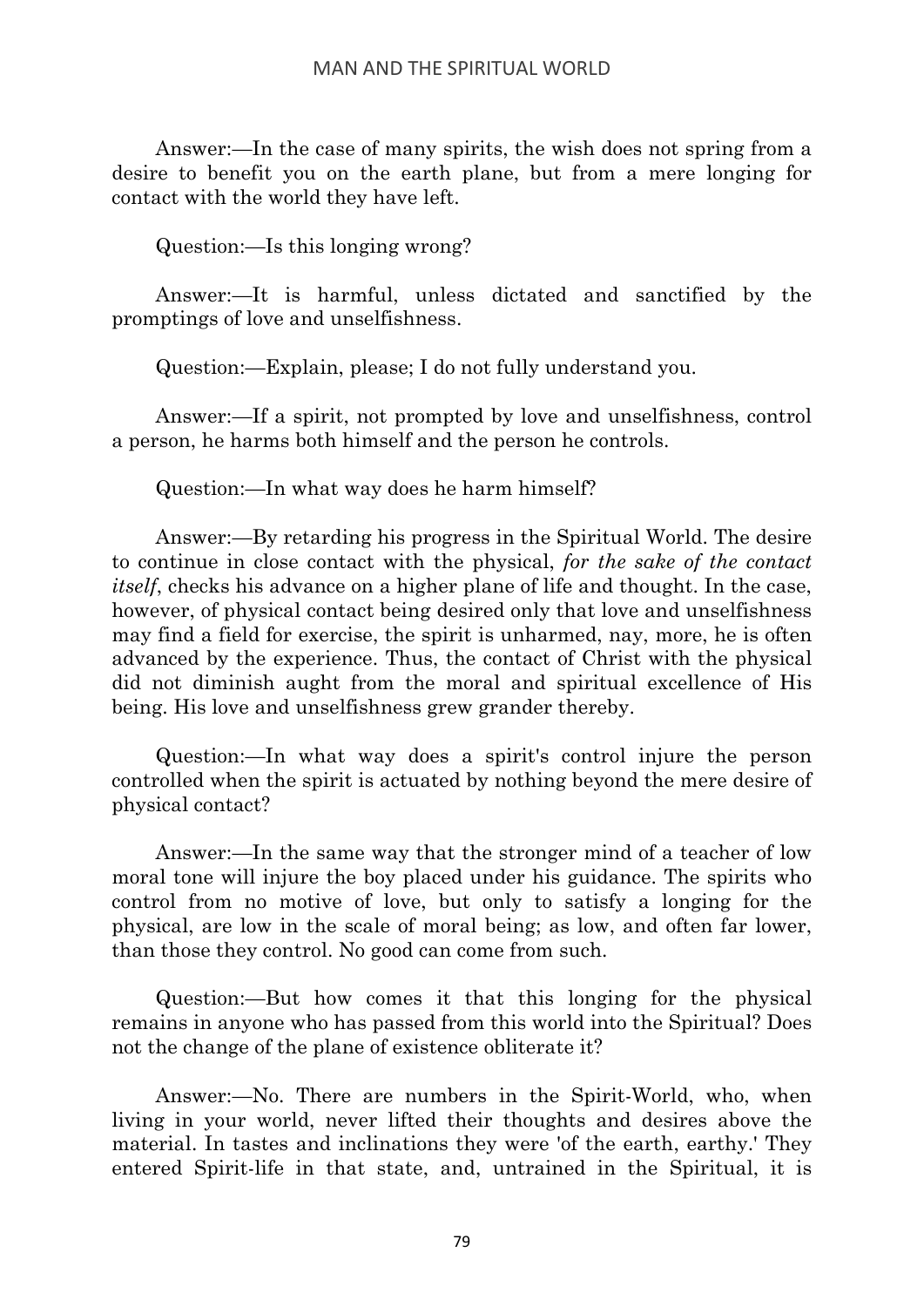strange and distasteful to them. They carried their instincts with them and longed to be back in the physical.

Sometimes they are permitted to gratify their longing, and then there happens that which is recorded in your New Testament—evil spirits control the bodies and minds of men. Christ, when on earth, could see such spirits and they could see Him, and it was His mission to cast them out.

Question:—This, if true, is a terrible fact.

Answer:—Yes, and it explains a great deal of the awful crime that stains your earth. If you could see, as we on this side do, you would behold your gin-palaces and drinking saloons thronged with troops of spirits, who in earth-life had been drunkards, gamblers and fornicators. Earth-bound, and no longer able to satiate their still-existing desires, they seek a gratification in frequenting their old haunts, and inciting others to sin. Every unrepentant spirit let loose by the hangman is a menace to society. Have you never noticed that after an execution three or four murders follow in rapid succession? Can you not see the cause of this?

Question:—Do all these evil and earth-bound spirits, then, *perpetually* exercise this awful control?

Answer:—Yours would be a fearful world if they did. Few of them, comparatively, can exercise a physical control, and only that when the will of their victim is too weak to offer resistance. More commonly their control takes the form of suggestion to the mind. But, happily, behind all that lies the fact that evil is growing less in the universe of God. So many of you fail to realise that God is working for the triumph of good in the World of Spirit. In spite of your Bible, which tells you Christ preached His Gospel to *spirits*, that they might live unto God, you can only think of Him as exercising His saving power on the restricted field of earthly existence.

Question:—That is a beautiful thought, but not a new one to me. I have long since discarded the theology that denies the truth that God's 'mercy endureth for ever.' But I have other questions I should like to put. Will you tell me—is there not a great danger in regard to spirit-control?

Answer:—Most certainly. That is why, in olden times, all intercourse with 'familiar spirits' was forbidden to the Israelites. The spirits who were then controlling men were evil. They were the spirits of men who in earthlife had lived in the grossest vice and impurity. Nothing but evil could ensue from such control as that, and as the Israelites themselves, at that period of their history, were but little advanced in their knowledge of a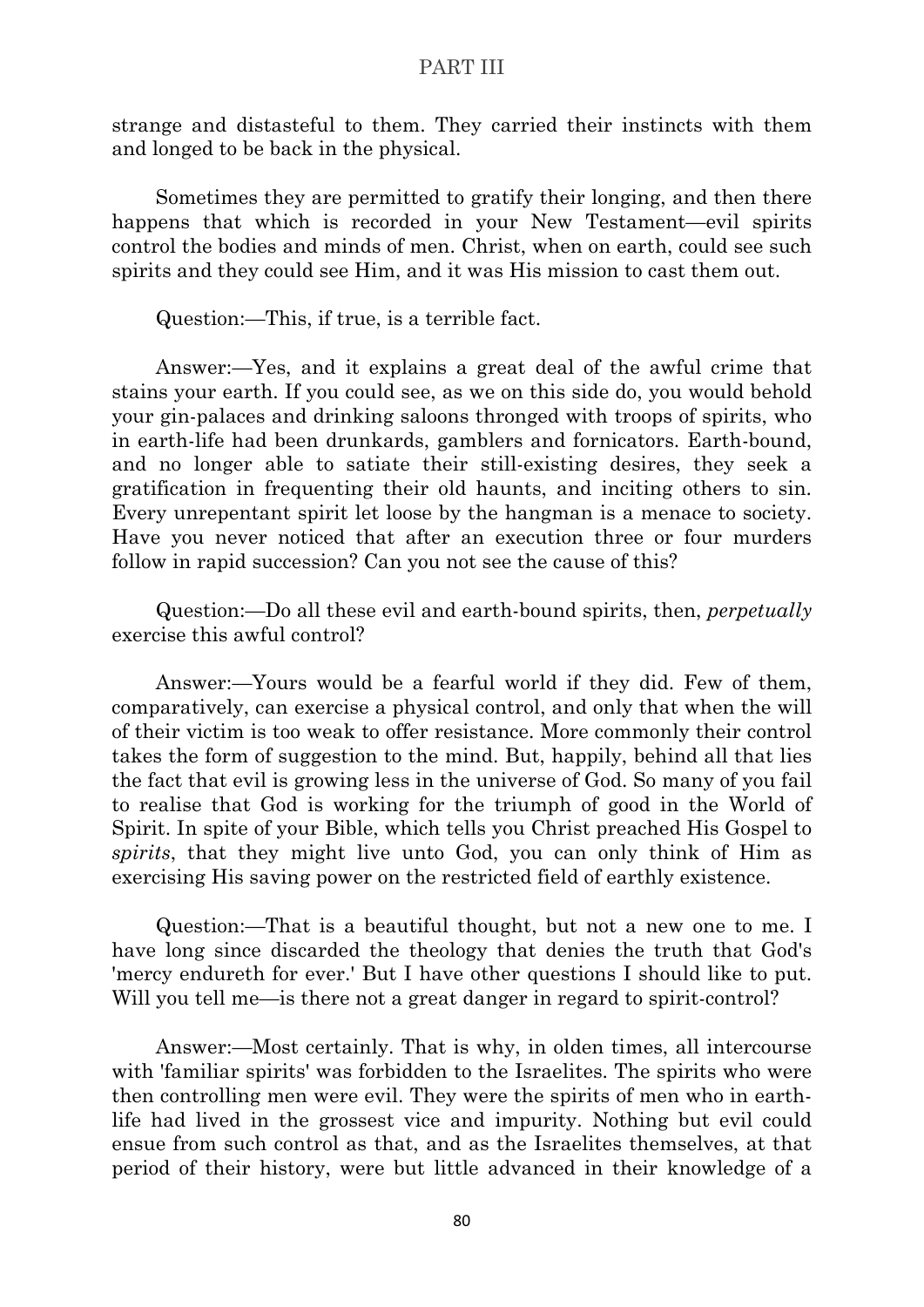Life Beyond (as seen in the earlier books of the Bible), they were forbidden an intercourse with spirits whose earthly surroundings had been of such a character as to make them spirits of low moral type. Probably you will have noted that the age in which intercourse with familiar spirits is so discountenanced yields a very great deal of testimony in regard to intercourse with spiritual beings of an *exalted* class. For instance, angelvisits were frequent, and a servant of God after death—the prophet Samuel—in spite of the existing prohibition, appeared to the woman of Endor, and spoke to king Saul.

Later on, you find an apostle of Jesus Christ—who himself knew a great deal about the Spiritual World-showing that he was sensible of the danger underlying spirit-control, while acknowledging the possibilities of good in it. He wrote, 'Believe not every spirit; but test the spirits, if they are of God.'

Question:—Then persons who are under the control of low spirits may be deceived?

Answer:—Yes. When the prophets of old, to whom spiritual control was a common experience, threw themselves open to the control of ignorant and lying spirits, they became no longer prophets of God, but false prophets. What do you imagine the words mean— 'A lying spirit in the mouth of all His prophets'?

Question:—Do you assert that persons can be ignorant and untruthful in the Spiritual World? Does not their entrance into that World at once enlighten them and make lying an impossibility?

Answer:—Persons enter the Spiritual World with precisely the same character, enlightenment and disposition as that with which they leave your world, and go into a sphere for which they are fitted. And there they remain until, mentally, morally and spiritually advanced, they are fitted for a higher sphere. You in your world have persons of all sorts and classes. So have we in our World; persons depraved, ignorant, cruel; others, not so morally bad, but ignorant of God and truth; some, partially enlightened, but exhibiting good traits of character and desire; others, better, wiser, nobler, and so on, until a class of spiritual beings is reached, so exalted in knowledge and excellence that many of us have never, as yet, seen them.

Question:—Then I gather from your teaching that a person who has but just entered the Spiritual World may not be much better off than in this world?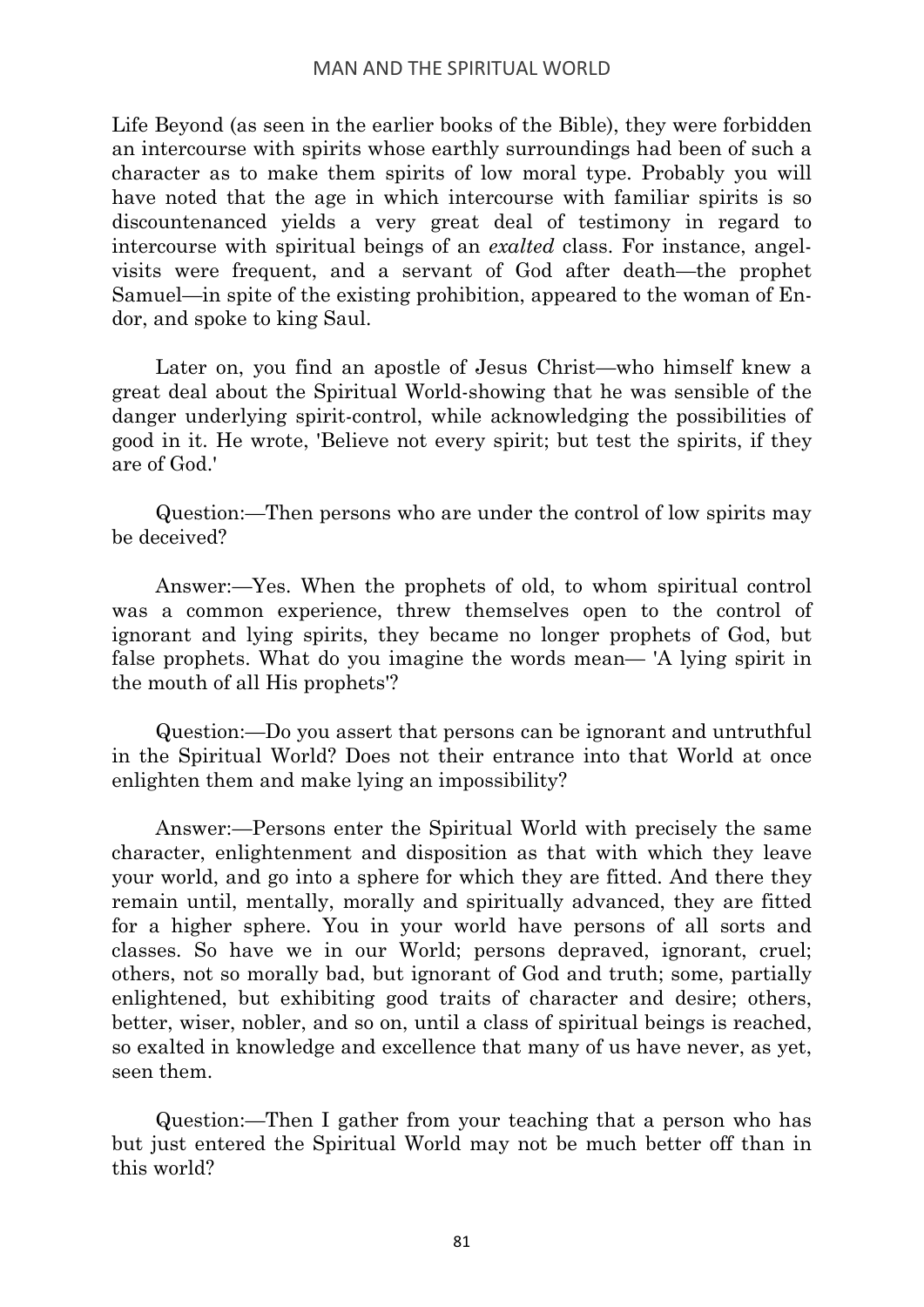Answer:—As regards his character, on entering our World he is exactly what he was on leaving yours; good or bad; godly or ungodly; ignorant or enlightened; or in any condition that lies between these extremes What you call the 'act of *dying*' does not alter the *character* of a person; he that is unjust will be unjust still; he that is filthy will be filthy still; he that is righteous will be righteous still; and he that is holy will be holy still. As regards, however, his surroundings, he is better off with us than with you. Every sphere of spiritual life, even the lowest, is interpenetrated by influences and ministries of good flowing into it from higher spheres. Consequently, from the lower spheres there is a constant emigration of spirits who are responsive to the good, and these pass to higher planes of life and thought.

Question:—But this fact is not grasped by great numbers of Christians; how is that?

Answer:—Because so many of your teachers are purblind; they read the Bible, and fail to see the truths it proclaims. What, for example, could more plainly assert the truth of spirits progressing, than the statement of an apostle, that Christ in our world preached to, and reclaimed, a great number of spirits who in earth-life had been godless and debased? The fact is, the importation of Western ideas into Christianity has acted banefully upon the latter. Old Roman conceptions have made your theology hard, cruel and loveless; God is viewed as an Almighty *Magistrate*, instead of a Father, and punishment as *vindictive*, instead of remedial.

Question:—Are all in your World readily responsive to the leadings and impulses of good?

Answer:—No, any more than persons in your world are. Some have shaped such characters while in the earth-life that for long after they come to us they remain insensible to good, and only along the highway of bitter experience can they rise to the better. Some, on the other hand, have developed such noble characters on earth as to start in Spirit-life in a high sphere, and these pass easily onward.

Question:—Do you assert that *all* will ultimately yield to good?

Answer:—We in this life do not possess foreknowledge any more than you do; but we know that God is supreme, and the ever - widening stream of tendency is towards Him. But why ask me about this matter? You, as a clergyman, believe the Bible, do you not? Consult that Book. Does it not tell you that God will one day be 'all in all'; that every will in His universe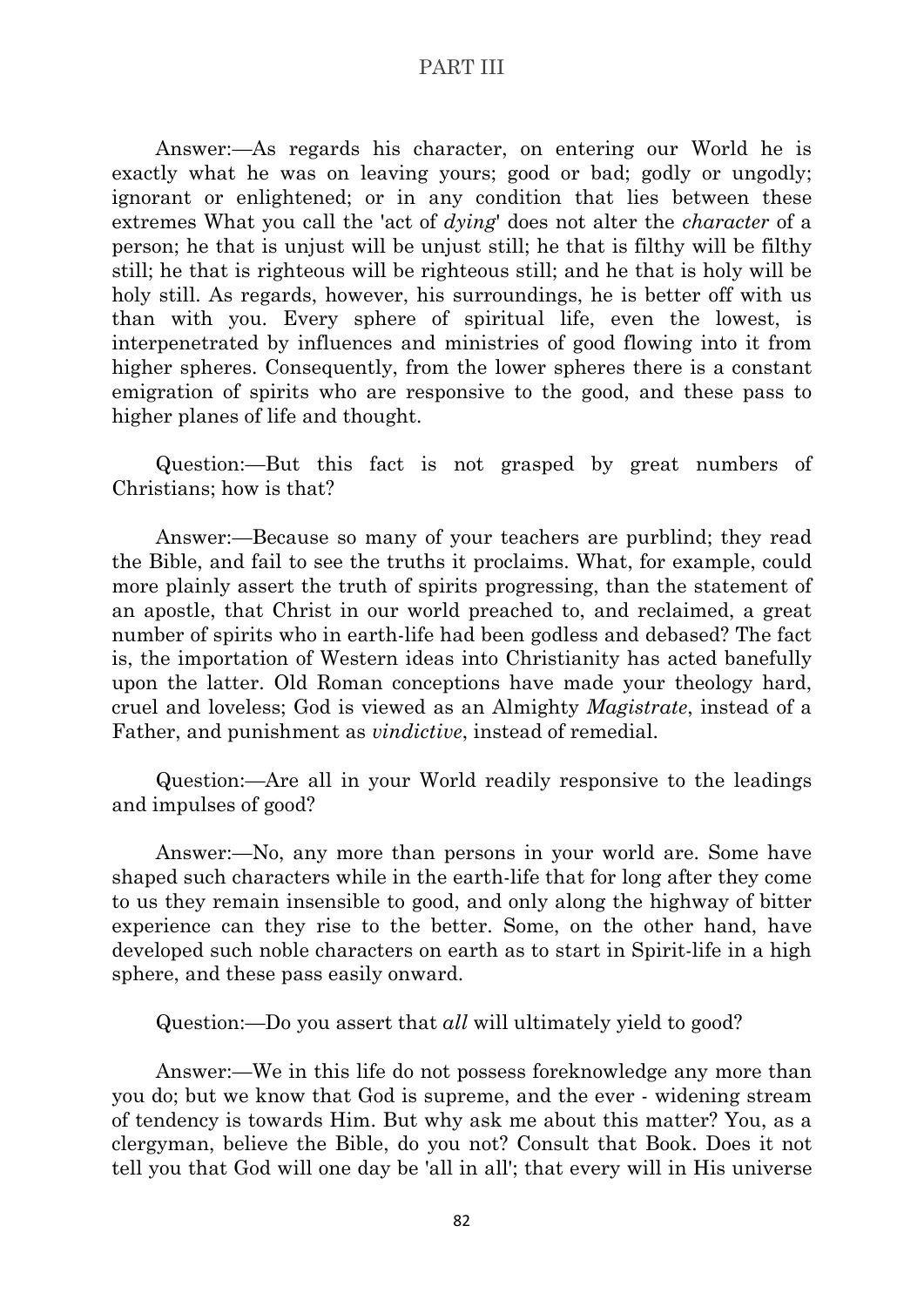is ultimately to bow to Him; and that His Christ will not rest so long as one lost sheep has not been found?

Question:— Yes, that is so; but hundreds of thousands believe in an everlasting Hell. Must there not be a basis for that idea?

Answer:—Undoubtedly. That terrible libel on the power and goodness of God is built up on two words in your Bible wrongly translated.

Question:—Which words?

Answer:—You know them; I have *heard* you speak about the mistranslation.

(The words referred to are these—'These shall go away into everlasting punishment' (Matt. xxv. 46 v.). Every scholar knows that the Greek of this passage is—  $\epsilon_{\rm g} \cdot \epsilon_{\rm g} \cdot \epsilon_{\rm g} \cdot \epsilon_{\rm g} \cdot \epsilon_{\rm g} \cdot \epsilon_{\rm g} = 0$  into an age-long pruning. 'Pruning' is a discipline with a view to improvement.)

Question:—Many of the things you have told me appear like familiar truths, and yet I cannot tell when, or where, I learned them. Is this not strange?

Answer:—No; you have been taught them.

Question:—By whom?

Answer:—By several in our World who are guiding you.

Question:—But I am not controlled?

Answer:—Not physically, but you are mentally. They impress your mind with a thought, and you clothe it with language and ideas.

Question:—Is this possible?

Answer:—Read your Bible for the answer. Inspiration (or as it should be more correctly termed, 'spiritual *suggestion*') is a fact.

Question:—Are men, then, *still* being guided in this way?

Answer:—Yes; many are. Have I not told you that a great wave of spiritual energy is now passing from our World to yours?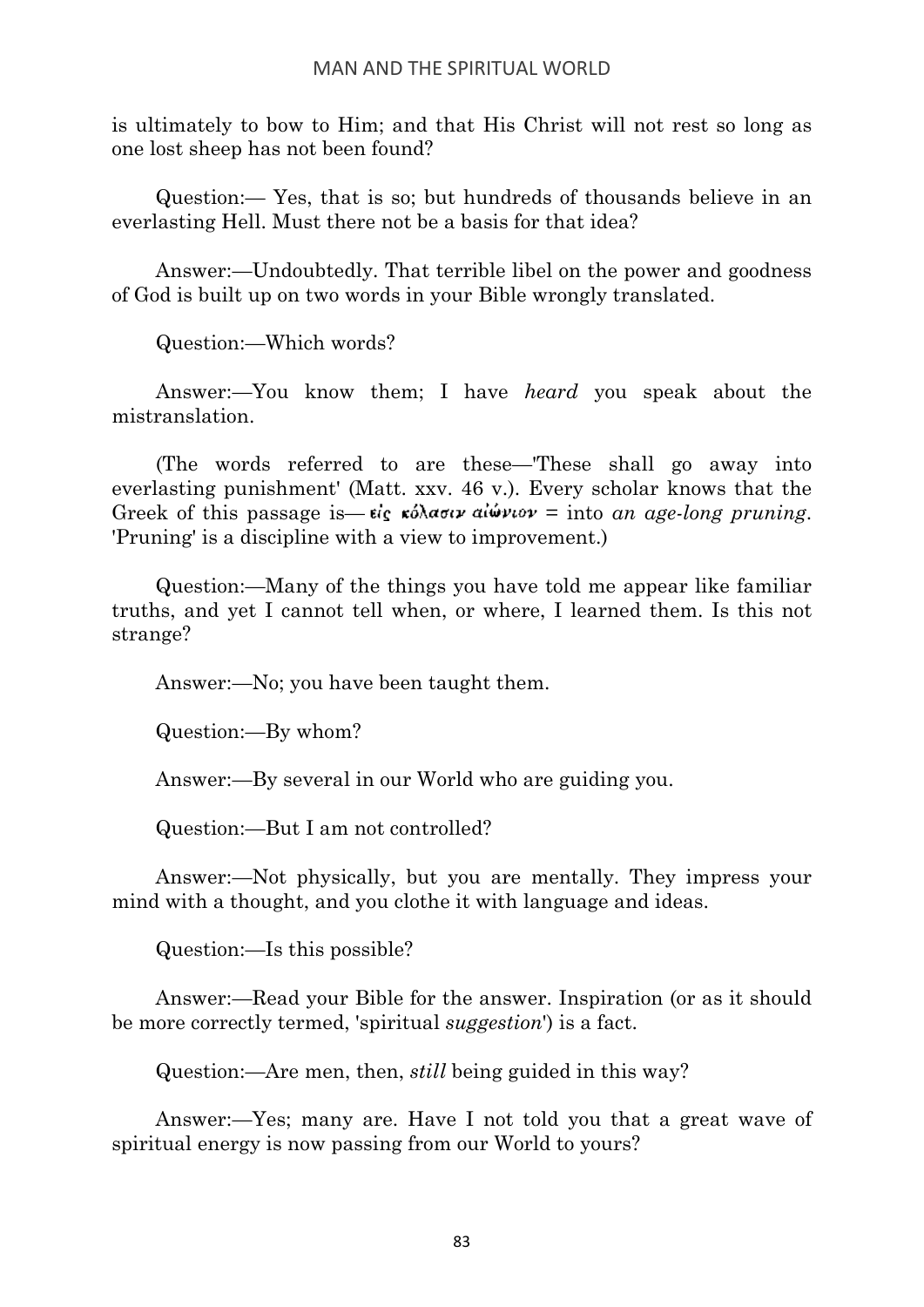Question:—May we hope, then, that men, as times goes on, will better understand the truth concerning the Spiritual than they have hitherto done?

Answer:—Most assuredly. Have you not, yourself, received the testimony of hundreds that they are craving for clearer light than the schoolmen give? That craving is the forerunner of enlightenment.

Question:—Will the Bible be superseded?

Answer:—No; but it will be better understood.

. . . . . . . . . . . . . . . . . . . . . . . . . . . . . . . . . . . . . . . . . . . . . . . . . . . . . . . . . . . . . . .

At this point of the conversation, I put a question (I cannot remember what it was) which drew forth a reply marvellous for the depth of thought and beauty of expression contained therein. The reply was concerning God, and the fact that character finds its highest development when Self-hood is absorbed in love and concern for others. It was a long statement, and took, at least, fifteen minutes to deliver.

I could not reproduce it if I tried. I candidly admit that I have not the ability to do so.

I have listened to the sermons of many noted preachers, but no one of them has equalled, in sublimity of idea and charm of diction, this sermon.

When it was finished, the young man fell gently backward in the chair in which all this time he had been sitting, and, except for a few convulsive twitches of his body, remained for three minutes motionless. Then he opened his eyes, seemed dazed, as if awakening from sleep, recovered himself, and asked for water.

Later in the evening, I engaged him in conversation; but the contrast was marked—only the mind of the ordinary young man expressed itself.

In connection with this incident, there are two facts I wish to mention. One is that, during the whole of the conversation and oration, I carefully watched to see if the young man would betray himself were he playing an assumed part. As I have stated, the conversation, on his side, was conducted in English, but with a very pronounced foreign accent.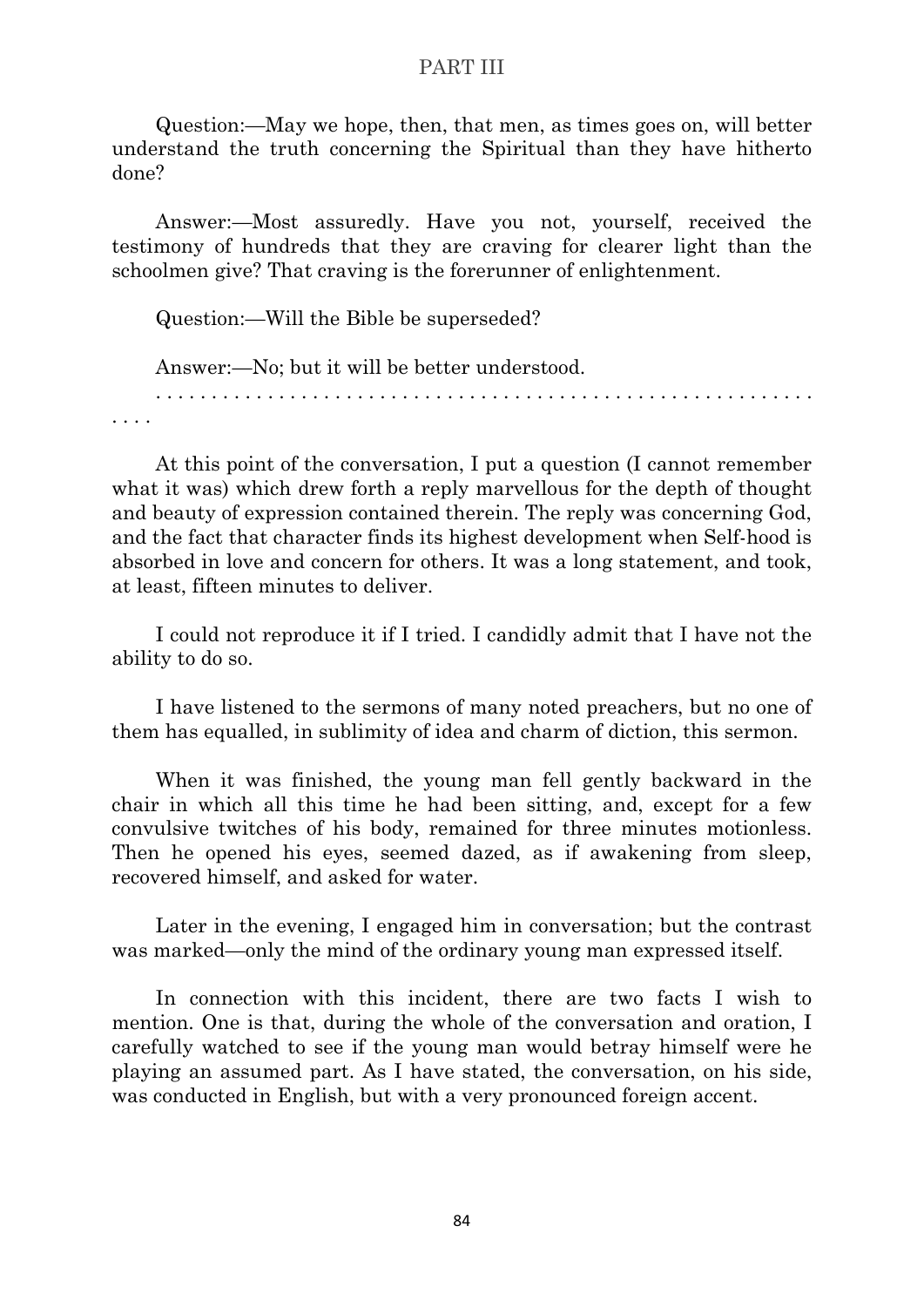Admitting the possibility that he might be an impostor, would he momentarily forget that he had to be a Hindoo, and, perchance, drop the accent?

Not once did he do so. Surely a difficult feat for an impostor—who was not a clever person—under the prolonged strain of a conversation such as I have outlined!

The other fact is this. Those present on the occasion were convinced that the young man, of himself, neither possessed the intellectual talents to conceive, nor the educational advantages to express, the thoughts embodied in his address.

I leave the reader to explain this incident by whatever hypothesis he may please.

That of *control* by some intelligence superior to the medium's own seems to me the most reasonable one.

Let us now look at the Bible's testimony concerning the fact of spiritcontrol.

In the Old Testament, the existence of spiritual beings, as exercising an injurious influence and control upon men and women, is distinctly declared. The term '*familiar* spirits' is a suggestive one, and denotes that there actually existed an intimacy between mankind and beings on the spiritual plane of life.

A few passages will be sufficient to substantiate this statement.

'Regard not them that have familiar spirits' (Lev. xix. 31 v.).

'The soul that turneth after such as have familiar spirits ... I will even set my face against that soul' (Lev. xx. 6 v.).

'A man also or woman that hath a familiar spirit . . . shall surely be put to death' (Lev. xx. 27 v.).

'There shall not be found among you ... a consulter with familiar spirits' (Deut. xviii. 10 and 11 v.).

'Saul had put away those that had familiar spirits' (1 Sam. xxviii. 3 v.).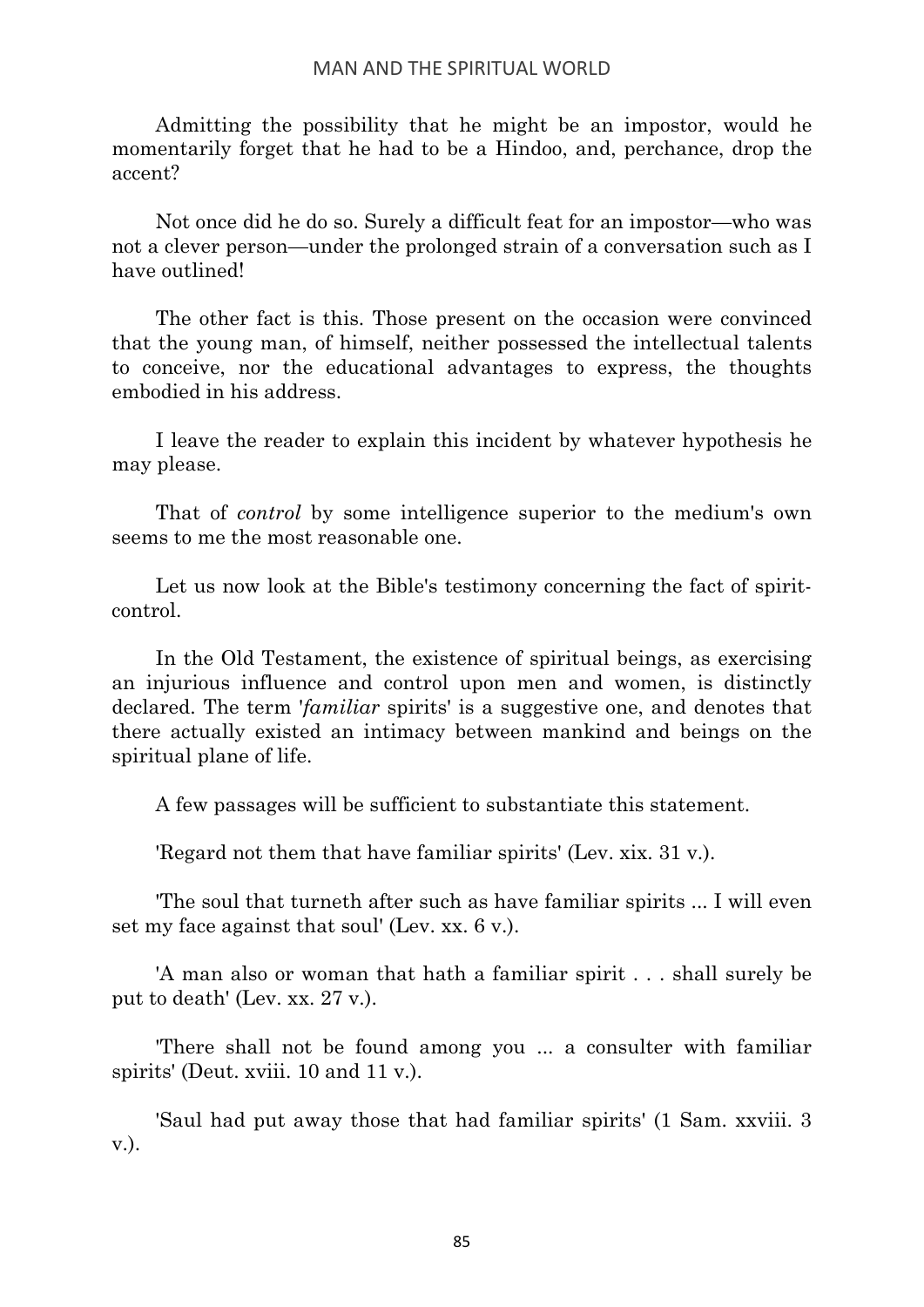Manasseh 'dealt with familiar spirits' (2 Kings xxi. 6 v.).

'The workers with familiar spirits . . . did Josiah put away' (2 Kings xxiii. 24 v.).

It is noteworthy, also, that the prophets, whose grasp of truth was so much greater than that of either priests or people, acknowledged the existence of these controlling spirits.

Thus, Isaiah writes, 'The spirit of Egypt shall fail . . . and they shall seek to them that have familiar spirits' (Isa. xix. 3 v.).

'Thy voice shall be as of one that hath a familiar spirit' (Isa. xxix. 4 v.).

It is not difficult to see why, under the Mosaic Dispensation, all intercourse with these spirits was rigidly forbidden.

The Israelites, although chosen by God to play an important part in the world in making known Divine truth, had, nevertheless, an ineradicable tendency towards heathen ideas and practices, in consequence, probably, of that nation's long sojourn in Egypt. These spirits, with whom association was possible, were debased spirits.

They were, I think, the spirits of men who, in earth-life, had been steeped in all the abominations of heathendom. Passing out of this life many of them violently hurled out of it by the Israelites themselves— they found themselves in the spirit-life possessed of their old evil instincts and passions, and with a feeling of revenge, that took the form of making them wish to drag down their enemies to their own level of thought and experience. Intercourse with them, in such a case, could only result in mental and moral degradation.

The reader may ask—'Is it possible that feelings of revenge can actuate persons who have passed into the World of Spiritual reality? Are not such feelings dropped at the grave? Alas! no. A solemn and suggestive statement has been made by an inspired Apostle on this point. St John clairvoyantly saw 'under the altar' (a Hebrew term for ' Paradise') the souls of them that were *slain* for their allegiance to truth. 'And they cried with a loud voice, saying, How long, O Lord, holy and true, dost Thou not judge and *avenge our blood* on them that dwell on the earth?' (Rev. vi. 10 v.).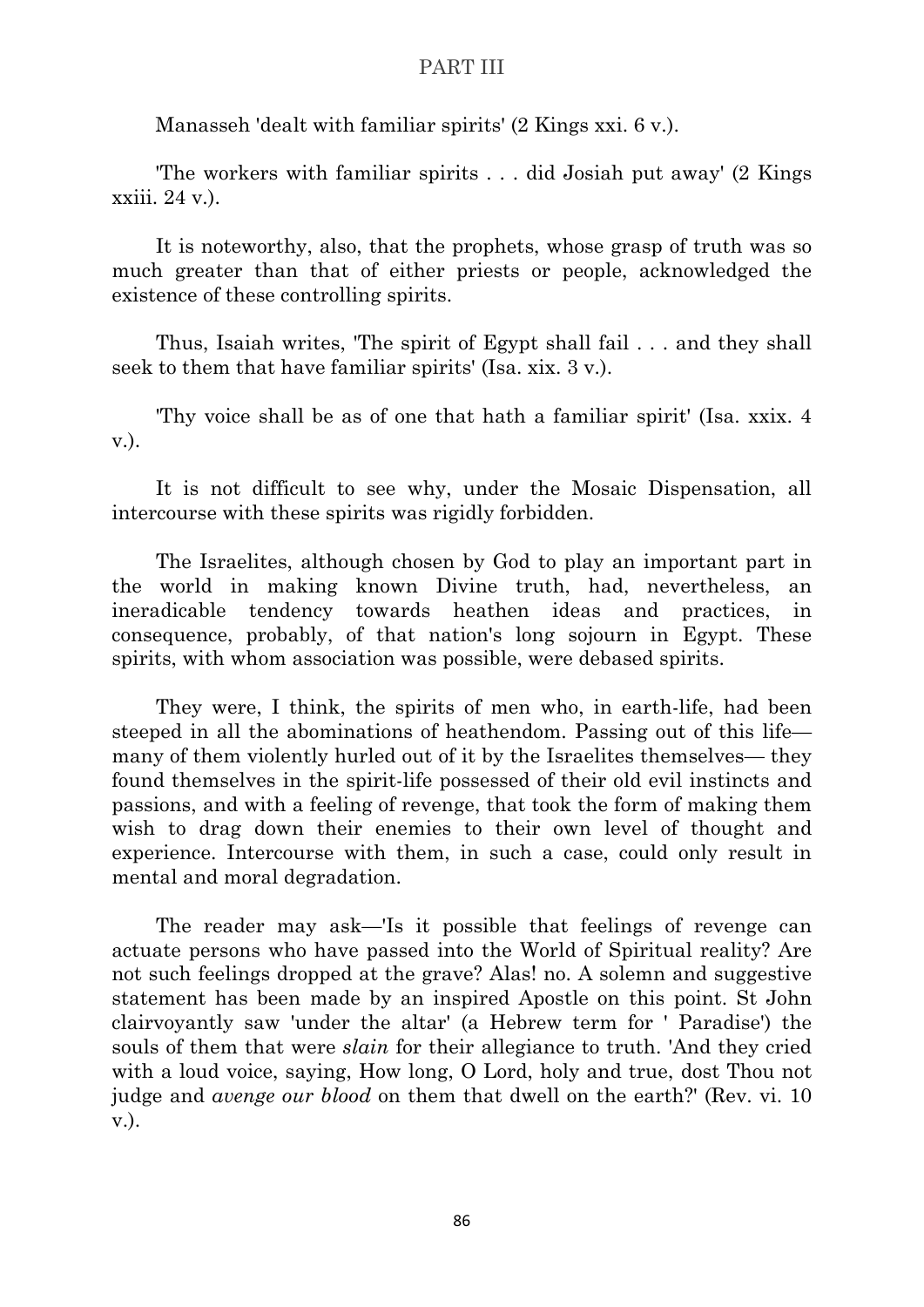It seems to me particularly significant that 'white robes' (emblematic of Christ-like character) were given unto everyone of them; and that the possibility of their advancing to a nobler and grander tone of thought, is implied in the command that 'they should *rest yet for a little season*.'

We turn, now, to the New Testament for testimony as to spirits possessing a power to control mankind. Its testimony is far and away more emphatic than that of the Old Testament. Under the very eyes of Christ Himself, spirits exercised a baneful control, not only over the minds of men and women, but also over their bodies.

I submit a very important question (touching the very vitals of Christian faith, viz., the reliability of Christ as a Teacher of truth) to those who deny the fact of spirit-control. He, in His speech and action, treated the subject of spirit-control as if it were a *fact*. If it were not a fact, how do you reconcile with the belief that He was a Divine Teacher those words and actions of Him? Are you prepared to say that He was merely adapting Himself to a popular and erroneous idea? If so, had you not better re-cast your conceptions of Him and His teaching? For my own part, I prefer to believe that Christ would never have countenanced a prevalent idea unless it had been true.

The following are some of the statements of the New Testament.

Christ met two persons possessed with a number of evil spirits, who spoke to Him through the vocal organs of the men, and showed their debased, earth-bound condition by asking to go away into a herd of swine (Matt. viii. 28-32 v.).

In the synagogue, an unclean spirit cried out through the man he was controlling, 'Let us alone; what have we to do with thee, thou Jesus of Nazareth?' 'And Jesus rebuked him, saying, Hold thy peace, and *come out of him*' (Mark i. 23-26 v.).

'He (Jesus) cast out many devils  $(\delta \alpha \mu \delta \nu \alpha)$ , *i.e.* spiritual beings, not necessarily evil, but so in this case), 'and suffered not the devils to speak, because they knew Him' (Mark i. 34 v.). 'Unclean spirits, when they saw Him, fell down before Him and cried, saying, Thou art the Son of God' (Mark iii. ii v.).

Upon descending from the scene of Transfiguration, Christ saw a poor lad under the physical control of a malicious spirit that tare him, and made him fall on the ground and wallow foaming. Christ bade this spirit come out of him and enter no more *into him*. The control is described as a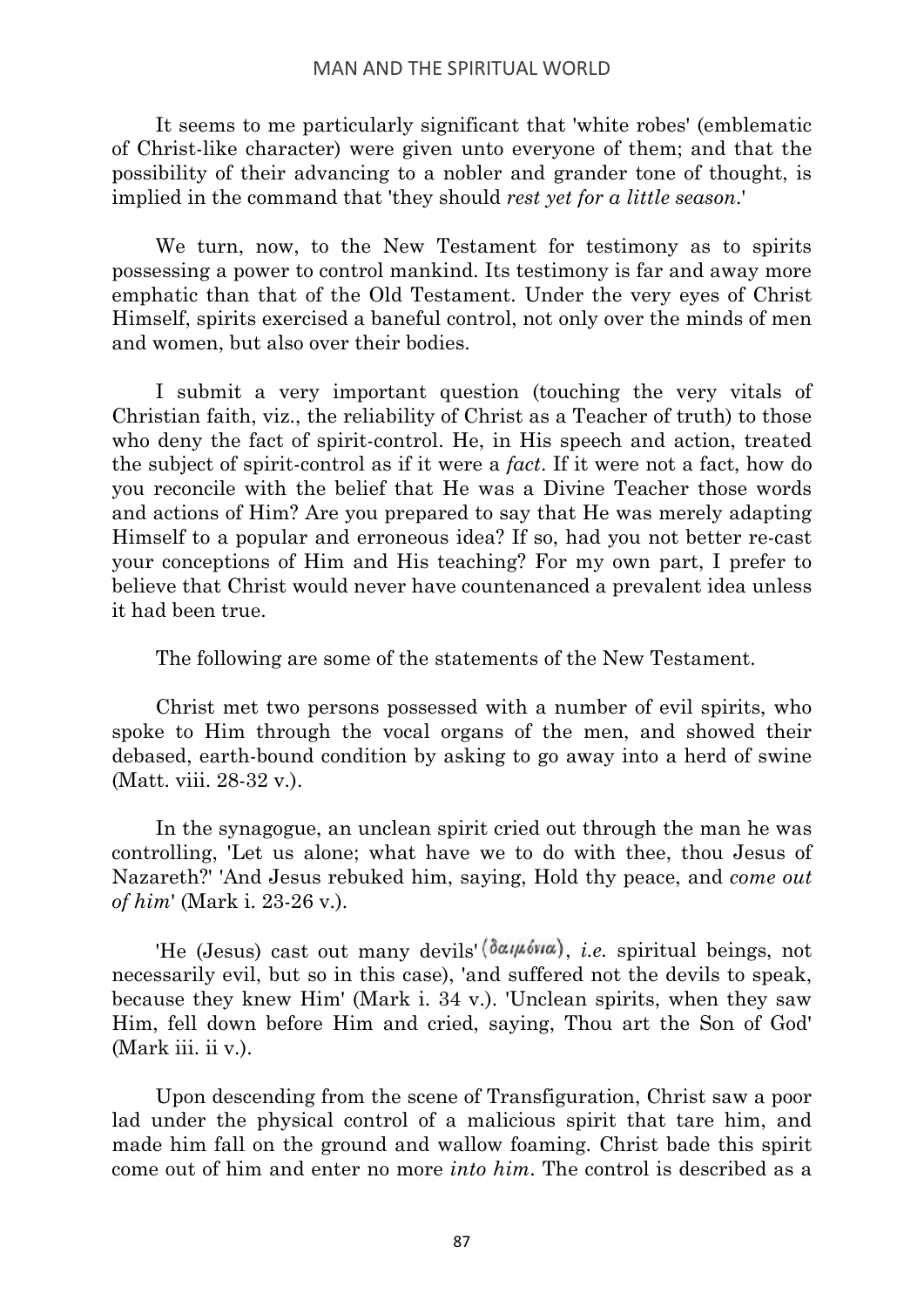'*dumb* and *deaf* spirit,' showing that he only exercised a partial control; he could not use the physical vocal organs and ears of his victim, as many other controls could (Mark ix. 25 v.).

'In that same hour, He (Jesus) cured many of their infirmities and plagues and of *evil spirits*' (Luke vii. 21 v.).

'Certain women, which had been healed of evil spirits . . . Mary, called Magdalene, out of whom went seven devils'  $(\delta \alpha \mu \delta \nu \alpha)$  (Luke viii. 2 v.).

'He cast out the spirits with his word' (Matt, viii. 16 v.).

'Devils  $(\delta \alpha_i \mu \delta \nu \alpha)$  also came out of many, crying out and saying; Thou art Christ, the Son of God' (Luke iv. 41 v.).

If you accept as truthful these statements of men, who were hearers and eye-witnesses of what Christ said and did, can you put any interpretation upon these passages other than that of actual spirit-control?

Is it conceivable that Christ could have acted and spoken as if spirits were present if they had not been there? Surely such conduct would have been a solemn farce! Nor is this all. He committed to His disciples a 'power against unclean spirits, to cast them out,' and they exerted that power and 'returned again with joy, saying, Lord, even the devils  $(\delta \alpha \mu \delta \nu \alpha)$  are subject unto us through Thy name.' Were He and they victims of a fevered imagination?

Again, the Pharisees most illogically charged Him with casting out devils 'by Beelzebub, the prince of the devils.' How did He meet their charge? By acknowledging that He did *what they alleged*, but 'by the Spirit of God.' He showed the terrible possibility of an ejected unclean spirit returning to a man and finding its house empty of God, swept of goodness and garnished for an influx of evil. 'Then (said Christ) goeth he and taketh with himself seven other spirits more wicked than himself, and they enter in (*i.e.* the man) and dwell there; and the last state of that man is worse than the first' (Matt, xii. 43-45 v.).

All this goes to show that our Lord had knowledge of, and admitted, the fact of spirit-control.

Lastly, there are two instances of spirit-control recorded in the Acts of the Apostles.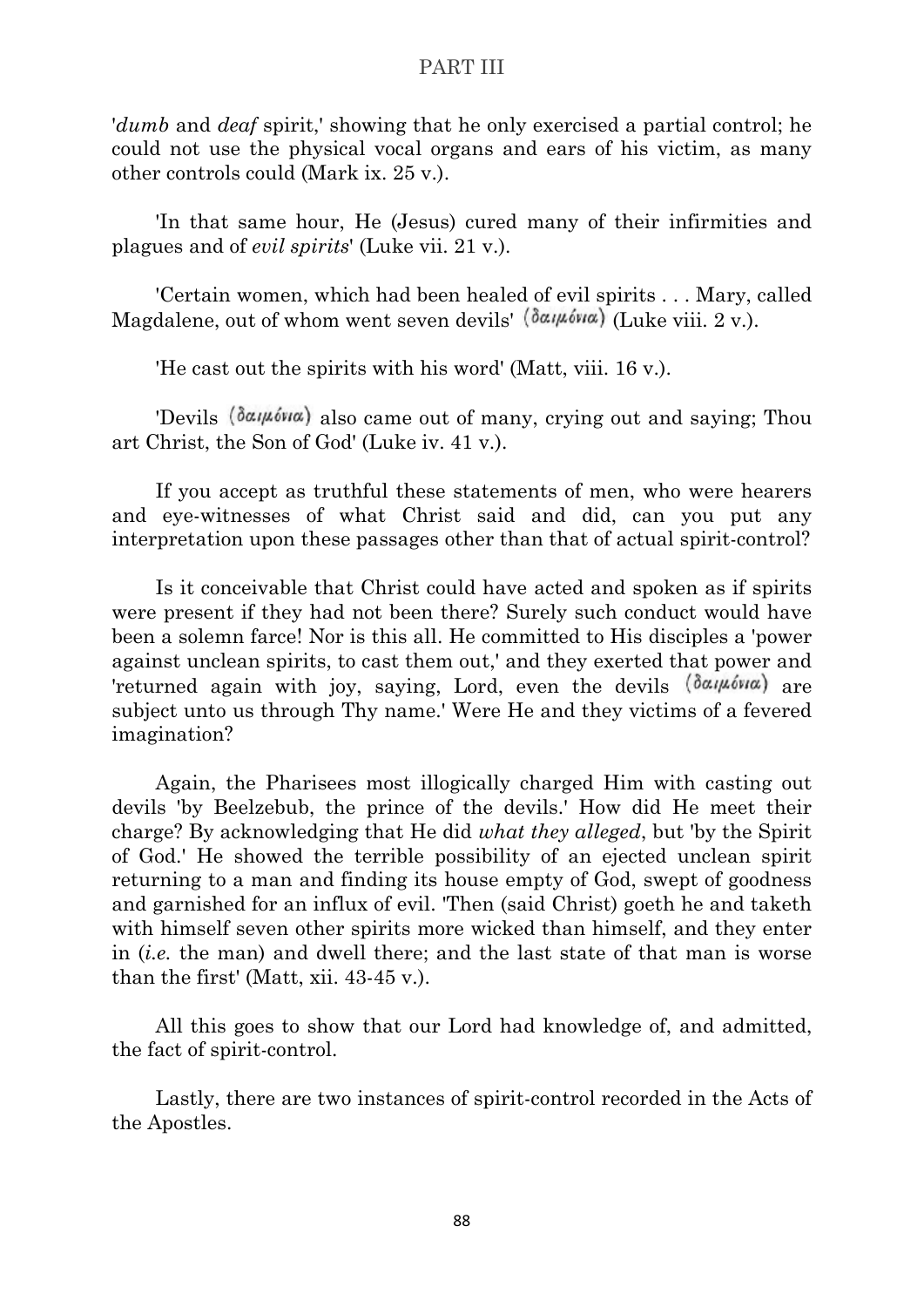A certain damsel—a money-making medium under control—followed Paul and others, crying, 'These men are servants of the most high God.' St Paul (clairvoyant like his Master and the Seers) was grieved, not because the girl acknowledged a truth, but because he could see that she was under an undesirable physical control. He 'turned and said *to the spirit*— I command thee, in the name of Jesus Christ, to come out of her. And he came out the same hour' (Acts xvi. 16-18 v.).

Certain exorcists took upon them to call over them which had evil spirits the name of the Lord Jesus, and an evil spirit in a man present so physically controlled the man that he leaped upon and overcame the exorcists, causing them to flee naked and wounded (Acts xix. 13-16 v.).

The whole of the Bible's testimony on this point is, I contend, false, misleading and highly absurd if spirit-control be not a fact.

Those who know (and there are many who do know) that spiritcontrol is no less an experience of mankind now than it was of old, have no need to cast about them for ingenious hypotheses to explain away the statements of Scripture.

# (E). *The greater number of spiritual manifestations recorded in Scripture took place amid the ordinary surroundings of earthly life.*

We consider this a very important point in its bearing upon the subject of the commingling of the Spiritual and the physical. And for this reason. Did the Bible show that mankind has had no experiences of the Spiritual, except under extraordinary conditions, whereby ordinary earthly surroundings and concerns were lost sight of for the time being, and the mind and feelings were worked up to a state of nervous excitation, then there would, in that case, be grounds for questioning—(a) whether the experiences were anything more than *subjective*, *i.e.* mental impressions induced by an over-wrought imagination; or (b) whether, granting the manifestations to be *objective*, there was proved anything more than the existence of a Spiritual World somewhere or another outside the limits of the physical. I do not think experiences of the kind just mentioned necessarily indicate the penetration of the Spiritual into the physical. Take the experience of St Paul who entered the third sphere of Paradise before his body died, and that of St Stephen who, at the time of his martrydom, saw Christ. These unique experiences demonstrate the possibility of a man's spirit projecting itself into a World that is not physical; but no more. They show that spirit and spirit may come into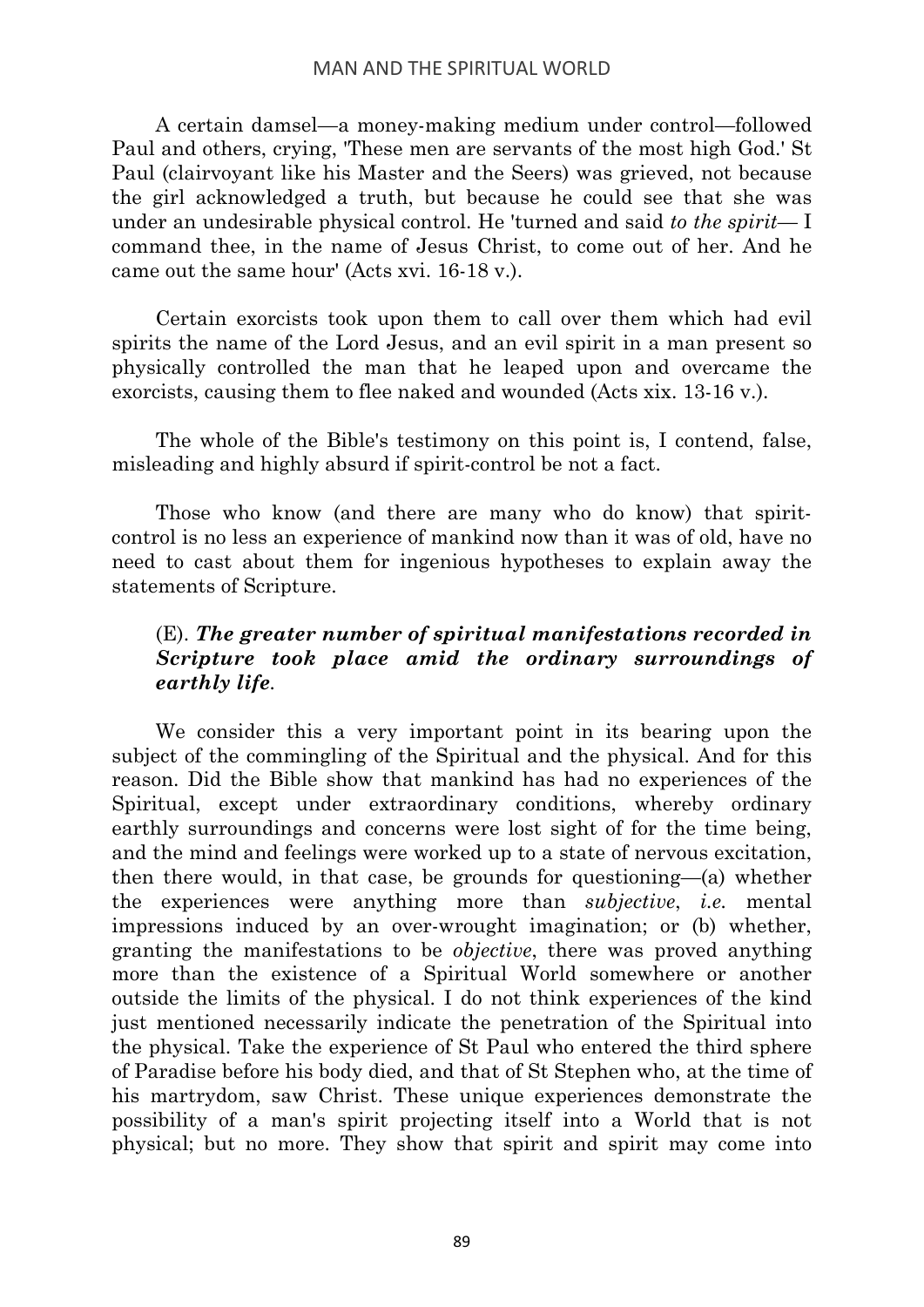contact, but they do not show that spirit (other than that within the man himself) is living and energising in the very midst of physical environment.

Were all spiritual experiences of precisely the same character as those two of St Paul and St Stephen, we should be compelled to admit that, possibly, the Spiritual and the physical are detached and widely-separated planes of life and do not overlap.

But the case is otherwise. The Bible shows that numbers of men and women perceived the Spiritual, not on account of their interior spirit-part going out (as it were) to a World external to the physical, but because that World was close beside them. It was a part of their environment.

One has only to examine the Bible narratives to see that, in most instances, no efforts were made by the persons to put themselves *en rapport* with the super-physical. No monastic cells, nor hermit's caves were sought after (as in later ages), in order that all earthly thoughts, concerns and occupations might be laid aside, and a mental and religious atmosphere, supposed to be congenial to the Spiritual, created. No, these spiritual manifestations came when they were not expected, in a way that suggests nothing unnatural. They approached and mingled themselves with the commonplace objects of mundane surroundings.

The sacred writers, too, recount what happened, not as if an astonishingly startling event had taken place— as modern writers tell a ghost-story—-but in a matter-of-fact and unsensational manner, as men would do who know that the Spiritual, although super-physical, is not *supernatural*.

Thus we gather that spirit can live and move, not only within our own bodies, but also in the midst of, and in close association with, a world of matter; and hence we conclude that two worlds commingle.

I turn to the Bible for the sanction of these statements.

Abraham was resting himself, in the heat of the day at his tent door, when three spiritual beings stood by him.

Lot was sitting, as the day was waning, at the gate of Sodom, when the two angels approached, who, declining his offer of shelter, told him they would abide in *the street* all night.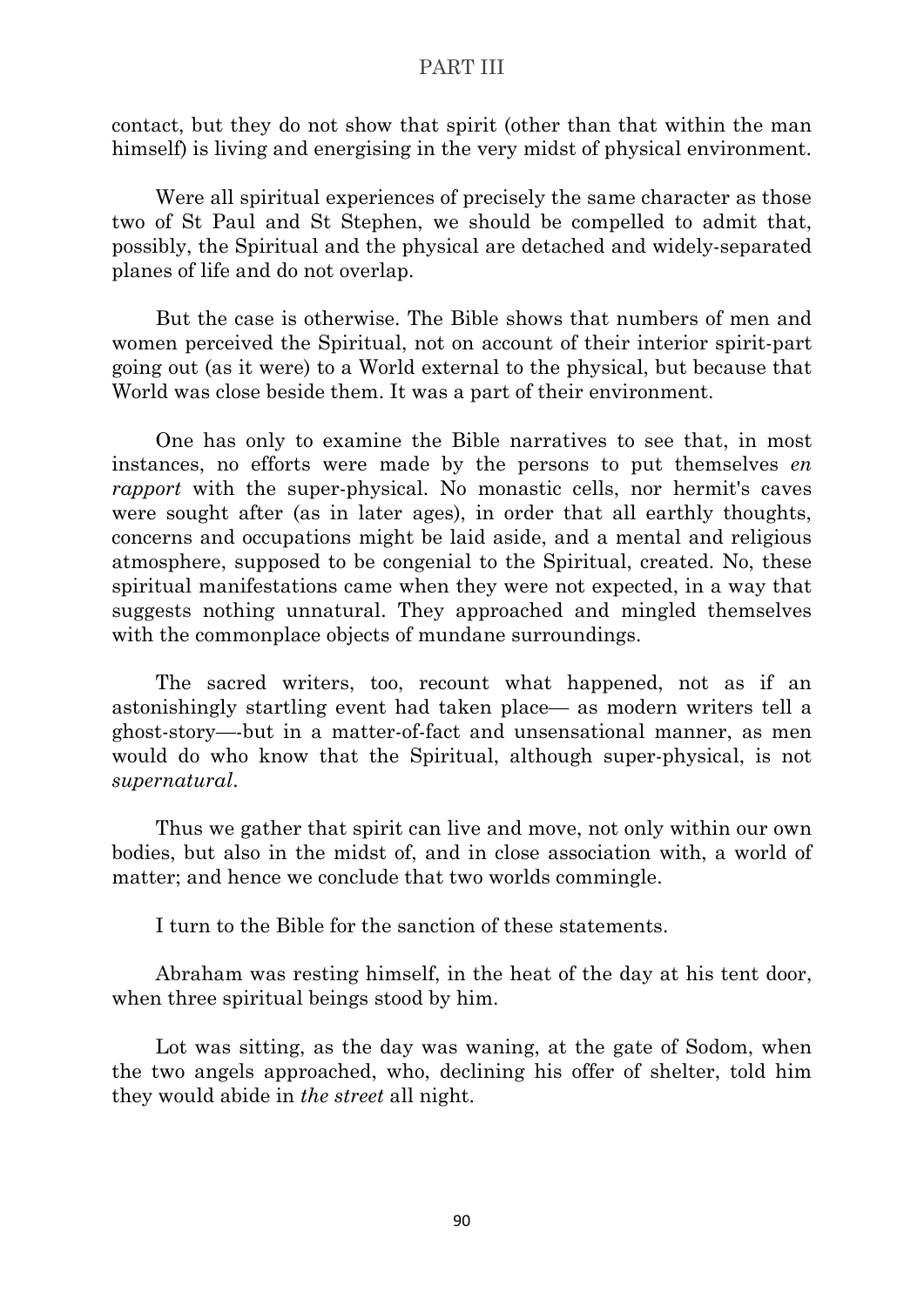Jacob was on a journey, engrossed with the bustle consequent upon the departure of himself, his servants and belongings from Laban, when the angels of God met him on the road.

Moses was in a wilderness, tending sheep, when a double spiritual manifestation was vouchsafed to him. He saw an angel and a superphysical fire in the midst of a bush.

Baalam was riding along a highway, expecting no spiritual intervention, when an angel stood in a pathway between two walls in order to bar his progress.

Joshua was making a military survey in the neighbourhood of Jericho, when 'the Captain of the Lord's host' stood over against him.

Gideon was threshing wheat when an angel sat under an oak and spoke to him.

Elijah was sleeping under a juniper tree when an angel touched, aroused and spoke to him.

Elisha and his young man were out of doors, conversing about a threatened danger to the prophet, when a neighbouring mountain became the scene of a spiritual manifestation.

Belshazzar was feasting, drinking and rioting in his banqueting hall, when a spiritual being partly materialised, and wrote on the plaister of the wall.

Zacharias was performing his ordinary duty when an angel stood on the right side of the altar of incense.

A peasant Woman was in her home at Nazareth when the same angel entered the dwelling and saluted her as the future mother of the Saviour.

Shepherds at night-time were sleepily and tediously watching their flocks when an angel stood in their midst.

Sorrowing women visited Christ's sepulchre to perform a gentle office, and saw two spirits standing in the place. ('Two *men* in shining garments.')

On a mountain-top (Olivet), the same two spirits, probably, ('two *men* in white apparel') stood and addressed the wondering disciples.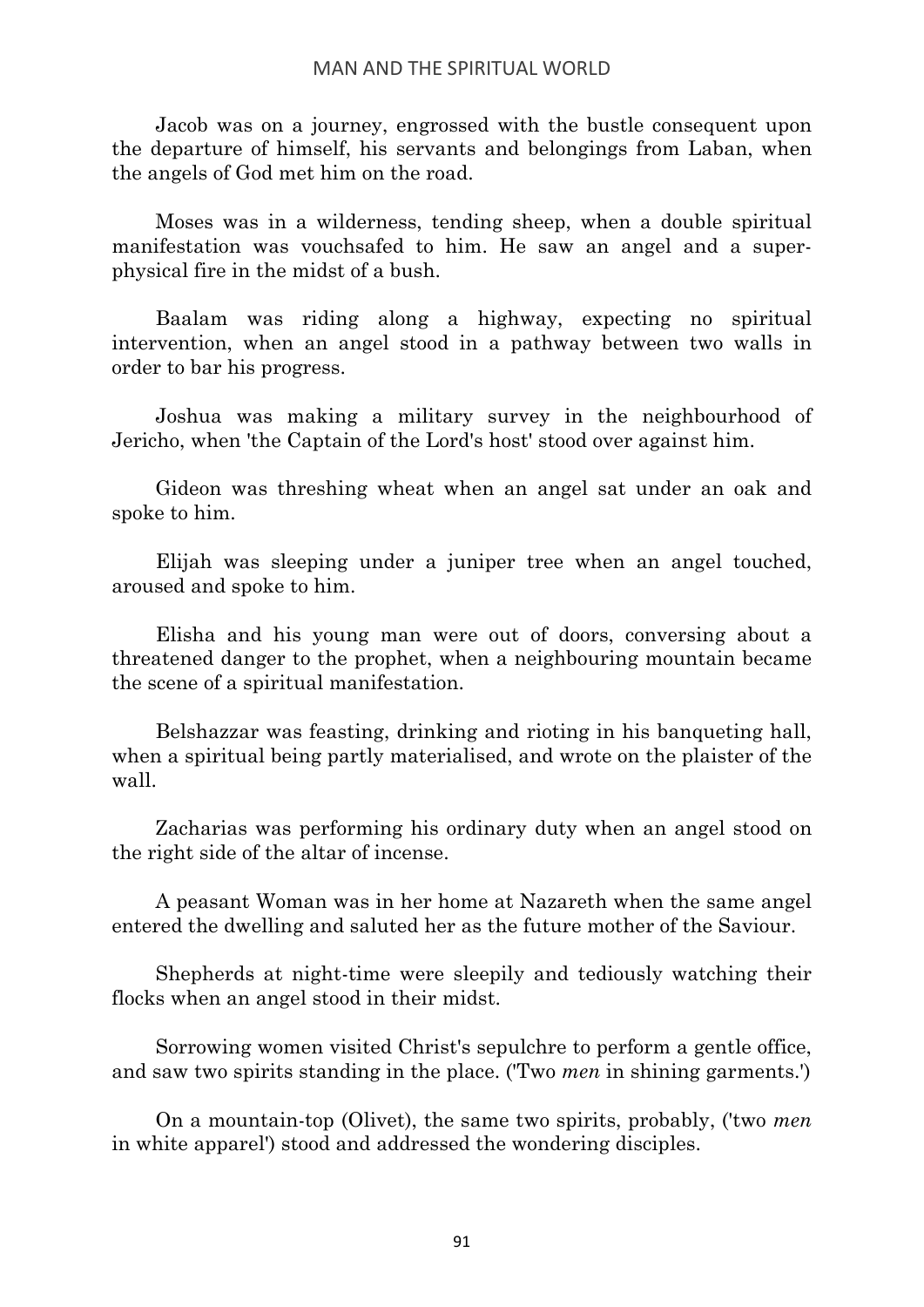In an upper room at Jerusalem tongues of spiritual fire sat upon physical heads.

While St Peter was sleeping in a prison, an angel came there and touched, aroused and spoke to him.

Away on the open sea, an angel stood on board ship and imparted a message to St Paul.

These are but some of many such statements, and if we accept them as records of truth, I submit that we have no alternative but to believe that the great World of Spirit extends everywhere, and that its life, power and intelligence interpenetrate the physical, and are moving and energising even amid the ordinary surroundings of earthly existence.

### **Some of the characteristics of the Spiritual World.**

The reader who has carefully and thoughtfully read the foregoing pages, will, probably, surmise that the limits of our investigation have not yet been reached, and that other truths concerning the Spiritual World, possibly overlooked by many, may lie crystallised in the pages of Holy Writ.

We think that to be the case, and now proceed to consider some of those truths. We are told sometimes that it is, and ever will be, impossible for us, on this side of the grave, to know anything about the *details* of spirit existence. We do not admit that this is so; but even supposing it to be the case, we submit that a very great deal, at all events, may be known from the Bible as to the *leading characteristics* of the World Beyond. However ignorant we may be of the personal surroundings of beings in that World, we may discover the general principles that underlie their life there. The details connected with the working out of those principles may be hidden from us, but the principles themselves are not. To realise as much as this is surely an enormous gain on a religious agnosticism that avows that everything concerning the Spiritual World is veiled in impenetrable cloud and uncertainty. Not to know the other is, after all, of comparatively little importance.

Did I, for example, know that my son is in another part of the world alive and well cared for, and that he is being educated in an establishment whose system is so excellent that all that is good in the boy would surely be developed, I should not worry myself and be impatient because I do not perhaps know all about the details of his school-life. Knowing the general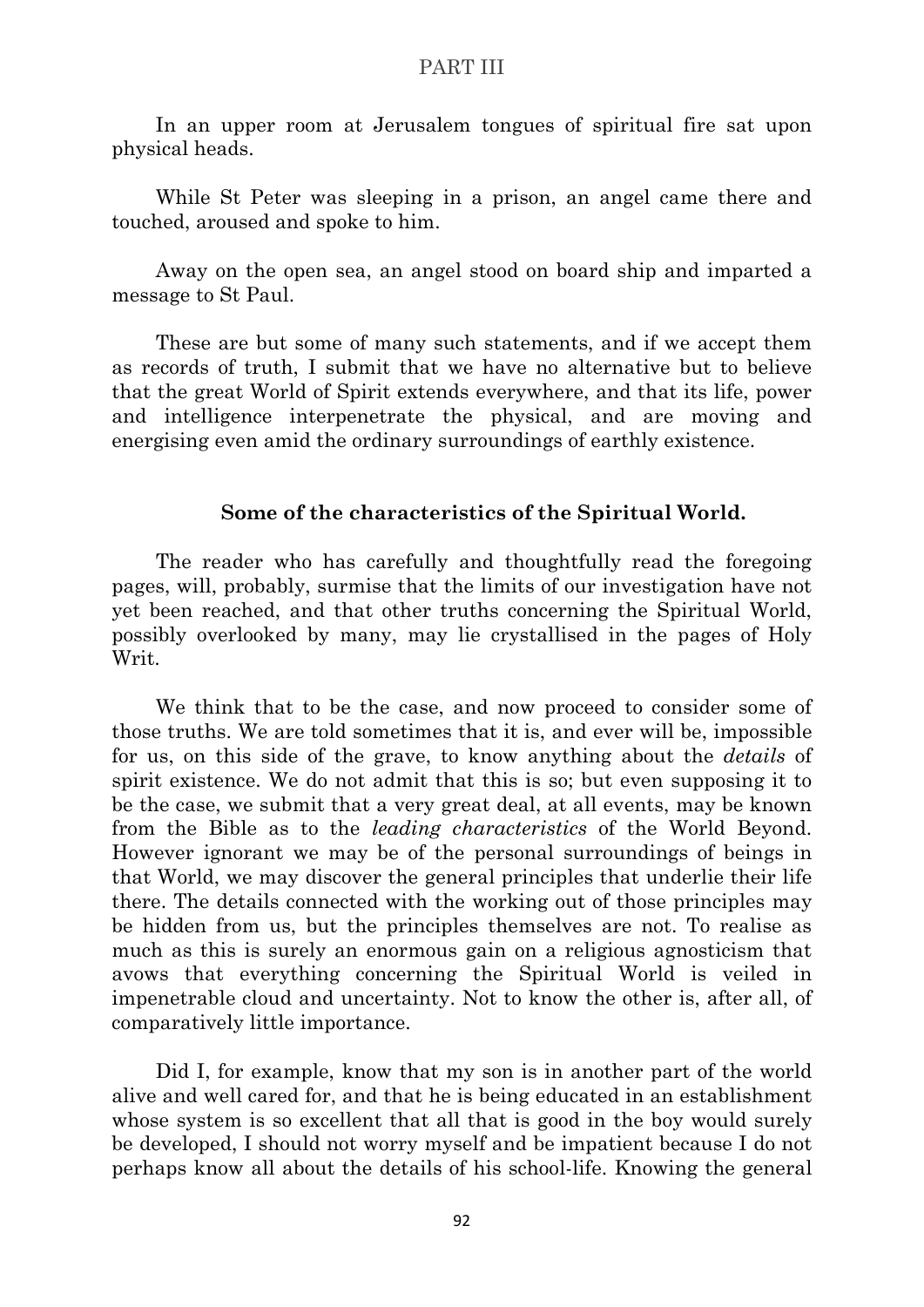principles under which he is living, I should be satisfied. The boy can tell me all the rest when I go to see him. But ignorance of the system with which he is associated would, if I loved my son, be intolerable.

By the same reasoning, I assert that we can bear to be in ignorance of the immediate surroundings and occupations of dear ones who have passed into the Spirit-World, but we cannot bear (unless we be apathetic) not to know aught regarding the *principles* of the system of life under which they live. It is this conventional idea—that nothing can possibly be known of what lies beyond the veil—that invests death with such unutterable horror to thousands who profess to believe that 'the sting' has been removed.

'I am so glad to see you in this terrible time of my trouble,' said a young widow to the clergyman who had called upon her a few days after the funeral of her husband. 'You will be able to tell me what I do so much want to know. I believe that my dear one is still alive, and I feel convinced that he thinks of me and loves me as he did on earth. I feel convinced, moreover, that all the good in him will expand and mature, and that those things which perplexed him here, because he could not seem to understand them, although he went to church and thought about them, will not perplex him now. I have the idea that God will lead him to understand them where he is. Am I right? You have studied the Bible; tell me, does it sanction these beautiful thoughts?'

'Madam,' was the reply, 'the Bible tells us nothing of what is after death, except that one day there will be a resurrection and a great judgment, and a final Heaven or Hell.'

'You are not sure, then,' queried the lady, 'whether my dear husband is now even *alive*?'

'No,' answered the clergyman, 'he may be; but the Bible is very silent on the subject.'

'Then,' rejoined the lady,' you can take your Bible away; I don't want it; it is no good to me; it fails me at the point I most need light, comfort and assurance; it does not meet my case. If it be as you say, I will trust God and my own heart rather than it.'

We venture to tell a good many clergymen of the type of the one just instanced that, unless they open their eyes to perceive the truths that the Bible really does teach, there will be hundreds of thousands in their flocks, who will hold aloof from them and their attenuated teaching and think for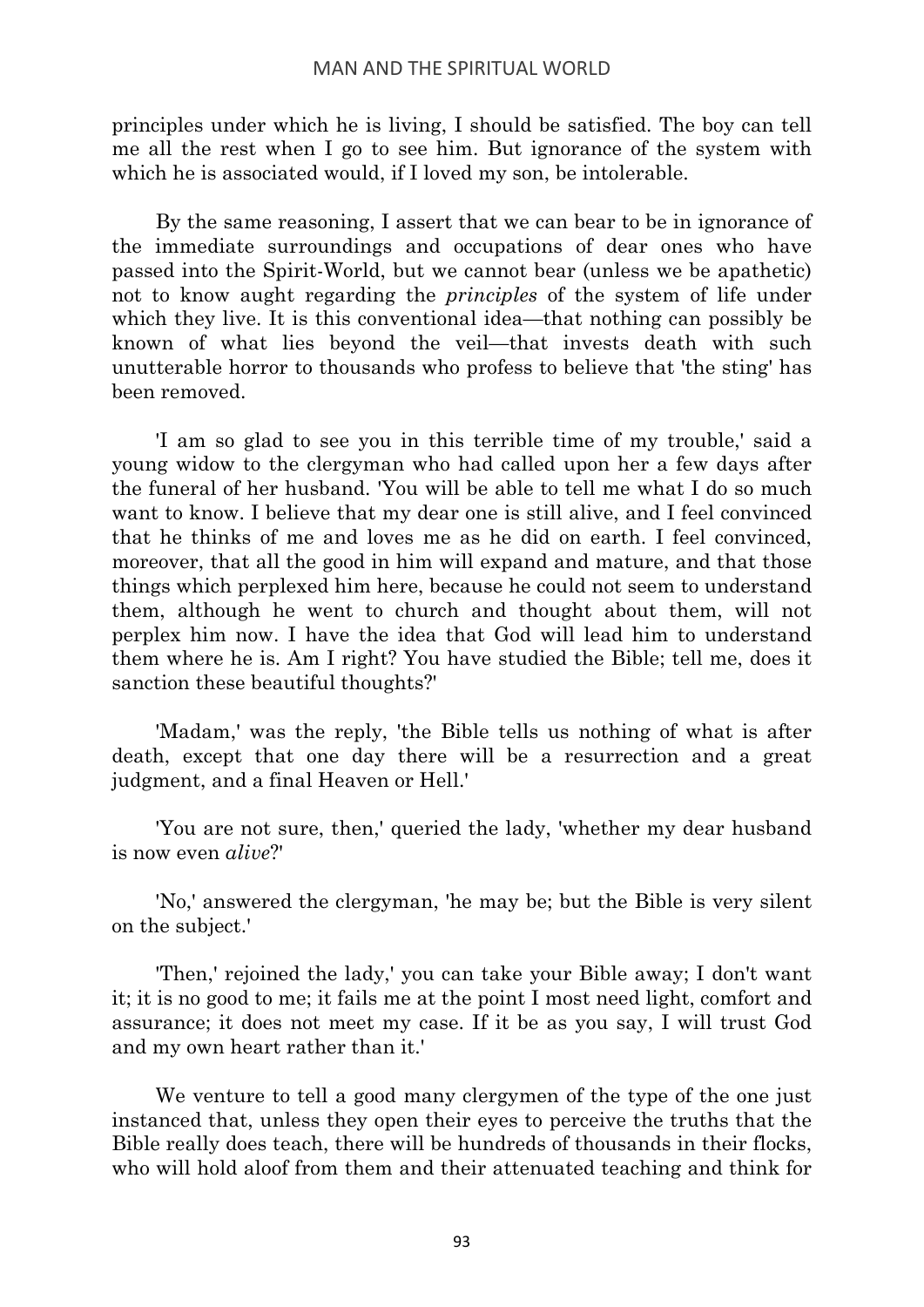themselves. We declare it to be untrue that the Bible is very silent on the subject of Life beyond the grave. That grand old Book discloses much over and above the bare fact of continued existence there.

It tells us—

I.—*That the Spiritual is a World of widely-differing life and experience.*

That is a truth but rarely grasped. The common idea of the Spiritual World is, that it consists of two circumscribed areas, marked off somewhere in far-away space; one of which areas is allotted to the spirits of good people, and the other to the spirits of wicked ones. When a person departs this life, it is imagined that he goes into one or other of those localities, and there enters upon a life and experience that is stereotyped and uniform for all in that particular division. There, among the good or bad, he finds himself in the midst of an environment that never varies. All the beings with whom his lot is cast are thought to have precisely the same character, the same experiences, to possess the same ideas, and to do (if they do anything at all) the same things. In that place, it is supposed, he will remain, leading an aimless existence in a long anticipation of bliss or misery, until the final Judgment shall declare his destiny of Heaven or Hell.

Consequently, to a healthy mind, the Intermediate Life is presented as about as undesirable a Life as it is possible to conceive: a dull, sleepy, workless, and half-alive condition; a place to be quiet in, and do nothing but dream of future 'beatific visions' or awful pains.

The marvel to me is how those who profess to have these notions can think it possible that any being, after a century of such experiences, could maintain a vestige of his manhood or sanity.

Nothing more clearly shows how deeply rooted is this idea of the fixed and unalterable uniformity and aimlessness of the Life after death, than the horror felt by many at the suggestion that we should still continue to pray for those who have gone into that Life. To numbers it appears a superstitious absurdity to speak to the great loving Father-God about a dear departed one.

I know some good people who would not be half so shocked at your slandering a neighbour, or doing him some other wrong, as they would be if you prayed for him after his decease.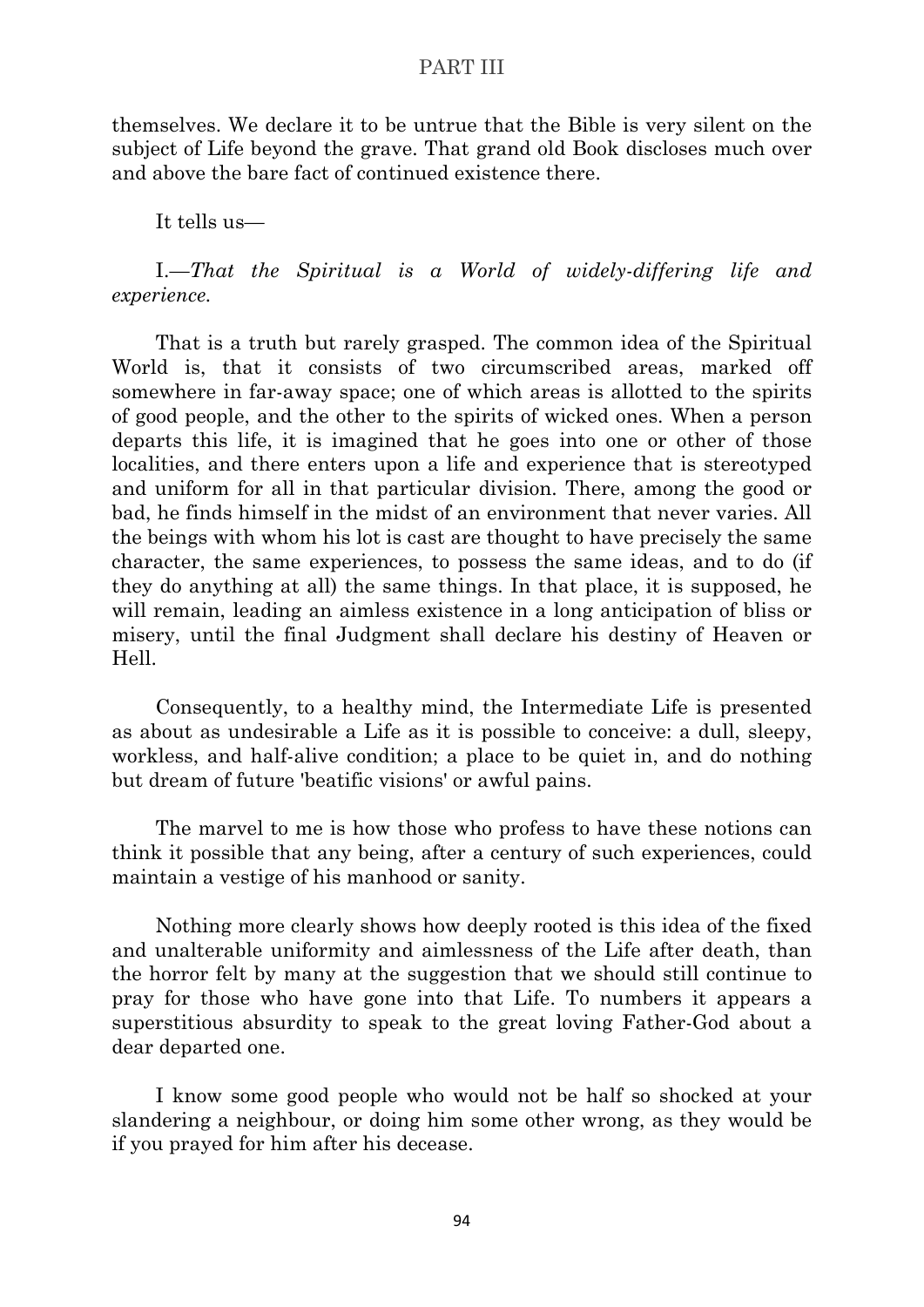But why, we ask, a little indignantly, is it absurd and reprehensible to pray for the departed? 'Why?' is the rejoinder, 'what possible good can we do the dead by praying for them?' To this we answer— 'None whatever, if they be *dead* things, or drowsy, inactive, trance-like entities, fixed in an unalterable environment; but a great deal of good—depend upon it—if they are *living* men and women, capable of thinking, working and acting, and expanding into something better and nobler.' And it is just because we are convinced that our departed are living, and are leading real lives, and not droning out a monotonous existence on the dead-level of a paralysing uniformity, that we absolutely refuse to believe that our unselfish prayers for them are either un-Christian or un-Scriptural.

If poor lost souls in the World Beyond were not out of the reach and concern of a loving Saviour, (and St Peter shows they were not), why, in the name of common sense, should it be wrong for us to pray for others who may be in the same condition?

Methinks I hear the objector say, 'There is not one text in the Bible that bids you offer such prayers.' 'Quite true,' we answer, 'but what of that? There is no text that commands us to baptize little children, or to read a Burial-Service over dead bodies, or to build churches, and hold Festivals and Saints' Days; but we do these things, nevertheless.'

When will some Christians learn that the Bible only gives us broad, grand principles to guide us in our thought and conduct, and assumes that Christlike instinct and sanctified common sense will suggest the rest?

Had men but a better grasp of the truth concerning the World of Spirit, we should hear no more of the foolish outcry that prayers for the departed are dreadfully wicked and essentially Popish. If the Roman Church has piled up a mass of Mediæval rubbish upon a beautiful and Christ-like practice, sweep away the rubbish, but do not get rid of the practice. He is not a skilful surgeon who cuts off a man's leg to get rid of an abscess upon it; nor is he a wise teacher who, in order to remove an incrustation of error, clears away the truth that lies beneath.

Those who pray for the departed have a far worthier conception of the Life Beyond than those who think that the voice of supplication must cease with the dying breath, and that Death will seal the ears of God against our cry for a blessing on dear ones who '*live* unto Him.'

Before we turn to the Bible to show that it does not teach uniformity of life and experience in the Spiritual World, let us briefly refer to two considerations that point to this conclusion.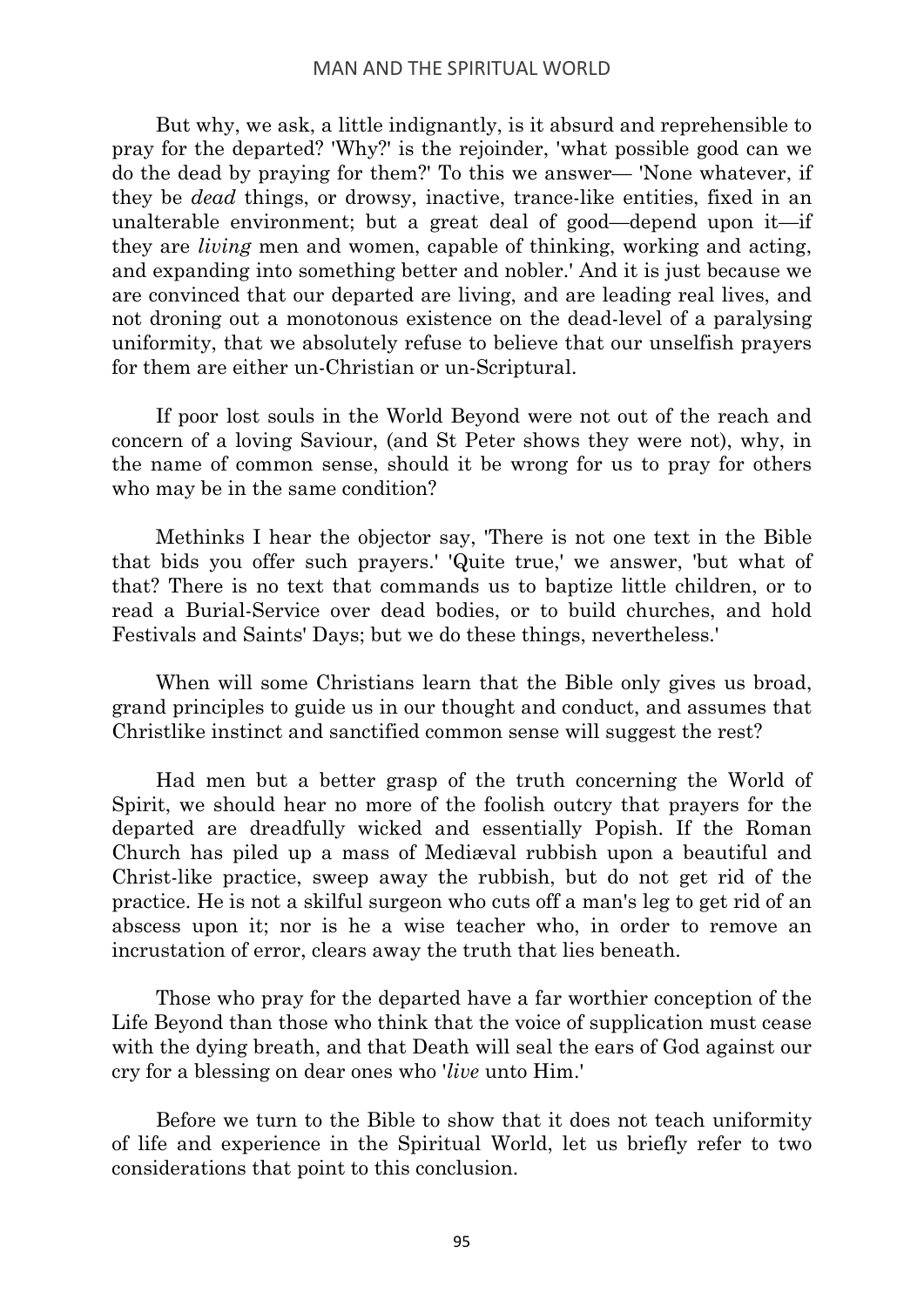# *(a)The impossibility of imagining that persons, on leaving this life, can be rigidly divided into only these two classes of good and bad.*

We are confronted with facts, and it is well that we should honestly look them in the face. What are they? First, that not one in every ten thousand persons departing this life can either be designated as altogether good or altogether bad. Between those extremes lies an infinite variety of characters that approach nearly, less nearly, distantly or more distantly, either goodness or wickedness.

Here is a man who is not wholly good, inasmuch as he has some bad qualities and habits. Here is another, not wholly bad, since at times he can act rightly and even nobly. To which division, at death, are we to assign each of these men? Do we mentally put them (as it were) into a scale that will measure their moral worth, and as the good or bad in them predominates, assign them a place in one of the two divisions?

In that case, what will happen to those (and there are millions of them) whose character at death is in a state of equipoise between good and bad? Does it accord with the fitness of things that such persons should be herded with those in whom goodness has been all but extinguished, or, on the other hand, should they be made, although unfitted for the experience, to consort with saints?

How, for instance, will those who only think of two classes in the Spiritual World—viz., the good and the bad, the saved and the unsaved argue in respect to the following case—a true one?

Not long ago, on a very rainy day, a large vessel, laden with oranges, was discharging her cargo at one of the quays near London Bridge, and a number of porters were carrying the boxes of fruit across a plank stretched from the vessel to the quay. Lounging on the quay was a disreputable, drunken fellow, too lazy to work, and bad enough to disgust the docklabourers. There he stood, watching the operations, and making foul remarks to the toilers as they passed and repassed him. Suddenly there was a cry. A poor fellow had slipped on the wet plank, and fallen into the water. An instant later the swift current had swept him out into midstream. Without a moment's hesitation, the drunken loafer dashed the short clay pipe from his mouth, flung off his ragged coat, plunged into the river, and, after a desperate struggle, succeeded in reaching the drowning man, and kept him from sinking until a boat reached them, and both were rescued in an unconscious condition.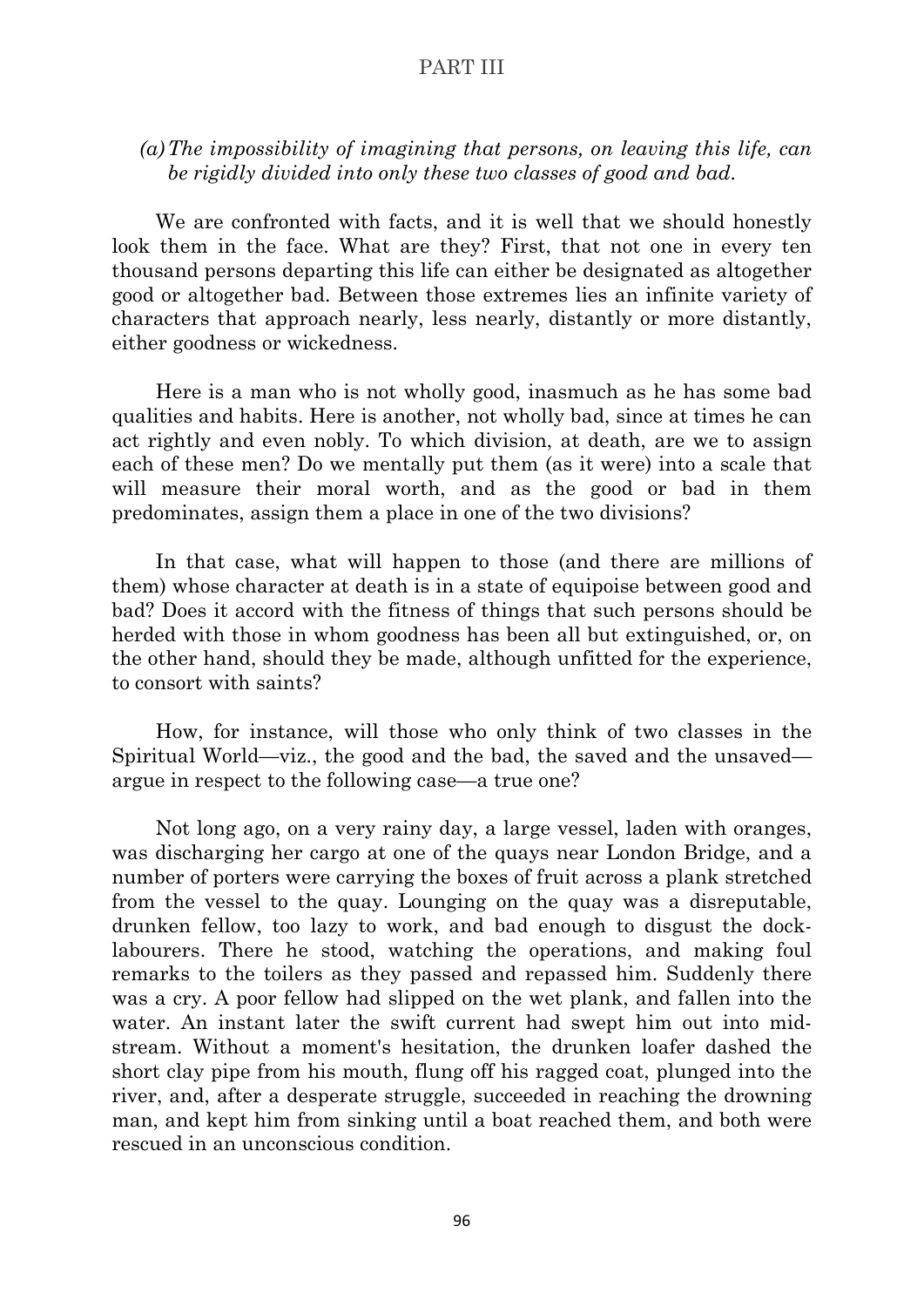#### MAN AND THE SPIRITUAL WORLD

Now suppose that loafer had lost his life in his magnificent effort to save a fellow-creature who was nothing to him, to where, I ask, would the commonly accepted teaching have consigned him? The so-called 'orthodox' system only gives the choice of two places. Would his spirit have risen from the muddy Thames to go among the good in Paradise? He, the drunken, dissolute man, would have been out of place with the ones there, and as for imagining that faith and good character were acquired by him in his death-struggle, what if he had known nothing at all about Christianity, and in the act of dying had been too busy to think of anything except saving a fellow-creature's life!

Would his spirit then have gone among the bad, to that place regarded as the awful and hopeless ante-chamber and waiting-room of an everlasting Hell? Such a thought ought to shock any Christian whose moral sense has not been blunted and drugged by long familiarity with a cruel doctrine invented in a hard and fierce age.

Had that loafer died before the boat reached him, he would have done what many who go to Church or Chapel, and count themselves 'the elect,' would not have done. If he was a child of the devil in his life, he was very much like Christ in his death.

Where, we ask again, will the theorists who regard the Spiritual World as only two waiting-places for a future of weal or woe, determined at death, place that man? It will do violence to their creed if they put him among the blessed. It is an abominable thought that one in whom the Christ-spirit is energising should have no other prospect than Hell.

Our friends are in a moral difficulty. It does not confront us who can conceive of varied life and experience in the World Beyond. We can believe that that disreputable loafer, who dared to do what the loving, beautiful Saviour did, would go, after death, not into a cruel and remorseless sphere of inexorable destiny, but into a department of the Spiritual World where He Who came not 'to destroy men's lives, but to save them,' and Who declared that He will not break the bruised reed nor quench the smoking flax, will, unless He is *not* 'the same yesterday and to-day and forever,' most certainly go after the poor lost sheep to raise him to something better.

But that could not be so, on the supposition that there are only two divisions and two classes in the Spiritual World: in the one, none but those ready and waiting for Heaven, and in the other, only the hopelessly doomed ones expectant of Hell.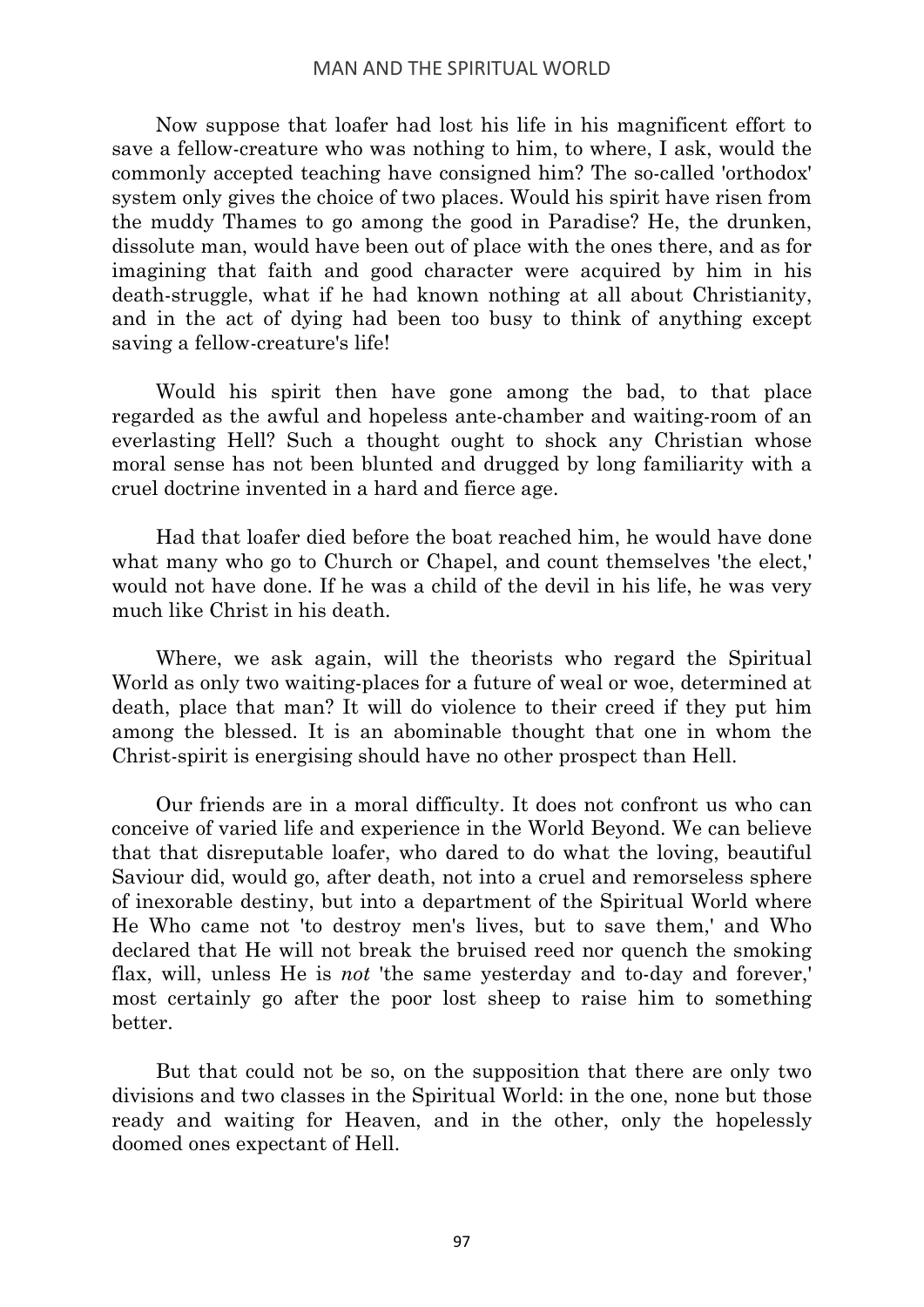Let us pass to the other consideration that points to varied life and experience after death.

*(b) The difficulty of supposing that persons on leaving this life can have, in the face of the intellectual, moral and spiritual dissimilarity that exists, a uniform experience beyond.*

How can there, we ask, be a *uniform* experience either of pleasure and happiness, or of pain and misery in either of *two* spheres of Spiritual existence, unless in mind, character and spiritual condition the ones who enter those spheres are constituted alike? Even were all outwardly conditioned the same, variety in character and mental and spiritual capabilities must necessitate a wide dissimilarity in experience.

Place two persons here on earth amid the same surroundings, let us say, for example, in a delightful country spot. It will by no means follow that the experiences of both will be similar. One may be an intense lover of the country, and a thoughtful observer and student of nature. The other may have cultivated no tastes and desires, except such as pertain to town life. To the one man the country surroundings will be a delight, an inspiration, a means of expanding the internal resources he possesses; to the other they will be uninteresting, dull and irksome.

On the same principle we argue that the one who has lived out his earthly life without cultivating a love for God and spiritual things, would be as unable to *suddenly* appreciate and enjoy spiritual realities of a high order, as a schoolboy, who has just learned the four first letters of the Greek alphabet, would be to find a delight in the classics.

Now, the general notion is that there are two departments of Intermediate Life, and a particular set of surroundings for each department, and, moreover, a particular set of experiences common to all in that department.

Thus it is assumed that the man who has never cultivated his mind and spirit—*e.g.,* the drunkard and wife-beater who repents on his deathbed—will go directly after death into the immediate Presence of his Saviour and will live with the saints, and become absorbed in the contemplation and enjoyment of heavenly things; because St Paul who went to the abode of the saved spoke of dying as a gain, and went to be with Christ. Again, it has been confidently taught that the irreligious man drowned by the capsising of a boat (provided he has not been suddenly converted as he chokes in the water—an idea, by the way, that finds no sanction in Scripture) will assuredly go into a place of awful pain and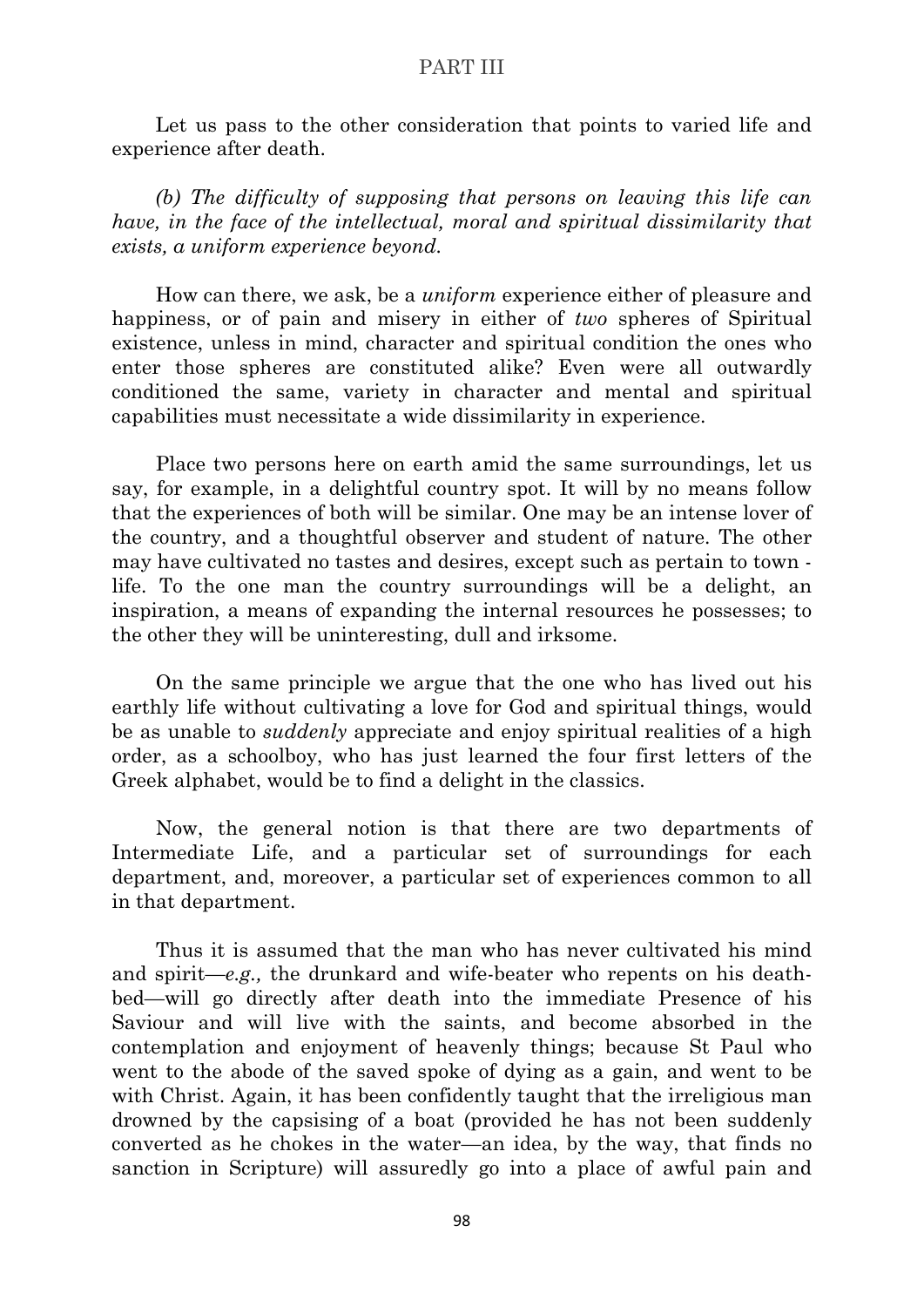remorse; because selfish Dives was shown to be so circumstanced after he left this world.

It never seems to strike some that surroundings that are possible and suitable to St Paul and other developed Christians may be impossible, and certainly would be most unsuitable, to an ex-wife-beater and others whose characters have not been moulded, and who are but '*babes*' in Christ.

Dives went into the right place to unlearn his selfishness and to learn a concern for others, but it does not follow that his experience would be proper for another, who, although irreligious, might not be selfish.

Thus, we believe that, even if it could be shown that everybody's everlasting destiny is unalterably fixed at death (and I have never yet been able to discover that doctrine in the Bible), and even if it could be shown that the saved have but one spiritual environment, common to all, yet, we contend, their experiences in that environment would be wholly different. The relationship of some towards it would be unlike that of others. To the man or woman of moulded character and expanded nature, it would be what to others of unmoulded, or less moulded, character it could not be.

That is why, I think, our Lord and the Bible-writers laid such enormous stress upon character, and, seemingly, such little stress upon mere theological opinions. Their rebukes and condemnations were reserved for those who acted wrongly, rather than for those who thought erroneously. The severest words that ever fell from the lips of Jesus Christ were launched against the 'orthodox' Pharisees.

Nor is it difficult to see the reason of this. Knowing the all-important part that character plays in forming and complexioning our life and experience in the World Beyond, Christ and those who were taught by Him placed the cultivation of character before all else. They knew that one flash of Divine light after death might set a man right whose theological ideas were wrong, if his conduct had been true and Christ-like; but that no amount of mental illumination could suddenly transform a neglected, or warped, or misshapen nature into one *en rapport* with that which is spiritually grand and beautiful.

What a wealth of meaning and hope (so generally unsuspected) underlies those magnificent words of the Saviour, 'If any man will do His will he *shall know* of the doctrine, whether it be of God' (John vii. 17 v.). Think over those words. They embody a Gospel-message that half the Gospel-preachers have missed.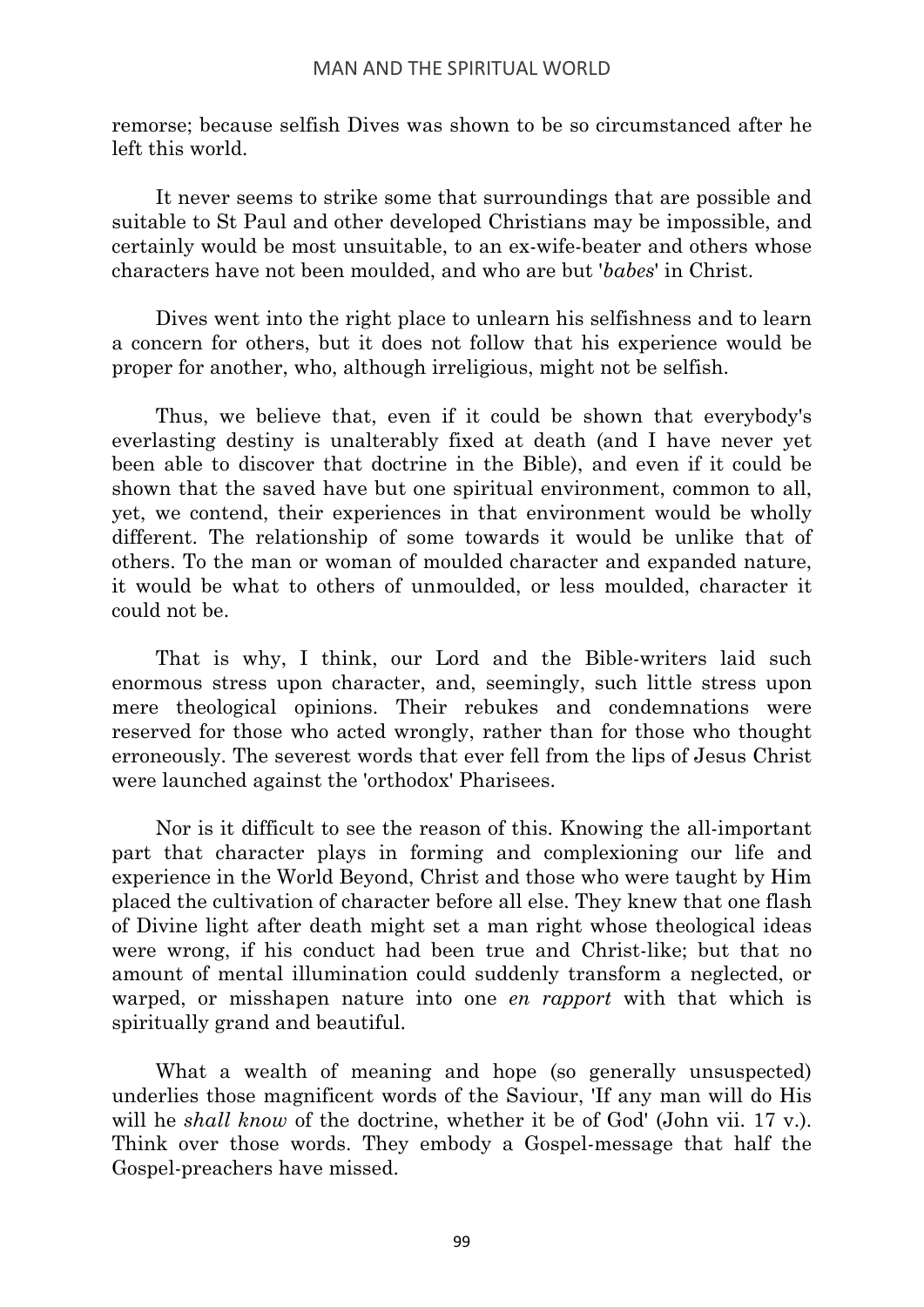# *The testimony of the Bible as to differing life and experience beyond.*

Can we, in turning to Scripture, find enough in its statements to justify us in making the foregoing conclusion? We think we can. Let us examine some of those statements; bearing in mind that it is rather to the New Testament (as containing writings penned after the advent of the Truth-Revealer) than to the Old Testament we shall look for anything like particulars concerning the Spiritual World.

First, let us notice that the *general principle* of variety in life and experience as regards spiritual existence is declared by the Bible. That book shows that one great class of spiritual beings, viz., angels, are not on a common level of moral excellence and dignity, and consequently must have different experiences.

David referred to angels 'that *excel* in strength' (Ps. ciii. 20 v.); St Paul, to '*elect* angels' (1 Tim. v. 21 v.); another writer, to 'angels that *sinned*' (2 Peter ii. 4 v.); St Jude, to 'angels which kept not their first estate' (*their own principality*), ' but left their own habitation' (*their proper habitation*) (6 v.).

Our Lord, in pointing out the sin and danger of despising little children, gave, as a reason, their sanctity in having as spiritual guardians those who are closest to God.

'In heaven, their angels do *always behold the face of my Father*' (Matt, xviii. 10 v.).

When the old man Zacharias was incredulous concerning what the angel told him, and asked, 'Whereby shall I know this?' Gabriel pointed him to the fact of his extraordinary dignity, as a guarantee of his truthfulness—'I am Gabriel, that *stand in the presence of God*' (Luke i. 19 v.).

We submit, therefore, that these qualifying clauses imply that *some*, and not all, angels 'excel'; that not all 'have sinned,' nor have all 'left their proper habitation,' nor do all 'always behold the face of the Father.' In other words, they point to various spiritual conditions, environments, and experiences, in the ranks of angel-hood.

Now, putting aside for a moment all other statements of Scripture, we consider that such passages as the above, not only negative the idea of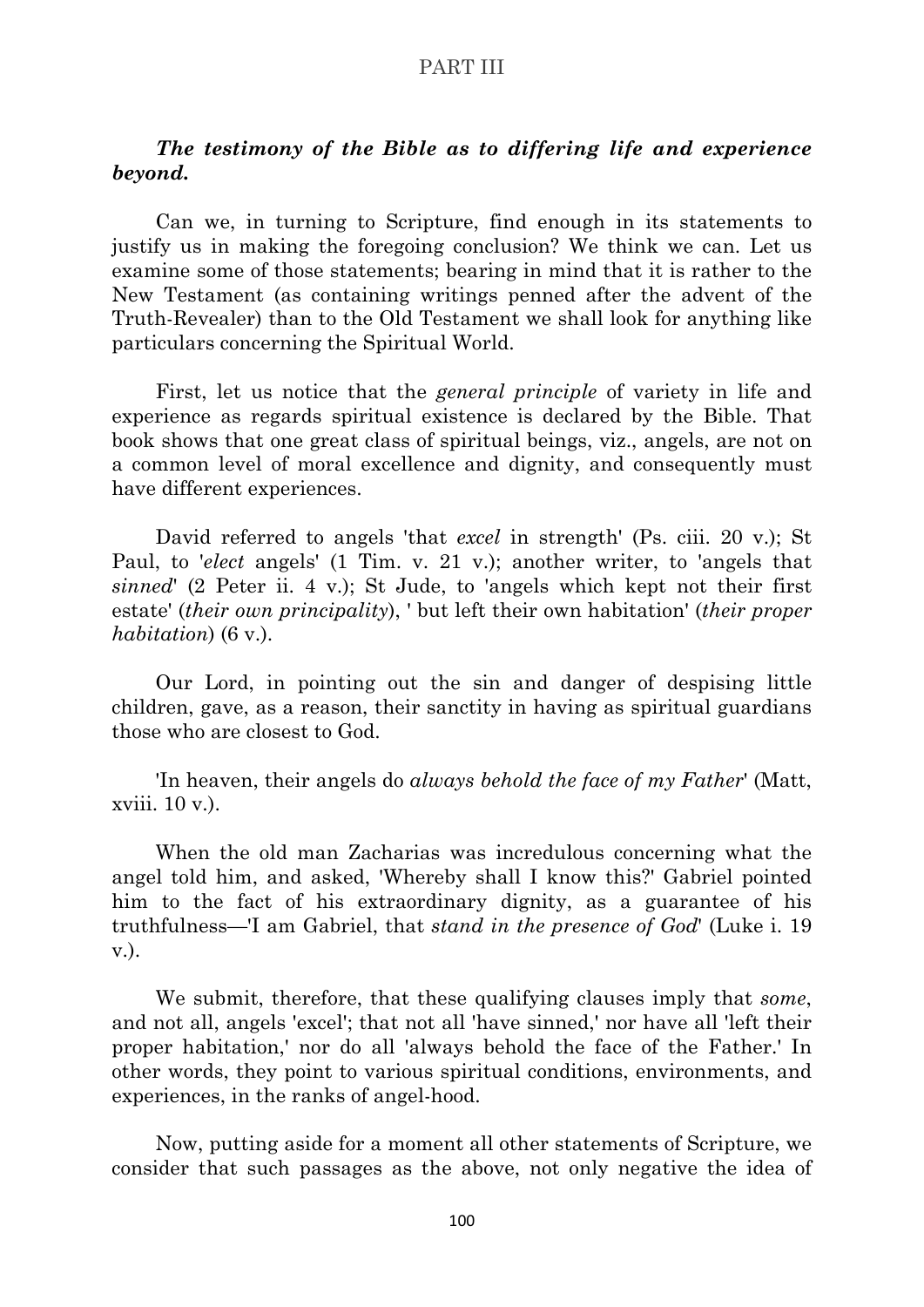uniformity in regard to angel-life, but also afford a reason for believing also that men on the plane of spirit, after death, will have widely differing surroundings and experiences.

Angel-nature, although a higher development of spirit-life than that pertaining to man after he has left this world, is nevertheless the same as the latter in kind. Both they and he are non-physical, and are spiritual beings encased in spirit-bodies, adapted for a Spiritual World. Our Lord's words justify us in presupposing this *constitutional* likeness between angel and man. Speaking of man's ultimate destiny, He stated that he will be '*equal* unto the angels' (Luke xx. 36 v.); which were impossible were these classes of creatures dissimilar in constitution and, consequently, in resources and powers.

Now, we ask if there exists variety in the environment and experience of angels, is it at all likely that it will *not* exist, in regard to man, when he steps into the Spiritual World? Then he will be on a lower platform of life than the angels. Shall we look for uniformity of thought, character and experience among earth's departed millions, whom we know to be so dissimilar, and not find it even among the angels? Is that quite reasonable—to view it as characterising a lower phase of spirit-life and not the higher one?

Surely that would be a reversal of the proper order of things. The reader may object that it is useless to draw any inferences in regard to man from angels, because the angels are so wholly different from us. Not so different, we think, as is generally imagined. Two rather big assumptions are made by most theologians concerning angels.

The first is that, of course, they are all (except the lost angels) in *heaven*, in the immediate Presence of the Almighty, and the next that they were all created as angels, without any previous existence and education.

We believe both assumptions to be wrong.

The Bible shows that there are exalted angelic intelligences very near to God; but it also implies that there are others less exalted, and not so near Him.

As to angels having been called into existence as such, it is, to say the least of it, exceedingly improbable. Moral and spiritual excellence in creatures is a quality that is, as far as we know, only produced by education, experience and growth. Even Christ Himself, we read, was made '*perfect* through sufferings.' We believe that God's *modus operandi* in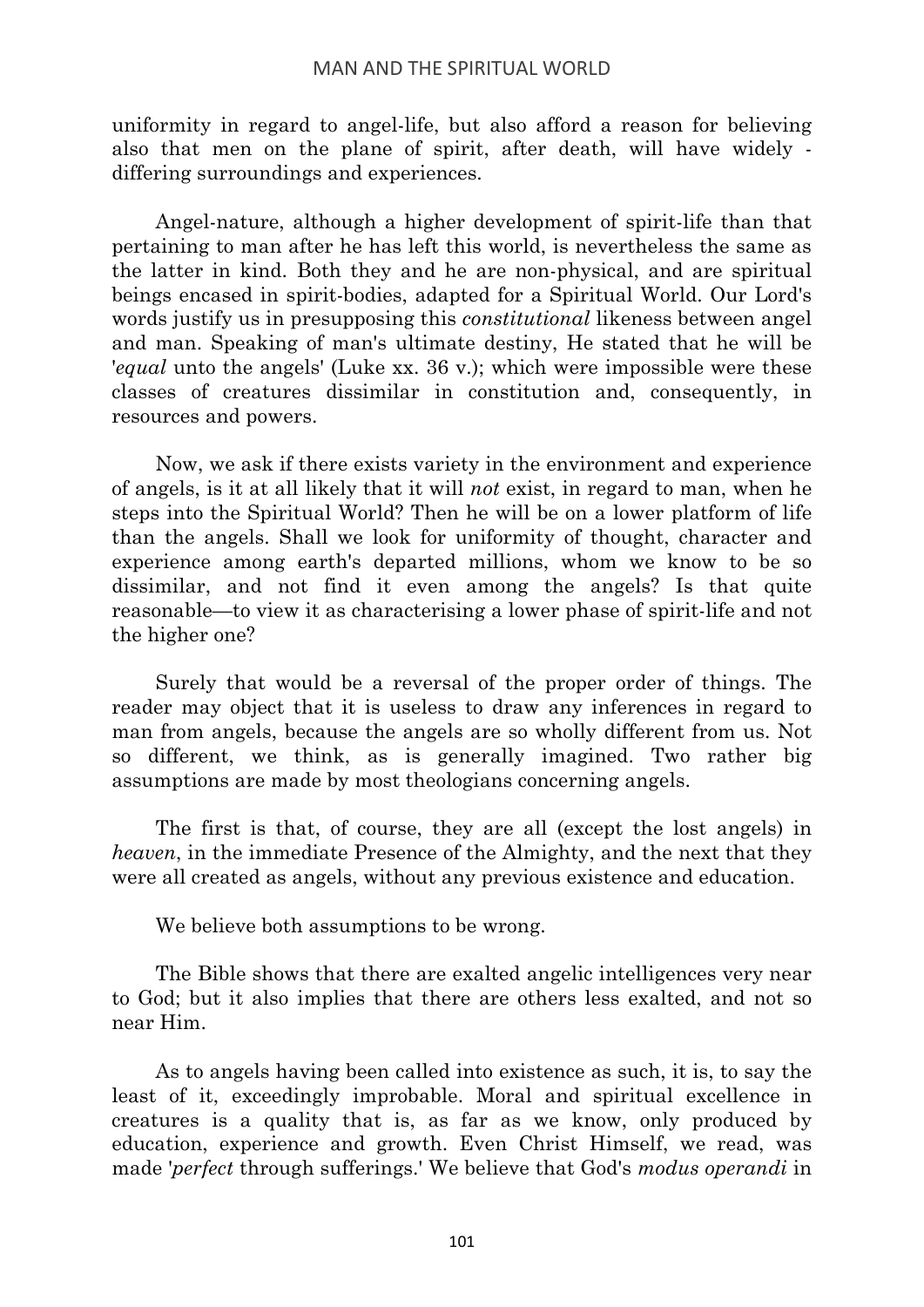regard to man, in bringing him to the goal of his being, is the principle under which He has worked in respect to angels. Man starts his existence on the plane of the physical; from that he presently rises to a higher plane, the Spiritual; and from the latter he will go on with his education, until he ultimately reaches the destination for which God made him—the plane of the Celestial—the Heaven of the Gospel. So we believe it is in the case of angels. We think that they too started their being on some plane of the physical — upon some of the millions of material worlds dotted in space. From these (not necessarily by death) they rose to the Spiritual, and onward and upward to the Celestial.

Some of them, we think, have reached their goal; others are still rising, and others in the Spirit-World are at an altitude where men and angels meet.

But between a Gabriel and other angels may exist as much a spiritual distinction as between St Paul and St John, who have been spiritually growing in the Intermediate World for centuries, and ourselves, were we now transplanted there.

The New Testament distinctly affirms the fact of there being different phases of life and experience after death,

This is a point that is readily admitted by Christians so far as it concerns the great class distinction between those in the Intermediate Life who are in a condition of saving faith, and those who are not; but it is not so readily admitted in regard to persons considered *individually* in either one of these classes. It is seen that the experience of Lazarus after death was radically different from that of the selfish rich man, but it is not generally seen that this does not involve that *all* on Lazarus's side of the gulf of moral separation are similarly circumstanced, nor that *all* on Dives's side are undergoing the experience that he did. In the World of Spirit there may be dissimilarity in the life and experiences of those belonging to either group of believer or unbeliever, of blessed or unblessed; and we believe the New Testament points to it.

Take our Lord's words, uttered towards the close of His earthly ministry. They are very suggestive. Speaking to His disciples, whom he appointed to teach mankind, He said, 'In my Father's house are many mansions' (Greek:  $\mu$ *oral*  $\pi$ <sup>o</sup> $\lambda \lambda a$ , *i.e.* many tarrying or abiding-places); 'if it were not so I would have told you' (John xiv. 2 v.). Now the usual interpretation put upon those words is that Christ was only referring to *Heaven*.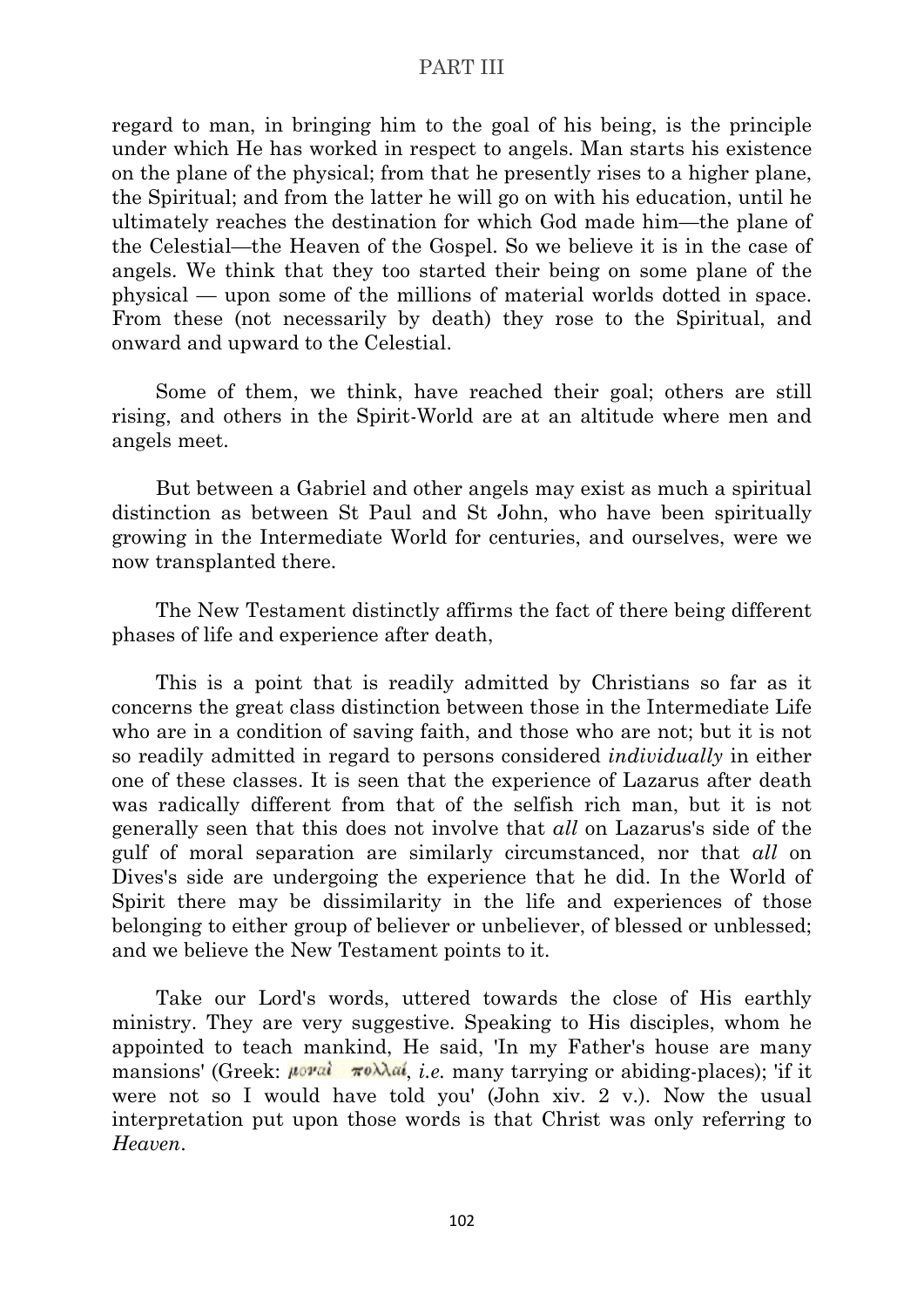Suppose we admit this (which we do not), what then? His statement most certainly demolishes the 'orthodox' idea of uniform life and experience in Heaven. There are '*many* mansions,' He says; and the life and experience of one household is different from that of another. So then we can claim a divine sanction for even more than we asserted, viz., that there is not a uniformity of experience even among the angels and saints in Heaven itself.

But did Christ by this phrase, 'My Father's house,' only refer to Heaven? We do not think he did. We ask where is the Father's house? Can you localise it in any spot of the universe? Are not both the Spiritual and Physical Worlds as much a part of it as Heaven? Did not the Christ Himself speak of the temple of Jerusalem as 'My Father's house'? (John ii. 16 v.). Did not St Paul also call the Christian Church 'the house of God'? (1 Tim. iii. 15 v.). Are we, in the face of this, justified in restricting the term to Heaven? When St Paul departed this life 'to be with Christ,' and entered the Spirit-World to wait for 'the redemption of the body' (Rom. viii. 23 v.), were the Saviour and he outside the Father's house? If not, then the point for which we contend must be conceded; for, on Christ's own showing, it is a house of many tarrying places.

I beg you also to notice the significance of the words, 'If it were not so, I would have told you.' Do they not imply that Christ viewed it as a foregone conclusion that man should picture future spiritual life and experience as multiform?

Look now at some of the statements of the New Testament concerning those who are shown as being, after death, in the Spiritual World—the Intermediate Life. Those statements do not countenance the idea of uniform life and experience. Both classes—blessed and unblessed—are referred to, and in either class the experience of one person is seen to be different from that of another

We remind the reader that in the cases we shall instance none of the persons were either in Heaven or Hell, but in the Intermediate World. Neither the resurrection nor the final Judgment had taken place.

The New Testament refers to the following as being among the blessed in the Intermediate Life, viz., Moses, Elijah, Lazarus the beggar, and the Souls 'under the altar.'

Were their spheres of life and experience alike? Moses and Elijah, in consequence of their long sojourn in the World of Spirit, had so developed that they were able to figure in a magnificent scene of glory on Mount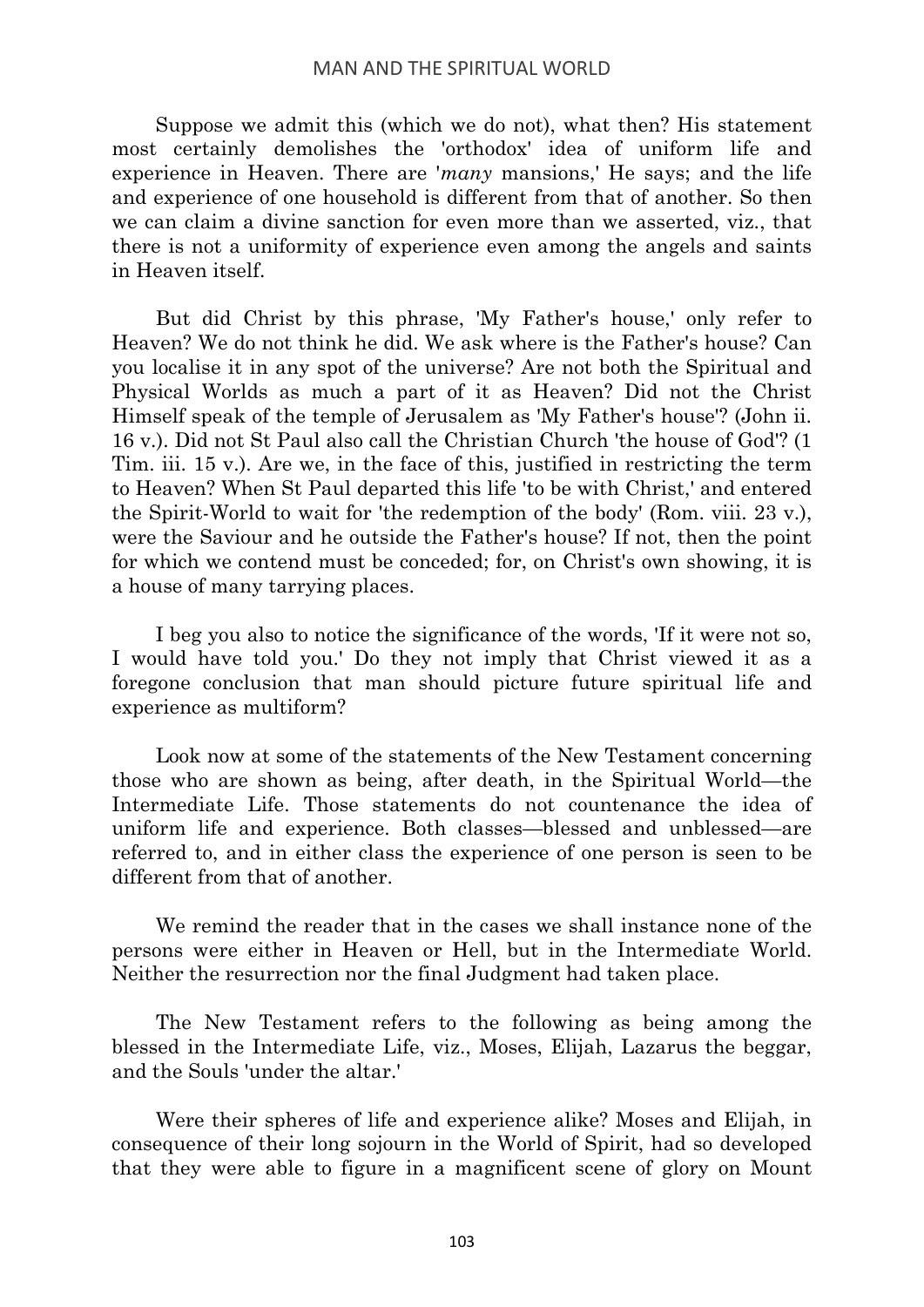Hermon, and to converse with the Saviour on the most momentous of all subjects —'His decease which He should accomplish at Jerusalem.'

Lazarus, the poor beggar, was shown to be after death in a state of rest and relief, but no more. He was in 'Abraham's bosom,' but not a hint is given that he was capable of the mental and spiritual experiences of Moses and Elijah.

The souls 'under the altar' show, by their impatience and un-Christlike demand for vengeance, that, although they were among the blessed, their spiritual education was far from completed. They had neither the restfulness of Lazarus nor the spiritual knowledge of Moses and Elijah.

Again, the New Testament has statements as to what was to be the experience of two persons who were going into the Intermediate Life — the penitent robber and St Paul. The penitent robber, whose character and spiritual nature was as yet unformed, was told by the loving Saviour that he should be with him in Paradise on the day of crucifixion, and there, doubtless, he listened to Christ's preaching of the Gospel to the Antediluvians, whose physical bodies perished in the Flood. But we cannot suppose that that robber was on the same platform of moral and spiritual thought and experience as either Moses or Elijah, or the martyred Christians, or the beggar Lazarus.

St Paul was convinced that his departure from the physical world into the Spiritual would enable him to be more nearly 'with Christ,' but surely we must imagine that his communion and intercourse with Jesus was of a far higher character than that of the robber. The Presence of Christ to St Paul, the man of noble self-sacrifice and spiritual insight, must have meant infinitely more than It did at first to the man who had never loved nor served Him, and had cursed Him to His face within a few minutes of dying.

There are other persons referred to in the New Testament as being at the time in an unblessed condition, viz., the rich man of the parable, the Antediluvians, and those whom Christ said should go into 'outer darkness.'

The condition and experience of these were wholly dissimilar. Dives, through the ordeal of painful discipline, was beginning to learn the lesson of unselfishness.

The Antediluvians, whatever may have been their past experiences in the Intermediate Life, at all events were not, at the time our Lord preached His Gospel to them, any longer in a state of rebellion against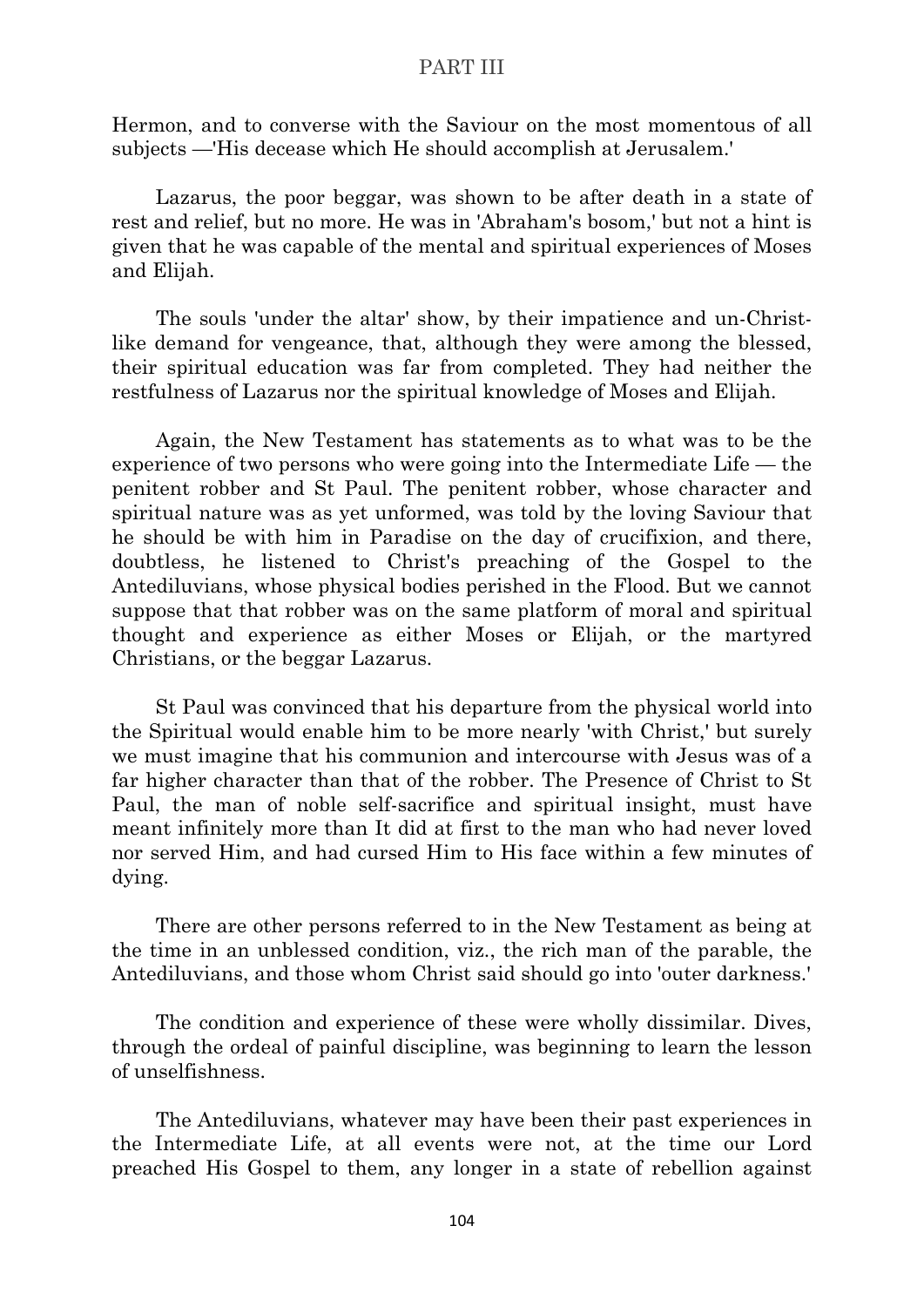### MAN AND THE SPIRITUAL WORLD

God. St Peter describes them as those 'which *sometime* were disobedient' (1 Peter iii. 20 v.), implying that the judgment of God and the discipline of Spirit-life had brought them to repentance, and made it possible for them to accept the Gospel message and 'live according to God in the spirit' (r Peter iv. 6 v.).

Their condition, then, was clearly different from that of the rich man in Hades. The gulf of moral and spiritual dissimilarity that separated him from Lazarus in Abraham's bosom did not exist in the case of the Antediluvians and the Christ in Paradise. Schooled by their long stay in the Spiritual World, these old-time sinners had learned better things. No longer disobedient and insensible to God and goodness, the gulf between the blessed and unblessed was no longer impassable; Jesus from Paradise could go to them and win them for Himself.

Again the condition and experience of those described by Christ as going into 'outer darkness' (Matt, viii. 12 v.), is plainly wholly unlike that of either the Antediluvians or Dives. These '*children of the kingdom*,' in the earth-life, had had the light and the opportunities which the Antediluvians had not had, and had wilfully closed their eyes to the one, and not used the other.

In the Life Beyond, they were worse off than the wretched beings drowned by the Flood, and the rich man in his '*testings*' in Hades. Godgiven faculties, neglected and disused, had atrophied in them. They had lost their power of perceiving the light of goodness and truth, and for a while, at least, their sphere in spirit-life was the 'outer darkness.' Testimony has been borne by persons who have departed this life, and been seen by survivors, that their experience on first entering the Spirit-World was a very terrible one.

The Saviour's words were true; they could see nothing. An awful, impenetrable darkness surrounded them.

There remains still another statement of the New Testament, at which we must briefly glance, in connection with this phase of our subject.

It relates to St Paul's unique experience in having entered Paradise before the axe of cruel Nero had finally severed his connection with his physical body.

The Apostle recounts the experience in 2 Cor. xii. 2-4 v., and tells us that he, the real man—so real, indeed, that for all he knew to the contrary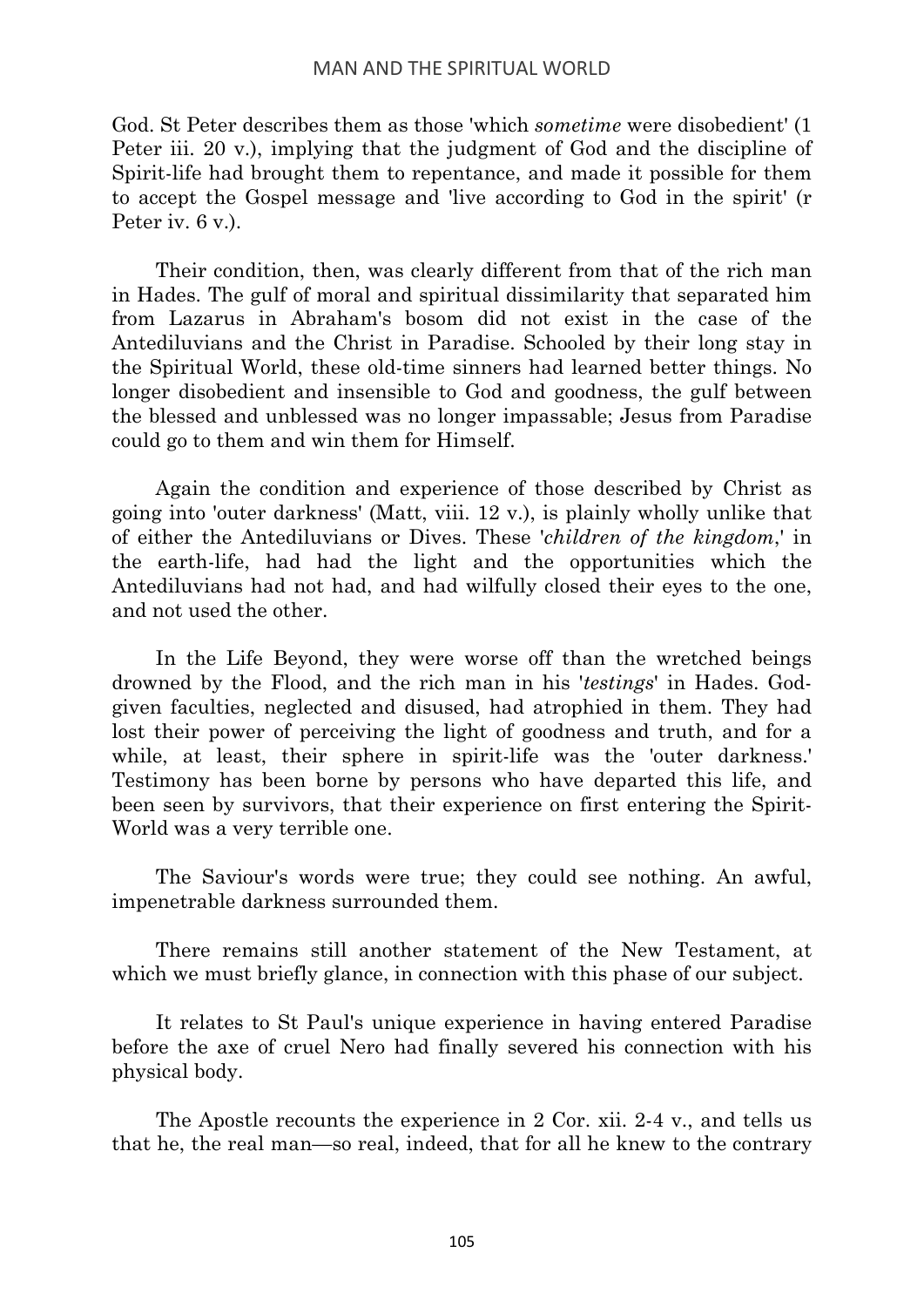he might have been in his earthly body—'was caught up into Paradise, and heard unspeakable words' (4 v.).

But note the point. St Paul states that he went to 'the *third* heaven' or sphere.

What is the logical conclusion? Surely that there are at least *three* distinct spheres of life and experience in the Paradise of the Spiritual World. And if so, then this one statement, to say nothing of the others adduced, justifies our assertion that God's Book teaches that the World Beyond is one of differing life and experience. Again, therefore, are the Bible and common sense seen to be hand in hand.

# II.—*In the Spiritual World, the Experiences of both Believer and Unbeliever are complexioned by, and correspond to, the Character formed in Earth-life.*

A certain teaching, supposed by thousands to be 'orthodox,' practically minimises the importance of cultivating character in the earth-life. In some cases, at all events, that teaching shows that the non-formation of character is of no vital consequence to Life Beyond, provided a person has repented and exercised faith *before* he breathes his last; and that the afterexperience is in no way complexioned by the earth-life, however misspent, if that earth-life be finished by one great act of repentance and faith.

Let us look a little more closely, and see what is radically and dangerously wrong about such teaching.

In the first place, the commonly-accepted theology recognises—and quite rightly so—the great difference in condition after death between one who dies as a believer in Christ, and another who goes hence as an unbeliever. Faith connects a person with the Saviour; consequently, the one enters the Spiritual World in a 'state of salvation,' while the other is not in that state. So far we agree. We regard the salvation of the human race as being indissolubly bound up with our Lord Jesus Christ. Nay, more; we regard Christ as far more precious to mankind than most of the theologies represent Him as being. Not only is He the Cause of our everlasting *happiness*, but the Sole Cause of our *immortality*. We believe that no human being, unless he in this world, or Beyond, be connected with Christ will ever attain perfection and blessedness, or live for ever. We think his words, 'I am the *Life*' and 'I am the Vine,' and St Paul's statement that Christ '*only* (as an essential of His being) hath immortality' (1 Tim. vi. 16 v.), proclaim a truth that the Church in later ages has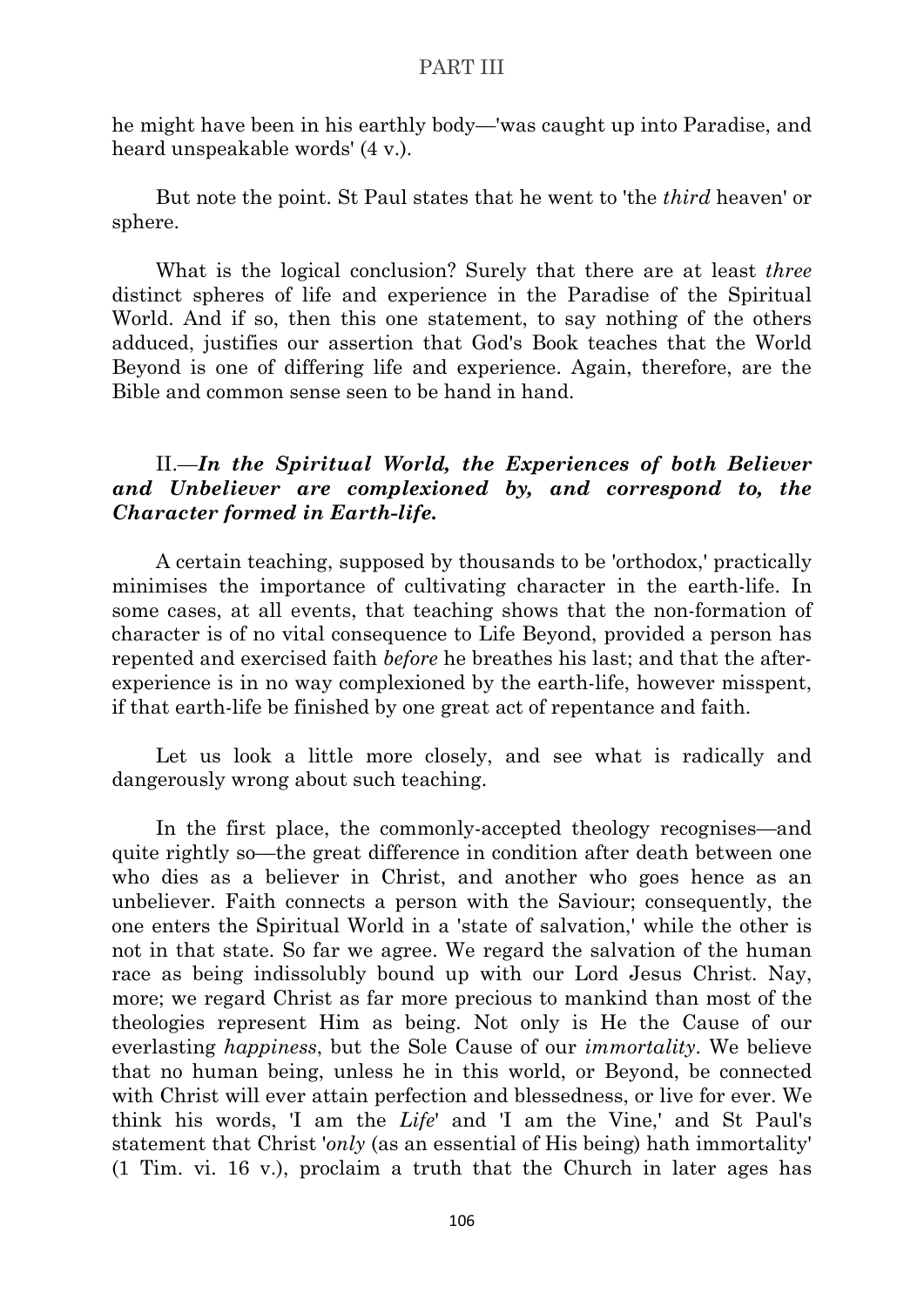### MAN AND THE SPIRITUAL WORLD

overlooked. We take those statements as declaring that immortality is not a quality inborn in our nature, but is a *gift* conferred through Christ, and that man's spirit, although it survives bodily dissolution, is not capable of living for ever, except by a super-added power drawn from Him who *gives* eternal life.

Consequently there is, and must be, a vital distinction, in the World of Spirit, between one who has gone there as a Christian, and another who is not in relationship with Christ; as much difference as that which exists between a traveller who has actually started on the only highway that leads to a desired goal, and him, who, as yet, has not even struck the track.

But at this point we are compelled to part company with popular theology. To us it seems to be altogether at variance with reason and moral law and order. Not only does it teach that the everlasting destiny of every soul—including those hundreds of millions of handicapped ones—is unalterably fixed at dying, but it asserts that anyone, debased and vile in his life, will be at no disadvantage Beyond, if he has but exercised faith a moment *before* the breath leaves his body. That postponed and solitary act of faith (too often the outcome of fear) is alleged, not only to connect him with the saving Christ (which it does, if sincere), but also to instantaneously give him a character which five minutes before had not existed, and to constitute him, morally and spiritually, the equal of those in the Spiritual World, who, for years and years, by the training of God, had been ripening on earth for Paradise.

When we are assured that the moral and spiritual condition of a brutal wife - murderer, who repented half an hour before his execution, is of so exalted a character immediately after death as to put all earthly saints in the shade, we feel inclined to ask whether it be not a huge mistake to let the hangman hurl so excellent a creature out of a world where goodness is so much wanted.

On two grounds we oppose this teaching that allows it to be imagined that a neglect of character can be compensated for merely by delayed acts of repentance and faith.

First, it presents an insufficient idea of salvation. Next, it is a doctrine that is morally dangerous. As to the first. What is salvation? Too commonly it is supposed to be merely the pardon of sin, the avoidance of the punishment that sin entails, and a future admission into Heaven. 'Evangelical' theology practically summarises salvation in this way.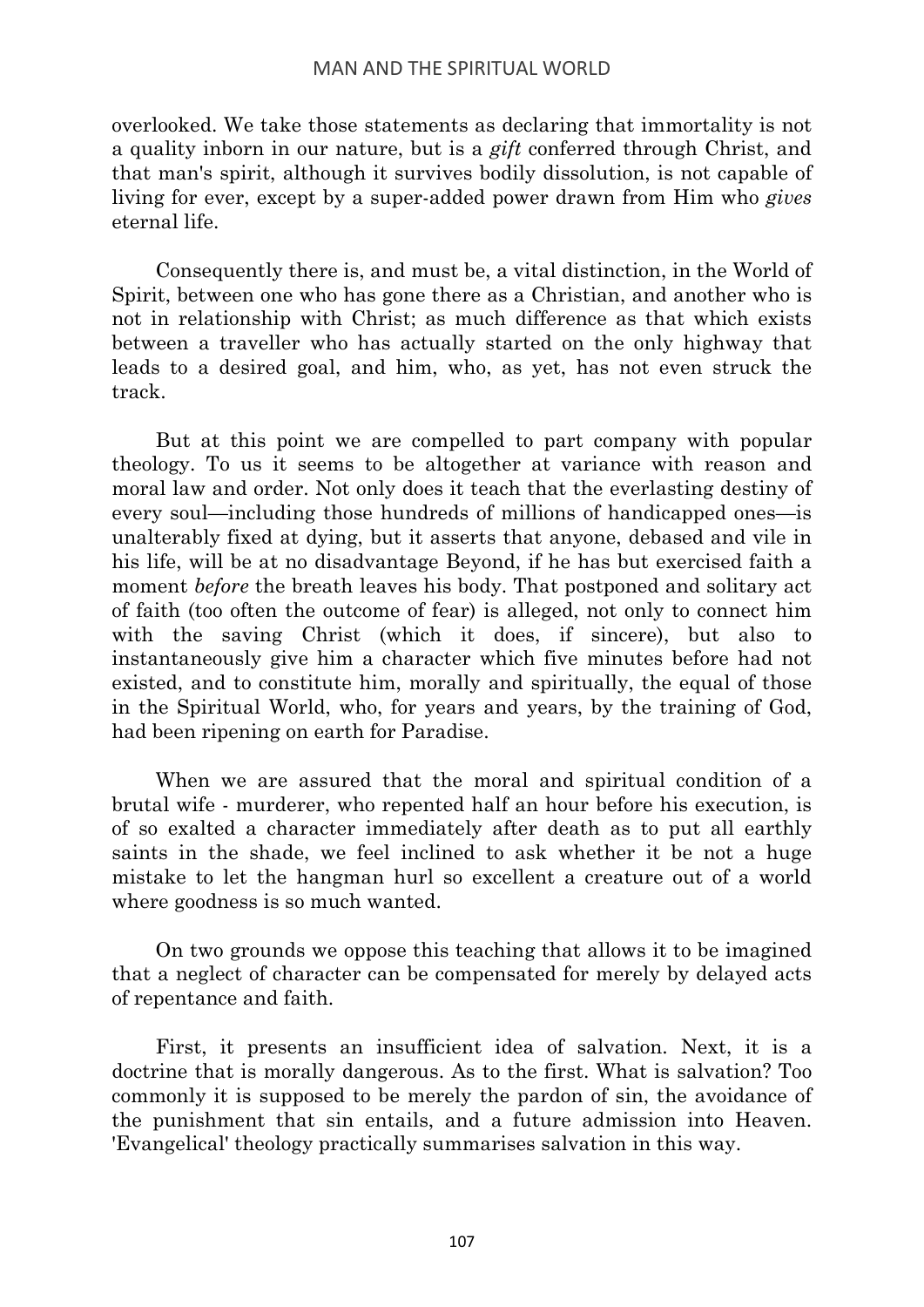The cultivation of character is assigned a secondary position. It is not viewed as a fundamental of salvation. Of course, it is accounted a right and proper thing; a thing to be practised by Christians; but it is not regarded as a *sine quâ non*—an indispensable condition — of being saved. Salvation itself, it is taught, essentially consists of what we have just now mentioned, and the formation of character may, in some cases, at all events, be dispensed with.

Numbers of Christian teachers confidently assure a very bad man that, as soon as he repents and believes, he is *saved*. We, on the contrary, think he has only then taken the first step towards it. Were that man to die an hour after his conversion, some would tell us he would certainly go direct to Heaven, or, at all events, to a World where all he would have to do would be to wait for the blessedness in store for him.

If one suggest that the man's moral and spiritual development is so low that he would scarcely be suitable for Heaven-life, the answer at once is that the dying act of faith adjusts all that. Thus, according to such teachers, if a converted rascal is fortunate enough to die immediately after his conversion, he instantly becomes a perfected saint; inasmuch as we are assured it is dreadfully heterodox and Popish to imagine anything like a perfecting of character *after* death. On the other hand, if that same man continue to remain on earth, it is admitted that his formation of Christlike character is a work of considerable time and difficulty.

Now, what is it, we ask, that lies as the basis of this curious and unreasonable idea? An incorrect notion of salvation.

Take the word itself—what does it mean? It comes from the Latin 'salvere,' to be sound, whole; and conveys the idea of a saving *into*, rather than a mere saving from. The words of the angel to Joseph give the primary and essential idea that underlies 'salvation.' 'Thou shalt call his name Jesus; for he shall save his people *from* their sins'; *i.e.* not merely from the consequences of sin, but from the sins themselves. According to the Bible, it is a lifting of us from a condition of sinfulness, and lack of moral and spiritual development, into an ultimate state of absolute perfection. No words can better express the true idea of salvation than those of the Saviour Himself,—

'Ye, therefore, *shall be perfect*, as your heavenly Father is perfect' (Matt. v. 48 v., Revised Edition).

It is quite true that in being saved we are pardoned —are rescued from the power of death and destruction, and are one day to be admitted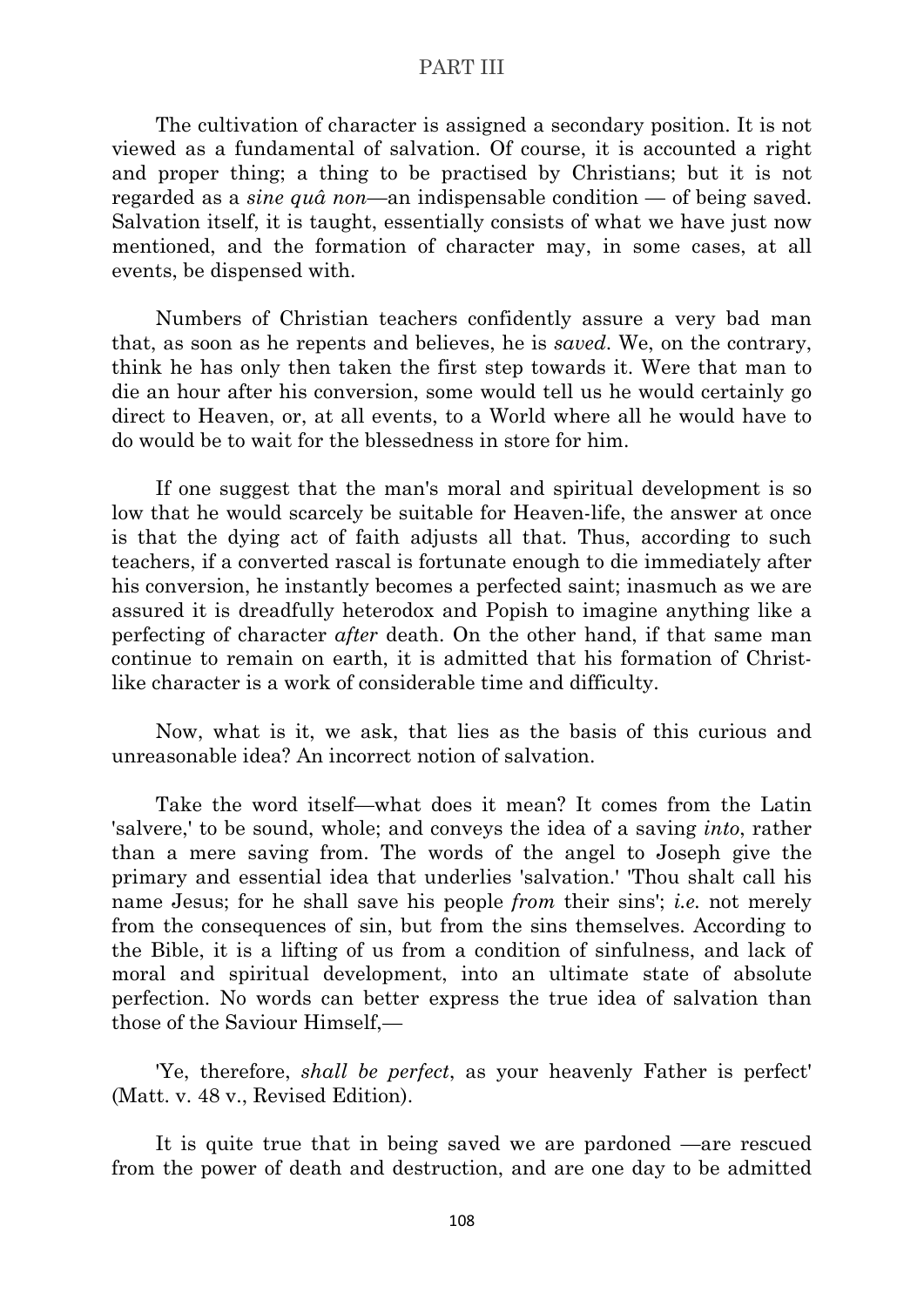# MAN AND THE SPIRITUAL WORLD

into Heaven; but these things, after all, are the concomitants, the accompaniments, rather than the essence of salvation. If Christ be right, salvation involves our being made as perfect as is our heavenly Father. But what does that imply? Surely, that such a work of developing and maturing the character and spiritual nature of man has to be done before that goal can be reached, that no single act of faith and repentance, and no mere transference from one sphere of existence to another, can possibly accomplish it. In other words, that no person can be said to be *saved* until he shall have reached the point of moral perfection, and that no person is even *being saved* until that perfecting has been commenced. The man who repents and turns to Christ has but planted his feet on the first rung of a long ladder whose topmost rung is likeness to God; and every intermediate rung—every advancing step in moral and spiritual excellence—must be trodden by him before the top will be reached.

The following personal experience will illustrate what I wish to convey in regard to the nature of salvation. Not long ago, I was travelling on the Underground Railway in London, when a young Salvation Army captain, with the words, 'Blood and Fire,' conspicuous on his uniform, entered the carriage in which I was sitting, and seated himself directly in front of me. Whether he scented heresy or not, I do not know, but he eyed me intently for a moment or two, and then asked, 'Are you saved?' I was a little taken aback, as there seemed in the question a certain lack of charity, in assuming that I (dressed as a clergyman) was likely to be drifting to an awful doom symbolised by the motto of his party. For my part, I was quite prepared to think that his chances of Heaven, in spite of his theology, were quite as good as my own. So in answer to his 'Are you saved?' I said, 'No.' A curious look passed over his face, and he evidently expected me to say something more. I then continued, 'Don't you think that question of yours is a rather silly one? as silly, I think, as if I were to ask you whether to-day is to-morrow.'

He appeared puzzled and I went on. 'Do you know what Salvation is?' He did not reply. 'It is this,' I said, 'God's magnificent purpose—called in the Bible 'the Eternal Purpose'—of making us as absolutely perfect in character and spirit as Himself. Christ said so. Do you know what the word itself means?'

He responded it meant a rescue from an everlasting torment in fire.

'Oh, no!' I continued, 'you have not half grasped its meaning. Salvation means a condition of wholeness, soundness; in other words it is the *accomplishment* of God's great Purpose of perfecting us. You just now asked me am I saved? and I answered 'No,' which is true. My character is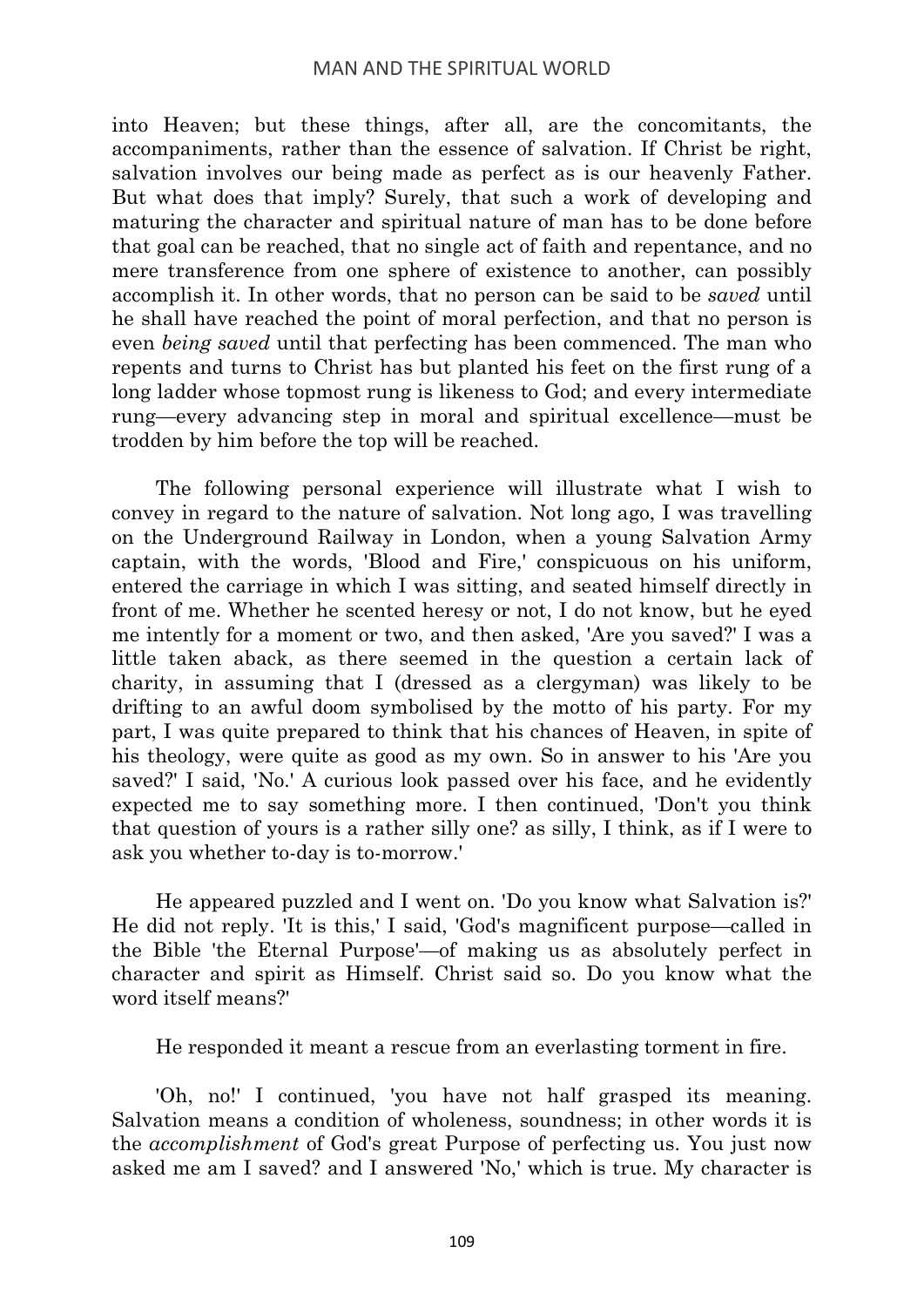not yet perfect, my spiritual nature is not yet developed as it must be, and therefore I am not morally and spiritually sound and whole—I am not yet saved. When I shall find myself in Heaven, ridded of every imperfection, with every latent power of good in me developed, and my mind and spirit replete with every grace, and I in all my parts perfect, then, and not until then, shall I be able to say, 'I am saved—I am sound.' Until then, I can go no further than that which is expressed in the Church Catechism, viz,, that I am in a '*state of salvation*.' So when you put your inquiry again to anyone, alter it a little and ask, 'Are you *being* saved?''

The young man left the carriage, regarding me, I am afraid, as a very doubtful Christian; and yet, if the word of God be true, persons with bad, unformed, or faulty characters, will not enter God's Heaven quite as easily and as quickly as many suppose.

Glance now for a moment at the other consideration we mentioned, as compelling us to differ from the teaching we are discussing. We think that teaching to be morally harmful.

This same charge has been brought against statements made in the companion-volume to this work ('Our Life after Death'). There, I tried to show, on the authority of Scripture, that there are possibilities of salvation beyond for poor wretched creatures handicapped in the earth-life. Many have been convinced that it is so (as hundreds of letters sent to me show); but some have not. One very 'orthodox' person waxed so indignant against me for venturing to think that God was loving and fair, that he informed me on a post-card, more candid than polite, that I was doing the Devil's work, and that the sooner I departed this life the better. Another, much less fierce, declared that he was praying for me to be delivered out of the snare of Satan, because I did not believe that Almighty Love would aimlessly torture souls for ever, and that Jesus really did what St Peter stated, viz., preached 'the *Gospel*' to the spirits of Antediluvians. Both these critics considered that I was encouraging wickedness, and teaching men that it mattered not what kind of a life they led because all would come right hereafter.

My answer to them is this. We who teach that the mercy and love of God has extended, and consequently may still extend, beyond the grave, are the ones of all others who most emphasise the importance of character. We teach, as a fundamental of Christ's religion, that the Life Beyond is complexioned by, and corresponds to, the life on earth, and that no man, be he Christian or unbeliever, can evade the eternal and inviolable law of God, that 'whatsoever a man soweth, that (not something else) shall he also reap' (Gal. vi. 7 v.). We believe that the man who, during an ungodly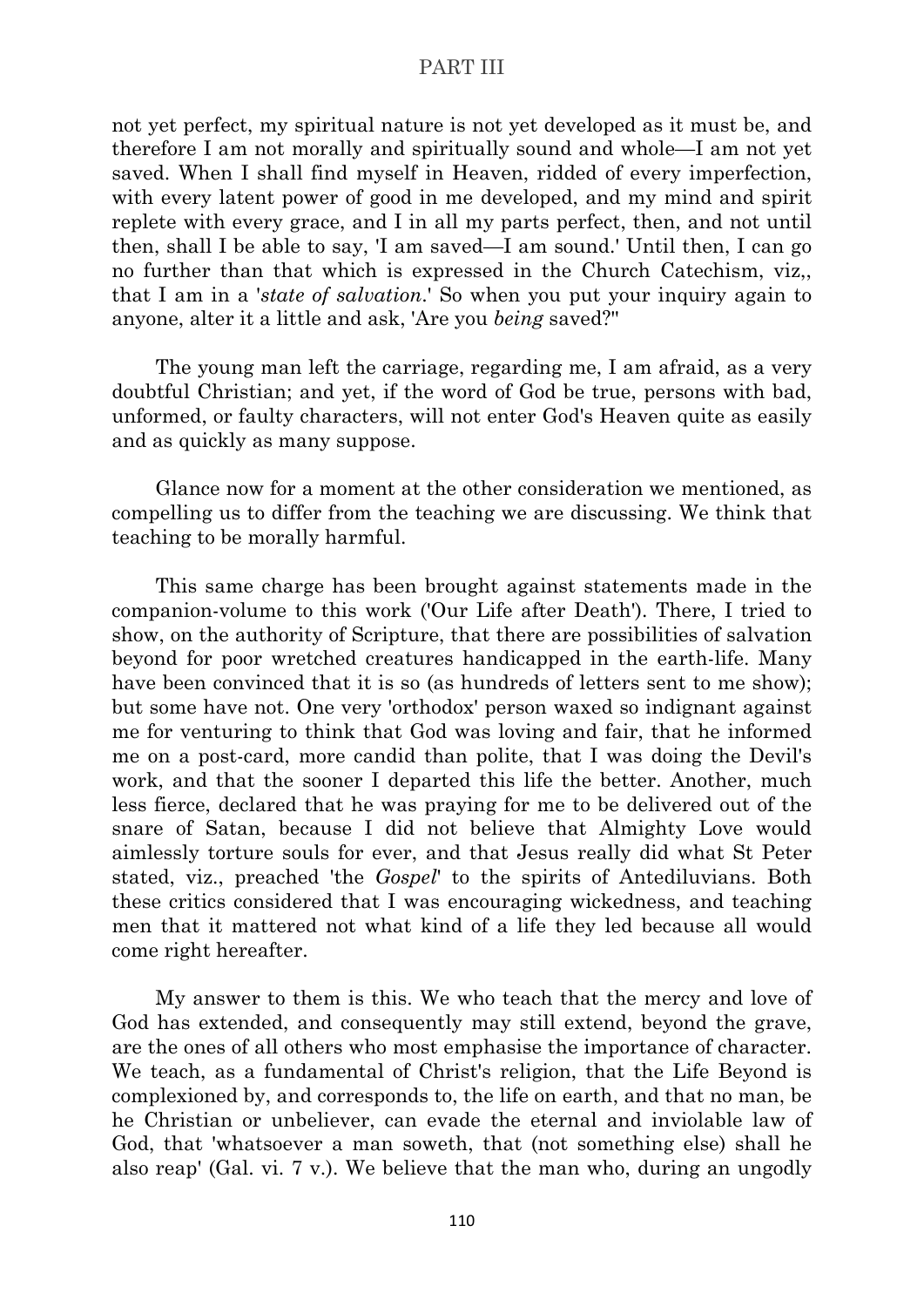earth-life, has sown his future harvest-field with tares, and only sown a wheat-seed on his deathbed, will reap as he has sown. The work of Christ's salvation for him will be the uprooting and destruction of those tares in his moral nature, in order that when the ground shall have been cleared there may be room for the good seed and a better sowing. He may be saved; yet *'so as by fire*' (1 Cor. iii. 15 v.). It is we who are teaching men to be careful how they live. It is our friends who declare that all the consequences of a misspent life and a neglected character can be averted by a death-bed repentance who are giving men a pretext to be careless.

What more likely to make them slip-shod in life, and neglectful as to character, than the belief that one final act of faith will equip them for Heaven and eternity! What more likely to urge them to 'a godly, righteous and sober life,' to mould their character aright in regard to God, to man and to themselves, than the fixed conviction that faith and repentance are not the *substitutes* for cultivated character; but are only the initial stages of salvation, and that the Christ who loved us and gave Himself for us, can only save us into moral likeness to Himself by obliterating in us all that is dissimilar to Him.

Depend upon it, we should be nobler in character and action did we but realise that now by our everyday life we are making ourselves what we shall be; that our life to come will answer to our life that is.

# *The testimony of the Bible as to the correspondence between the life here and the experience hereafter.*

We have had occasion already to refer to two persons—Samuel and Moses—who are introduced by the Bible as manifesting themselves after having passed through the experience of dying. Do we find anything in the little that is told us about them to confirm us in the view we have stated? We think we do.

There can be traced a distinct correspondence between the several experiences of those men before and after death. Their thoughts and ideas are seen to have been complexioned by the thoughts and ideas predominant in the earth-life. Take the case of Samuel, who addressed Israel's unhappy king in the cave of the woman of En-dor. His words are recorded in 1 Sam. xxviii. 16-19 v. Compare that after-death address with words spoken by him years before he had left this world (*see* 1 Sam. xv. 26- 28 v.). The likeness is striking. They show that the mind that expressed itself from Spirit-life had received its ideas and impressions from its experiences on earth, and was retaining them.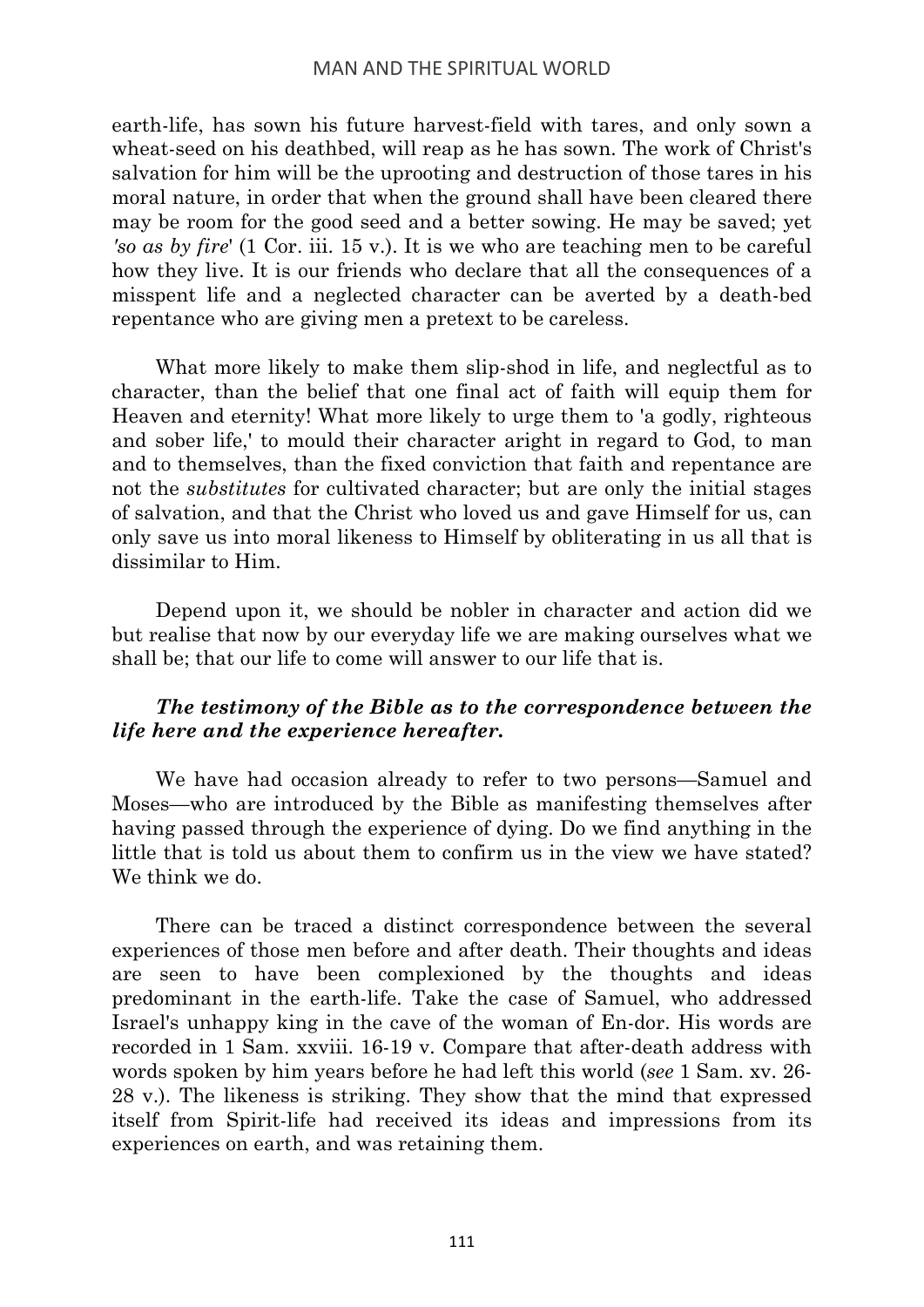Take the other case—that of Moses on the mountain of Transfiguration. Exactly the same correspondence between the mental experiences of earth-life and those of Spirit-life is shown. His mind was still in the old groove. As the arranger of the Levitical system, his thoughts had been concentrated upon the fact of sacrificial *death*; and after his departure from this world, his ideas had not lost their bent and inclination.

How very suggestive is the statement of the Evangelist that it was not Christ, with Whom Moses was in converse on that mount, Who introduced the subject of the crucifixion, but *they* (Moses and Elias), 'who spake of His *decease* which He should accomplish at Jerusalem' (Luke ix. 31 v.).

Look now at some of the words of our Lord that unquestionably teach that men's life and character on earth will complexion their experiences Beyond. He declared that some should go into an 'outer darkness.' He was speaking of 'the children of the Kingdom,' and not of irreligious, profane or scandalously wicked persons. It is clear to whom, in particular, He was referring. He was forecasting not the future experience of the *whole* Jewish nation—'the children of the Kingdom'—but that of a certain section of men who viewed themselves as the aristocracy of that Kingdom. His warning was pointed at the orthodox Pharisees—the men so religiously correct; the 'High Church' party of the day.

But what was there in the character of those men so radically wrong as to make the ' outer darkness' the hereafter correspondence of it?

Christ's scathing words of denunciation disclose it.

Saturated with the thought that it was impossible for their Church to err, or to advance in Divine Knowledge, and bound hand and foot in the grave-clothes of a dead traditionalism that made 'the Word of God of none effect,' they wilfully blinded themselves to truth and goodness.

Nothing more clearly reveals the mental and spiritual condition of the Pharisees than the fact of their ascribing Christ's magnificent deeds of love and healing to a Satanic cause. Our Lord, borrowing the words of Isaiah, said of them, 'Their eyes they have closed; lest at any time they should see with their eyes, and hear with their ears, and should understand' (Matt. xiii. 15 v.). Now, note how this wilful refusal to acknowledge truth and goodness was to complexion their experience in the World Beyond. Their connection with the Church, and their acceptance of orthodox traditions, would not save them from reaping *as* they had sown. They were to go into the 'outer darkness.' For a time, at least, the light they had despised would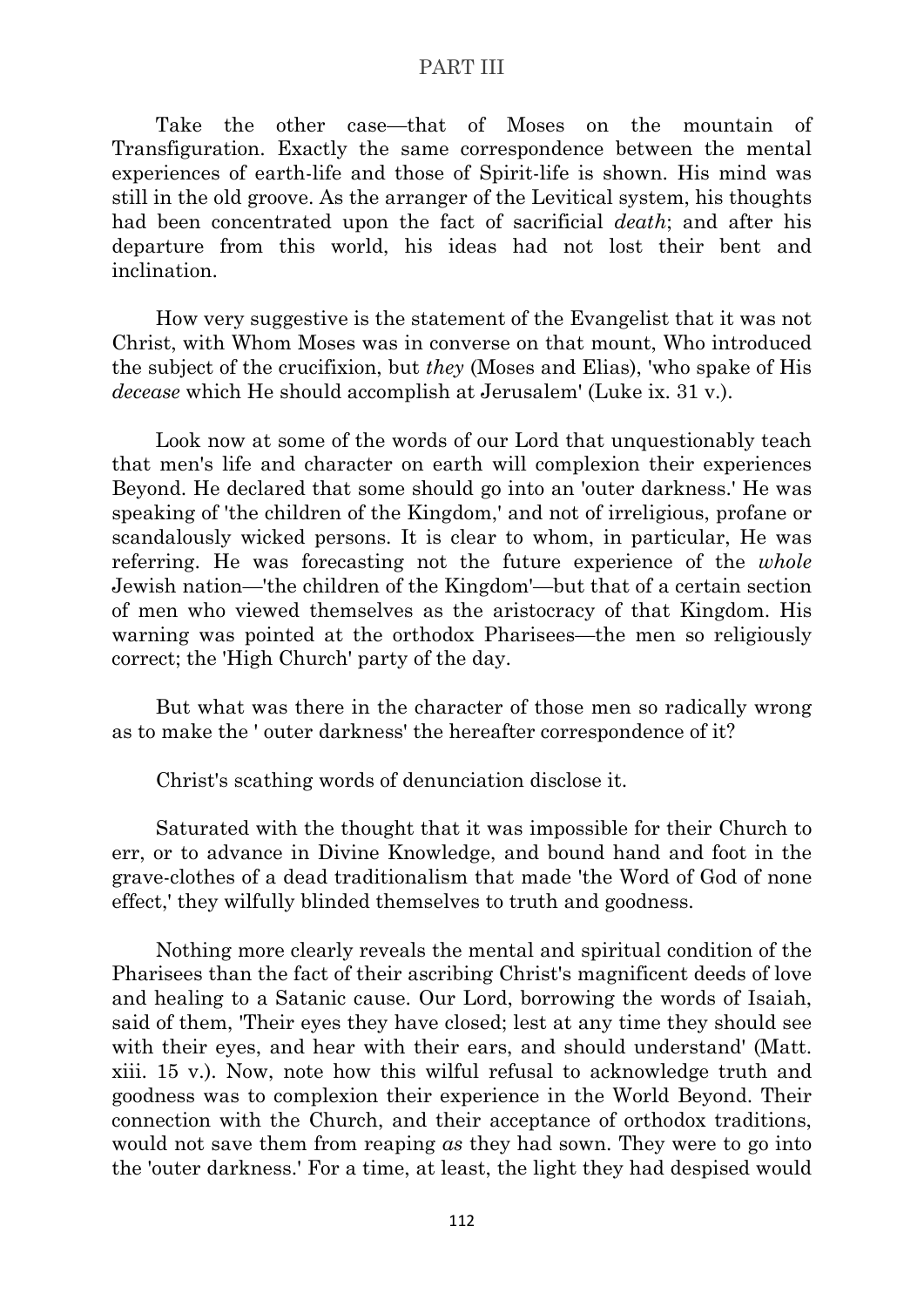# MAN AND THE SPIRITUAL WORLD

be withdrawn from them; an atrophied faculty in them would render them unable to perceive it. The law of consequences would operate.

There are a number of statements of our Lord (far too many to adduce here) that all point to the same conclusion—viz., that there is an inviolable law of God, which will never be suspended either for Christian or unbeliever. And that law is that, whatever we do, whatever disposition we cultivate, and whatever character we form, while here on earth, all must colour our experiences on the other side of the veil. Thus, on His showing, even a cup of cold water, given in the spirit of love, shall bring its reward. The doer of that act of love, in the hereafter, will find himself a rung nearer the goal of perfection than he would have been had he not done it, Thus, on the other hand, on the showing of Christ, the Christian who has obtained the pardon of God, and afterwards refuses to forgive a fellowcreature, will, in the hereafter, in spite of his creed and Church privileges, find God's pardon withdrawn, until the spirit of forgiveness shall have been moulded in him.

'Oh, thou wicked servant, I forgave thee all that debt, because thou desiredst me: shouldest not thou also have had compassion on thy fellowservant, even as I had pity of thee? And his lord was wroth, and delivered him to the gaolers, till he should pay all that was due unto him. So *likewise* shall my heavenly Father do also unto you (He was speaking to the Apostles), if ye from your hearts forgive not every one his brother their trespasses' (Matt, xviii. 32-35 v.).

When we turn to the utterances of the Apostles, and the New Testament writers who were in close contact with them, we find them asserting the same great principle with which we are dealing. For example, the correspondence between the character of Judas, the thief, and betrayer of his Master, and his after-death experience is recognised. The Apostles mention him in a prayer, not as being in *Hell* (as almost every theological writer has declared), but as having gone 'to his *own place*' (Acts i. 25 v.).

The phrase is suggestive. It seems to imply that the traitor's experience in Spirit-life was not the conventional stereotyped one, in which all moral distinctions of evil are obliterated, and 'all sorts and conditions' of departed wicked men are viewed as being herded together until the Judgment and afterwards; but an experience answering to the character the man had developed. Again, out of many statements of St Paul, take two. In one, he declares that God ' will render to *every* man according to his deeds; to them who by patient continuance in well-doing seek for glory and honour and immortality, eternal life; but unto them that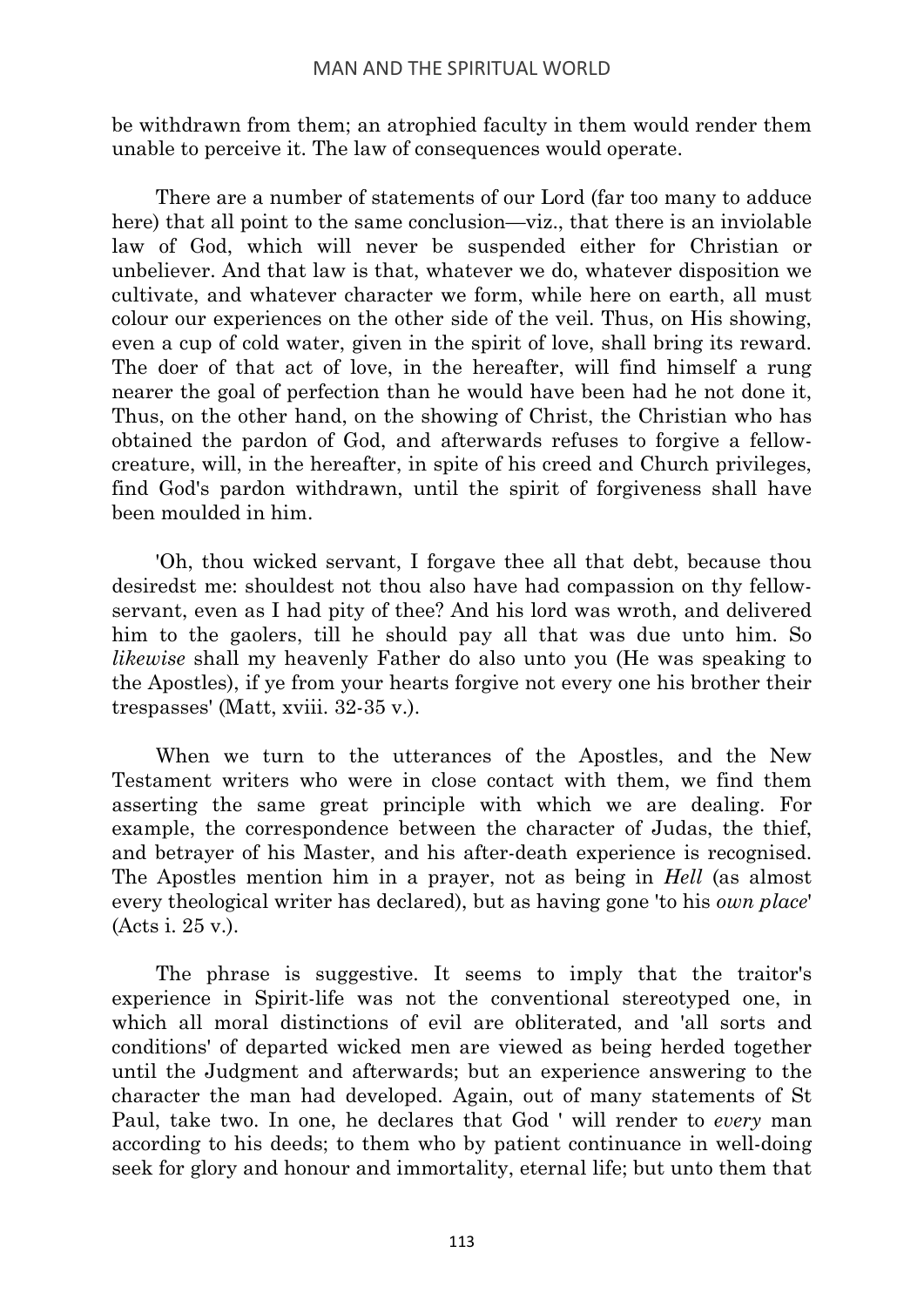do not obey the truth, indignation and wrath, tribulation and anguish, upon *every* soul of man that doeth evil; ... for there is no respect of persons with God' (Rom. ii. 6-11 v.).

In the other statement, St Paul declares, '*Every* man shall bear his own burden. ... Be not deceived; God is not mocked; for whatsoever a man soweth, that shall he also reap' (Gal. vi. 5 and 7 v.). Now, we contend that these passages emphatically teach the following:—

- (a) That there is a great moral law of God, which entails that character and life here will complexion experience hereafter.
- (b) That this law is a universal and unalterable one, and will operate in regard to *every* man, whether he die as a Christian or not.
- (c) That the doctrine that teaches that the consequences of a misspent life and neglected character and spiritual nature can be wholly escaped by a final, or long-delayed, act of faith and repentance, is an untrue one, and is based upon an incorrect notion of Salvation.
- (d) That the apostle's words—'He himself shall be saved; *yet so as by fire*' (1 Cor. iii. 15 v.)—imply, that for many Christians there will be, in the Life Beyond, a painful saving out of the moral and spiritual experiences that are the correspondences, the harvest, of a wrong sowing in the earth-life. And the theology that denies that there will be this correspondence (as it has done in the case of believers) between reaping and sowing, has practically made this particular truth of the Word of God of none effect by its traditions.

One other statement of Scripture we must notice. During his exile on Patmos, St John was *en rapport* with the Spiritual World, and a being, whom the apostle mistook for an angel, but who declared himself to be a 'fellow-servant' and of his 'brethren,' manifested himself after death, and bore witness to the truth that life hereafter is complexioned by, and corresponds to, the life on earth. These were his words, spoken, be it remembered, from Spirit-life itself. 'He that is unjust, let him be unjust still; and he that is filthy, let him be filthy still; and he that is righteous, let him be righteous still; and he that is holy, let him be holy still' (Rev. xxii. 11 v.).

# III.—*The Spiritual World is an Educational One.*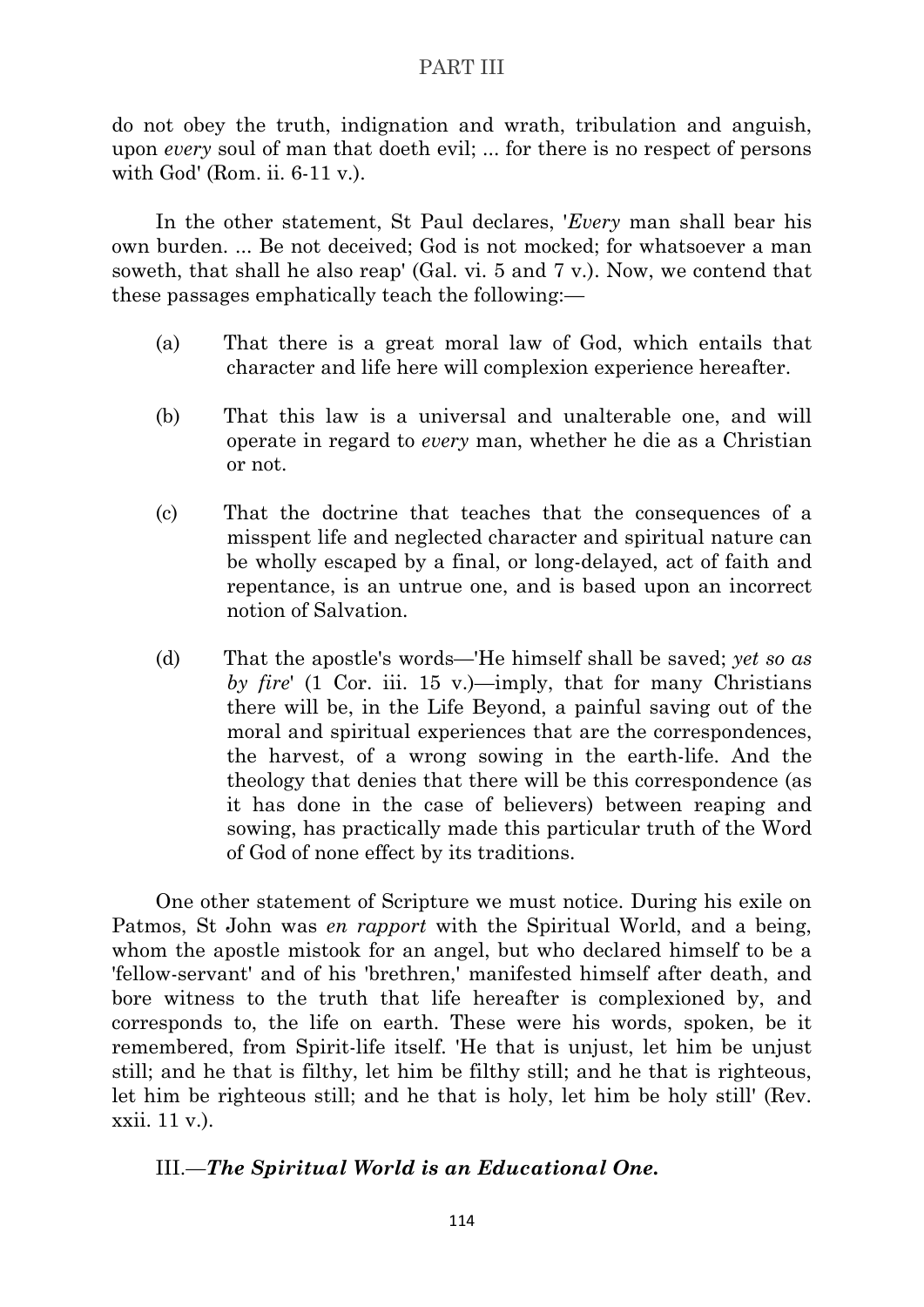There are, at the present time, thousands of earnest thinkers within and without the pale of the Church of England, who are convinced that only as this truth is realised will the Christian Religion be able to maintain its influence over the minds and hearts of men of this present century. It is felt that the theological notions and interpretations of Scripture, expressed in the writings of Western Fathers and Schoolmen, hundreds of years ago, do not, and cannot represent Divine truth for *all time*, nor can they voice the ideas of men of to-day. The Christian world of our time is showing signs of being impatient at being told that any doctrine, however crude, must be implicitly accepted, simply because a number of Mediæval, or ante-Mediæval, Church authorities pronounced it to be true. We venture to think that several of the old statements of Divine truth require, very urgently, *re-statement*, so that they may be brought into closer harmony with the written Word of God. And among the restatements that will surely come, will be that which deals with the *character* of the Life Beyond. The revolution in idea concerning it has already commenced.

Now, the ordinary conception of life in the Intermediate World is an inadequate, as well as an illogical, one. It is supposed to have been built up only on the statements of Scripture; but it presents the curious anomaly of being a theological structure, in the building of which more than half of the material supplied by the Bible has been overlooked, or purposely cast aside. Man, as soon as he dies, is regarded as being either in a *hopeless*, or a *stagnant* condition. The *educational* character of the Intermediate Life has been lost sight of, because certain Biblical testimony has not been taken into account.

Examine this statement a little more closely.

First, as to Life Beyond being regarded as a *hopeless* experience.

Popular theology starts its teaching as to the future of man on the assumption that his everlasting destiny will be unalterably fixed at the moment of dying.

The first editions of 'Hymns Ancient and Modern' had these words in a well-known hymn:—

> 'As the man dies, so shall he be All through the days of eternity.'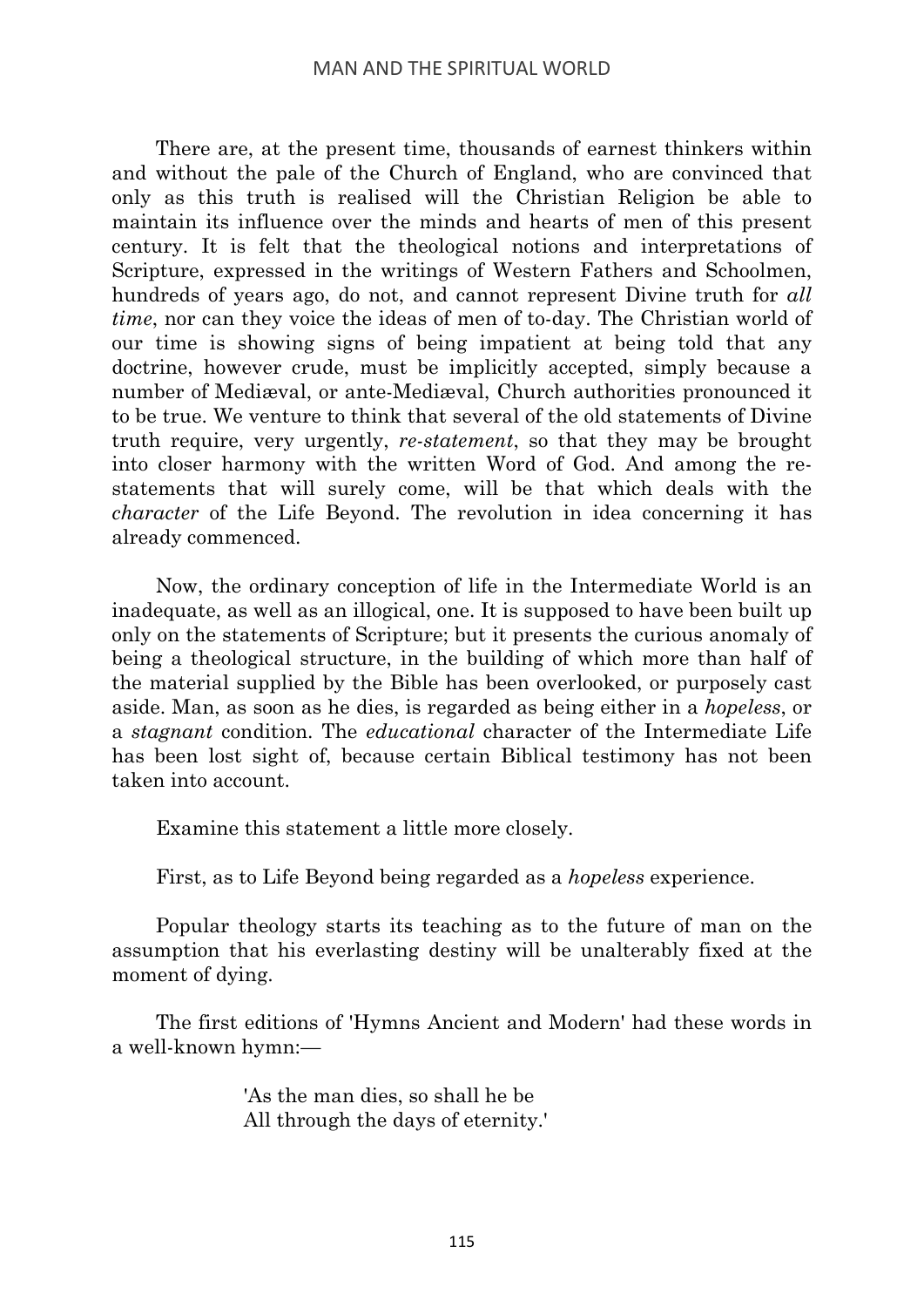Those lines have now been expunged (which is very suggestive), but they represent a still common idea. Now, of course, if it be believed that every person's condition at death stereotypes him for all eternity, it is impossible to regard the Spiritual World other than as a hopeless experience for all those who depart this life as non-Christians.

Do we grasp what that means? Unfortunately, numbers of Christians do not think, or they would never be able to complacently accept so terrible a doctrine. They take on trust, not what the Word of God says, but what the particular Church or Chapel party to which they belong says that it says. Each particular party, in turn, makes it a matter of conscience only to think as the Fathers and divines of its school have taught them to do.

As regards, at least, nine hundred and ninety-nine in every thousand of earth's teeming millions, so-called 'Orthodoxy' has blazoned over the portals of the World beyond the grave—'Abandon all hope, ye who enter here!' So then, according to that, that World can be, to the huge majority of our poor fellow-creatures, no more than a wretched ante-chamber of an awful Hell. There, as long as this present world shall last, we are told, must these miserable creatures suffer the inconceivable horror of anticipating an agony of torture that shall be unending.

And because we indignantly refuse to accept such a doctrinal monstrosity as part of the truth of God, and decline to reverence the teachers of such revolting cruelty, such as Augustine and Calvin, we are sometimes called 'heterodox.' Be it so; rather than be a disciple of either of those men, we would sit as a humble learner at the feet of a little child, who once said in answer to her mother's assertion that very few would go to Heaven, and all the rest would go to Hell,—'Mother, if I had been God, I wouldn't have made all those people that go to Hell. I expect the Devil will be very pleased; but won't God be sorry!'

The marvel of marvels is, that men and women, good, loving and pitiful, and Christ-like in all but their teaching, can find it possible to imagine that God will punish *finite* offences with *infinite* punishment. Is there not something very like irony in calling Him merciful and just, and in the same breath attributing to Him a line of conduct that shocks every noble instinct? What awful indifference to human anguish, not to become raving mad the instant that blasphemous doctrine is grasped as *truth*!

What a heartless being is man, if he can eat and drink, and laugh and enjoy himself, and all the time *believe* that millions and millions of his race, and among them many whom he has known and loved, have *already*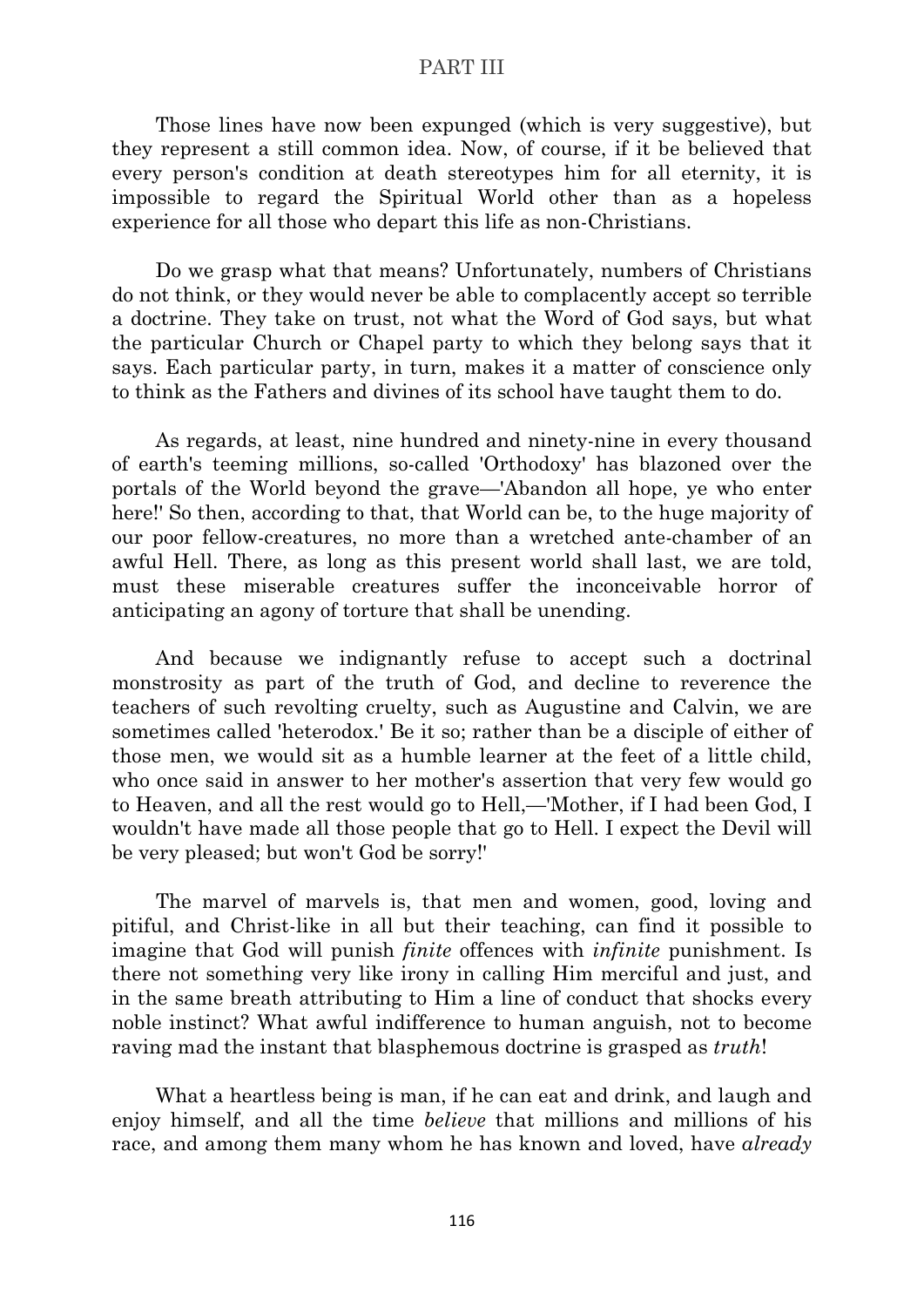been plunged into the abyss of everlasting hopelessness, misery and despair!

One thought, however, comforts us. It is this. The Christians who profess to believe in a Hell of unending torture, and in an Intermediate Life that is no more than a hopeless ante-chamber of it, do not, in reality, so believe. They imagine they do so, but that is all.

Theologically, they assent to the doctrine, but (thank God) their *reason* and *moral perception* play no part in the assent. If they did really believe it, one of two things would happen: either they would become insane, or they would lose every particle of concern, except intense horror, for a God who could tolerate such injustice and cruelty. They do neither.

We only accord them common fairness when we acknowledge that they are better than their creed, and infinitely nobler in character than the God that traditionalism—coloured by the cruel notions of the age in which it was invented—has set up for them to worship.

But still the fact remains that hundreds of thousands of our fellow-Christians *theoretically* regard the World of Spirit as a region without hope for the vast bulk of mankind.

Further, we stated that popular teaching regards the Intermediate Life as a *stagnant* existence. It views it as a Life uncharacterised by either work, or development; and in this respect it is made to be a Life of no vital nor educational purpose to Man. It is regarded simply as a halting-place for him between earth and Heaven.

'Evangelicalism,' within and without the Church of England, has taught this.

Starting on the assumption we have mentioned, that everyone's everlasting destiny is unchangeably fixed at death, it teaches that, for those who die as Christians, the Intermediate World is no more than a waiting-place for the Resurrection-body and Heaven.

Regarding physical death as a marvellous event, by which a mental, moral and spiritual excellence is there and then attained, man, in the Spiritual World, is thought to have nothing whatever to do but to expect what is in store for him. If we are to accept what we read in the current manuals on this subject, the sum-total of our experience between leaving this earth and finding ourselves in Heaven will consist of taking rest, and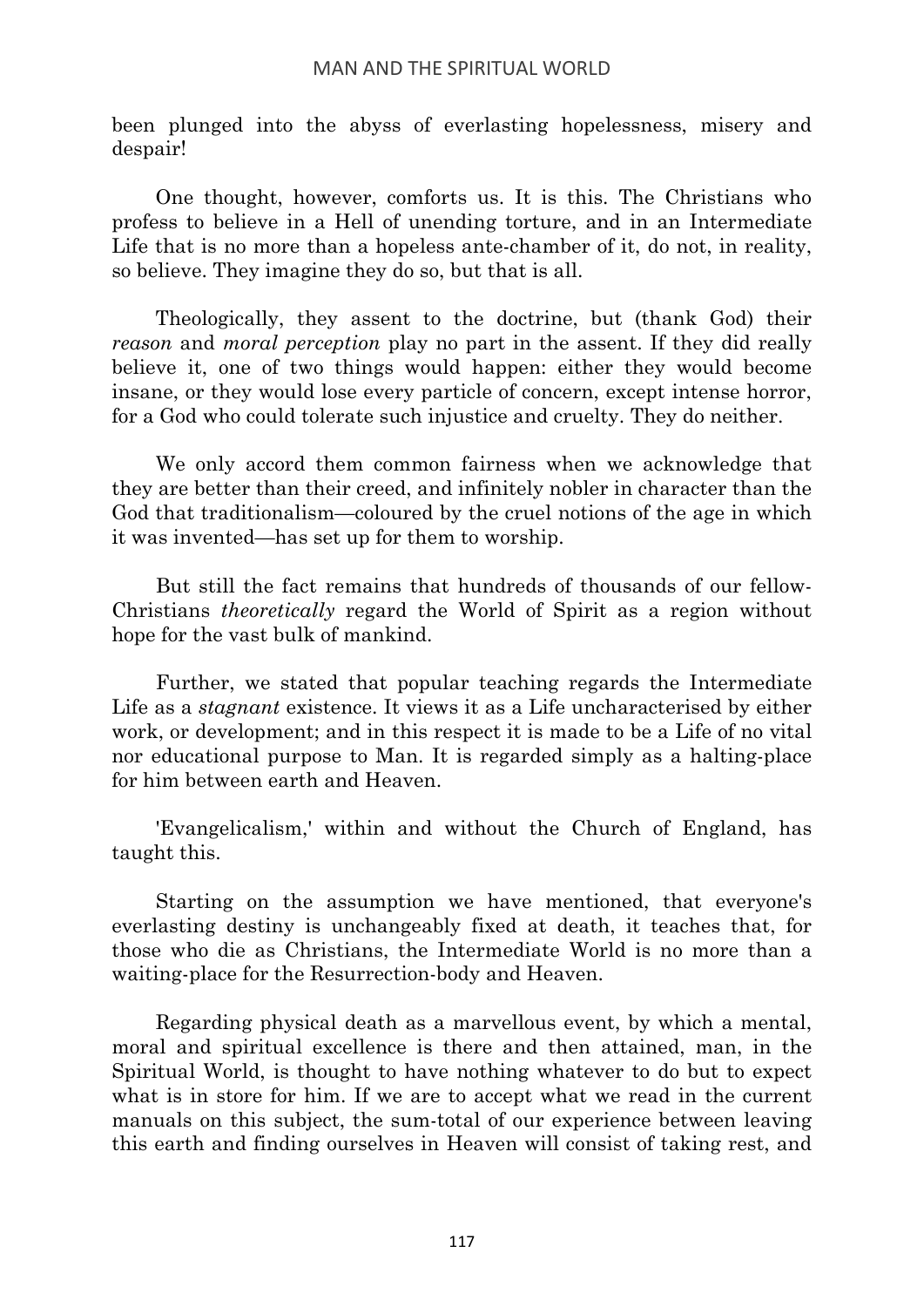enjoying blissful anticipations. We think hereafter Life will embrace a great deal more than that.

The 'Evangelical' School is intensely shocked at the barest suggestion that there is a work of expansion and perfecting after death. To some, the idea savours of downright Popery. Not long ago, a letter from a Low Churchman in Canada to his mother in London was sent to me for perusal. I had shocked the writer by stating, in a book of mine, that the work of the Holy Ghost would not stop short at death; and this gentleman, who had evidently got ' Purgatory' on the brain, and was not clever enough to discriminate between a beautiful Bible truth and a mass of Mediæval rubbish piled upon it, solemnly informed his mother that there was not the slightest doubt of my being a 'secret agent' of the Church of Rome.

The unnatural, and (we venture to say) the unchristian, opposition to Prayers for the Departed, too, is based upon the notion that the Intermediate Life is a stagnant and purposeless condition.

'What on earth is the good of praying for them,' said a friend to me, 'seeing that at death every believer is quite ready for Heaven, and only goes into the Intermediate World to wait for the Resurrection-body?'

The good man was quite upset at my not believing that all Christians *directly after death* will be perfected saints, and quite shocked at my suggesting that there might be *post-mortem* improvement, as in the case of the Antediluvians to whom Jesus preached His *Gospel*. But the final shock was given when I asserted that prayers for the Departed might be helpful to them in their work for a loving Saviour, on behalf of poor 'lost sheep,' who had not as yet been found.

I did not convince him. Plain statements of Scripture that teach improvement and mercy beyond the grave were all thrust aside for 'the traditions of the elders.' Early training in a hard doctrine had blocked the windows of his mind against any inlet of brighter light from the Religion of Jesus. He clung to the conviction (as many others do) that man, as he enters the Spiritual World, must either be quite ready for Heaven or ripe for Hell.

From all such kind of teaching as instanced above, which seems to make Christ's Gospel hardly a Gospel at all, we turn with a sigh of relief to the thought of the Life Beyond as an *educational* one. And at once a number of difficulties disappear; difficulties that, like dark and ugly shadows, have lurked in the theology of the past, and have scared away good and thoughtful men from Christ and the Church.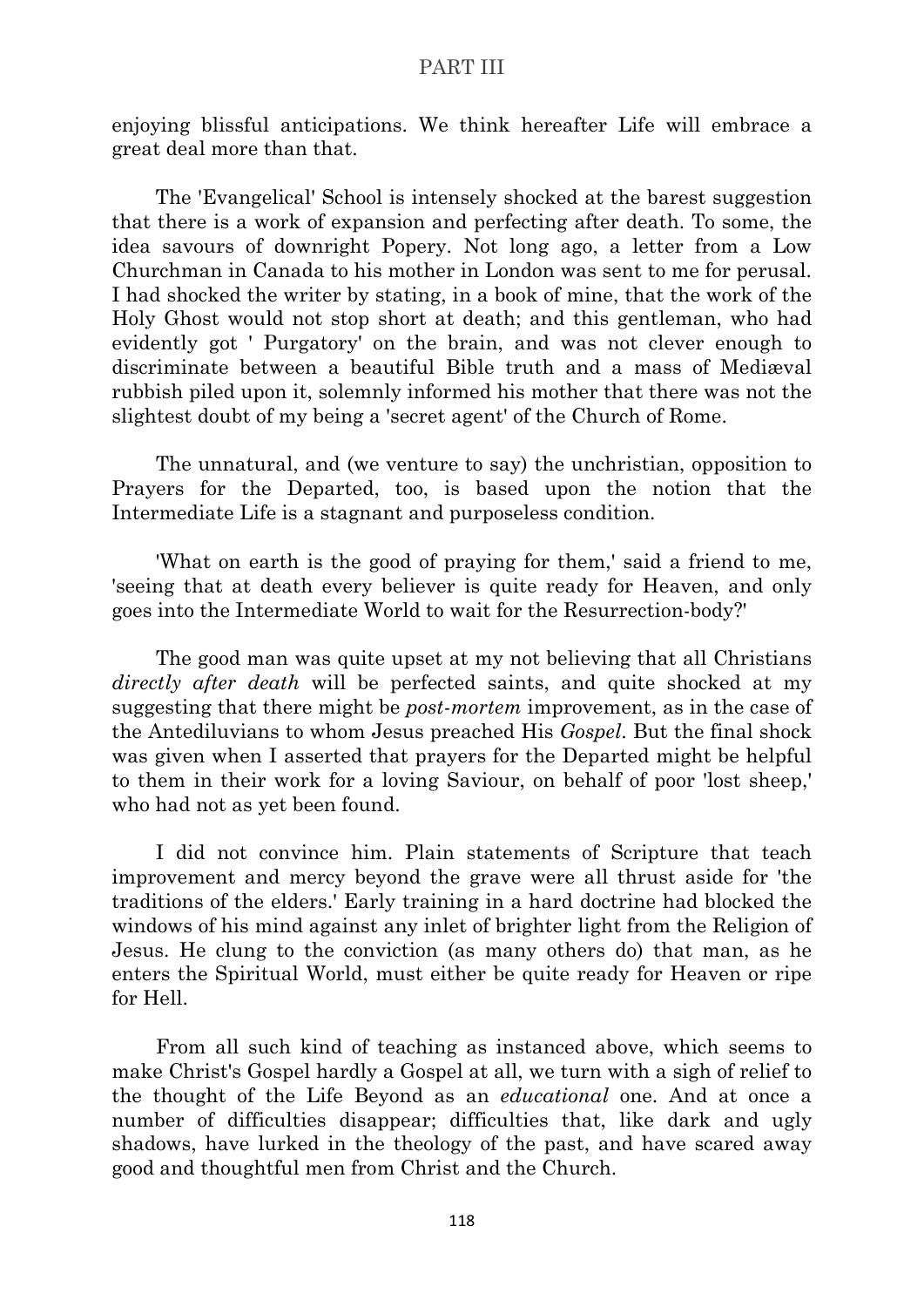There is no need to do more than glance at two of these man-made difficulties.

There is that of imagining that men and woman (to say nothing of infants and children), who pass out of this life mentally, morally and spiritually undeveloped, can possibly be perfect beings, suitable for Heaven, immediately they step into the World Beyond.

That is a doctrine to which those are committed who deny the educational character of the Spiritual Life. Is it a reasonable one? We think it is not. We account it as no more than a supposition, not countenanced by Scripture, and most certainly not suggested by anything we know of God's method of working either in physical nature or grace. Nothing but a direct statement from Christ Himself that it was so would make the idea credible to us; and any such statement there is not.

But—it is sometimes argued—the pardon of sin, through faith in Christ, includes perfecting. That is to say, if a person repents and believes, even just before he dies, as soon as death takes place he becomes perfect in character and spirit. Against that, we ask—why, then, is not perfection reached by a believer, however long he may remain on earth? What magical power has physical dissolution upon mind and spirit to bring about in a moment or two that which fifty years of earthly Christian living cannot effect? The fact is, pardon and faith are no more than the initial stages of a great work, whose end and accomplishment is moral and spiritual perfecting. To confound, as many have done, the beginning with the end—to imagine a man can suddenly attain Christ-likeness, because he has believed and God has pardoned him—is a mistake as great as to tell a sick man he is well because he has put himself into the hands of a physician, or to reckon a boy a philosopher because he has just started to study that subject.

The theology of the writer of the Epistle to the Hebrews is of a more reasonable character. He exhorted Christians to leave 'the principles' (the A B C) 'of the doctrine of Christ,' among which he named 'repentance' and 'faith,' and to '*go on unto perfection*' (Heb. vi. i v.).

Glance at another difficulty that confronts us, directly we deny the educational character of the Intermediate Life. I mean in regard to those who go out of this world without possessing any knowledge whatever of Christ. Into what a tremendous moral difficulty do we launch ourselves the moment we exclude the possibility of education after death for them.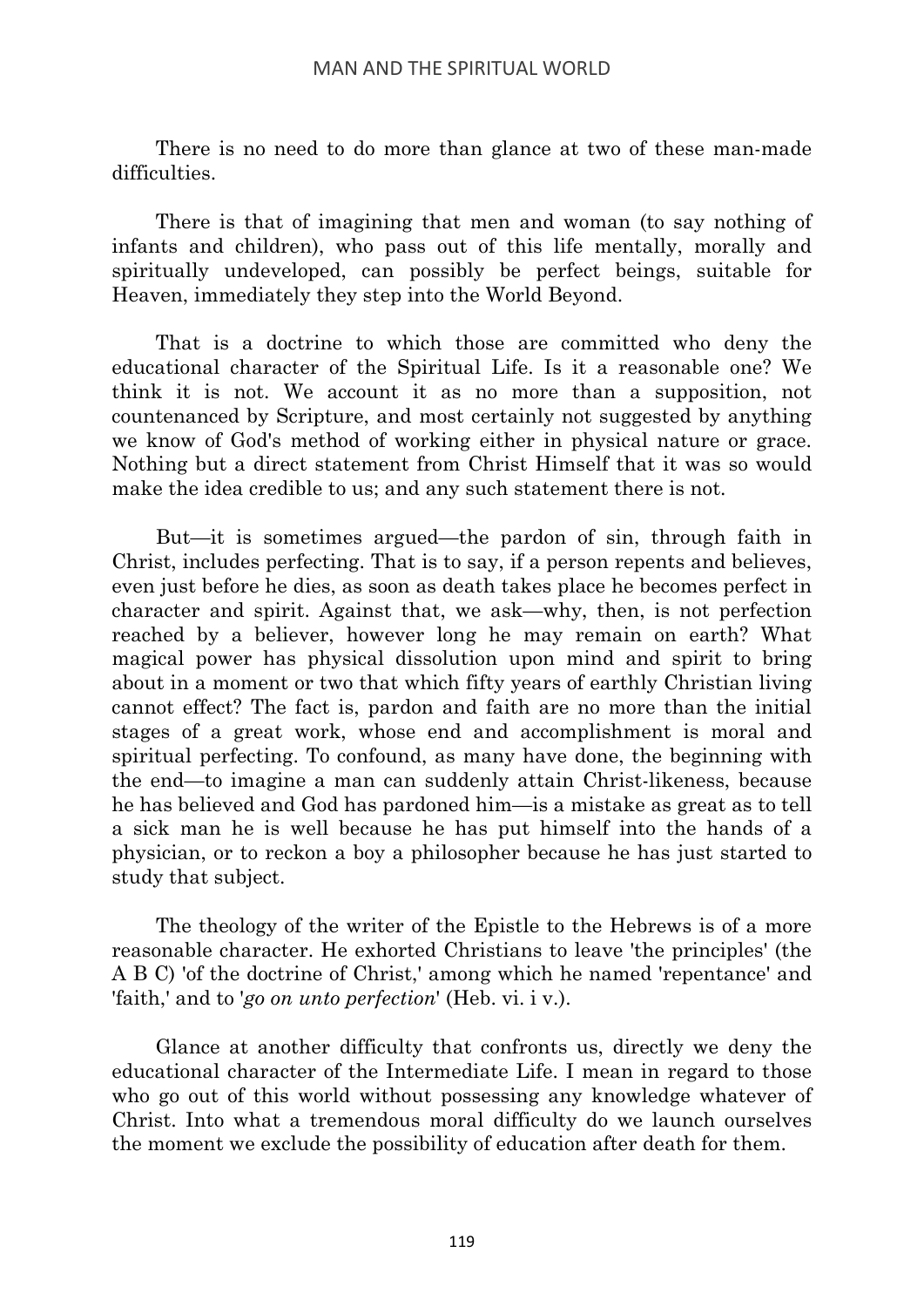I have been told by certain Christians who are not very much given to thinking, that it is quite just that non-Christians should be damned for ever, since everyone can, if he wishes, learn about the Saviour. How will such persons dispose of the following case? A city missionary went to visit a poor dying girl in a filthy back slum of London. 'Do you know the Lord Jesus Christ?' he asked. 'No,' answered the girl, with her last words, 'I never heard of Him, and I know He don't live down this court.'

Picture the thousands of millions who, like that girl, have died without having ever heard the name of Him Who loved them and gave Himself for them.

According to the Bible, Christ, 'the Saviour of *all* men,' is their Saviour, and none unconnected with Him can ever reach the goal of Salvation.

According to a cruel and unreasoning theology there can be no education after death.

But what of that girl and those millions? we ask. Are they all to be lost because they died without a knowledge which their environment made it impossible for them to obtain? Is that consistent with either Divine love, mercy or fairness? And yet to say that the goodness of God will vouchsafe to them hereafter a knowledge of the Saviour, withheld from them here, is to give the lie direct to the theory that denies that education is a characteristic of Life Beyond. It will be an education in the highest sense of the word, if those poor handicapped ones after death are brought to know Christ, and by knowing Him are led on to mental and moral advance.

Our friends, therefore, must choose between two alternatives; viz., either they must grant that *postmortem* education is possible, or must admit that the Bible's claim for Christ, as being 'the Saviour of *all* men,' is far too embracive. The denial of the former makes Him for, at least, ninetenths of the human race no Saviour at all.

# *The Testimony of the Bible as to the Educational Character of the Spiritual World.*

First, we notice that our Lord recognised this beautiful truth; not, indeed, in the form of a dogmatic statement, but certainly by implication. His disciples, at the time of His being with them, were not capable of receiving all the truths concerning His Gospel. Christ's own words show this. 'I have yet many things to say unto you, but ye cannot bear them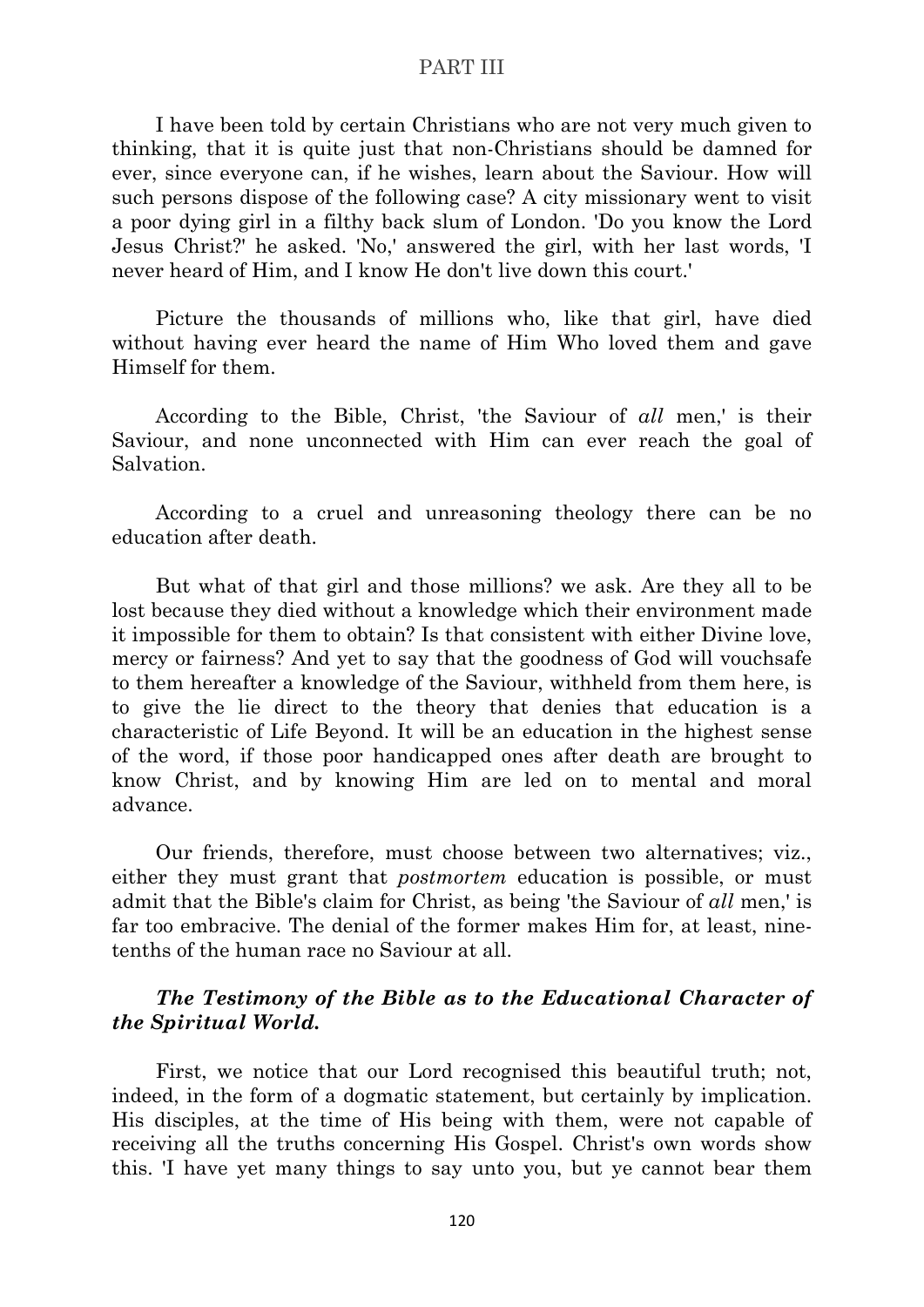now.' It was not until the illuminating power of the Holy Ghost had been bestowed upon them at Pentecost that they were able to perceive the interior meaning of much He had spoken to them by parables and otherwise.

Take Christ's parable of the Rich Man and Lazarus.

Therein he represents Dives as becoming *less* selfish, less concerned about himself, after death than he had been before. Was there not an educational character in regard to that painful experience in Hades?

May we not see in that experience the beginning of that which St Paul describes as a saving 'so as by fire'?

Take Jesus's words spoken to the dying robber. Will anyone venture to assert that an educational experience did not accrue to that godless, ignorant and debased man, from the fact of his being with Jesus in Paradise? Was not Christ's gracious promise to him prompted by the wish that Divine enlightenment should come to the poor wretch, who, when he died, had little or none of it? How reasonable the thought that the crucified robber was one in that vast congregation of spirits who listened to the 'Gospel,' as Christ preached it to the Antediluvians!

Again, take two such statements of our Lord as the following, and see how in the case of some, at all events, they must imply continued education after death. He said, '*Every* branch that beareth fruit He purgeth it that it may bring forth more fruit' (John xv. 2 v.), and, 'I *shall* show you plainly of the Father' (John xvi. 25 v.). In the first passage, Christ lays down a great principle, viz., that a purging, *i.e.* an educational discipline, is a necessity for *every* person connected with Him, 'the Vine.' In the other passage, He promises to *plainly* show the Father, *i.e.* to reveal truths concerning God, only partially understood.

Now, suppose a person does not accept Christ as his Saviour until he is at the point of dying; and there are such cases. What then? That tardy act of faith will connect him with Jesus and make him a 'branch' in Him. But what of the purging and the fuller revelation of the Father? In other words — what of the moral and spiritual disciplining which Christ pronounces to be indispensable? What of the acquirement of that knowledge of God which Jesus declared to be a pre-requisite for the possession of eternal life? (*see* John xvii. 3 v.). Will those two great phases of educational work be accomplished in the act of dying? Surely not; they are slow and gradual works. Then what? Either Christ's statements must be pared down, and not *every* branch will be purged, and not *every* believer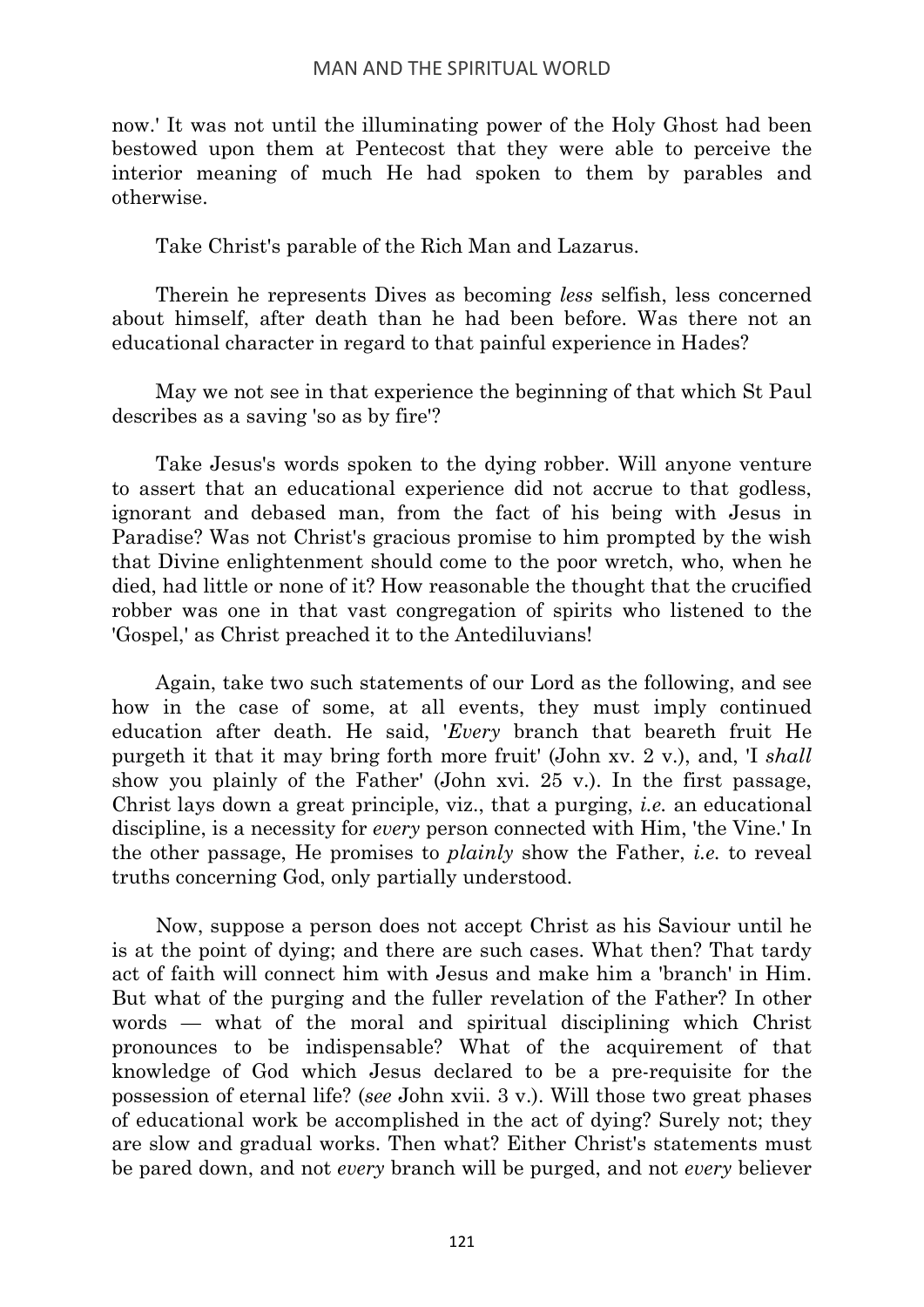will be shown plainly of the Father; or the spiritual and mental education of one who turns to Christ on his death-bed must go on in the Life Beyond.

We turn now to a few of the Apostolic statements contained in the New Testament; reminding the reader that it is to this part of the Bible, more than to any other, he should look for enlightenment as to the interior truths of the Gospel, inasmuch as the Apostles were specially equipped by the Holy Spirit as the exponents of Christ's teaching.

Do their statements, then, either directly or indirectly teach the educational character of the Intermediate Life? We think they do; nay more, they seem to us incapable of any reasonable interpretation except in the light of that truth.

Consider some of the passages in which this truth is directly asserted.

In Phil. i. 6 v., St Paul writes—'Being confident of this very thing, that He which hath begun a good work in you *will perform it until the day of Jesus Christ*.' What is the 'good work' that has been begun? Sanctification: Christ's difficult work of fashioning a human spirit into moral and spiritual likeness to Himself. What are we to understand by 'the day of Jesus Christ?' A period not yet reached when Christ shall be revealed to the universe as the Vanquisher of evil, and ' all things shall be subdued unto Him.' Now, according to St Paul, this good work, commenced in the Philippian Christians, was to be performed *until then*; that is to say, sanctification was not to stop short at death, but to go on in that Intermediate Existence that lay between earth-life and ' the day of Jesus Christ.'

The question is—Did St Paul mean what he wrote? If so, he taught education beyond the grave.

Take another statement of the same Apostle.

In 2 Cor. xii. 1-4 v., he tells the Corinthian Church of an experience that he had. Before the death of his physical body, he had entered the Spiritual World ('caught up into Paradise') and had heard unpublished or untaught words  $(\check{\alpha}\check{\varrho}\check{\varrho}\eta\tau\alpha\check{\varrho}\eta\mu\alpha\tau\alpha)$  which it is not in one's power  $(\hat{\alpha}$  ov $\kappa \hat{\epsilon} \xi$  ov $\gamma$  to utter. What is the inference? we ask. Is it not this? That in the Spiritual World there are attainments of knowledge incapable of being translated into mundane language, and that St Paul in going into that World was brought into contact with that knowledge. Surely in this passage we have a most positive declaration that Spirit-life is educational.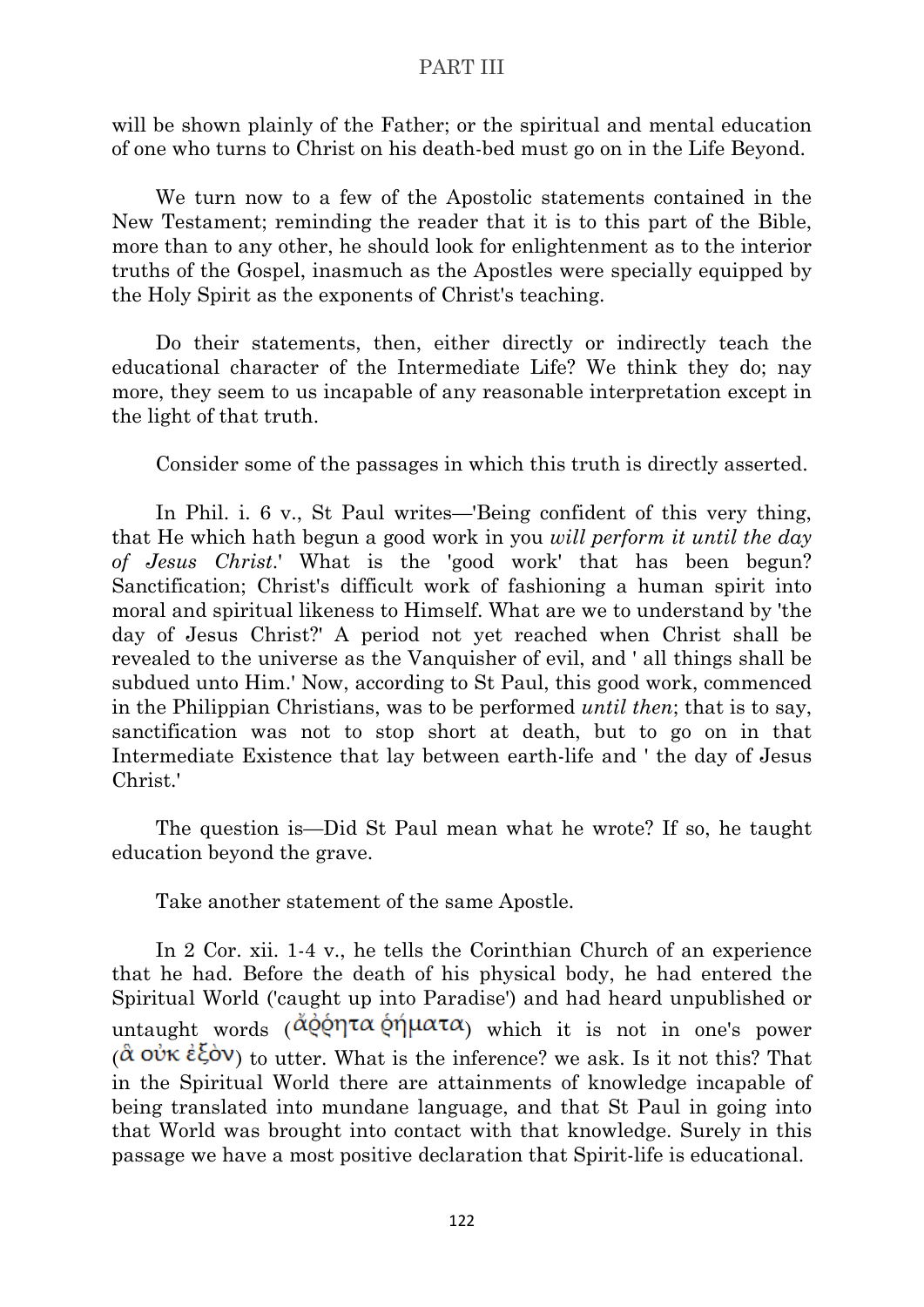Again, St Paul's statement that a Christian may 'be saved, yet *so as by fire*' (1 Cor. iii. 15 v.) seems to point most clearly to educational discipline after death. The context shows that the Apostle was referring to the case of one wrongly building upon the 'foundation,' Jesus Christ; and asserts that 'the day' (evidently that of Christ) shall declare every man's work, and although the work may be destroyed and the man suffer loss, yet he 'himself shall be saved; yet so by fire.'

What are we to understand by this 'fire'? It cannot mean *final* condemnation, because the man is to be saved. Nor can it denote *earthly* discipline, as the saving by fire is declared to be a future event after the earth-work has been done. It can, then, only point to an experience in the Spirit-life, difficult and painful, no doubt, but at the same time remedial and educational in its character. We submit that this latter is the most reasonable construction to put upon the passage, and it harmonises with our Lord's description of the after-death experience of Dives, who, by the word 'Son,' addressed to him, was shown to be a member of the Jewish Church.

Then we have the statement of the writer of the Epistle to the Hebrews, who mentions 'the *spirits* of just men having been made perfect' (τετελειωμένων) (Heb. xii. 23 v.). He is trying to concentrate the thought of Christians upon a 'cloud of witnesses' in another World, by which they are 'compassed about,' and to which they are spiritually come. Among 'an innumerable company of angels' and departed members of the Christian Church ('the Church of the first born which are written in heaven'), he includes 'the *spirits* of just men having been made perfect.'

He is referring to such men as Abraham, Moses and others who, by their long sojourn in the Intermediate World, had attained perfection, and it is very significant that in describing their condition there, the writer uses the perfect participle, which denotes that their perfection had been *lately* acquired rather than at a time in the remote past at which they had left this world.

Here, again, we note a clear indication of an educational work beyond the grave.

We contend, also, that such passages as the following imply the same truth.

'Not as though I had already attained, either were already perfect . . . but this one thing I do, forgetting those things which are behind and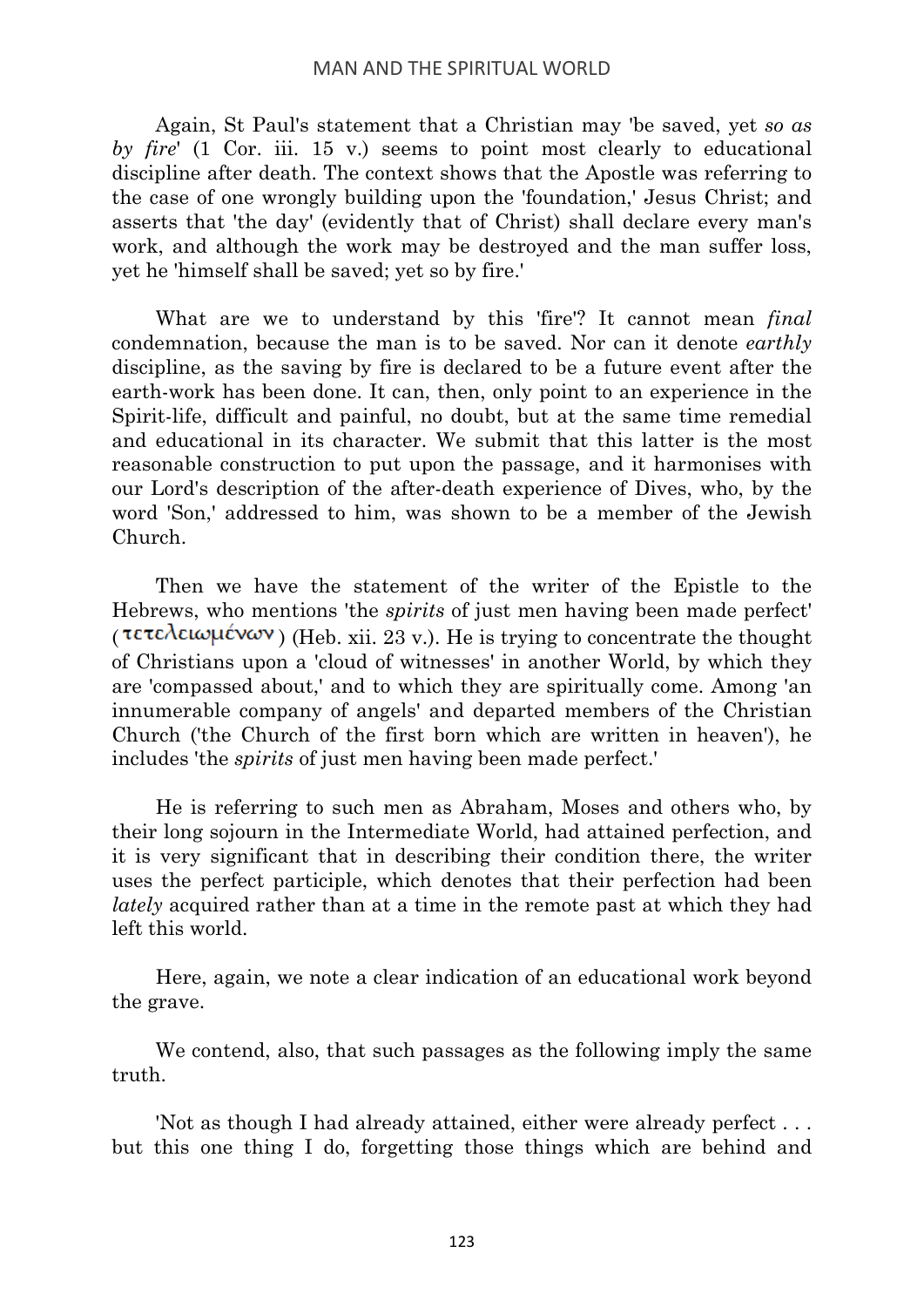reaching forth unto those things which are before, I press toward the mark for the prize of the high calling of God in Christ Jesus' (Phil, iii. 12-14 v.).

'For now we see through a glass darkly; but then face to face: now I know in part; but then shall I know even as also I am known' (1 Cor. xiii. 12 v.). 'Till we all come in the unity of the faith, and of the knowledge of the Son of God *unto a perfect man*, unto the measure of the stature of the fulness of Christ' (Eph. iv. 13 v.).

'That He might present it to Himself a glorious church, not having spot or wrinkle or any such thing; but that it should be holy and *without blemish*' (Eph. v. 27 v.).

Now these magnificent forecasts of St Paul are prophecies of what he and the members of the Christian Church will be in the Hereafter. Moral perfection, full knowledge and Christ-like spiritual stature are to be attained. Yes, but *when* and *how*?

St Paul, we think, has answered the questions.

At the day of Jesus Christ, by the power of the Holy Ghost, Who beyond the grave and until that day will perform the good work of sanctification begun on earth.

Read in the light of this truth his words—'For to me to live is Christ, and *to die is gain*'-—become pregnant with meaning. Stripped of the idea that there is no education, no advance towards fuller grace and more perfect knowledge in the World Beyond, they lose one-half of their significance.

There remains an important consideration that arises from a large number of statements in Scripture, and

points, we think, very conclusively to the educational character of life beyond the grave. It is this. The New Testament not only declares that there has been *a preaching of the Gospel* to persons departed this life, but also contains scores and scores of passages that can only be viewed as exaggerations, unless the Gospel is still being, and still will be, preached to untold millions who have never heard it, and will never hear it in this world. We will refer to those passages directly; but first, let us point out the direct bearing of this upon the subject under review.

What is the end of preaching? Is it not to enlighten, to morally and spiritually advance, and to bring persons to goodness and to God? If that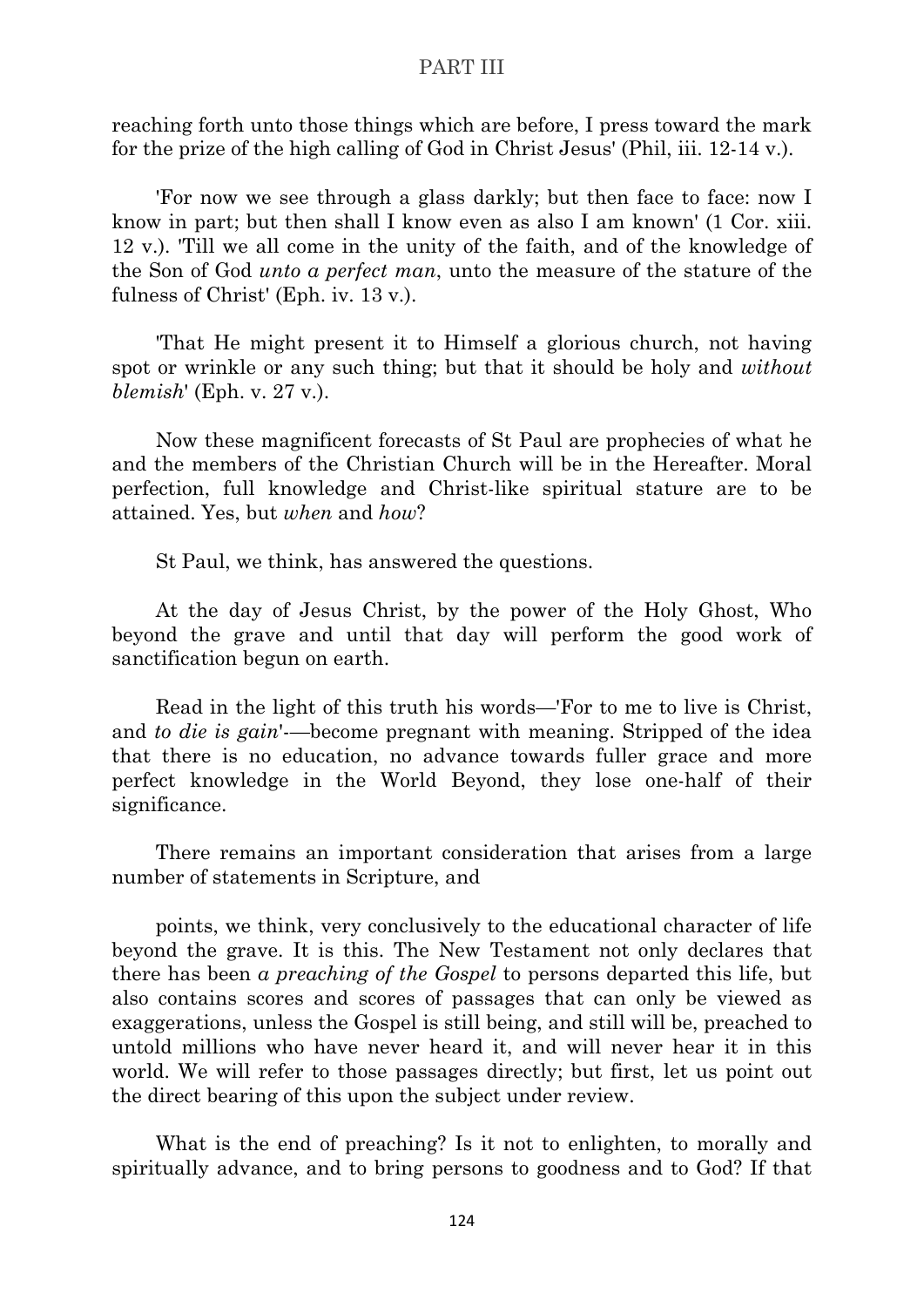# MAN AND THE SPIRITUAL WORLD

be so, then preaching is a means to education; and education, moreover, in the highest sense of the word. Consequently, if it can be shown from the Bible that Christ's Gospel has been preached in the World of Spirit, and if there exist also the strongest of reasons, based on other Biblical statements, for supposing that that Gospel is still being preached, then surely the point must be conceded; and on the showing of Scripture itself, the Spiritual World to the vast majority of the human race must be an educational one.

Consider the statement that the Gospel *has been* preached in the World of Spirit.

An Apostle, specially endowed by the Holy Ghost at Pentecost, and previously brought into very close contact with the reality of the Spiritual World on the mountain of Transfiguration, distinctly and emphatically declared this truth. We have several times referred to his statement in i Peter iii. 18-20 v. and iv. 6 v.; and we must do so again in this place.

Many attempts have been made to explain away the plain and natural meaning of these texts, simply because theologians have been obliged to do this, or to reject the received teaching that mercy and education are impossible after death.

And so St Peter's statement, in order that it may not stand as a flat contradiction of a theological dogma, has had an unnatural sense forced into it. We do not believe that any Greek scholar would ever have dreamed of putting upon these words of the Apostle any other interpretation than that for which we contend, had it not been felt that they must be made somehow or another to fit in with 'orthodox' ideas. The words have been approached with the foregone conclusion that, of course, there can be neither a preaching of the Gospel, nor improvement, in the Life Beyond. The Word of God has had to give place to 'the tradition of the elders.'

Now take St Peter's words. He declares that Christ was 'put to death in the flesh' (*i.e.* at the crucifixion), 'but quickened *in* the spirit' (*i.e.* in that part of His being—His spirit-body—that survived physical death; and in which He was with the robber in Paradise on the same day); '*in* which also He went and preached unto the *spirits* in keeping.' That is perfectly plain, although the attempt has been made to obscure this meaning by substituting 'by' for 'in,' and putting a capital 'S' to 'spirit.'

The Apostle then tells us who these spirits were. They were the Antediluvians who had physically perished in the Flood on account of their wickedness; but who after death had been brought by God's judgment to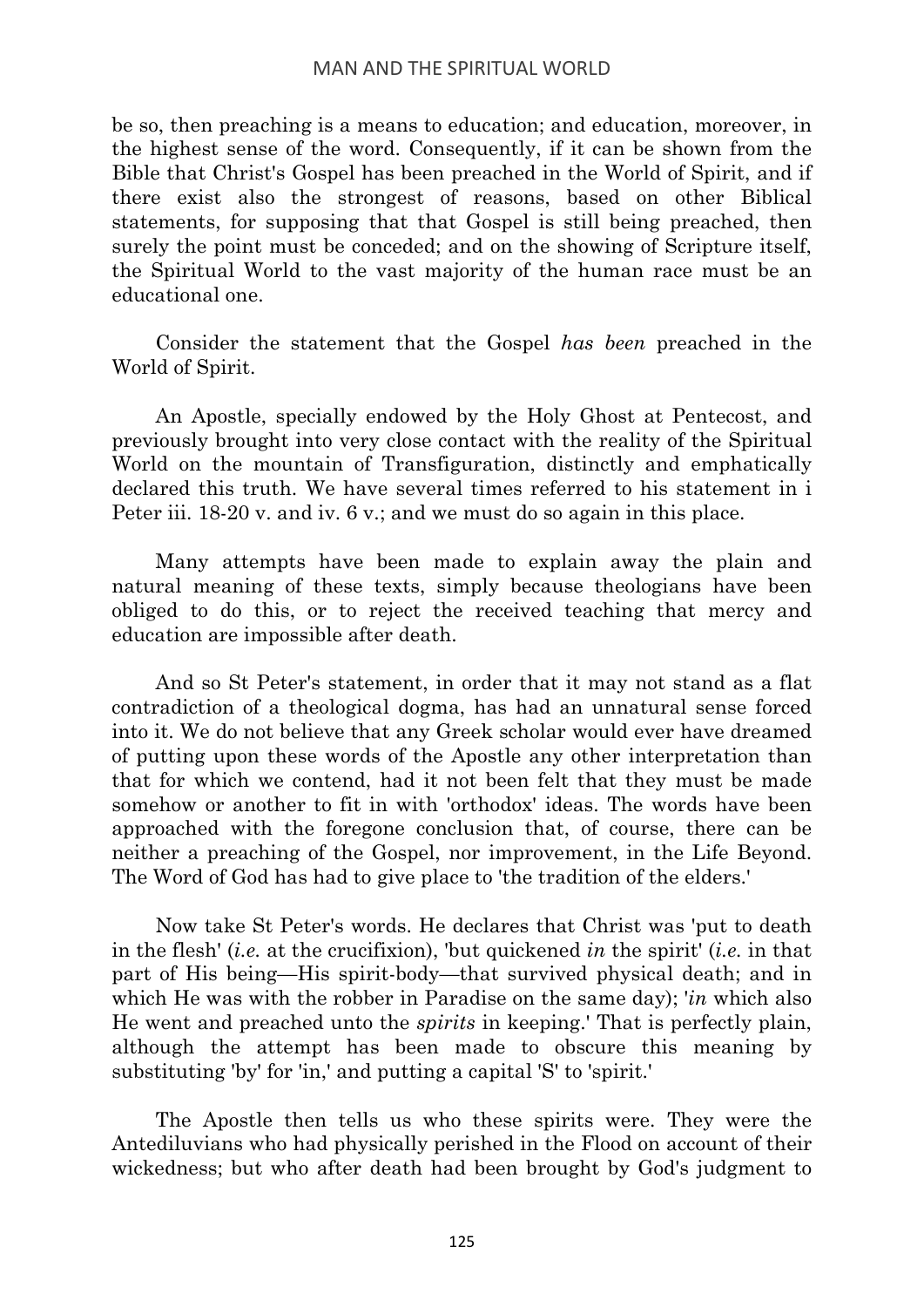obedience. 'Which sometime' (implying, no longer) 'were disobedient, when once the long-suffering of God waited in the days of Noah.'

He next declares that the Saviour's preaching to those beings in the Spiritual World was a preaching of *'the Gospel*'; that the object of its being preached was that they might be dealt with in the same manner as men in the flesh who would hear it, and that they might be brought by that Gospel to do in the Spirit-World what they had not done on earth—to live according to God. 'For for this cause was the *Gospel* preached *also* to the dead' (*i.e.* to those departed this life), 'in order that they might be judged according to' (*i.e.* by the same standard as, viz., the offer of Salvation through Christ) 'men in the flesh, but might live according to God in the spirit' (*i.e.* as beings in the Spiritual World).

We submit that of no words in the Bible is the meaning plainer than of these. They teach not only that there has been a preaching of the Gospel after death for a purpose educational in the highest degree, but they also teach that a work of education had been going on in the Spirit-World among disobedient sinners *before* that Gospel was preached to them by Jesus.

We also asserted that there exist the strongest of reasons, based on statements of Scripture, for warranting the belief that the Gospel is still being preached in the World Beyond. In a companion work to this volume ('Our Life after Death') I have dealt with this phase of the subject at considerable length; so a brief consideration of it must now suffice.

There are in Holy Scripture a very large number of passages that declare that God's purpose of salvation in Christ was made in view of the human race *as a whole*. Christ is represented as the Saviour not merely for a favoured few—the 'elect'—but for *all* mankind. That is to say, a knowledge of Christ, and the acceptance of Him as a Saviour, must be a possibility to every human being who has lived, or shall live, unless the Bible does not mean what it states. The theology that has denied that God's saving mercy can operate outside the narrow circle of 'election,' and has viewed the Christian Church not, as St James represents it, merely as the '*first fruits* of God's creatures' (James i. 18 v.), but as the *entire harvest* of redemption, has wholly failed to understand the meaning and purpose of election. There is, undoubtedly, an election of some to certain Christian privileges in this world denied to millions and millions of others; but to make this election a Divine scheme whereby all those others are excluded from the pale of salvation, and hopelessly left to drift into perdition, is a thought that could only have been begotten in the age of an Augustine or a Calvin. And it is a slander upon Him Whose name is ' Love.' We ask the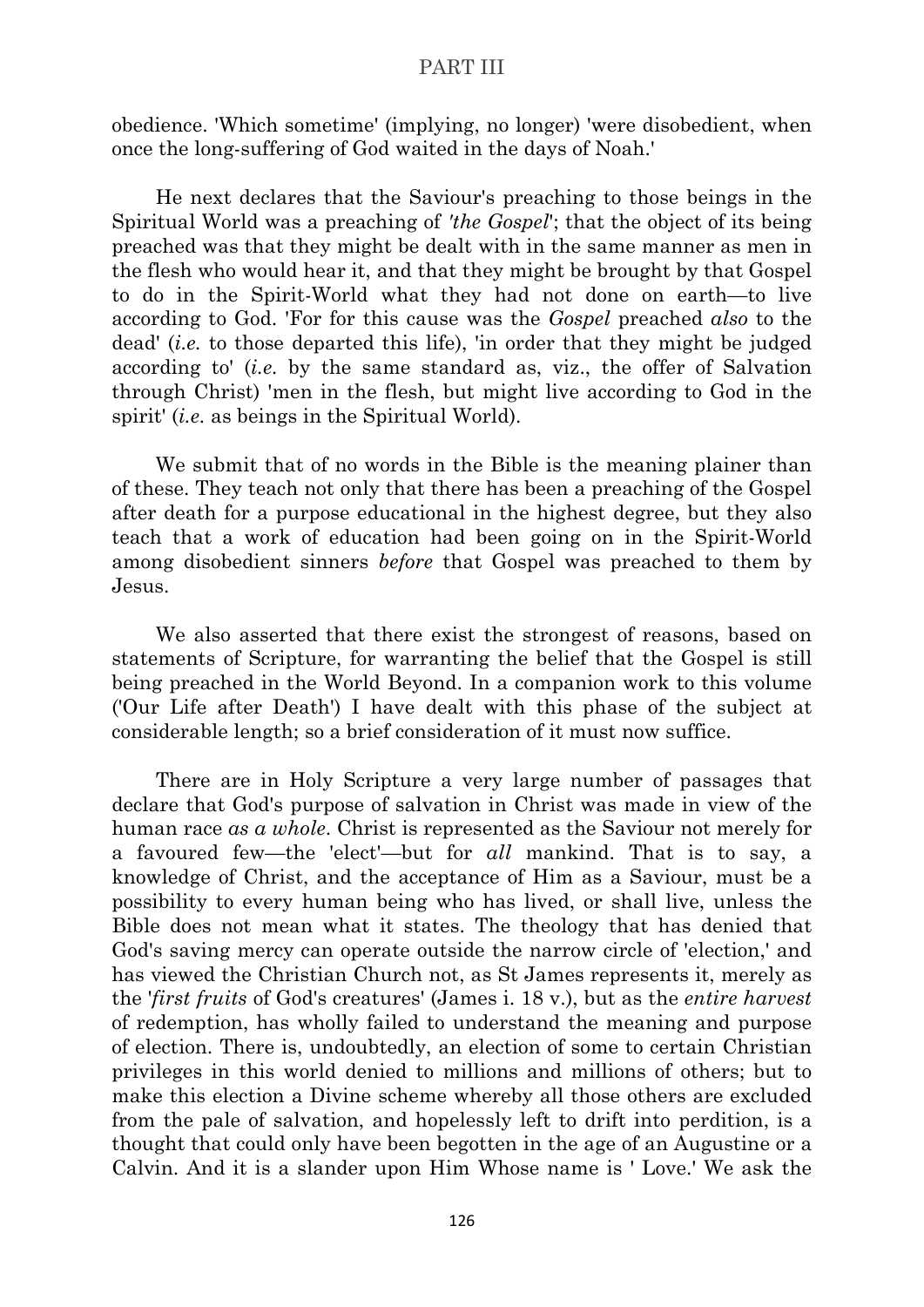reader to think over the following, taken from scores of Biblical passages of the same import.

Jesus said, 'God so loved *the world* that He gave His only begotten Son' (John iii. 16 v.). 'God sent not His Son into the world to condemn the world; but that *the world* through Him might be saved' (17 v.).

'I, if I be lifted up from the earth, will draw *all* men unto Me' (John xii. 32 v.).

St John wrote: 'He is the propitiation for our sins; and not for ours only, but also for the sins of the *whole world*' (1 John ii. 2 v.).

'The Father sent the Son to be the Saviour of *the world*' (1 John iv. 14 v.).

St Paul wrote: 'Who will have *all men* to be saved, and to come unto the knowledge of the truth' (1 Tim. ii. 4 v.).

'Who gave Himself a ransom *for all*, to be testified in due time' (1 Tim. ii. 6 v.).

'We trust in the living God, who is the Saviour of *all men*, specially of those that believe' (1 Tim. iv. 10 v.).

Now the question is—How are we going to deal with these magnificent statements of Holy Writ?

Two methods are open to us. We can ignore them at the bidding of a theology that has practically closed its eyes to the fact that they exist; or we can look these passages honestly, fairly, and thankfully, in the face. If we do the latter, we shall shut ourselves up to the conviction that there must be a preaching of Christ's Gospel in the Intermediate World. It is not true that God loved *the world*; it is not true that He wills that *all men* should be saved; it is not true that Christ will draw *all* men unto Himself; and it is, certainly, not true that He is the Saviour of *all men*, if millions of millions of our fellow-creatures—in fact, the whole of the human race, except a comparative handful—are to lose salvation, because God has affixed this miserable little span of earth-life as the only period in which a knowledge of Christ is possible, and at the same time has so circumstanced these millions of millions that never in this world have they so much as even heard the Saviour's name. How, in that case, we ask, can Christ be 'a ransom *for all*, to be testified in *due time*'?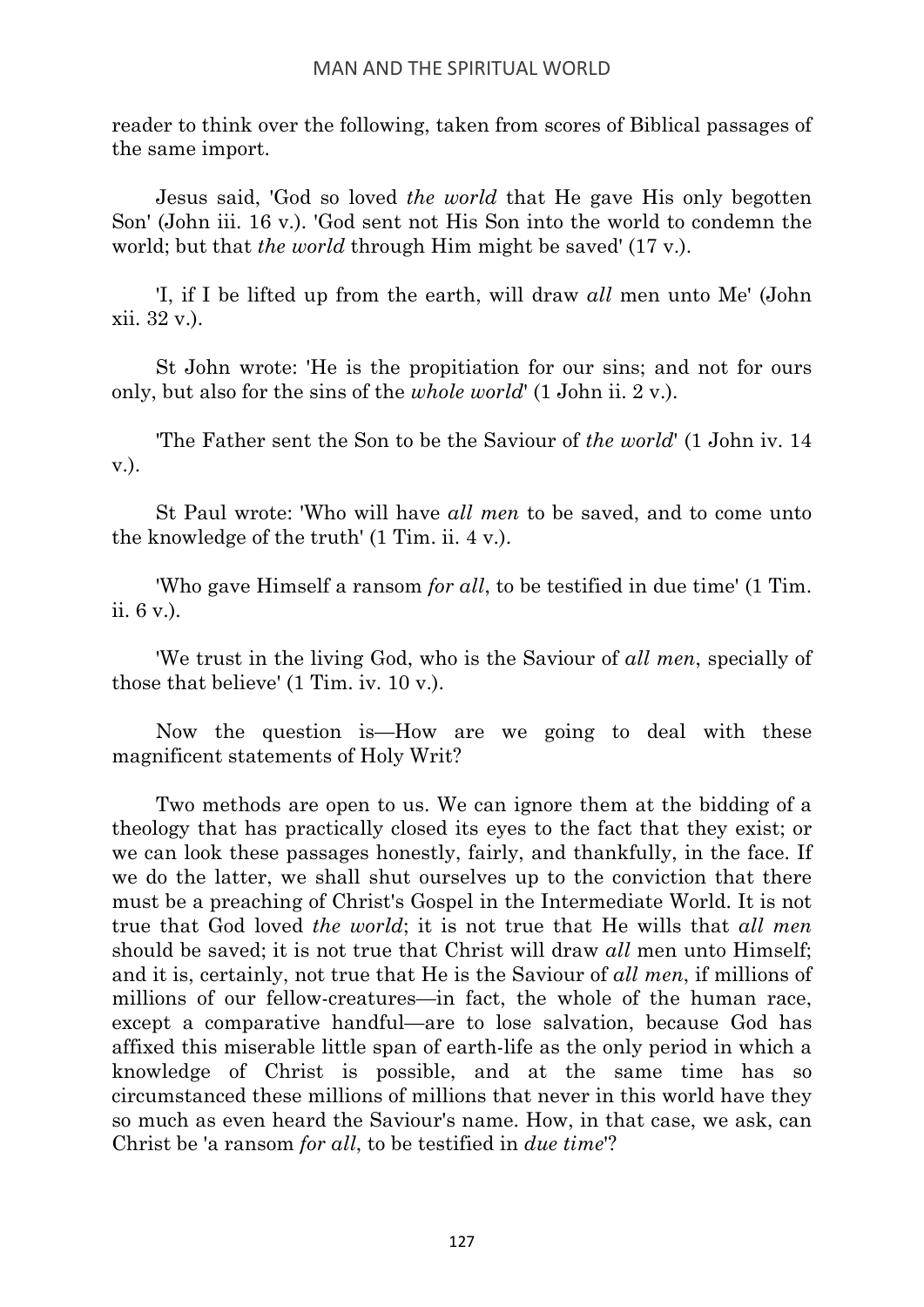Admit the truth that the preaching begun by the Saviour in the Spirit-World is still continued by those of His Church who are now there, and that it will be continued as long as there remains one human soul to whom the Christ has not been offered, and at once all difficulty vanishes. Then, and only then, can it be true that the Father's love embraces *the world*, and that Jesus is the Saviour of *all men*. Millions of millions of men and women have died in absolute ignorance of the Father's love, and the Son He gave; millions in the same condition are dying every year; and if but one of those perish because the Gospel was not preached to him, every one of those passages of Scripture just instanced must be recast. It seems to us we have no alternative but to admit that there must be a preaching of Christ Beyond, whereby the Spiritual World is made an educational life, or to acknowledge that God's love and Christ's work have been overstated by the Bible. Lastly, there are passages in the Epistles that clearly show that the knowledge of Jesus is to be extended to earth's myriads in the World Beyond.

St Paul states: 'For to this end Christ both died, and rose, and revived, that He might be Lord both of the dead' (*i.e.* the departed) 'and living' (*i.e.* those still on earth) (Rom. xiv. 9 v.). 'That in the dispensation of *the fulness of times*, He might gather together in one all things in Christ, both which are in the heavens, and which are on earth; even in Him' (Eph. i. 10 v.). 'God hath given Him a name which is above every name; that at the name of Jesus every knee should bow, of things in heaven, and things in earth, and things *under the earth*' (Phil. ii. 9 and 10 v.). By the phrase '*under the earth*' St Paul was referring to Hades. The common idea in the Apostles' time was that the spirits of men after death dwelt somewhere in the bowels of the earth. The point to be noted is this, that every knee in this World of Spirit is to bow at the name of Jesus. Those words mean nothing, unless they imply a universal knowledge of the Saviour, and with that knowledge infinite possibilities of blessing to the sons and daughters of Man.

We appeal, therefore, to reason and faith, to our moral instincts and the Bible, in support of the view that the Spiritual World is an educational one.

#### IV.—*In the Spiritual World there is a Presence of Christ.*

By many Christians this is a truth that is not grasped. It upsets preconceived ideas embodied in the code of theology to which they assent, and seems to open wide a door of hope which 'Evangelical' doctrine, socalled, has closed and barred at death against all but the favoured few.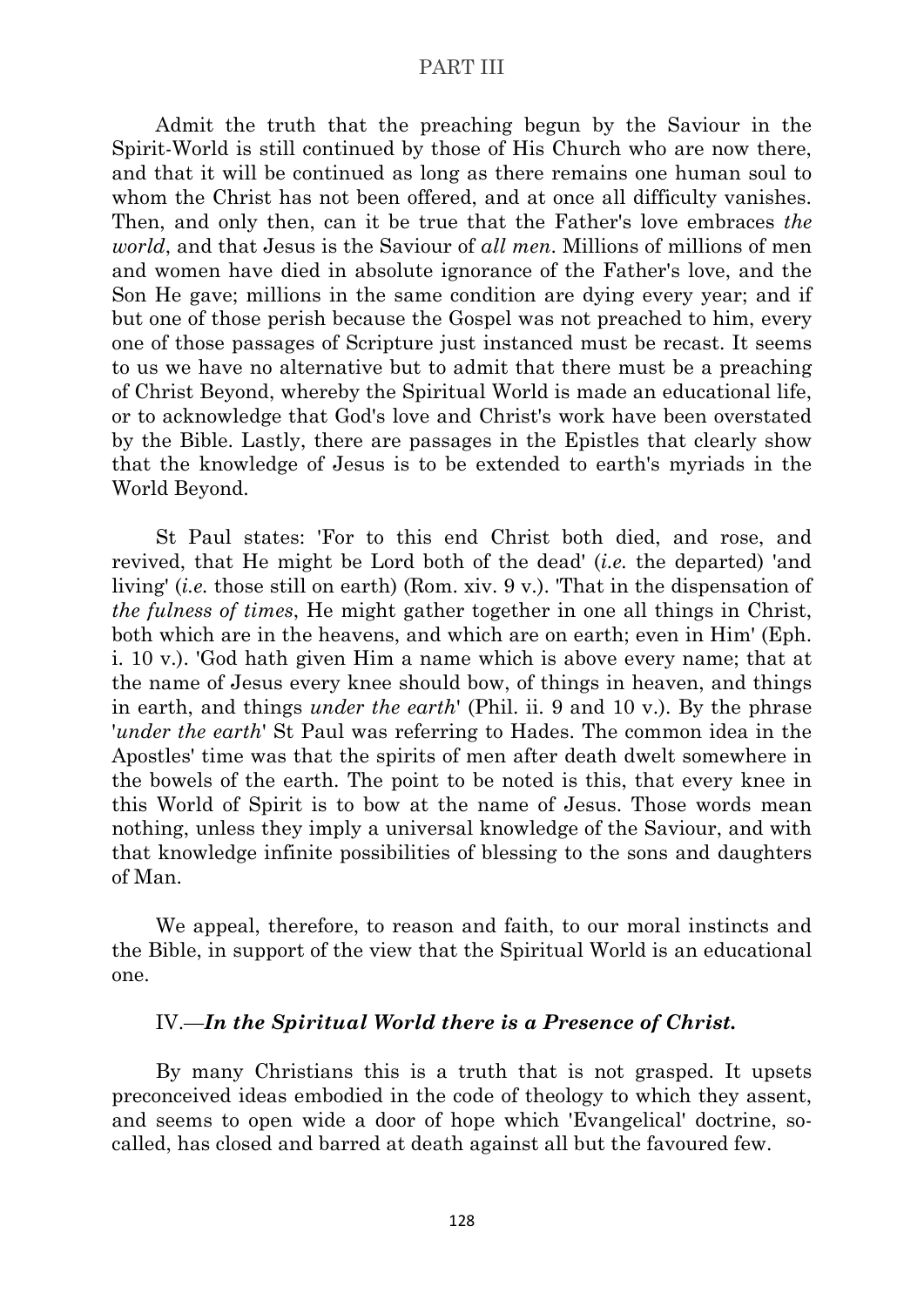They believe in a Christ Who has ascended into *Heaven*, but they cannot imagine Him as being anywhere else. They admit, in the face of Jesus's dying words to the robber, that He did once go into the Intermediate World; but that was before the Ascension, and since that event, say they, there can be no Presence of Him except in Heaven itself.

A reader of the companion-volume of this book wrote to tell me that he went entirely with me in the views therein set forth, with one exception. He could not agree with me in believing that Christ's Presence had, since His resurrection, ever been manifested in the Intermediate World; because both the Creed and Scripture affirm that 'He ascended into *Heaven*, and sitteth on the right hand of God.' How, he asked, if Christ be seated on God's right hand in Heaven, can He be in another place that is not Heaven?

My answer to that was—What do you understand by Christ being on 'the right hand of God'? Do you imagine that He is stationed at a spot by God's throne, from which He *never moves*; or do you think that the phrase 'the right hand of God' is merely used to denote that He occupies the highest position of honour and dignity in the universe? If you adopt this latter and reasonable view, there is not a shadow of difficulty in believing that there is a Presence of the Saviour in the Intermediate World. No one in his senses would dream of asserting that because the Prince of Wales is said to stand at the right hand of England's monarch, he cannot therefore be present at any other spot in the empire.

Before we turn to Scripture to show that it warrants us in believing that there is Christ's Presence in the World of Spirit, let us, very briefly, estimate the import of that truth. It implies, surely, infinite possibilities of mercy and blessing for that vast, and unthinkable, aggregation of human beings, who have lived on earth, passed hence, and are still living in the World Beyond.

Try to conceive of the myriads of men, women and children represented by the words—'the Departed.' It is estimated that about 30,000 persons die every week. Picture, if you can, the huge concourse of human spirits that have gone into the Spiritual World in the past fifty years. Then think of the millions of millions that for hundreds of centuries, probably, have been pouring into that World from such vast continents as Africa and America, and from such countries as China and India.

Not one in every ten thousand of those persons has died knowing anything of Christ, and, if the Bible be true, not one of them can be saved apart from Him. What, we ask, must the Saviour's Presence mean to all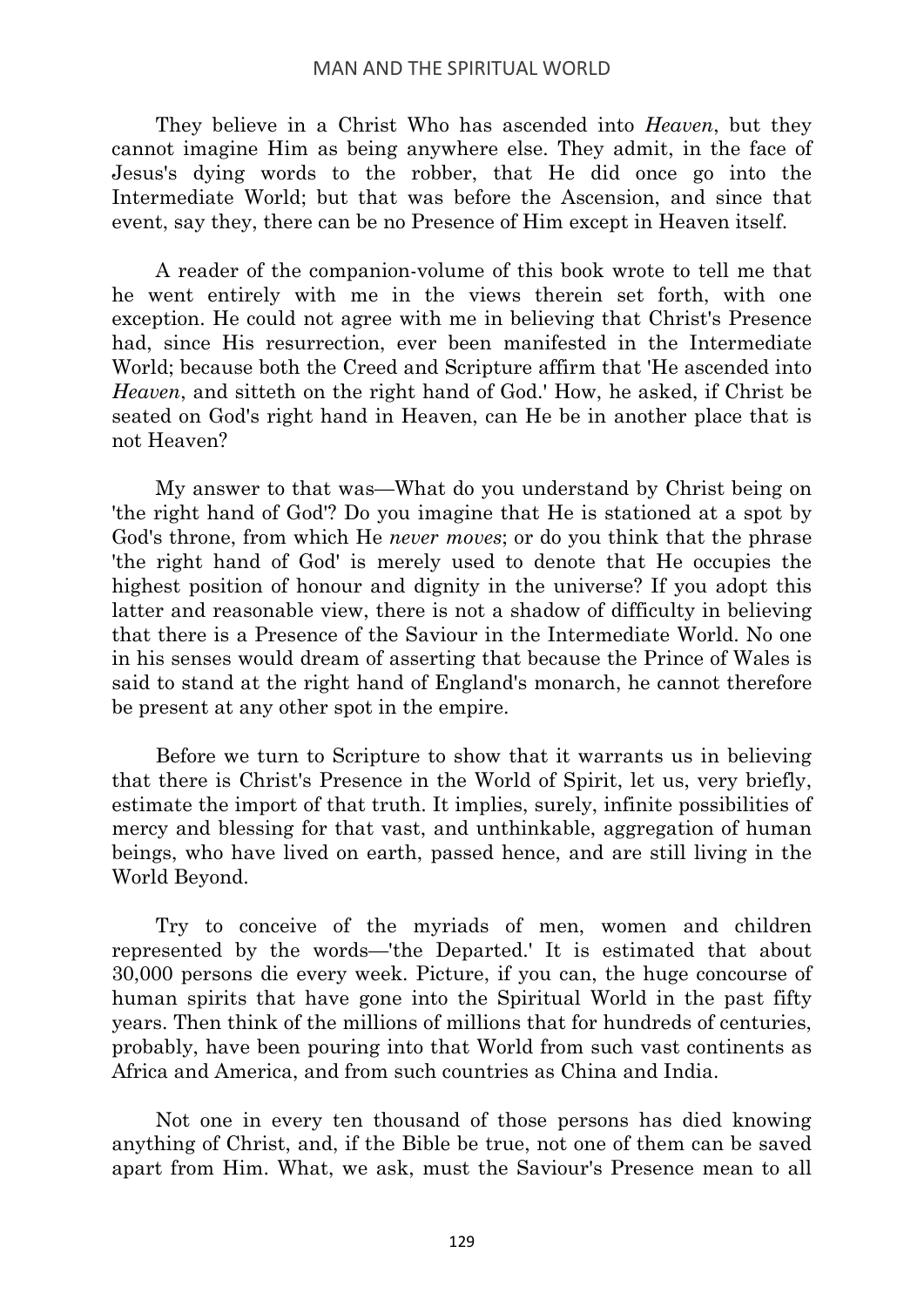those unsaved and ignorant ones? Infinite possibilities, we have said. And it must be so; it must be so, if Christ be Christ.

The New Testament declares Him to be 'the *same*, yesterday and today and forever' (Heb. xiii. 8 v.). We know what He *was* when He lived out His beautiful life here on earth as the manifestation of God. We do not know what He *is*, except we accept the testimony of the Word of God. That tells us He is the same: the same loving, merciful, pitiful Jesus. Is He the same? Not if popular theology be right It has transformed Him into quite another Jesus. The Christ Who wept over sinful Jerusalem, because forty years afterwards temporal woes were to come upon that city, has been traditionalised into a Christ Who will sit upon His throne, and not weep, although the bulk of those whom He loved, and for whom He died, will suffer the horrors and tortures of a Hell forever. The Jesus Who with His dying breath prayed for His murderers, and promised a magnificent blessing to a debased and cursing malefactor, will not (so we have been told) extend a merciful thought, nor speak a pardoning word, to sinners who are on the other side of the veil. Oh! no, if the old theology be right, He is not *the same* Christ: He is no more like Jesus of Nazareth, Who passed by and blessed men, than the winter frost is like the summer sunshine. But we have no right to ignore, or to twist, Biblical statements to suit the convenience of theological preconceptions. Scripture asserts that Jesus Christ is 'the same' to-day and forever, as He was yesterday. I know what He was yesterday, when He walked this earth. I can gather, from the records of His life, what was His character and disposition, and what He said and did. He was a Jesus Who yearned for poor lost sinners, to bring them to goodness and to God. From that I can form an idea of Him as He is now. The Bible tells me He is 'the same'; He has not altered; He is not a Christ with a new set of feelings, desires and attributes, different from those that He had when He helped and blessed mankind in the streets and highways of Palestine, or preached to, and reclaimed, lost sinners in the World beyond the grave. If those words in the Epistle to the Hebrews are true, I may know, from what Jesus did for unsaved humanity in this world, what He is still doing, and will do, for ten thousand times a greater mass of lost ones behind the veil.

Here, He would not break the bruised reed, nor quench the smoking flax. Will He do so there? Here, He said He would leave the ninety and nine, and go after the poor lost sheep *until He find it*. Will He not do so there? Here, no cry for mercy or help was disregarded by Him. Is He deaf to such cries in the World Beyond? Here, He toiled and wearied Himself; journeyed, hungered, suffered, bled, and died, so that a handful of earth's millions might hear from His lips the truth of God. Will He do nothing in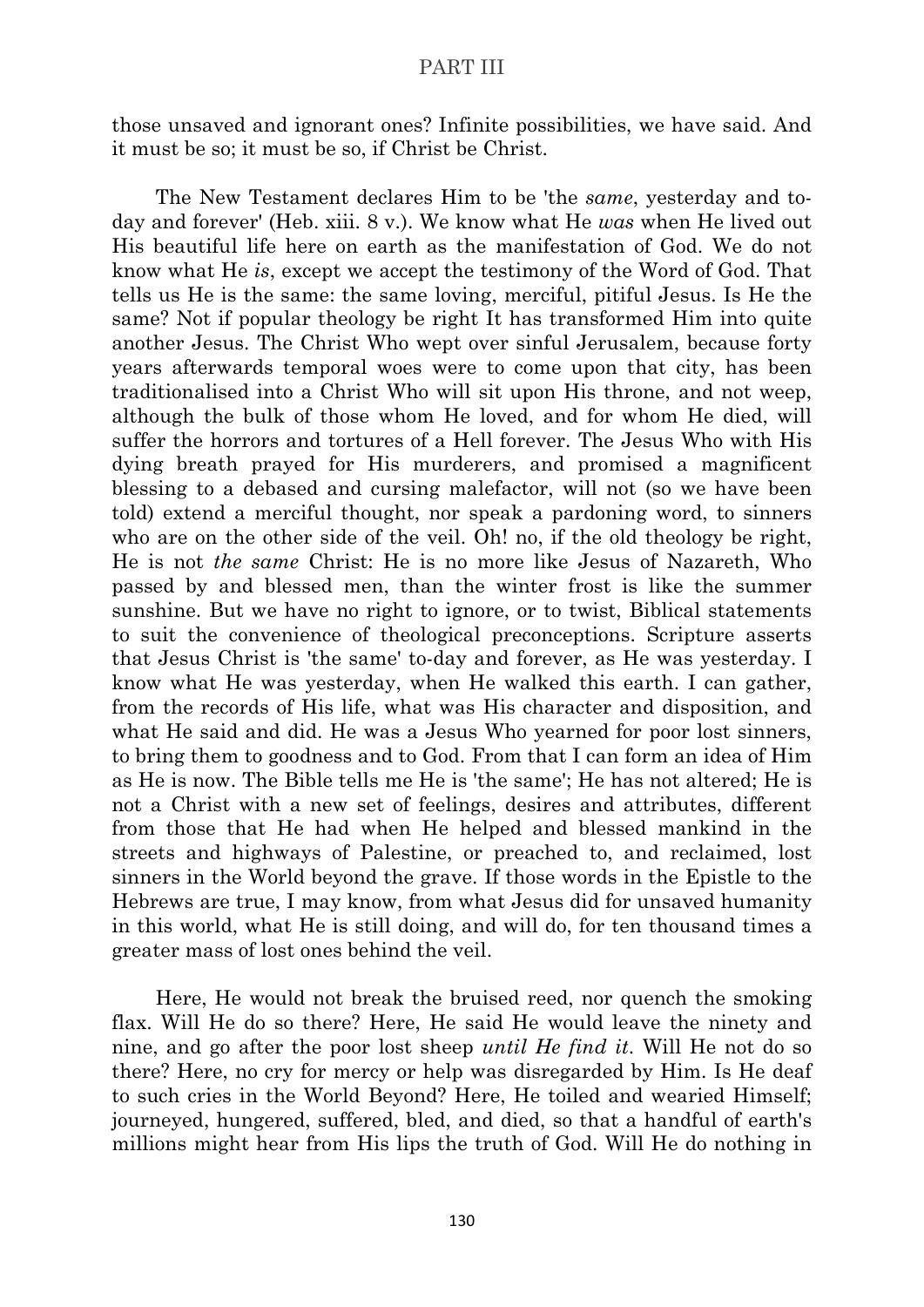## MAN AND THE SPIRITUAL WORLD

the Spiritual World to bring those millions themselves to Him Whom they have never had a chance of knowing during their life on earth?

Is it true that He is 'the Saviour of *all* men,' and yet not present in the Spiritual World, that is so full of men and women who are not saved, because the Saviour has never been preached to them? We cannot believe it; it dethrones Jesus from His position as Saviour of the world, and leaves the vast bulk of our race with no possibility of hope and salvation. Against this hard, this cruel, and essentially selfish doctrine, we set the glorious and God-like words—'Jesus Christ, *the same* yesterday, and to-day, and forever.'

# *The testimony of the Bible as to Christs Presence in the Spiritual World.*

We glance, now, at some of the passages in the New Testament that teach the Presence of Jesus in the Intermediate World.

First, we place our Lord's words—'Lo, I am *with you alway*, even unto the end of the world' (Greek —until the completion of the age, or Dispensation: Matt, xxviii. 20 v.).

We view those words as a promise to the whole Christian Church, and not merely to His Apostles. The command given at the same time as the promise —to go and teach all nations, and baptize them—was, undoubtedly, a command to the Church at large. But in whatever way the promise be taken, whether as given only to the Apostles, or to the Church that was to exist, it seems to us it cannot be fulfilled if there be no Presence of Christ in the Spiritual World.

We ask—Where are those Apostles now, and where is the great Church of Jesus, with the exception of that comparatively small section of it 'militant here in earth'? They and it are not in Heaven, if the Bible be right, but in the Spiritual World.

And the age, or Dispensation, has not yet reached its end, and Jesus is to be with them *alway*, even to that end. Is that true? We cannot see how it can be, if there be no Presence of Him in that Spirit-World, where are the Apostles, and where is the greater part of His Church, and where have been for eighteen centuries some of 'the host who have crossed the stream.'

Suppose, on the other hand, we take this beautiful promise to imply that the Saviour is in the Spiritual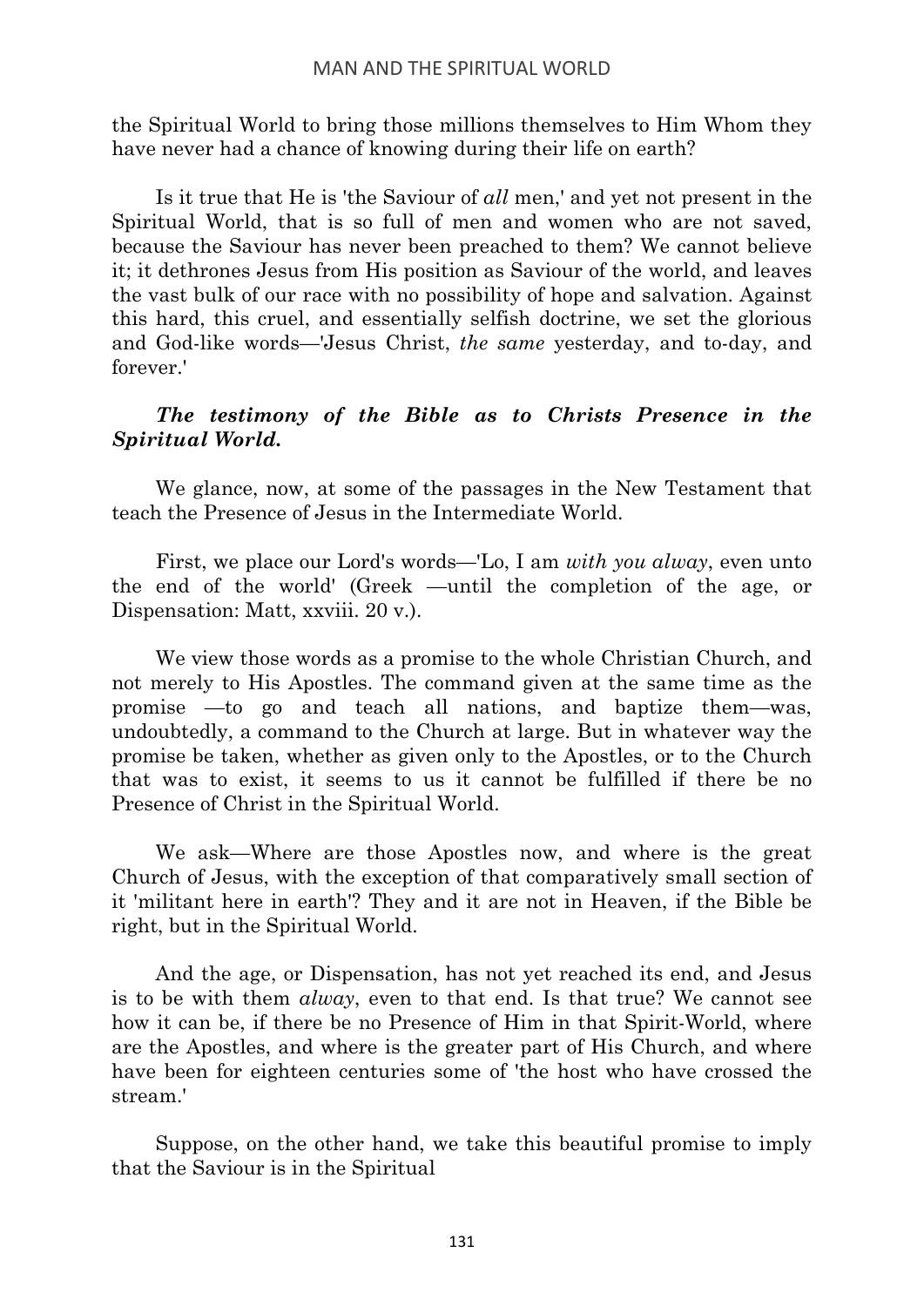World; what then? A magnificent vision of Him and His Church comes into view. I see a Christ Who does not complacently sit on His throne while myriads of unsaved ones must perish for lack of the knowledge of Him, and I see a Church, no longer half-hearted in her Master's work of saving souls, but doing Beyond what she never has done, and probably never will do on earth—obeying the Divine command to 'preach the Gospel to *every* creature.'

'Blessed are the dead which die in the Lord from henceforth; . . . they rest from their *labours*'—yes, from all effort that is painful and wearisome; but not to be idle, not to cease their attempts to lead lost sheep to the unchanged Shepherd, but to be God's mediums of blessing to unfavoured others, because 'their *works* do follow *with* them.' (μετ<sup>'</sup> αὐτῶν—Rev. xiv. 13 v.).

There are statements of St Paul that declare the same truth. He wrote: 'Therefore we are always confident, knowing that, whilst we are at home in the body, we are absent from the Lord (for we walk by *faith*, not by *sight*): we are confident, I say, and willing rather to be absent from the body, and *to be present with the Lord*' (2 Cor. v. 6-8 v.).

The context of this passage shows that the Apostle knew that, at the death of his physical body, he would not go to Heaven, but into a World where he would be 'unclothed,' until such time as he should be 'clothed upon' with a new resurrection-body. His gaze was pre-eminently fixed upon 'the redemption of the body,' as the consummation of the work of salvation.

And yet he is willing rather to be absent from the body—to enter upon this 'unclothed' state—because thereby he would be present with the Lord.

How, we ask, could he be with Christ, if in the Spiritual World to which St Paul was going there was no Presence of Him?

The same great truth is expressed by the Apostle in another Epistle.

In Phil. i. 21, 23 and 24 v., he writes: 'To die is gain. . . . For I am in a strait betwixt two, having a desire to depart, and *to be with Christ*; which is far better; nevertheless, to abide in the flesh is more needful for you.'

There is another statement in the New Testament, which we commend to the thoughtful consideration of those who find it difficult to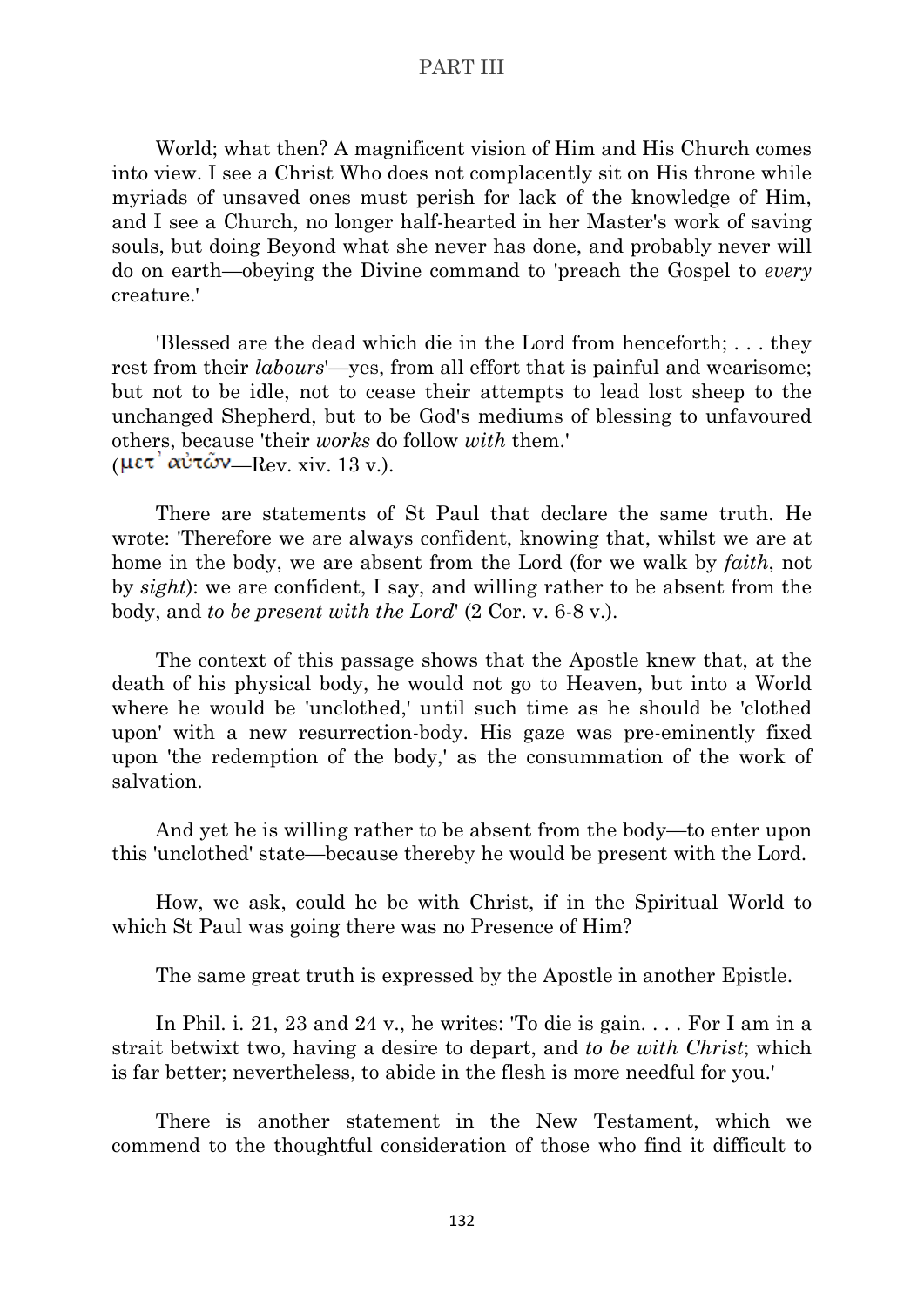think of Christ being in the Intermediate World, on account of the words— 'He ascended into *Heaven*.'

St Luke describes a scene in which St Paul, in order that he might not be 'pulled in pieces' by the religionists of his day, was taken by force by the civil authorities, and put for safety into a castle. On the night following, '*the Lord stood by him*, and said—Be of good cheer, Paul; for as thou hast testified of me in Jerusalem, so must thou bear witness also at Rome' (Acts xxiii. 11 v.).

We ask this question—If Jesus, after His ascension, could, although He had ascended into Heaven, be at the side of St Paul in a Palestinian prison, why is it incredible that there is a Presence of Him in that great World where His saving power is needed so much?

Thus, from the Bible itself, are we sure that the Christ Who went among men on earth, 'doing good,' and lifting them to God, is still doing the same in that much larger World, into which is pouring, century after century, earth's myriads, unblessed, unenlightened and unsaved.

Some may frown at us for holding this glorious hope, but the trend of present-day religious thought is towards the recognition of it. This truth has been lost sight of for centuries, because the ugly shadows of Western theology have obscured the light of God.

They linger still—those shadows—but they are growing less black, in the returning day-dawn of a better understanding of the Word of God; and ere long, we venture to predict, they will have been scared away, and the Christ will stand forth, not as the Jesus Who loved so many and will win so few, but as the Christ of surpassing grandeur—the strong Son of God, *mighty* to save.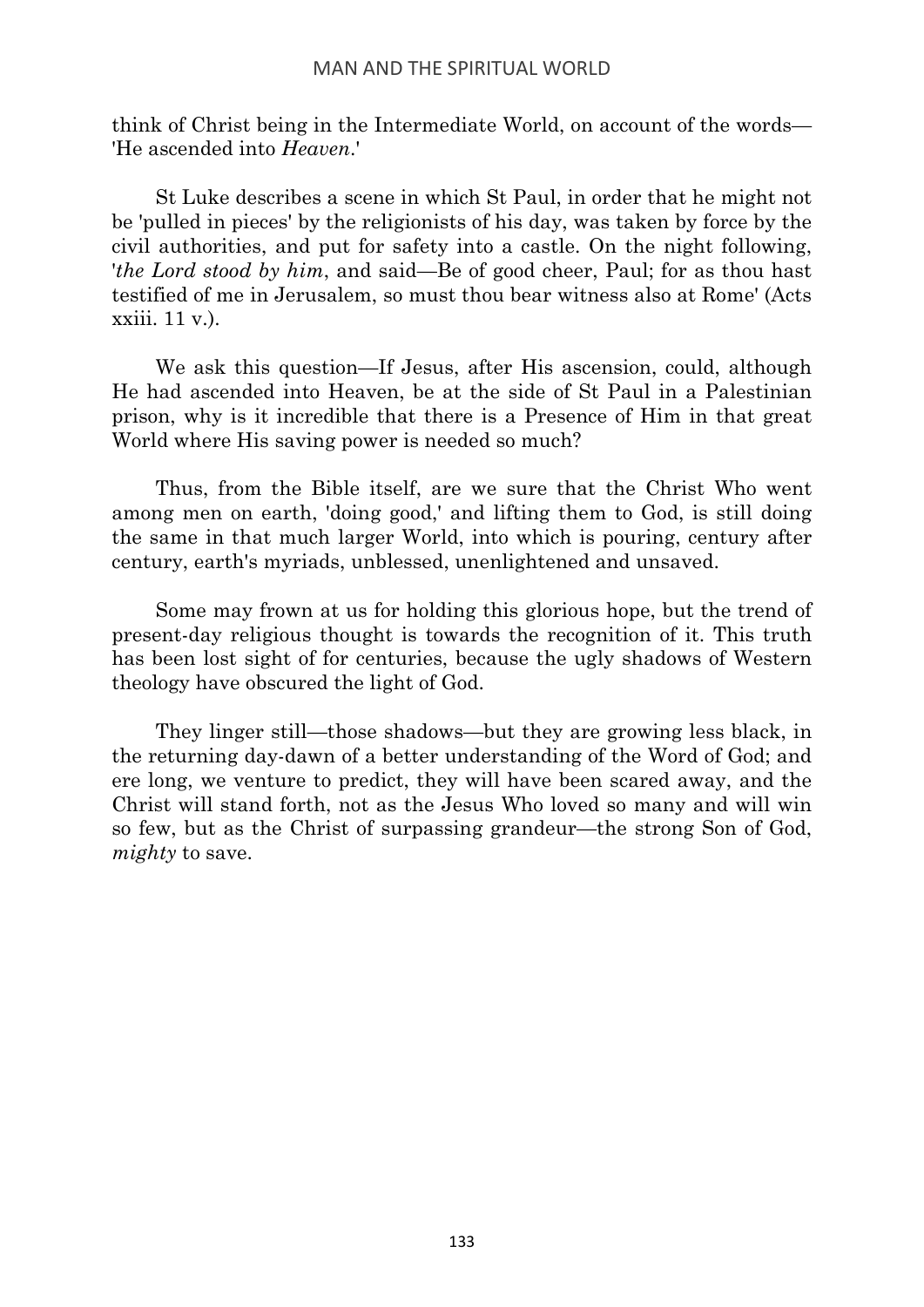## **Conclusion**

In the foregoing pages, we have seen that the Bible, by disclosing certain facts concerning our being and constitution, and the great Spiritual World with which we are so closely connected, has answered, clearly and definitely, the important Question—'*What will become of us when we die*?'

It has told us that we are beings possessed of a spirit and a spiritbody, which are enwrapped, while we live out our first phase of existence on the plane of matter, in an exterior physical body; and that, when at death this physical body is laid aside, this spirit and spirit-body will obtain their complete 'adaptation to environment' in a Spiritual World, where the second phase of existence, coloured and complexioned by the life that has preceded it, will be started; and where education and progress will be possible.

And with regard to those facts disclosed by the Bible, be it remembered that they are not presented to us for acceptance simply and solely on the basis of *faith*.

There is the *antecedent probability* that those records of spiritual experiences are true. There is no call in accepting them for an authoritative pronouncement that they *must* be believed because they are in the Bible; no need to set our thinking powers aside, and to unquestioningly assent to what we are told. We *are* required by Scripture to believe certain great truths only on the grounds of faith, but those records of spiritual experiences are not among that number. Later history furnishes a testimony of such a character as to make it more likely that those Bible-records are true than untrue. The things that happened long ago, have happened since.

Many and many of the experiences of the Spiritual, declared by the Bible to have been vouchsafed to men and women in the past, are credible, because they have been vouchsafed again and again to mankind during the intervening centuries, and are being vouchsafed to thousands living today. To those of us who have investigated the subject, the knowledge of present-day *facts* concerning the Spiritual in us and about us, makes it an easy matter to believe the testimony of the Bible as to facts that completely coincide with them. We do not have to do as so many good and earnest Christians have had to do in order to persuade themselves that they believe the Word of God, viz., to close the ears against the slightest breath of criticism, and to religiously chloroform the mind for fear it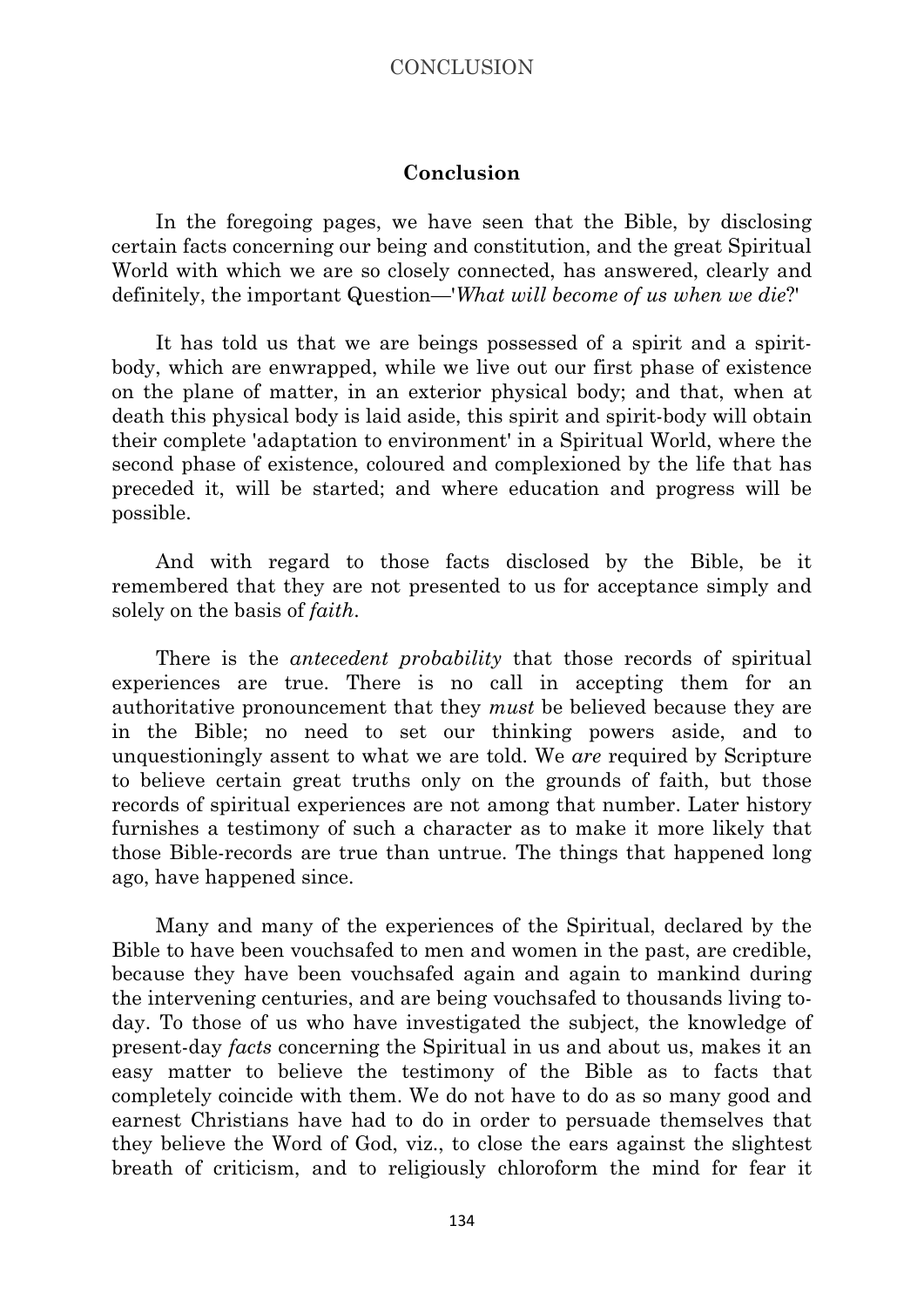should think. We have not a shadow of reason for doubting the records of that Book. It does but tell us great facts as to spirit-life which are capable of verification, inasmuch as they are taking place now. When we know that persons now living are possessed of powers of clairvoyance and clairaudience, why question the Bible when it tells us of those similarly gifted long ago? When we ourselves *have seen* persons exhibiting powers of thought and speech which we can prove to be not their own, why invent an ingenious theory to explain away the statements of Scripture, that men and women were controlled by spiritual beings, and that Christ and others cast out from them the evil spirits?

What an enormous gain is it to all who view the Bible—as we do—as the Text-Book of truth for all time, if they can take those records of spiritual phenomena, not as symbolisms nor allegories; not as mysterious, extraordinary occurrences that happened long ago, and detached and isolated from all that can possibly happen now; but as *facts* whose correspondences are to be found in the subsequent and present-day history of mankind!

Thus, only, is it possible for the assent we give to the statements of Scripture to rise out of the region of credulity into the higher and better atmosphere of real faith in which the intellectual powers of a man are called into play, and conviction, grounded on reason, can live and grow.

There is another consideration to which we would direct the reader's attention. It is this. The tendency of scientific thought, in regard to the investigation of Psychical phenomena, and that also which is known as 'Spiritualism,' is decidedly to confirm the Bible's declarations as to the nature of Man, and the existence of something *non-physical or ultraphysical* within and about him. The subject is too great a one to be dealt with in the closing pages of this volume. Those who are abreast of the science of to-day well know that many of the ablest of our scientific men have discarded the idea that it is any longer possible to account for Man and a certain class of his experiences on the supposition that he is merely material. One of these scientists who, although not a Spiritualist, admits the phenomena of Modern Spiritualism, writes: 'Spiritism has also served a noble purpose, in that it has stayed the wave of materialism which swept like a cyclone over the civilised world, upon the announcement of the doctrine of organic evolution.'

The scientific men who have not stared so intently at the physical as to lose all perception of the Spiritual, not only now acknowledge such facts as Clairvoyance, Clairaudience, Telepathy and the genuineness of phenomena termed 'Spiritualistic,' but admit that there exists in Man *two*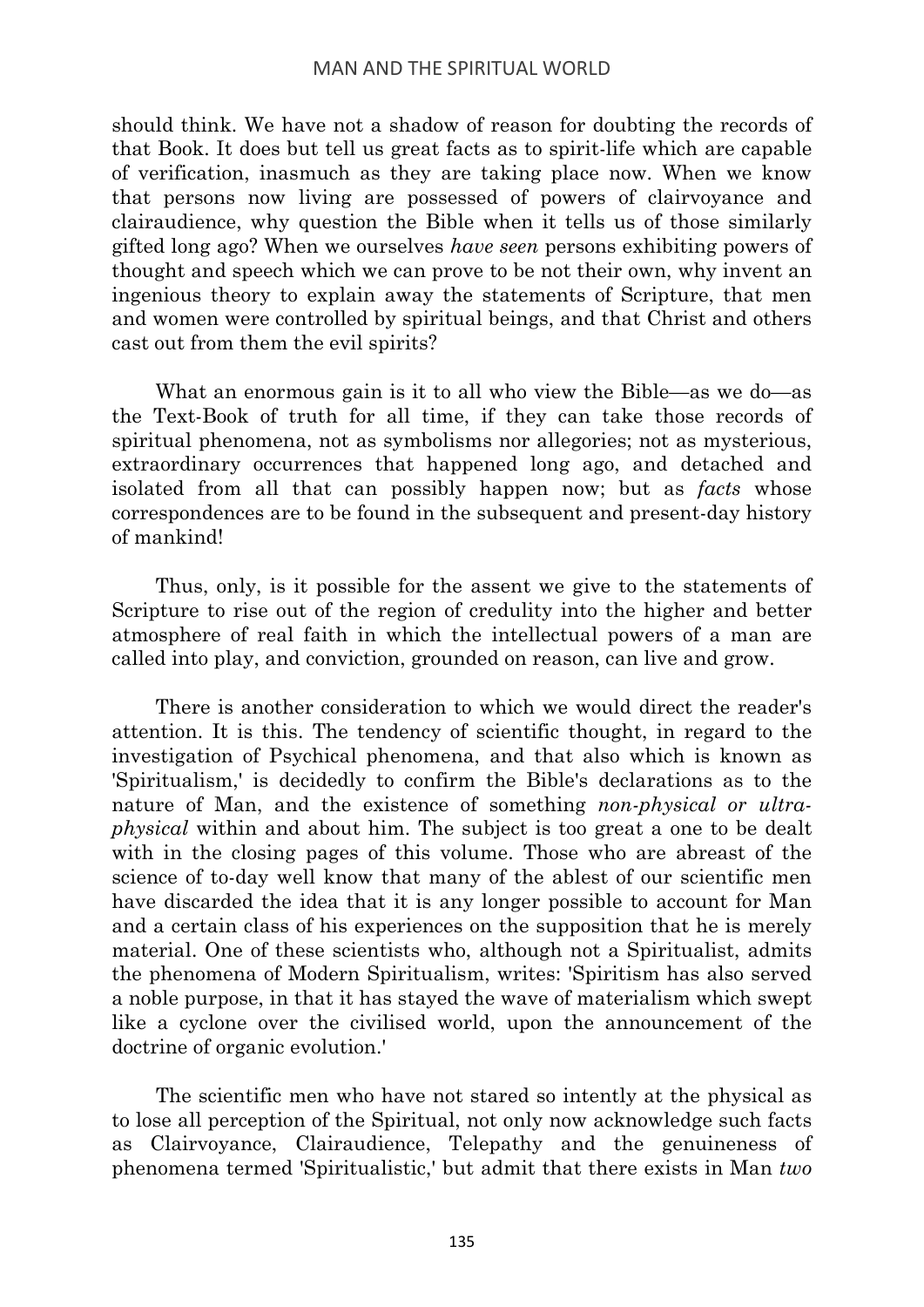minds; that he possesses powers that transcend the senses, which constitutes presumptive evidence that those powers do not perish when the senses are extinguished; and also that the phenomena referred to cannot be explained by any hypothesis that excludes the non-physical.

We give an extract from a work of a well-known and distinguished scientist. He writes:—

'It will now be conceded that whilst the existence of a *dual* mind in Man is presumptively proven by the very nature of the phenomena exhibited, *it is conclusively demonstrated* by the facts of physiology and cerebral anatomy. . . . The objective mind is the function of the brain, and ceases when the brain dies, or is destroyed. The subjective mind, on the other hand, belongs to an entity, which is neither dependent for its existence, nor for the power to perform its functions, upon the vitality, or even the existence, of the brain.'

In the face of a conclusion such as this, openly professed, not by a doctor of theology, but by a man of science, where, we ask, is the difficulty of accepting the statements of the Bible, that Moses, Samuel, our Lord, the crucified robber, the departed Antediluvians, 'the souls under the altar,' and others, were, after death, living entities who could think and speak?

The time is coming, and it is not far off, we think, when the belief of mankind as to the existence of a spirit within them and a Spiritual World environing them, will rest as it did in days of old, and when Jesus walked this earth, on ascertained fact. Tens of thousands now are getting to *know* what they once only believed; and Science, banned and excommunicated by Popes and Christians for centuries, will ere long be shown to be the handmaid of *true* religion— the prover that the Bible is true, and that Man and his surroundings are interpenetrated by the Spiritual.

It only remains for us, in a few closing words, to point out the bearing of all we have considered upon our religious thought, and upon some of the common, but most affecting, experiences of life. If, in regard to Man and the Spiritual World, the case be such as we think the Bible has very clearly disclosed it to be, it must considerably re-complexion some of the common ideas held concerning the Gospel of our Lord Jesus Christ, as well as ideas as to what we are, and what we shall be when this brief span of earthly existence shall have been lived out, and we shall form part of that great multitude who have passed beyond the veil. Moreover, we cannot grasp these overlooked truths of Scripture without *exalting* our conceptions of God and of His revelations made to mankind through His eternal Son. That, surely, will be an enormous gain to true Religion. It will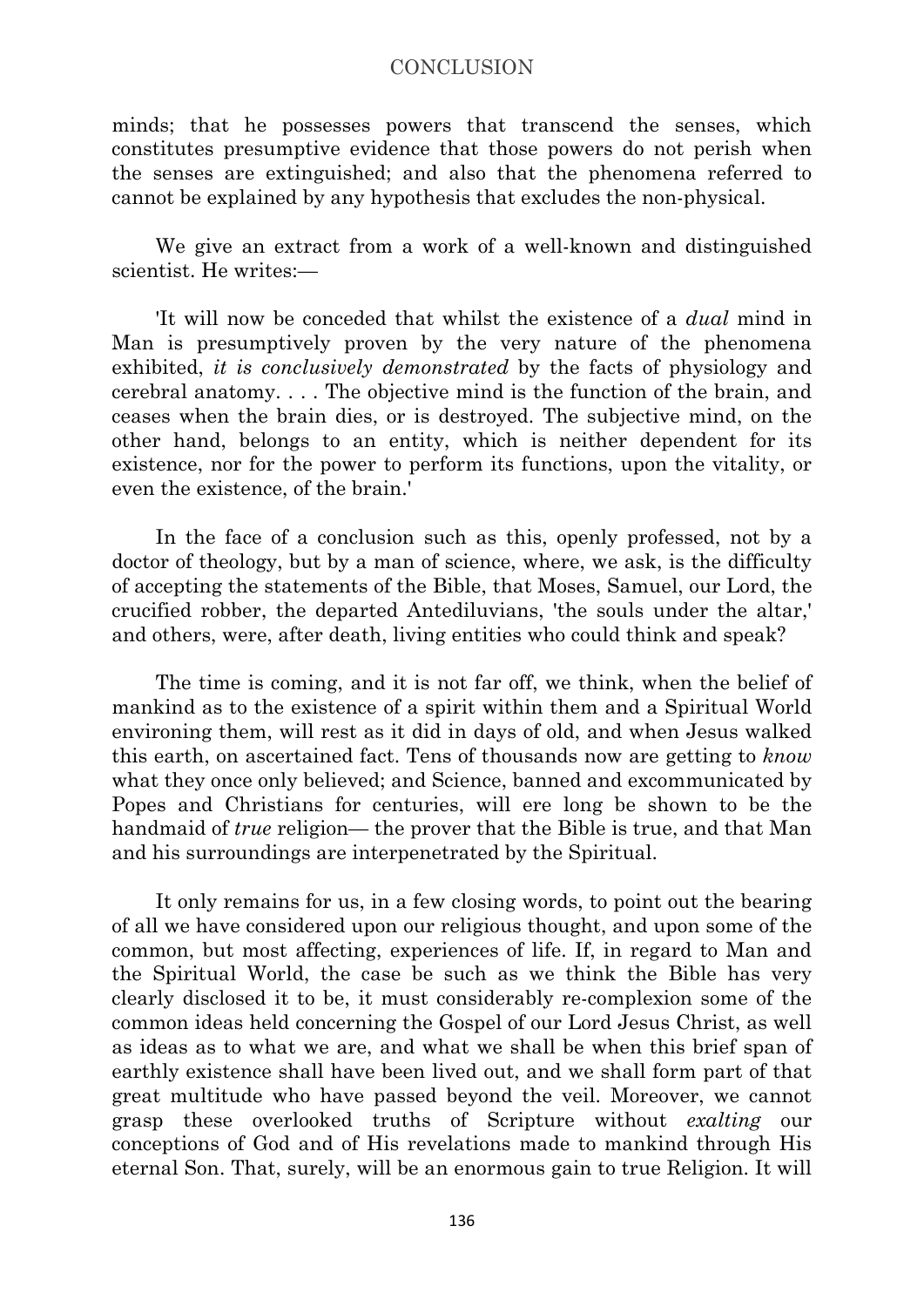mean the pruning away of some of the errors that have been grafted on the stock of Divine truth during the centuries. The Religion of Jesus itself will be all the better for the pruning. As the truths with which we have dealt are realised, Christianity will assume an attractiveness and a reasonableness which will woo thousands of thoughtful men to its ranks.

Like a burst of Divine sunshine, those truths will disperse the earthborn fogs, which, gendered in the heated atmosphere of fevered imaginations of men like Augustine, Calvin and others, have enwrapped in awful gloom the theology of the past, distorted man's vision of the great Father-God, blurred His glorious truth, and sent hundreds of thousands of our fellow-creatures shuddering into the shades of a cheerless Agnosticism. It will be possible, then, for such to love and revere the Lord and His Christ. Yes; the grasping of these great truths will invest the Gospel with reasonableness. It is not reasonable—and all the learned sophistry of the theological schools cannot make it reasonable—to imagine that a God, whose name is 'Love,' should coerce into Heaven by 'irresistible grace' a few royal favourites, and indifferently pass over and allow to drift into perdition, without any effort to rescue them, earth's teeming myriads.

It is not reasonable to suppose that the everlasting destiny of the bulk of mankind, whom God wills to be saved, and who have never so much as heard of a Saviour, should be determined by a brief earth-life. It is not reasonable to believe that a solitary act of faith and repentance at the fagend of a misspent life can enable a person to suddenly acquire a moulded and perfected character, and a spirit replete with every Christ-like grace. It is not reasonable to teach in one breath that Christ is 'the Saviour of *all* men,' and was manifested 'to *destroy* the works of the devil,' and in the next breath to teach that the knowledge of Him cannot be vouchsafed to the ignorant and unsaved crowds that throng the Spirit-World, and that, when the end shall come, those crowds shall be the everlasting witnesses that evil, not Christ, has triumphed.

These are strong words, I know; but not too strong as a protest against a great deal of what has been written and labelled as 'Gospel.'

Some there will be who will read these pages, and deny the conclusions at which we have arrived. To such we say—Put all we have affirmed in the form of negative propositions, and then ask which is the better Gospel; the one more Scriptural, more worthy of God and the beautiful Christ as He is photographed in the New Testament. Is yours, which denies the educational character of the Spiritual World, and shuts off the Saviour from poor lost sheep in that World; or is ours (or rather God's), which enables us to accept, without any mental reservations, the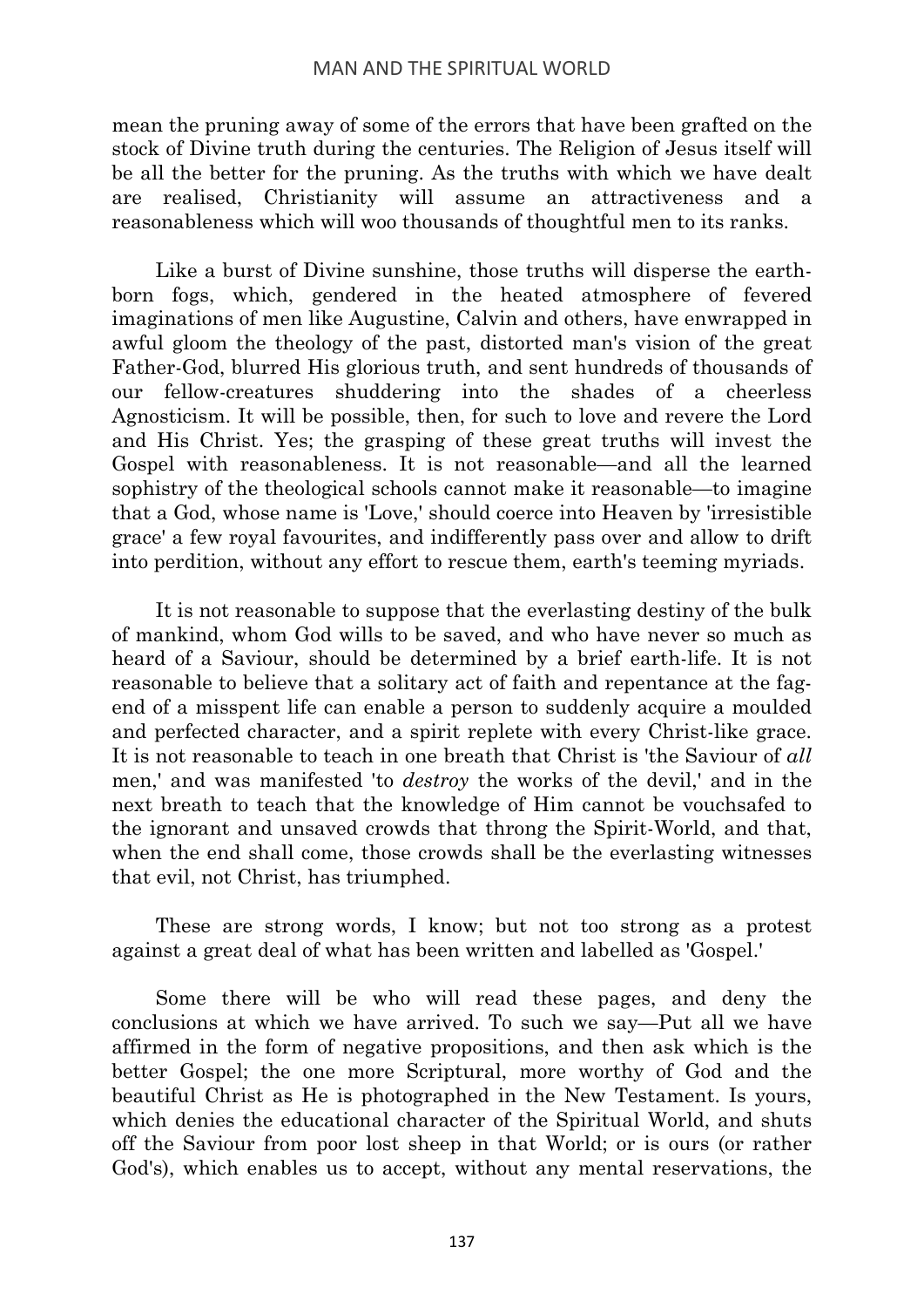glorious truths that the Father is 'Love,' and the Christ is unchanged, and that one day He shall not be disappointed because He has failed to 'draw all men' to Himself, but 'shall see of the travail of His soul, and *shall be satisfied*'? (Isa. liii. 11 v.).

Ask yourself—Which is the more likely to be true —a Gospel, in the scope of which there is room enough for the exercise of all the acknowledged attributes of God—His love, mercy, justice, compassion and infinite solicitude for the happiness and well-being of man; or a 'Gospel' which has converted those attributes into their opposites for all except a selfish 'elect,' and has taught (according to Augustine) that there are 'infants in Hell a span-long,' and (according to Calvin and his narrowminded followers) that the bulk of the human race will be fiendishly tortured throughout the ages of eternity?

May God have had mercy upon, and have enlightened in the World Beyond, those two theologically hard and cruel men. It was their teaching that made the Inquisition in Spain and the fires at Smithfield possible. It is their teaching that has cast such a blighting shadow, and lain as a horrible nightmare, upon Western theology. They so pared away, and taught others to pare away, the love and goodness of the Almighty as to call forth that awful reply of an earnest man to a rigid Calvinist—'Sir, if what you say be Christianity, I never can become a Christian. *Your God is my devil*'

Glance, now, at the bearing of the grand truths we have considered upon two of the experiences of our life that most affect us. We refer to (a) the experience that has come to all of us, viz., that of being severed by death from those we love best, and (b) the experience awaiting all, viz., that of facing, in one's own person, the fact of dying. Take the first. When the desolating hand of Death has removed from our side a beloved one, it is a terrible and a mind-paralysing ordeal to be able only to focus our thoughts upon a grave in which a dear dead form has been laid; when a loving man or woman, who has not realised the truth about a Spiritual World and a life after death, has to stand at a newly-raised mound and say, 'There lies the being in whom all the noblest and best feelings of my nature centred themselves—Dead! Dead!'

Yes, it is a terrible experience; but a very common one. It ought not, after more than eighteen centuries of Christian teaching and preaching, to be a common one; but it is. Thousands and thousands of Christians who go to their Church or Chapel, who believe in the Saviour and reverence the Bible, have that experience. It should not be so; it would not be so if Christian teachers had taught the *whole* of revealed truth. But this is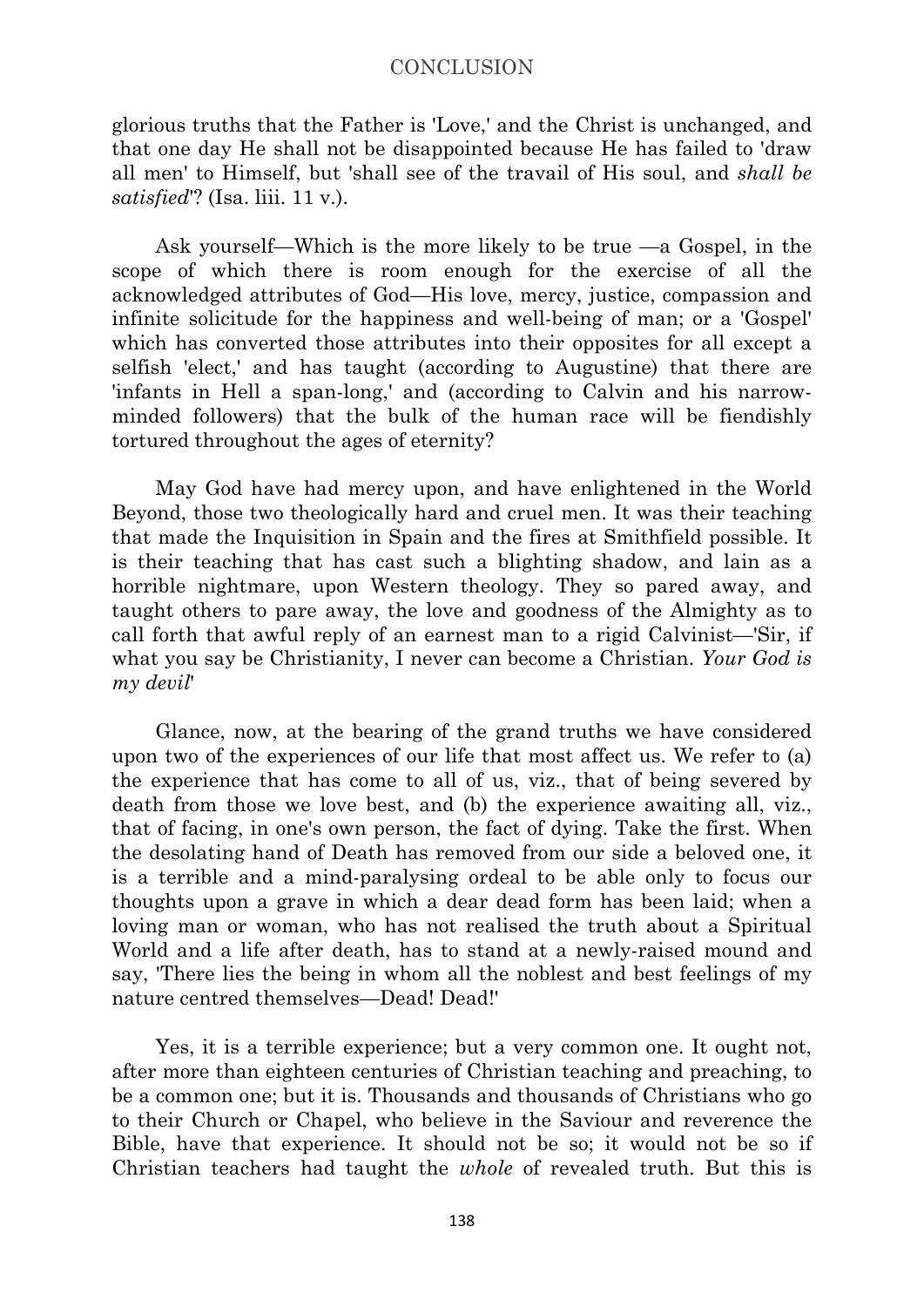what they have not done. The pulpit, the theological works and the religious tracts, whatever else they may have done, have not shown *how much* the Religion of Jesus can lessen the pang of separation and remove 'the sting of death.'

We do not mean that a future Life has not been taught; nor do we assert that there has not been a belief that something or other of departed ones has survived the 'catastrophe' of dying, and that one day, ever so long ahead, all will come right—the dear 'dead' one will again become the *real* man or woman. But we do mean that the teaching of the past as to what is beyond the grave has been very, very vague and uncomforting. The departed father, mother, husband, wife, child or friend has been viewed as *dead*, rather than as *living*; as lying in the churchyard, rather than as energising and advancing in a World of activity. Do you doubt the truth of this assertion? What mean, then, the skulls and crossbones on Christian tombstones; the broken columns; the funeral urns; the epitaphs eloquent on death, but significantly silent on *life*?

What mean the black clothes and the other gloomy symbols of pagan despair? What mean those religious services, in which figure catafalques and empty coffins, and black altar-frontals, and the monotonous chanting of dismal dirges and requiems by sombrely-vested priests? What means the custom of speaking of the departed as if they did not exist? What means it that the Church in past ages, and the Church of to-day, in teaching us not to forget our dear ones at the throne of grace when they have gone hence, has made the grievous mistake of calling such intercessions 'Prayers for the *Dead*,' instead of 'Prayers for the *living* Departed'? Are not all these things so many indications that the Christian world has not adequately grasped the import of the Saviour's words, spoken to a mourning woman, who, although she believed in a distant resurrection, did not understand the truth concerning an antecedent World of spirit and life—'Whosoever believeth in Me *shall never die*. Believest thou *this*?' That question was unanswered by Martha, and there are thousands, like her, whose imperfect knowledge of the Spiritual makes it impossible for them to say 'yes' to it.

Now let us flash upon the experience of separation from dear ones the light of Divine truth as it reaches us through the medium of the Bible.

What does that light disclose? First, those dear ones of ours in a World of spirit, not as shapeless essences, not as comatose entities who have been robbed by Death of the power to see, to hear, to speak, to think, to feel, to love and to continue their interest in those they have left behind; but as beings who are not less human because the Almighty Father has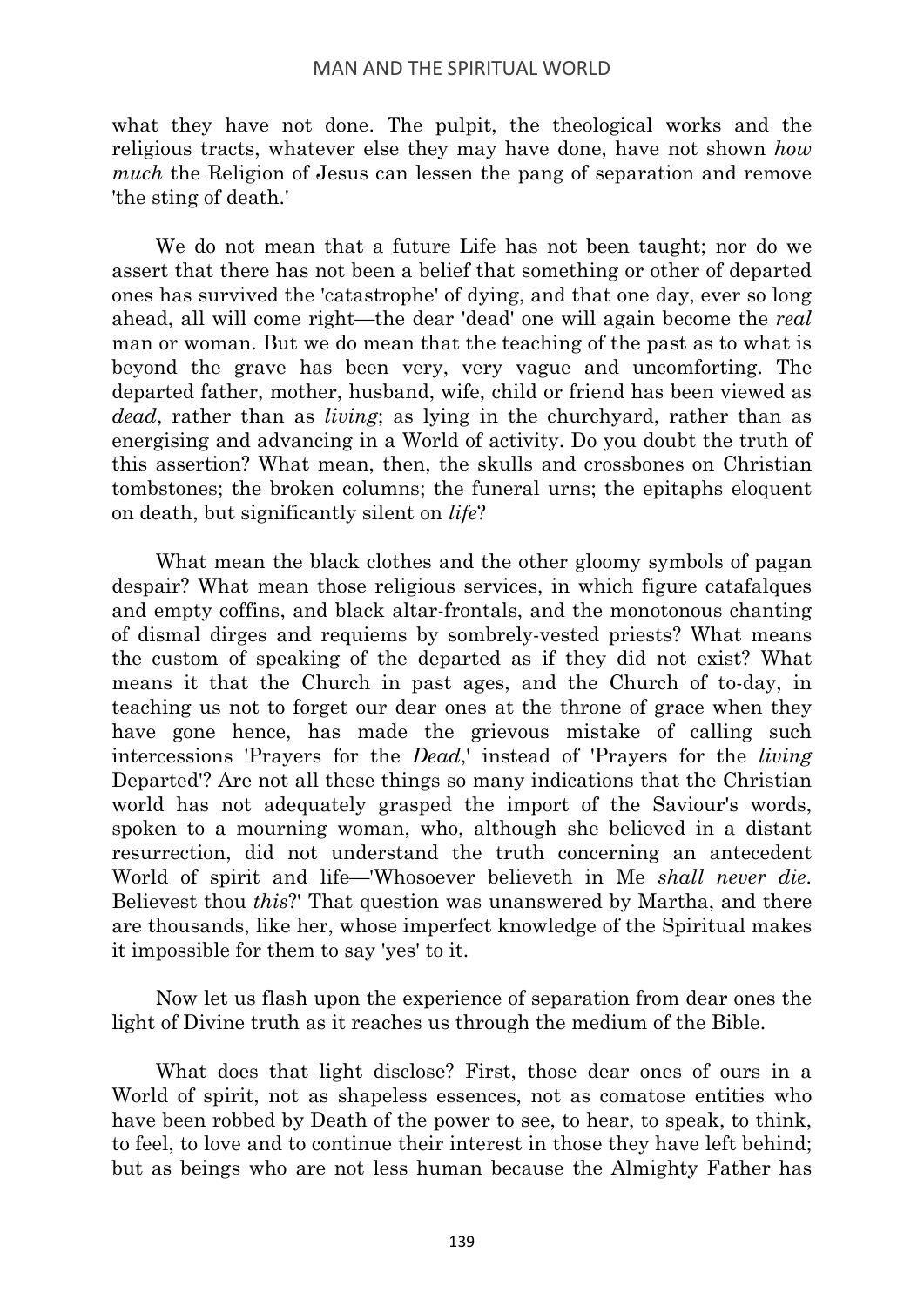seen fit to strip them of the rough cloak of the physical. We see, by the eye of reason and faith, spirits who are encased in spiritual bodies of form and organisation, which have faculties and powers surpassing our own, and which make their owners far more the *real* men and women than we, limited by the restrictions of coarse matter, can possibly be.

What does that light disclose? we ask again. That there exist marvellous possibilities of inter-communication between us and dear ones who are more completely in the Spiritual World than we at present are. That unseen by physical eyes, and unheard by physical ears, drawn by the mighty magnets of God-begotten love and sympathy, the departed husband may be often close beside the sorrowing widow; the mother by the orphaned child; the child by the weeping parent, and that they, although unseen and unperceived by us, may be God's ministers, God's angels of light from a higher sphere, to spiritually suggest to us, to help us, and to lead us to restfulness, to hope, to nobler thoughts, to truer life and to God.

Yes, and more than this does that light disclose. It shows us that there will be times when the obscuring veil of the physical will be drawn aside for some of us, even in the midst of the surroundings of common earthly life, and for all of us when we come to die; and that then will be seen and recognised those whom we 'have loved long since, and lost awhile.'

Once more we ask—What does that light disclose? A glorious World of spiritual intelligence, life and progress, over whose portal gleams the hopeinspiring word, 'Excelsior'—'Higher'; a World of magnificent possibility for every human creature whom the Father loves, and for whom the Saviour has humbled Himself and died; a World in which all that is good and noble in our dear departed ones will, assuredly, be expanded and matured; where all that is evil and imperfect, even at the cost of painful discipline and pruning, will be eliminated and improved; where the partner, the parent and the child, will grow in the knowledge and love of God, and in likeness to His Christ, until they become the spirits of just men and women 'made perfect,' and at last shall be 'numbered with God's saints in glory everlasting.'

With such thoughts as these concerning the World of Spirit and our dear ones there, what more natural, more thoroughly Christ-like and consistent with sanctified common sense and real faith, than that we should pray for them!

To the Christian mourner, whose so-called 'Evangelical' ideas will be shocked by these words, we commend the following incident.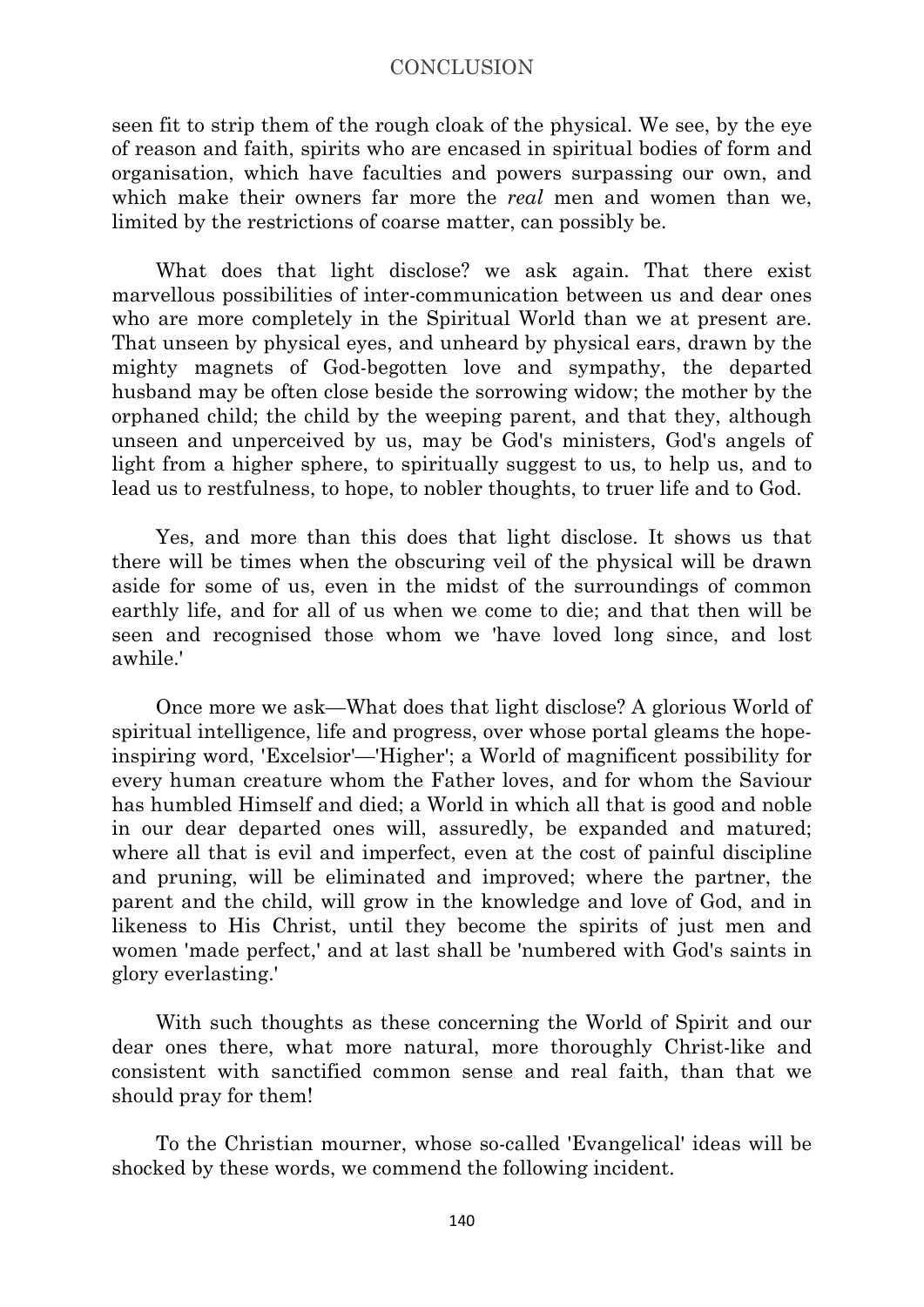Some time ago, a Low-Church clergyman called upon me, and in the course of conversation the subject of praying for the Departed was started. I was somewhat astonished when he said, 'Shall I tell you how *I* came to use such prayers? It was when I was a little boy of about nine years of age,' he continued. 'On the evening of the day on which my father died, I was crying bitterly as I knelt down as usual at my mother's knees to say my prayers. I had been upstairs in the death-chamber, and the sight of the still, white face had terrified and distressed me. To comfort me, my mother (a good Wesleyan) told me I must not cry, that my father was *still alive*, and was thinking about and loving us still; that he had gone to another World, where he was with God, and God was taking care of him. I was glad of this, and ceased my weeping, and went on with my evening prayers. Presently I came to the part where I had always said, "God bless father and mother." I paused, and was just going to leave out the word "father," when my mother's words flashed across my mind—"Father is still alive, and is with God Who is taking care of him."

'In a moment my mind was made up. If that was so, of course I must speak to God about him. So I prayed, "God bless *father* who has gone to be with You, and mother." From that evening I have never ceased to pray for him. Years afterwards my mother told me she thought that childish prayer was wrong, but she had not forbidden me using it, because it would have seemed, she said, had she done so, to contradict her words spoken to me when I was crying, and I might have asked a question that she would not have been able to answer—"Mother, *why* must I not speak to God about father, if father is alive and with God?'"

'Become as a little child,' said Jesus. Yes, and I would to God that our teachers and preachers had less of the 'doctrine' of the cold and unsympathetic theologians and schoolmen, and more of the God-implanted instinct, the faith, and the spiritual sense and perception of the little child!

One thing is absolutely certain. It is this: that those who pray for their dear ones Beyond are they who best realise the great fact of a World of Spirit, and extract the most comfort from the Gospel of Jesus when the shadow of bereavement is resting upon them.

Lastly, the grand truths considered in these pages must, if grasped, powerfully affect the experience of facing in one's own person the fact of dying. A good deal of the religious teaching, past and present, has created the idea that it is an indication of exalted piety to frequently concentrate the mind upon dying. To sit in a gloomy cell, in front of a skull and an hour-glass, and depressingly meditate on 'Death'; to dig one's own grave in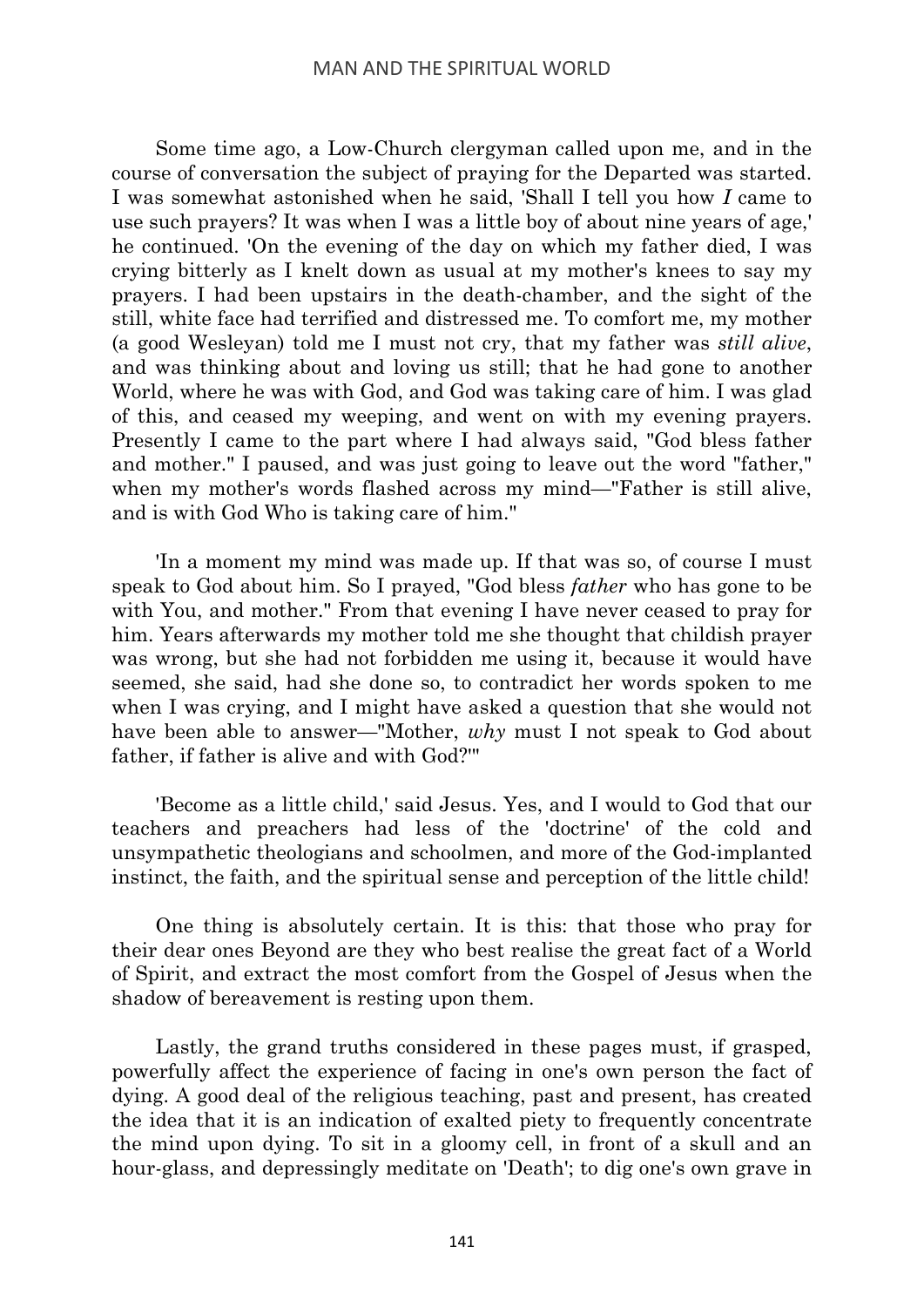the monastery burial-ground, and sleep in one's coffin; to wearily and morbidly pore over a wretched little manual on 'Mortality'; to afflict oneself by reading as a 'religious' duty the melancholy musings of a Mediæval 'Father,' who would have been all the better for a little more work; and in a score of other ways to force the mind to fix itself upon the thoughts of physical dissolution—these have been considered as excessively godly and improving exercises.

In the light of spiritual truth, as disclosed in the Word of God, we cannot so regard them. We think them to be exactly the opposite. We view them as ungodly exercises, inasmuch as they are calculated to retain 'the sting of death' which Christ's Gospel is pledged to take away; and demoralising exercises, because it is not consistent with a Religion of *life* to expend our time and mental energies on brooding over *death*.

The fact is, there is no call for us, if we are humble followers of our Lord Jesus Christ, and realise the truth of a Life Beyond, to bother ourselves at all about dying. Nay, more, we are not acting in harmony with the principles of *true* Christianity if we do so. The writer of the Epistle to the Hebrews stated of Jesus that He should deliver those persons '*who through fear of death were all their lifetime subject to bondage'* (Heb. ii. 14 and 15 v.). The Gospel brought 'life and immortality to light,' and never intended that a Christian should focus his thoughts upon death and dissolution.

'Whosoever believeth in Me *shall never die*,' said Jesus; 'There is no Death! What seems so is transition,' said the poet.

And so, by the light that streams from the Spiritual World, we perceive our concern to be as to living and not as to dying.

To live aright, because in mind, character and spirit we shall be in the Beyond what we make ourselves here. To see to it that we, who by our thoughts and feelings, and words and actions, are weaving the pattern on the tapestry of our Hereafter experience, may not in that Hereafter have 'to be saved *so as by fire*'—to painfully unpick the wrongly-worked stitches, and to sorrowfully weave them again.

'Become as a little child,' said the Lord of the Spiritual World. Yes; that is it. Dear little child! he is so brimful of life that he never thinks of death. 'There is no Death' to him. He loves, believes in, trusts his father. If anyone said that that father was *not* good and kind and just, he would like to knock him down. He cheerfully lives out and enjoys the school-life in which his father has placed him; he never pretends to be sick of it, nor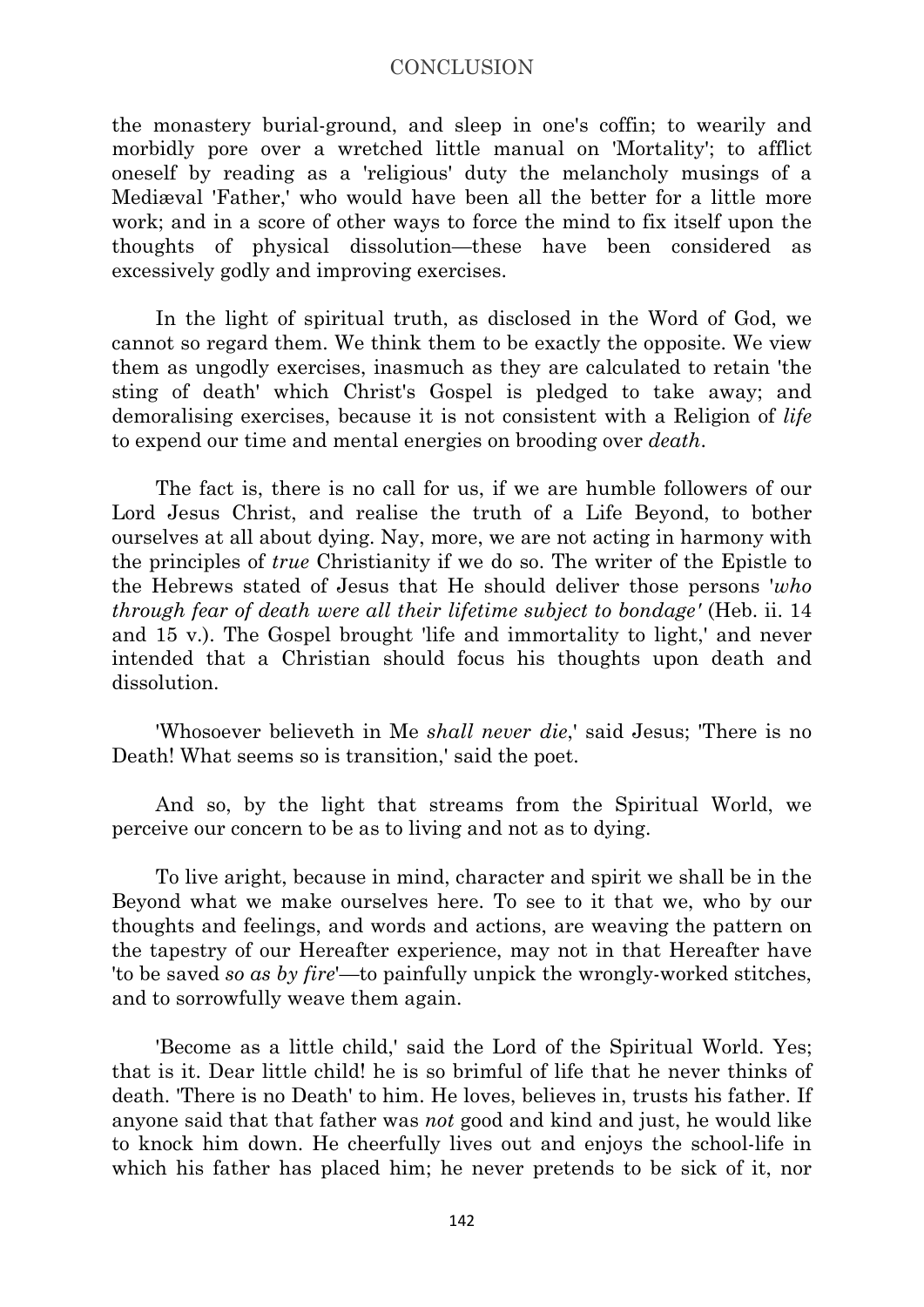distresses his father (as some well-to-do Christians do in their hymns) by describing it as a 'dreary wilderness,' and by asking to be taken out of it.

But he lives and learns, and grows in knowledge and manliness in that preparatory school, until one day the father says, 'My boy, I must put you in a higher school to complete your education.' And the little fellow answers, 'Father, I am ready; *you* know best; I am happy here, but I am sure I shall be happy there, since you will be my father still.'

Dear little trustful child! Pointing to you, the King of Immortality has said to us teachers and preachers and theologians—'Go thou, think and do likewise.'

# THE END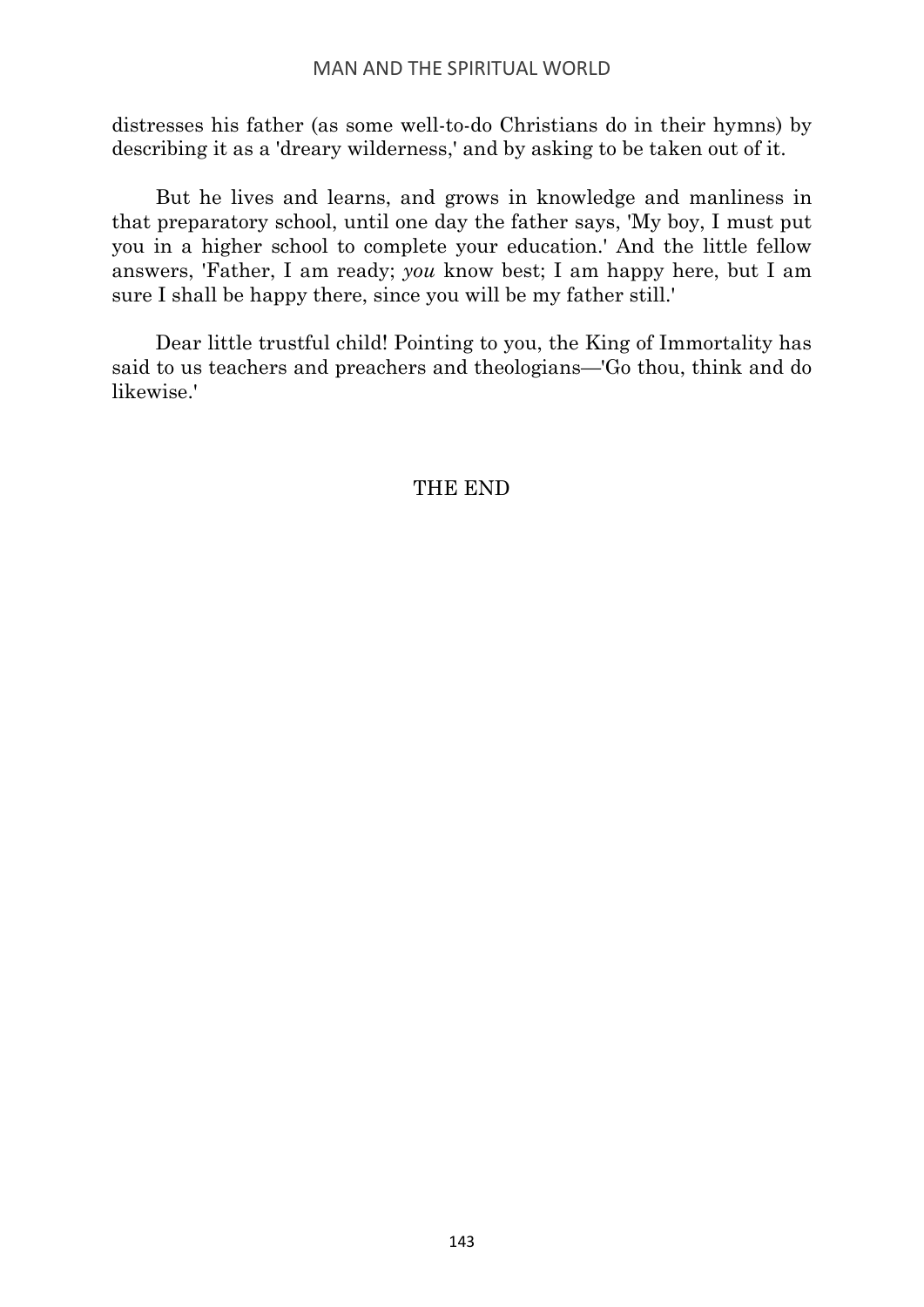(NB. Pages at rear of book)

# **A few of Mr Charles Taylor's Popular Publications**

**New and Enlarged Edition just published, with Important Appendix.** COMPANION WORK BY SAME AUTHOR.

**Extraordinary Sale. 73rd Edition.** The Press and Public are unanimous in proclaiming it to be the most interesting book on the subject.

### **'OUR LIFE AFTER DEATH'**

Or, The Teaching of the Bible concerning the Unseen World. By the Rev. ARTHUR CHAMBERS *Vicar of Brockenhurst, Hants.*

Crown 8vo, blue cloth, silver lettered, 3s. 6d. nett; post free, 3s. 10d

Canon HAMMOND writes:—' I shall be thankful if any words of mine can pro¬cure for this

book a calm and dispassionate consideration.'

Another DIGNITARY $^{\wedge}$  of the Church writes:—'This is the clearest, most Scriptural and most

fascinating book on the subject which has as yet appeared.'

**7th Edition now reached.**

With Preface by the Rev. ARTHUR CHAMBERS, Author of 'Our Life After Death.'

# **GONE BEFORE**

*Being a Manual of Consolation for the Bereaved from many sources.* By HENRY **SOUTHGATE** 

*Author of ' Many Thoughts of Many Minds, ' EtcEtc.*

# NEW EDITION

' This is a work which will find its way into many sorrowful homes, and help to lift that dark shadow which is flung over human life by the hitter experiences of Death and Bereavement.'—Extract from Preface.

8vo. Blue cloth, gold lettering, 392 pp. Price 3s. 6d. post free.

CHAS. TAYLOR, Brooke House, 22 & 23 Warwick Lane, London, E.C.